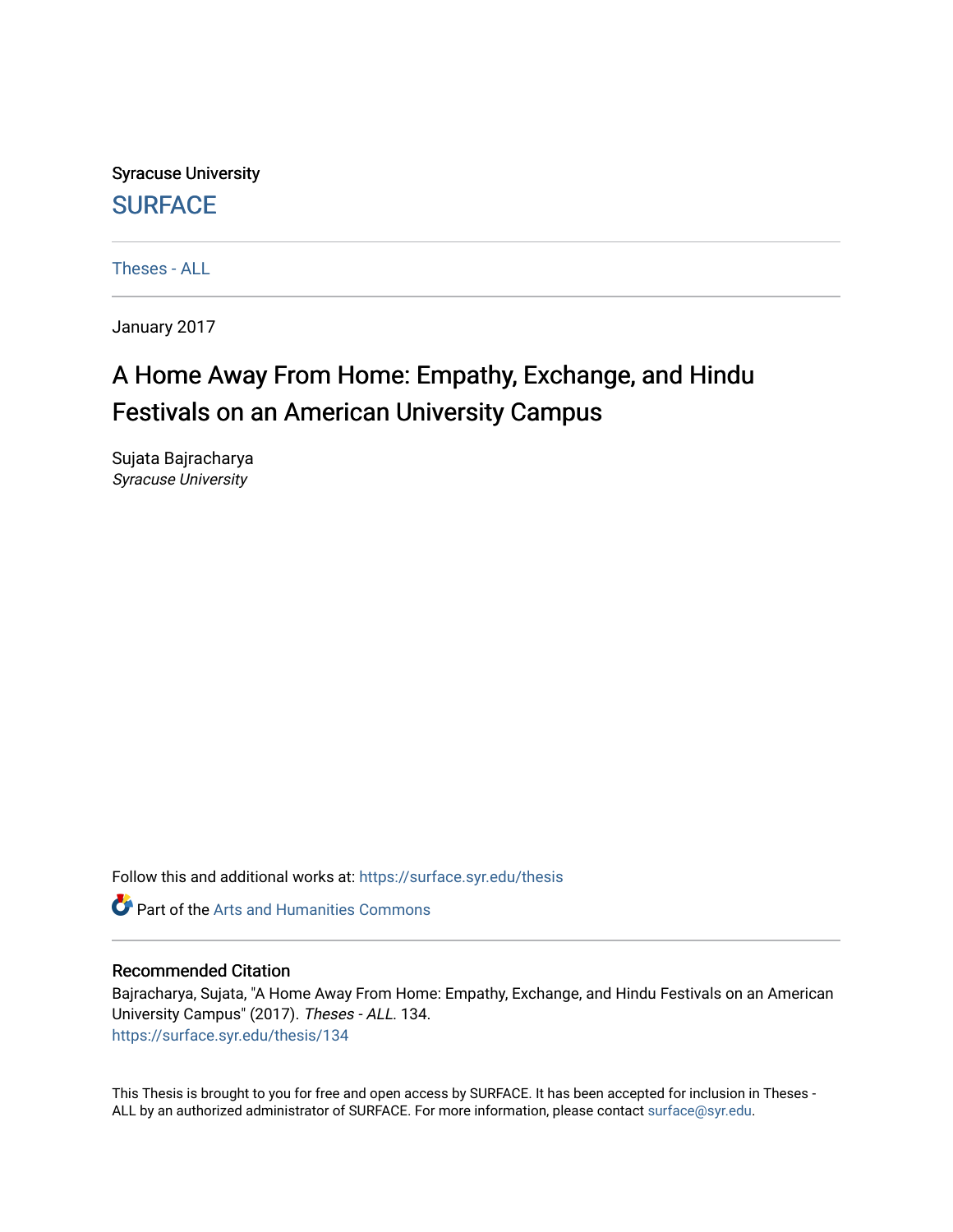#### **Abstract**

Every fall, the Syracuse University South Asian Student Society (SASA) hosts two major fall Hindu festival events: Navaratri and Diwali. SASA members understand their mission on campus to be providing a "home away from home" for South Asian students, particularly Indian international students. Through an ethnographic investigation of these events and the lives of SASA board members, this thesis explores the relationship between empathy, cycles of exchange, and transnational Indian identity. I investigate two types of exchange that occurred at SASA festival events: material exchange via food and charitable giving. Providing guests at events with food and working with non-profit groups were both social and emotional commitments for SASA members, because they both represented methods through which SASA members could provide a form of care for their social peers. Through an exploration of these two issues, I argue that the logic that connects empathy and non-reciprocal, supposedly disinterested giving is too narrow and misses the potential of empathetic giving within contexts that are closer to commodity exchange or that are evidently reciprocal. I also build upon and interrogate the work of anthropologists of South Asia who have explored the issue of the gift. Using the South Asian religious conception of *dana* as a comparative framework, I argue first, that relational empathy, or the imaginative capacity to find similarity and therefore enact care, for others can be found in forms of exchange that blur the line between commodity exchange, reciprocal exchange and non-reciprocal exchange; and second, that particularly in transnational settings, systems of exchange may be very vulnerable to the whims of authority.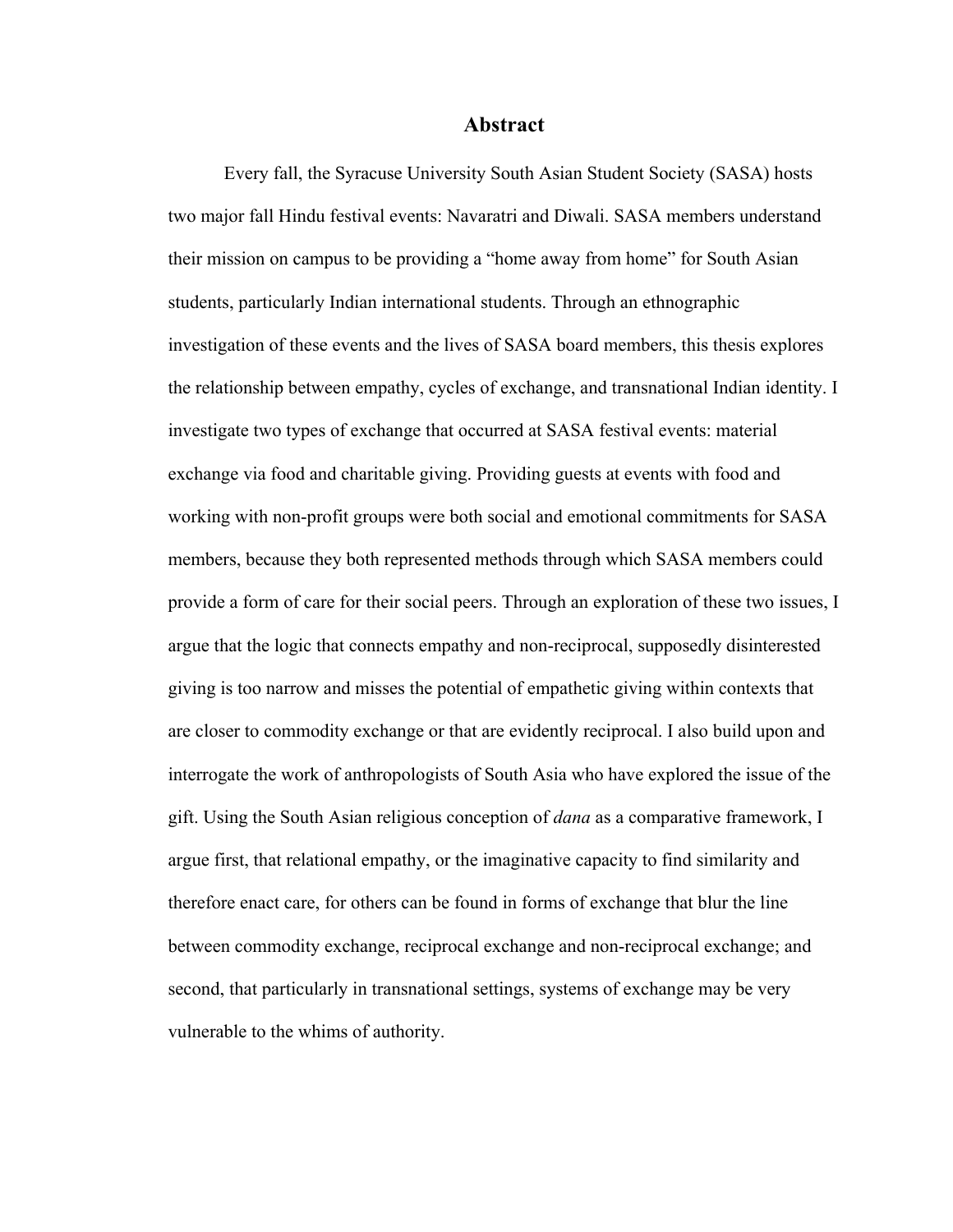# **A Home Away from Home: Empathy, Exchange, and Hindu Festivals on an**

**American University Campus**

Sujata Darshan Bajracharya

B.A., Barnard College, 2015

Thesis

Submitted in Partial Fulfillment of the requirements for the degree of

Master of Arts in Religion

Syracuse University

May 2017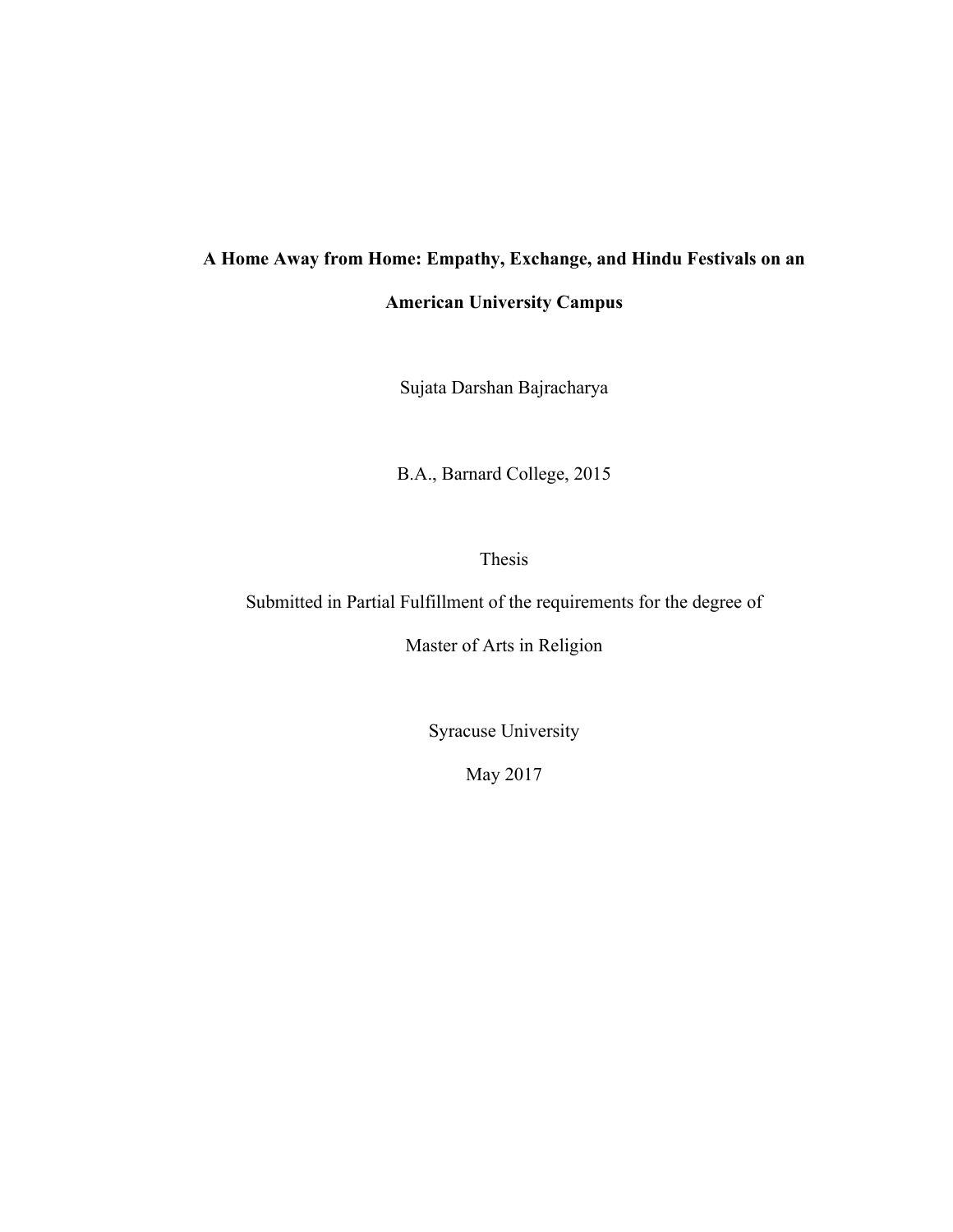Copyright 2017 Sujata Bajracharya

All rights reserved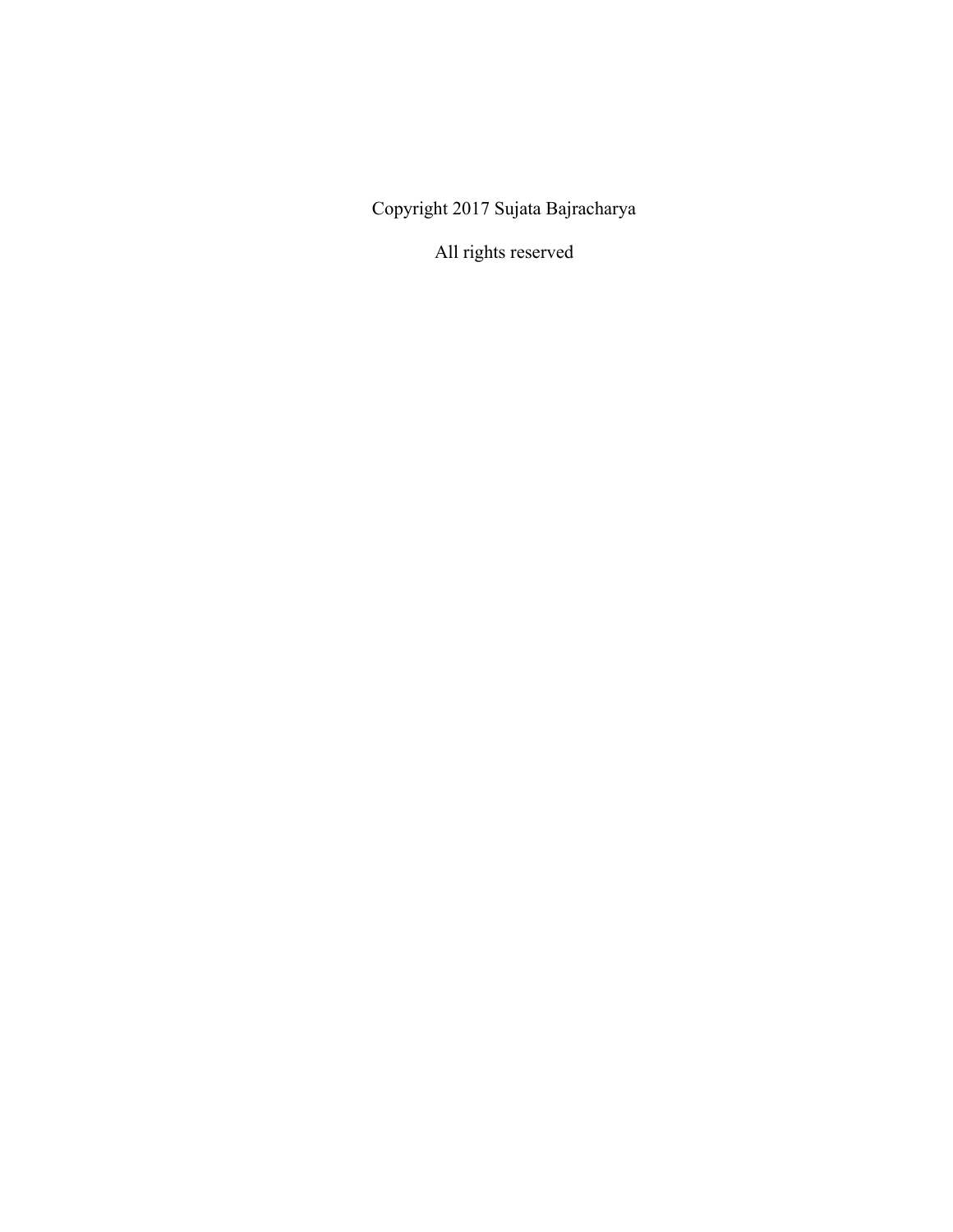#### **Acknowledgements**

First and foremost, I would like to thank the members of the Syracuse University South Asian Students Association for sharing their thoughts, celebrations, and generosity with me. I learned a great deal from them and I hope this thesis reflects that.

My work benefitted immensely from the support and discerning feedback of my committee members, Professor Phillip Arnold, Professor Prema Kurien, and my adviser, Professor Joanne Waghorne. I am grateful to have had the opportunity to work with them all. This thesis is a much stronger piece of work because of their involvement. I would also like to thank Professor Ann Gold for agreeing to serve as chair of my committee and Professor Gareth Fisher for introducing me to literature on exchange theory.

Finally, the support, advice, and care of my friends and family have been essential to my work (and life!). I am particularly grateful to my wonderful parents.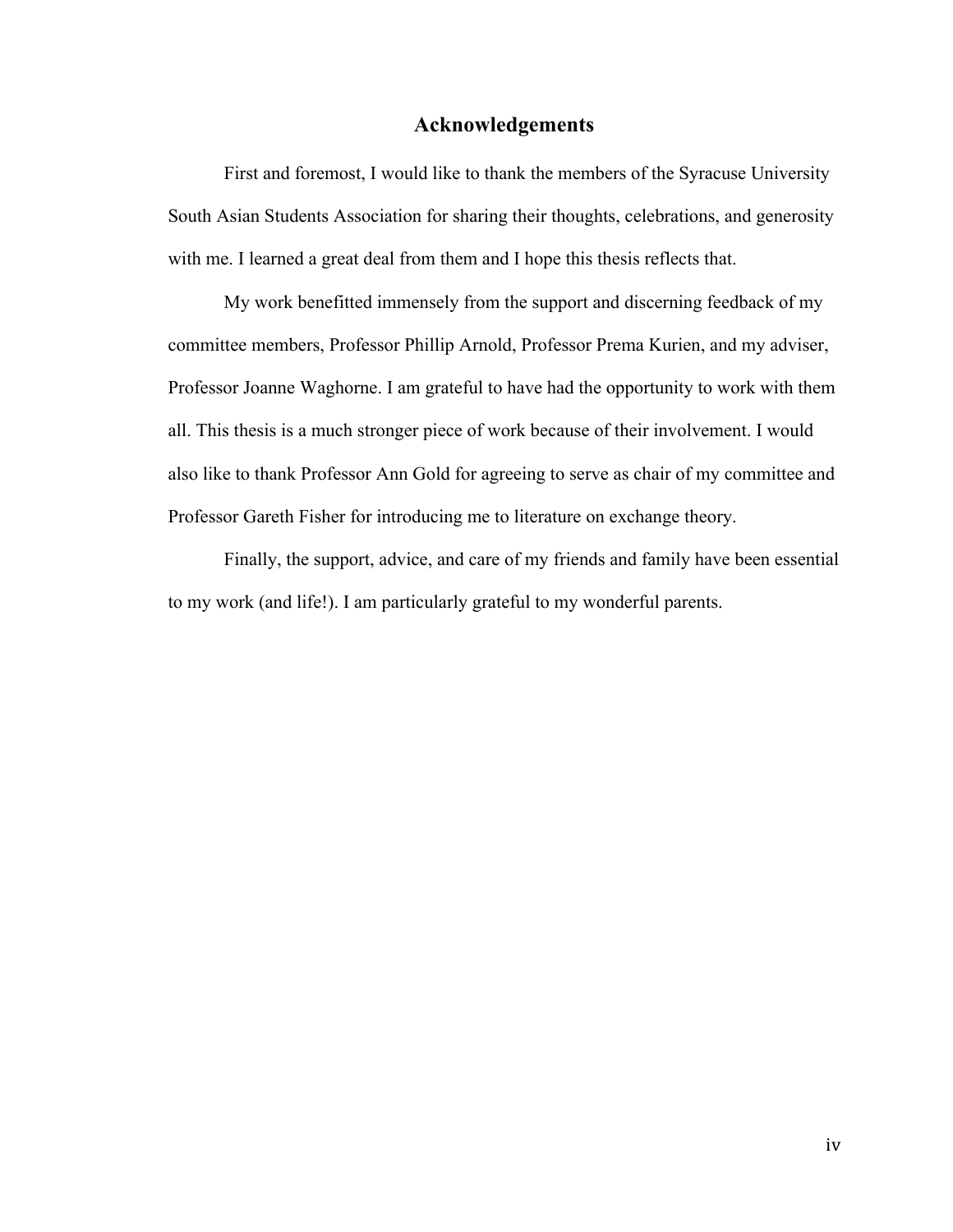### **Table of Contents**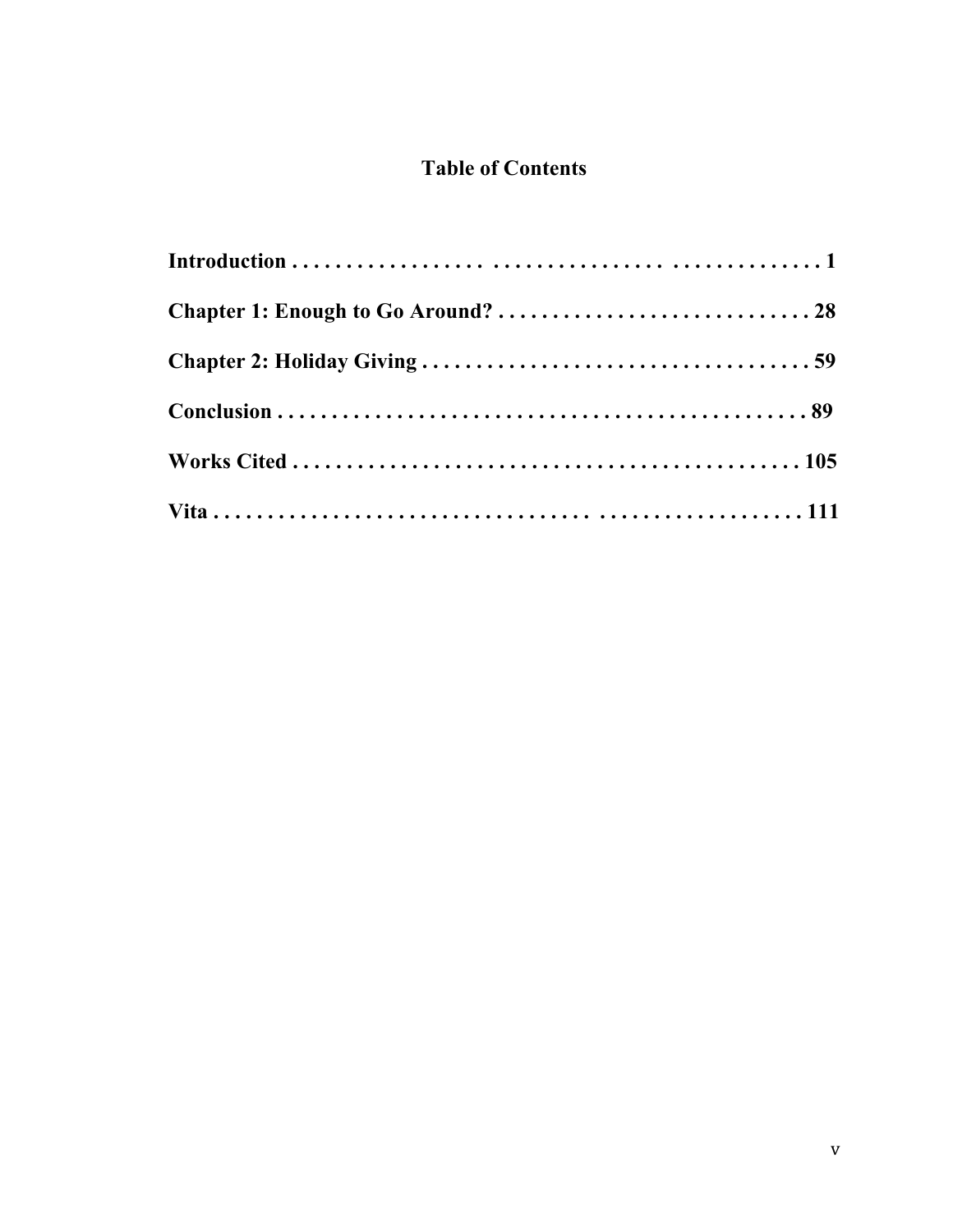#### **Introduction**

In late October 2016, Schine Auditorium, one of the largest public spaces at Syracuse University, was packed with hundreds of people, many of them decked out in their finest South Asian clothes. Although most of the crowd appeared to be young people of South Asian descent, ranging from teenagers through their twenties, there were also children with families and non-South Asian guests as well. The crowd was large enough that the event required the additional balcony space in the auditorium to fit everyone, although early on in the night, the crowd was nowhere as large as it would be later. Everyone in attendance was gathered for Diwali, the festival of lights, a major event in the Hindu calendar, during which time people frequently light small lamps known as *diyas* in Hindi and may exchange gifts.<sup>1</sup>

This Diwali event itself could be understood as a sort of a gift in itself. Members of the Syracuse University South Asian Students Association (SASA) had been working for weeks to ensure they could deliver a successful and welcoming event. In interviews, SASA members repeatedly echoed one another in saying that SASA's mission was to create "a home away from home" for Indian and South Asian students on campus, something they had been able to find through their own participation in the organization and which they in turn wanted to give to others. In their view, hosting their two large fallsemester Hindu festival events, to which hundreds of people bought tickets, was a way of establishing a place for Indian students on campus. Although attendees didn't exchange gifts with one another during the Diwali event, looking at SASA's work through the framework of "the gift" and exchange theory more broadly allows us to understand the

<sup>&</sup>lt;sup>1</sup> Kim Knott, *Hinduism: A Very Short Introduction* (New York: Oxford University Press, 2000), 58.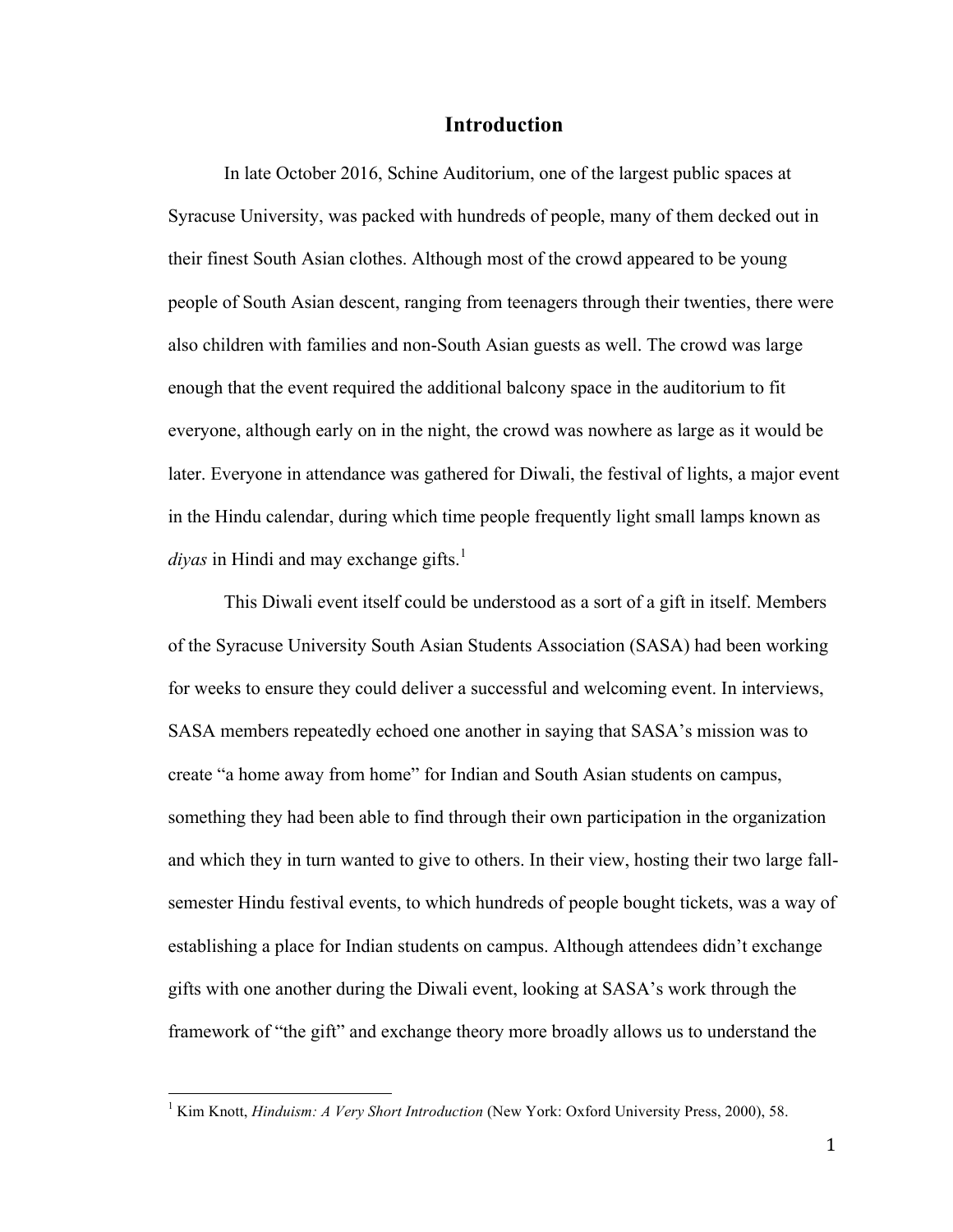ways in which empathy, generosity, and an extended sense of quasi-familial ties can blur the lines between reciprocal and non-reciprocal exchange.

In arguing this, I am contributing to a debate that can be traced back to Marcel Mauss's seminal work *The Gift*. Mauss argues that gift exchange is essentially reciprocal because it does the work of constructing and maintaining social ties. In part, he comes to this conclusion because he understands gifts as "carrying" a part of the giver in some way, which in turn compels the recipient to give a return gift or to pass the gift on to another, creating a cycle of exchange and social relations. In contrast, French philosopher Jacques Derrida argues that a true gift would need to be non-reciprocal and unacknowledged or forgotten by both giver and recipient.<sup>2</sup> In philosopher Alan Schrift's reading, Derrida sees "the gift as coextensive with a radical forgetting by both the donor .  $\ldots$  and the donee."<sup>3</sup> I argue that the logic that connects empathy and non-reciprocal, supposedly disinterested giving is too narrow and misses the potential of empathetic giving within contexts that are closer to commodity exchange or that are evidently reciprocal. I also build upon and interrogate the work of anthropologists of South Asia who have explored the issue of the gift. Jonathan Parry challenges Mauss's understanding of the South Asian tradition of *dana*, a kind of religious giving that is practiced in Hindu, Buddhist, and Jain traditions. Whereas Mauss emphasizes the link between the embodied donor and the gift, Parry argues that *dana* is focused on alienating the gift from the giver, particularly in the case of Benares Brahmins, who receive the gifts of donors wishing to

<sup>2</sup> Erica Bornstein, *Disquieting Gifts: Humanitarianism in New Delhi* (Stanford, CA; Stanford University Press, 2012), 14.

<sup>&</sup>lt;sup>3</sup> Alan Schrift, "Should Philosophers Still Read Mauss? Thoughts on Contemporary American Politics," *Journal of Speculative Philosophy* 228.3 (2014), 391.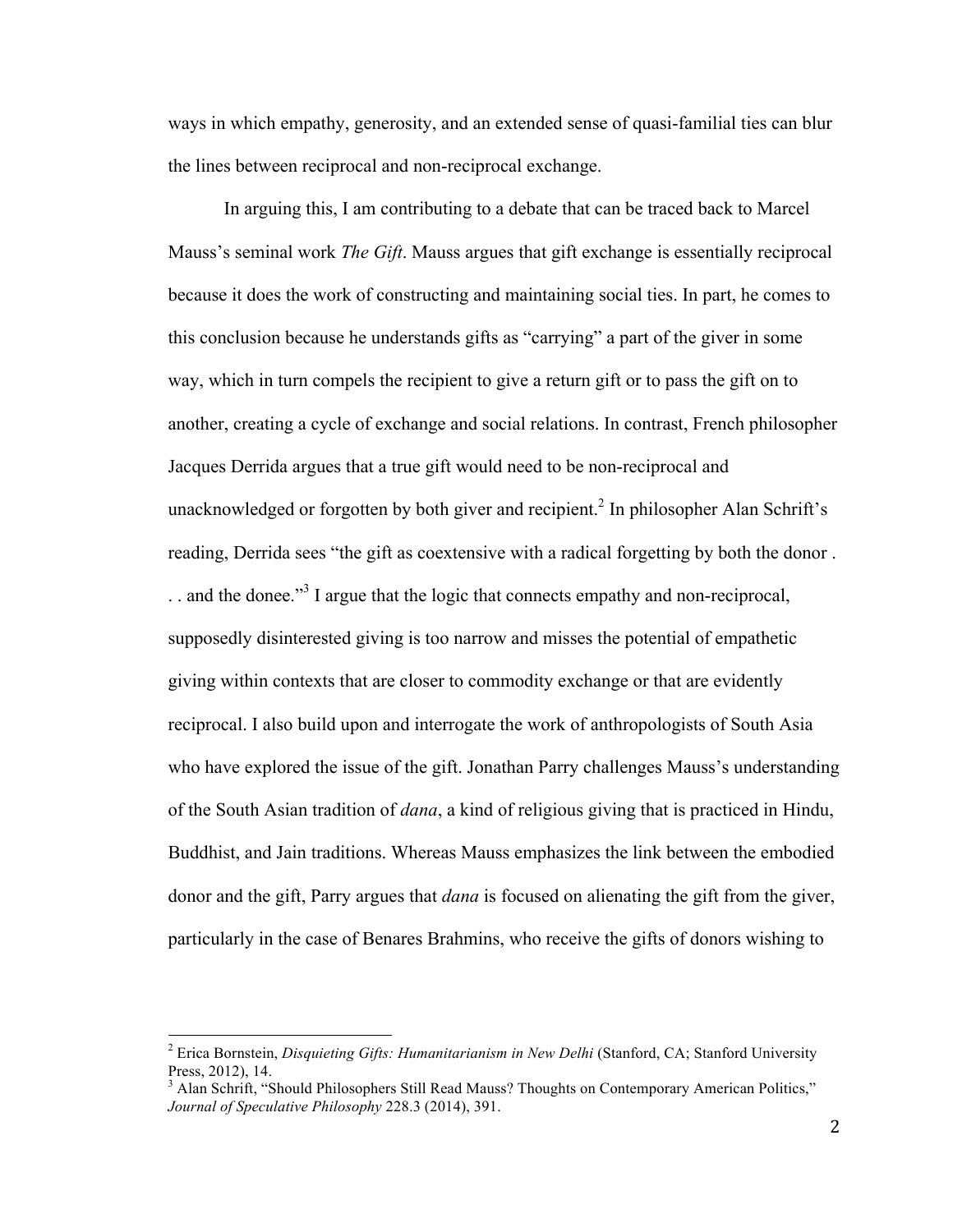exculpate sins and inauspiciousness.<sup>4</sup> Gloria Goodwin Raheja's work on village prestation likewise emphasizes the ways in which gift-giving as a method of ridding oneself or one's family members of pollution or inauspiciousness often requires an understanding that the gift can be severed from the giver.

Like these previous scholars, I too see complications in forms of religious and quasi-religious giving that cannot be captured by Mauss's original argument. I also wish to consider the ways in which reciprocal giving that does do the work of establishing and maintaining social ties may still involve characteristics that are often tied to nonreciprocal giving: empathy and generosity. One of Parry's interventions into exchange theory was to demonstrate the alienability of *dana*. As Erica Bornstein explains in her own ethnographic work on humanitarianism in Delhi, although classically *dana* is a specific term for certain kinds of religiously meritorious giving, it is also invoked to discuss multiple kinds of philanthropic and empathetic forms of giving. Since SASA members were involved in multiple forms of giving within the context of and in relation to the religious festivals they hosted, I too will use *dana* as an admittedly imperfect comparative framework against which to consider SASA's forms of exchange. As I will argue in this thesis, even having the capacity to enact one's own familiar cycles of exchange, whether in the form of material goods like food, or in less tangible forms like time and social assistance, can be a challenge for student groups like SASA. They exist under the authority of the university administration. As I will demonstrate, the university administration frequently had very different priorities to SASA members and often interpreted their proposed forms of exchanges in unanticipated ways. The disruptions

<sup>4</sup> Jonathan Parry, "The Gift, the Indian Gift and the 'Indian Gift,' *Man* 21.3 (1986), 459-60.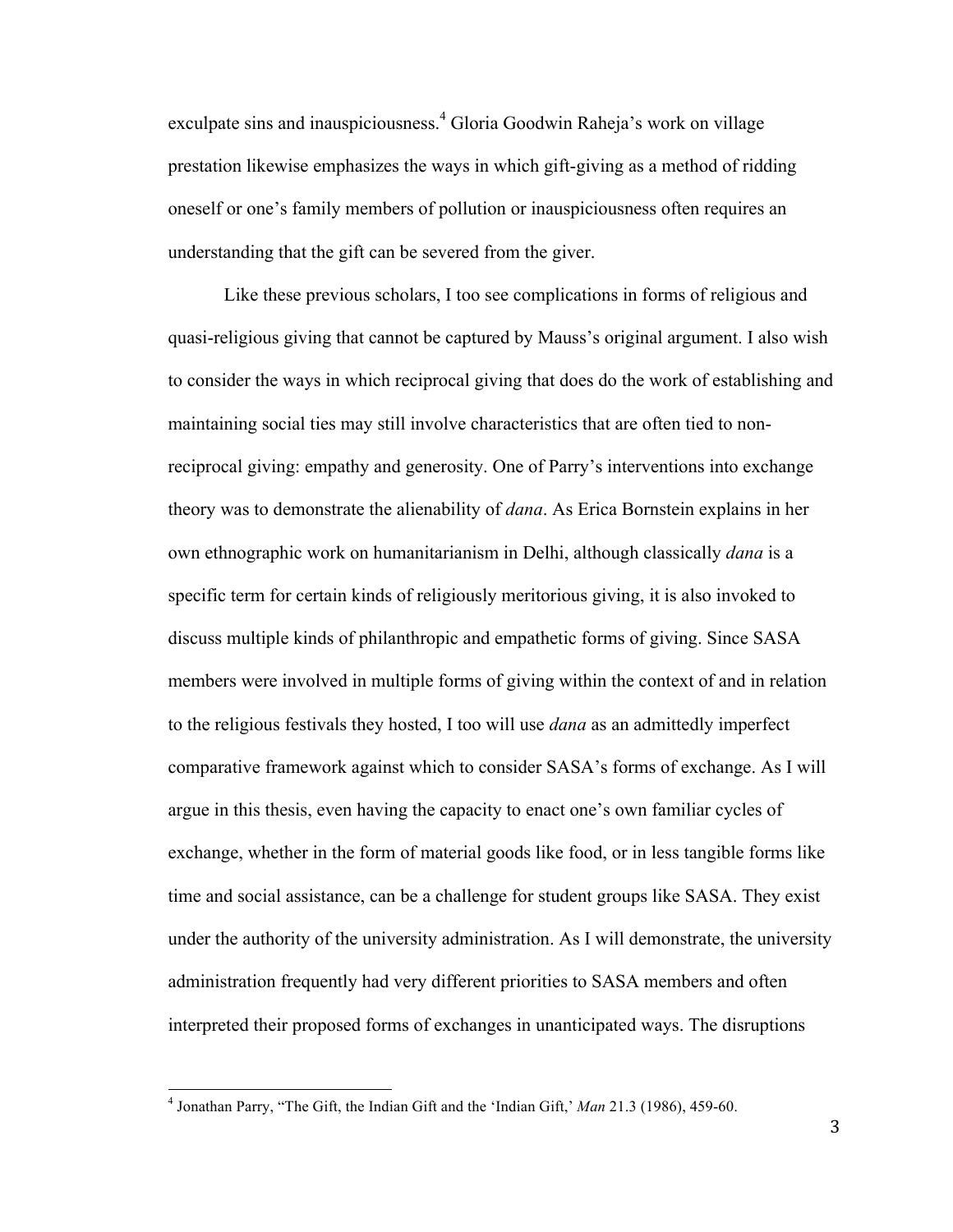caused by these (mis)interpretations demonstrate that in exchange, we cannot always assume that cycles are always tenable — either they require the approval of authority or the circumvention of authority.

#### **Celebrating in Syracuse**

SASA's Diwali event consisted of a showcase of performances by various students doing musical and dance routines, followed by a catered meal. This represented a distinct departure from the generally domestic rituals that characterize Diwali in South Asia, but the motivations behind the event were indeed focused on notions of domesticity and family. The host organization, SASA, was an active undergraduate student group that was particularly known for hosting these large Hindu festival events. In the fall semester, they typically hold a Navaratri and a Diwali event, with Holi capping off the spring semester. During the 2016-2017 academic year, the executive board was largely made up of undergraduate international students, mostly from India but also from a number of other countries. SASA's committees were made up of a mix of undergraduate and graduate students, both international students and Americans, and I knew they had been working for several stress-filled weeks to prepare for this Diwali extravaganza, their largest and most significant event of the year.

Early in the evening, a young man and woman stepped out onto the stage, requesting that everyone come gather in the open floor space in front of the stage. It was time for the *aarti*. As I came down the stairs, I heard a young woman asking a friend to join her, saying that was when everyone would be praying to God. A crowd of people gathered before the stage, facing the table holding a small *murti*, or icon, of the elephantheaded god Ganesha, which sat in front of a larger, approximately postcard-sized print of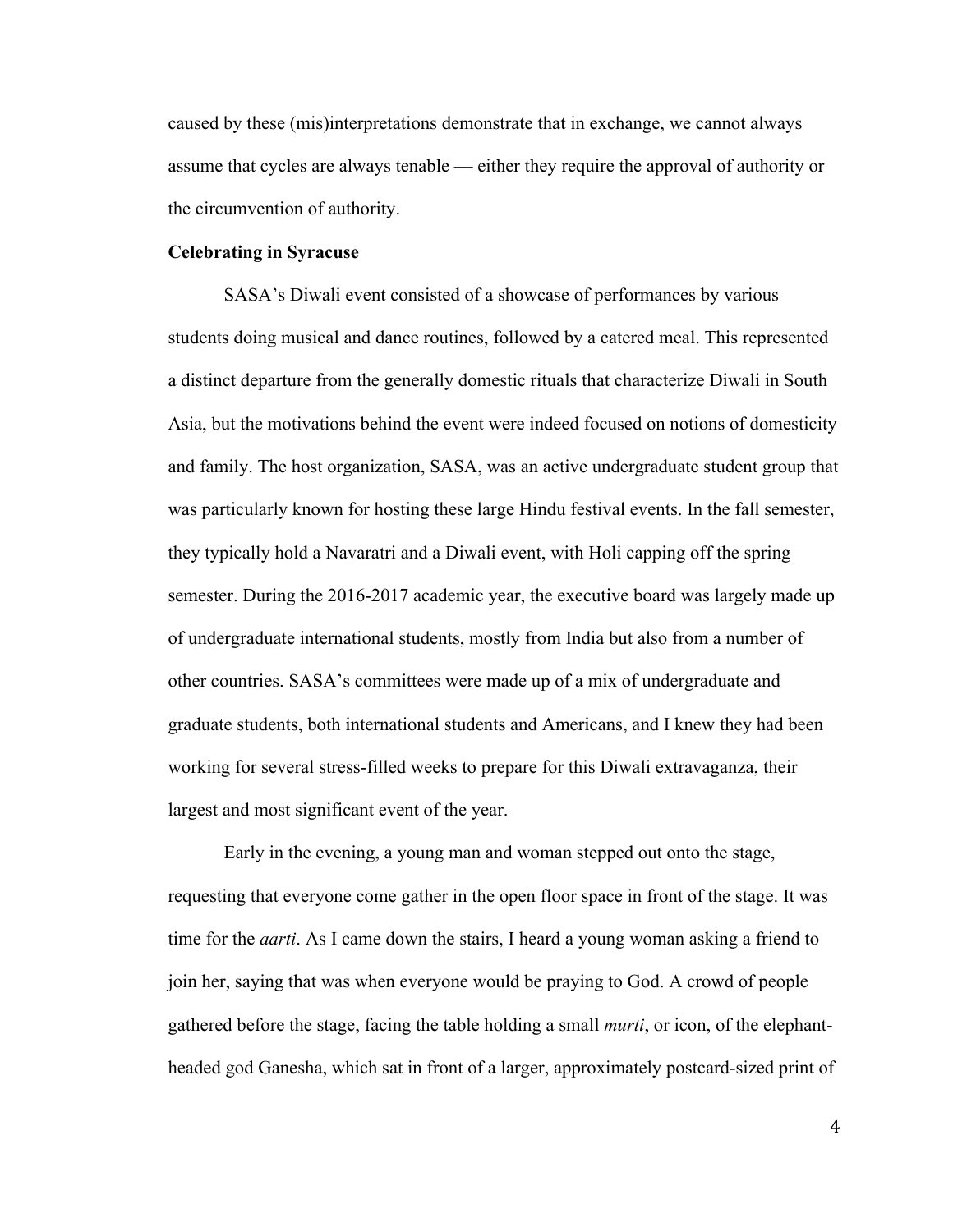the goddess Durga. People took turns, either in small groups or by themselves. They came up to the front of the crowd to hold the round silver platter with small electric lights and rotate it in front of the deities, performing a traditional Hindu devotional practice. In the background, devotional music played and a series of images of Hindu gods and goddesses appeared on the large drop-down screen onstage.

As I came to join others on the floor for the *aarti*, I bumped into a young SASA member who I had previously met. The young woman, a South Asian American first-year undergraduate from New Jersey, was dressed in a beautiful turquoise *anarkali*, an anklelength dress made of many yards of fabric, paired with leggings. She asked if I had gotten to the front of the line to do *puja* yet and when I said I hadn't, she invited me to join her. When we actually were handed the silver platter, we both hesitated. She pondered out loud how many times we were supposed rotate the plate clockwise and whether there was supposed to be a counterclockwise rotation at the end. I confessed I had no idea and let her take the lead. The two of us, like perhaps many of SASA members, were comfortable with the food, the decorations, and the atmosphere, but were less familiar with (and possibly less invested in) the "actual" religion of it all.

The night's performances opened with jocular speeches and introductions from M.C.s from both SASA and Nanhi Kali, a graduate-student-run organization affiliated with a Indian non-profit of the same name, which advocates and fundraises for girls' education in India. After the planned performances, there would be food provided, a decided point of interest for many guests, including myself. The posters advertising the event on Facebook had included a menu for the night. Although I had initially become interested in doing ethnographic work with SASA because it hosted the major Hindu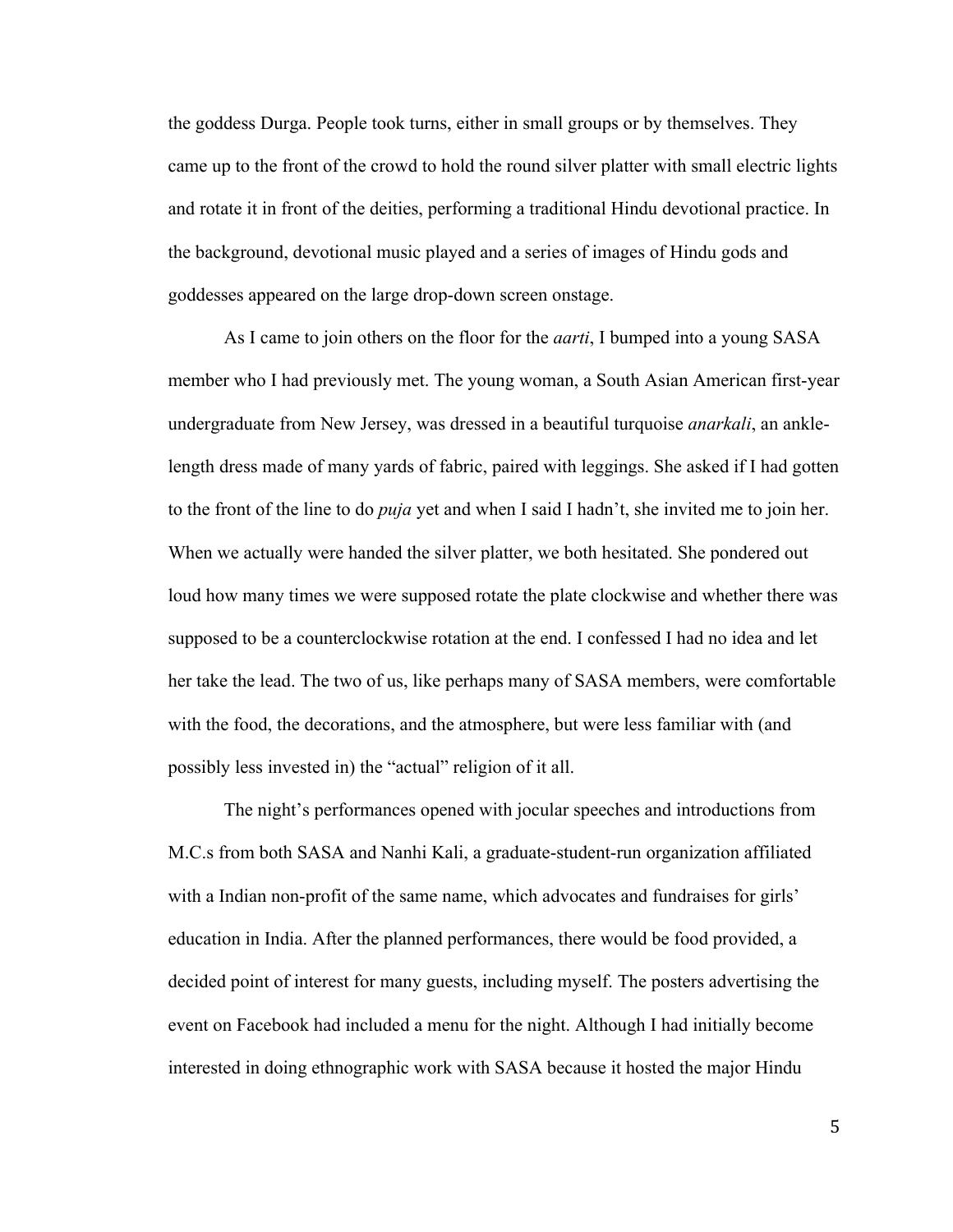festival events on campus, it had quickly become clear to me that SASA members were invested in the material, embodied experience of the events and the personal relationships they felt they fostered through such events.

In interviews and conversation, SASA members repeatedly emphasized to me that they wished to provide their audience with a sense of familiarity and ease. This was accomplished through food, aesthetics, language, and most of all, social care. SASA members could not recreate India (or any other homeland) on the Syracuse campus, but they could still offer the large population of Indian international students (and more broadly South Asian and South Asian American students) some reminders of the comforts of home. They could do their best to temporarily transform the explicitly public space of the university auditorium into a quasi-domestic space suited to the rituals of celebration. For all the many explicit ways that Diwali was a public and performative event, SASA members conceptualized its success as lying in its ability to adapt Syracuse into a familiar, welcoming space and to assure its audience that, even far from home, they were cared for at a time when they might feel the distance from their families particularly strongly. Centrally, SASA members saw the whole effort as a form of generosity and kindness. Members had put in hours of hidden effort. I knew that SASA members had been required to show up several hours before the beginning of the Diwali event to help set up the auditorium for the event — the place was decorated and ready for hundreds of guests, the long list of performances worked out, and tables had been provided for the non-profit groups SASA supported.

The long hours they put in, as well as the food provided and the funds from the tickets, which they later divided between SASA and the non-profit Nanhi Kali, all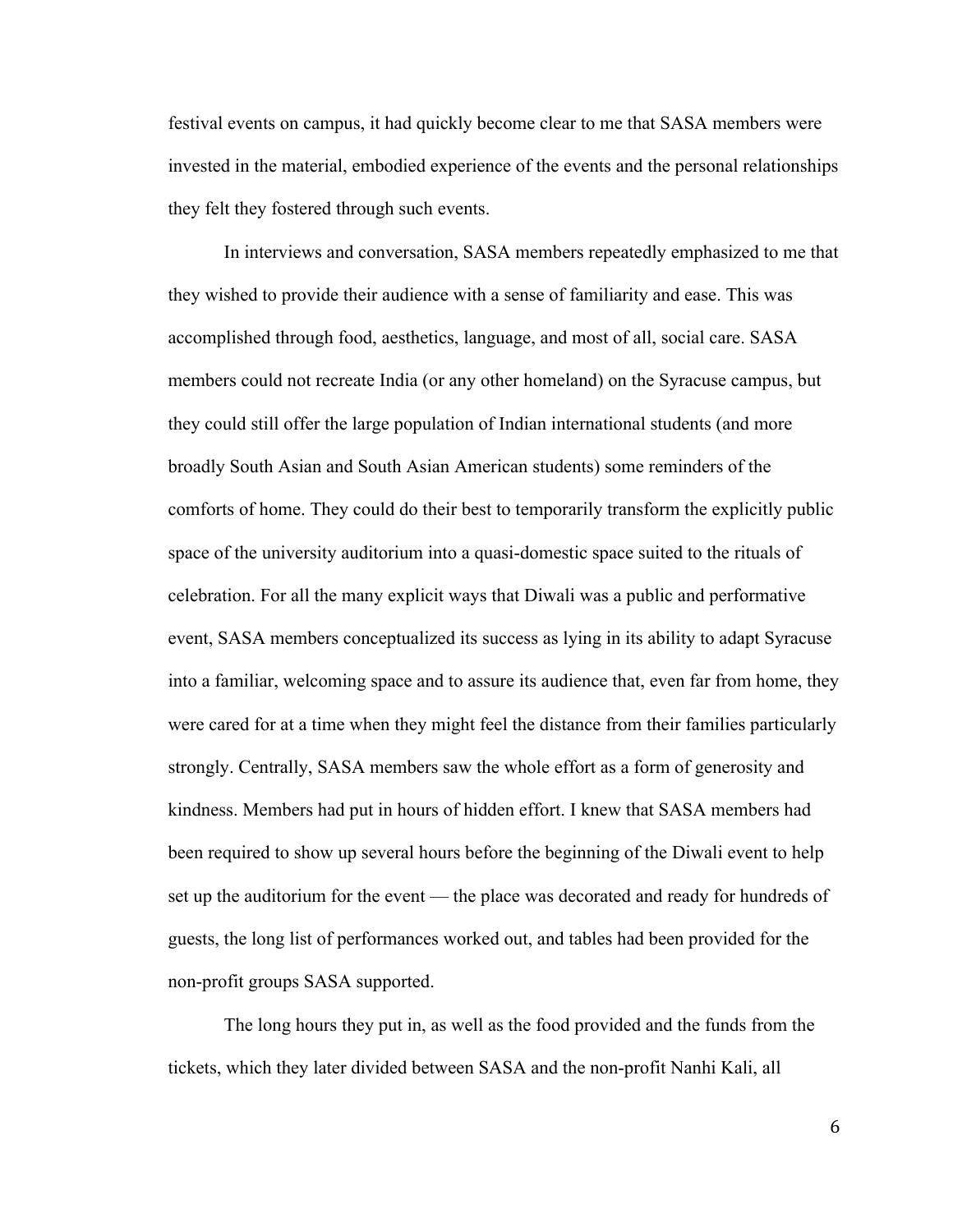represent forms of exchange. Although SASA members attend meetings, prepare for, and deliver activities and events throughout the academic year, their presence on campus is largely felt and seen through these sporadic events. For their public audience, SASA's significance lies not so much in the invisible work accomplished behind the scenes, but in the actual enactment of these forms of exchange. Through this thesis, I argue that SASA's festival events allow us to understand a relatively new form of immigration temporary, education-focused, and oriented towards a potential return to the homeland, and how in response to this experience of distance, students have established modes of care and alternative domesticity through enacting multiple forms of exchange. These modes of exchange, however, as will become clear, are always tenuous and subject to forms of skeptical authority. Much anthropological work on exchange focuses on the potential disjunctures or discomforts that may emerge in cycle of exchange when donors and recipients potentially have different understandings and motivations. I suggest, based on the experiences of SASA students, that we must also consider from where the authority to legitimate a cycle of exchange comes. Within the context of the university, students must rely on the approval of the university, even though the university administration, lacking the cultural referents that Indian international utilize, may frequently be approaching such exchanges from a very different perspective.

#### **Diasporic or Transnational?**

In certain ways, the mobile group of young people involved in SASA seem to embody broad trends in South Asian migration to the United States, but in other significant ways, they represent a new and important trend in human mobility. Asian Indians constitute the "third largest Asian group in the U.S. . . . [and] are among the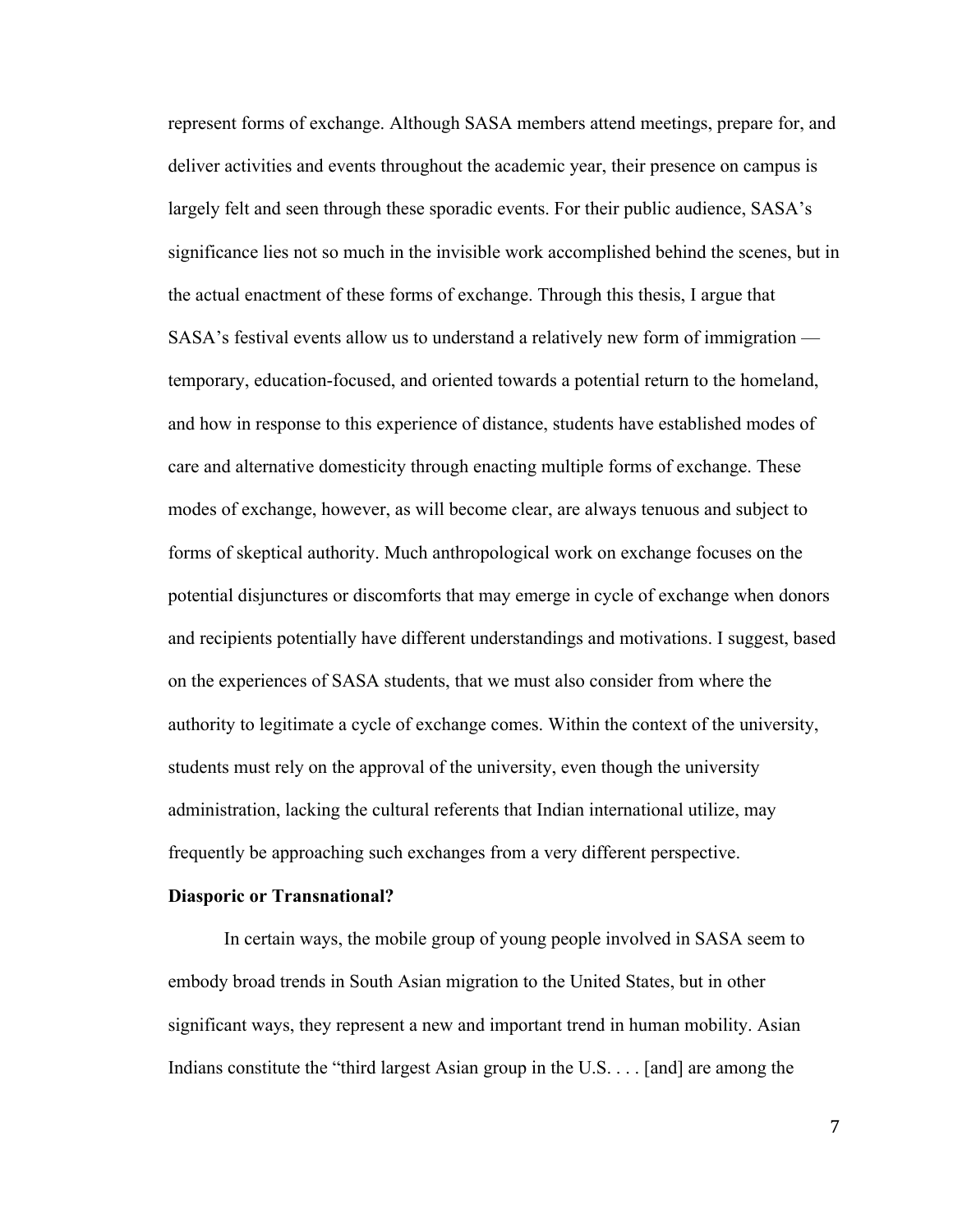wealthiest and most well-educated foreign-born groups in this country."<sup>5</sup> As students at an American university, SASA members and their audiences represent a relatively privileged and well-educated population. The most significant immigration from Asian countries to the United States occurred after the 1965 Immigration and Nationality Act, which eliminated previous quotas and allowed the entry of hundreds of thousands of new immigrants, particularly from areas such as Asia and Latin America.<sup>6</sup> SASA students represent the result of both these changed immigration policies and the demand for highly skilled labor.

In other ways, however, both SASA members and the population to which it caters reflect an ambiguous migrational status that does fit with previous South Asian immigration to the United States. In addition to immigrants who have become American citizens, many are non-citizen residents issued H1-B visas for specialized workers. In contrast, Indian SASA members and the Indian international students who come to SASA events may or may not choose to remain in the United States after they receive their degrees. Varsha, for example, graduated at the end of the Fall 2016 semester and returned to India, where she hopes to potentially pursue graduate studies in psychology.<sup>7</sup> (It seems worth noting, however, that it is certainly possible that staying and working in the United States may indeed be the goal of at least some — when I mentioned to some members before the beginning of an executive board meeting that I was from southern New York, Kavita asked if I had been born in the United States. When I said yes, her friend Naina joked, "Man, that's the dream!")

<sup>5</sup> Prema Kurien, "To Be South Asian or Not: Contemporary Indian American Politics," *Journal of Asian American Studies* 6.3 (2003): 266<br><sup>6</sup> Min Zhou and J.V. Gatewood, preface to *Contemporary Asian America: A Multidisciplinary Reader* (2<sup>nd</sup>

Edition; New York: New York University Press, 2007), x.

 $<sup>7</sup>$  For the purposes of this thesis, I have chosen to utilize pseudonyms for my interlocutors in SASA.</sup>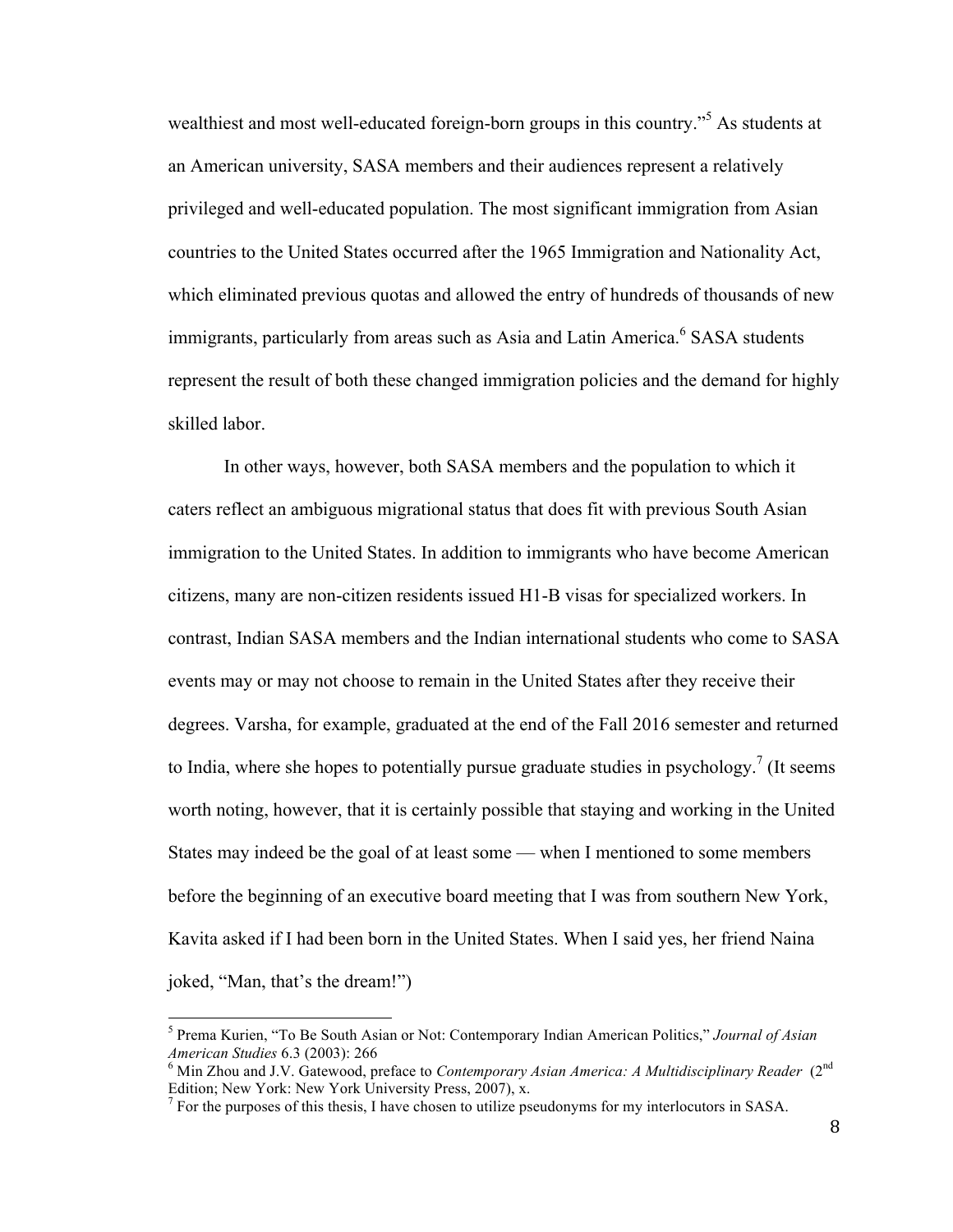In this context, the term diaspora no longer seems the most appropriate.

Historically, "diaspora" was originally used to describe the experience of forced migration. As Gurharpal Singh explains, "the classical definition of a diaspora, as longing for an imagined homeland following violent dispersal or some other cathartic event, as for example in the case of the Jews, seems largely inapplicable to most Indian emigrants" but if diaspora is considered more broadly in terms of "the experience of migration and the attendant anxieties of displacement, homelessness and a wish to return," then the case of considering Indians or South Asian settled overseas is understandable.<sup>8</sup>

Taking a cue from Aihwa Ong's study of mobile Chinese citizens of Hong Kong, I suggest that it is more appropriate to think about SASA members and their audience as a "transnational" population. Ong explains that the very word transnationality "denotes both moving through space or across lines, as well as changing the nature of something."<sup>9</sup> The members of SASA differ from many in previous generations of post-1965 immigration waves from South Asia. Although like these older populations, students are frequently pursuing graduate work and have ambitions to be the kinds of professionals that might merit recruitment, they are not necessarily planning to settle in the United States. The kinds of skills needed and opportunities possible in South Asia and elsewhere have shifted the dynamics of international migration from a so-called "brain drain" from non-Western countries like India to a greater degree of return migration. Additionally, there has been an increase in Western workers posted in South Asia. SASA members, with their skills, represent an emerging transnational class of future workers. In

<sup>8</sup> Gurharpal Singh, introduction to *Culture and Economy in the Indian Diaspora*, eds. Bhiku Parekh, Gurharpal Singh and Steven Vertovec (New York: Routledge, 2003): 3.

<sup>9</sup> Aihwa Ong, *Flexible Citizenship: The Cultural Logics of Transnationality* (Durham, NC: Duke University Press, 1999), 4.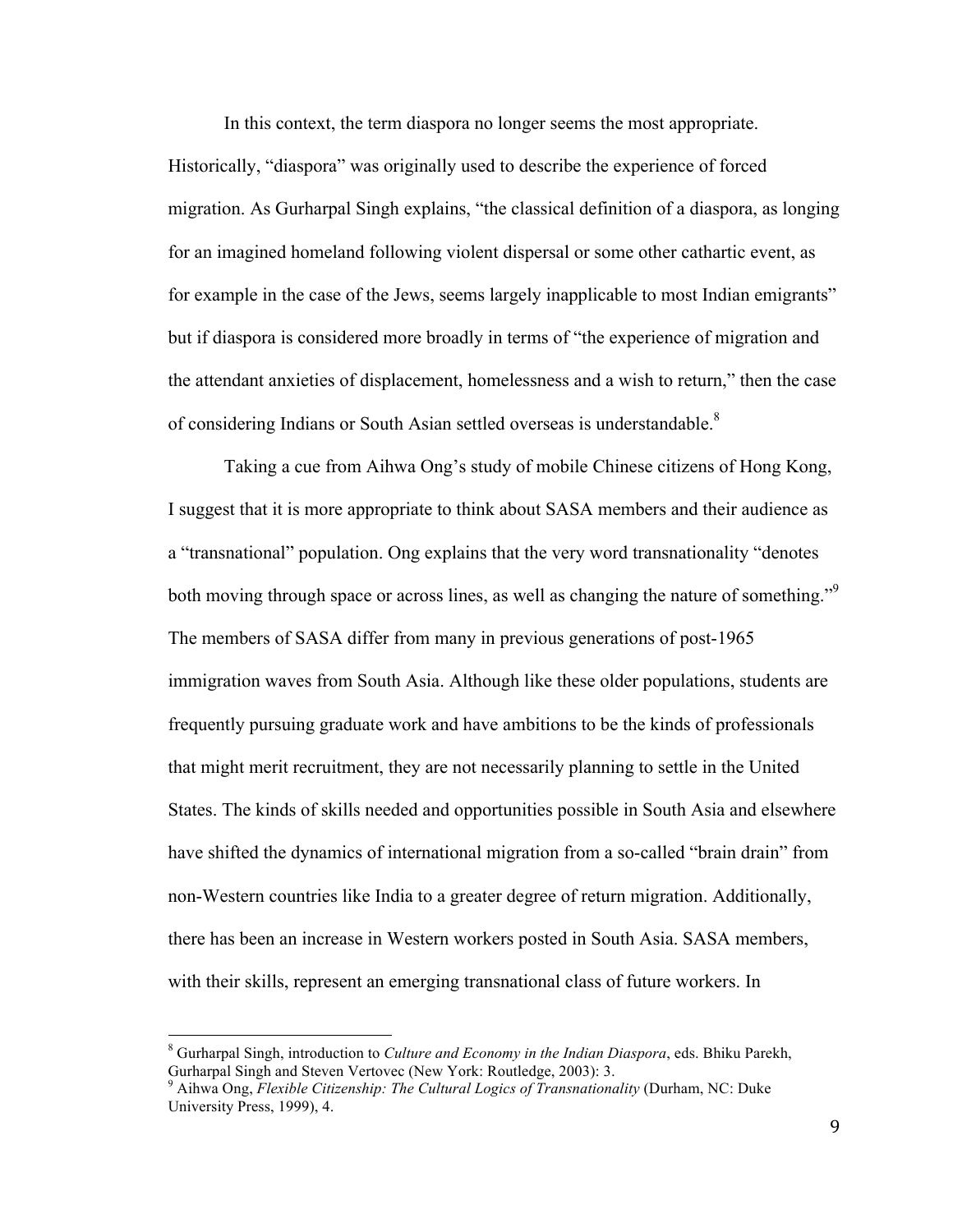interviews, SASA board members expressed gratitude for the opportunity they were getting to study in the United States and for the exposure they had to new contexts as a result, but also spoke about their initial sense of loneliness and isolation so far from home. These personal emotional experiences motivated them to become involved in SASA, in order to make the university a more welcoming place for others who might be going through similar experiences.

#### **South Asian/Indian/Hindu?**

SASA is an undergraduate student organization but it focuses its efforts primarily on South Asian students, most of whom are graduate students. All the current members of the executive board, which must necessarily be made up of undergraduate students, are international students, some of whom come from India, and others from South Asian families residing in the Middle East. Although most SASA members seem to be Indian or of Indian descent, in conversation, members of the group slip between using the terms "Indian" and "South Asian."

The politics around this word choice is fraught and implicated in broader political and religious movements in South Asia, particularly with the prominence of Hindu nationalism and the fact that the Bharatiya Janata Party (BJP), a political party associated with Hindu nationalism, is currently in power on a national level in India. Broadly, Hindu nationalism conceives of India as an essentially Hindu nation. By using the term South Asian, SASA indicates an interest in a broader identity, one that encompasses not only multiple nationalities but also multiple religious communities. At the same time, however, their festival events are their most important undertakings and the events are explicitly Hindu in that they include *pujas*.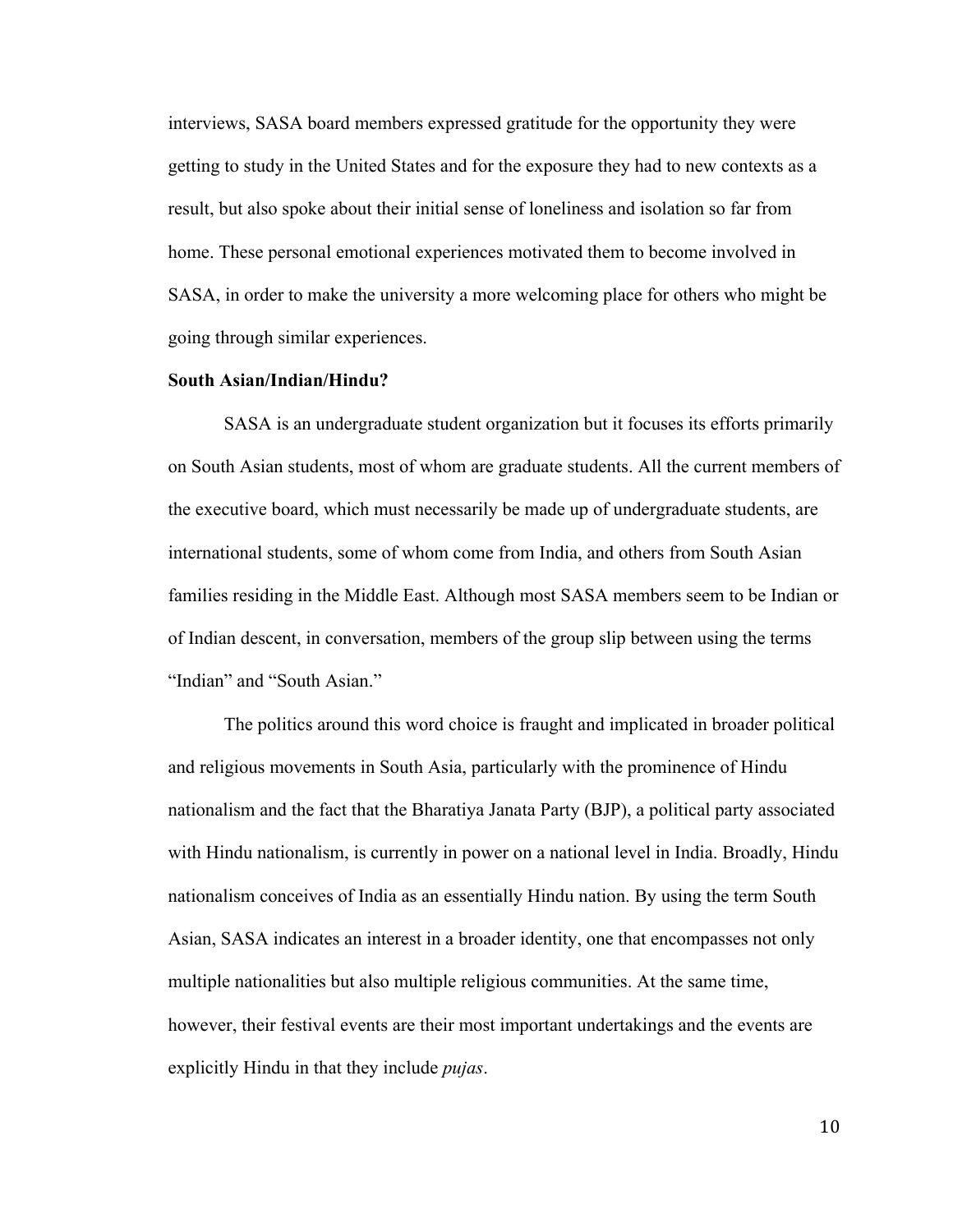Referring back to my previous discussion of the terms "diaspora" and "transnational," part of what has made diaspora such a fruitful framework to talk about migration is its focus on issues of cultural transmission and adaptation. Cultural studies scholar Stuart Hall suggests that in relation to diaspora, there are "at least two different ways of thinking about 'cultural identity'" and that the first suggests that cultural identity "[reflects] the common historical experiences and shared cultural codes" of diasporic populations. For Hall, this means the African diaspora in the Caribbean. In contrast to this first conception of identity, Hall posits a second perspective that "recognizes that, as well as the many different points of similarity, there are also critical points of deep and significant difference which constitute . . . 'what we have become'."<sup>10</sup> Even as I suggest that "diaspora" may not best apply to SASA students, I want to retain Hall's point that populations distant from the so-called homeland may develop differences from those residing in the homeland and from other overseas populations. In this case, I suggest that distance from the religio-political atmosphere of South Asia may lead to students seemingly de-politicizing Hinduism in their own understanding, relating Hindu festivals not so much to the current surge in Hindu nationalism but rather to a sensibility, set of aesthetics, and references recognizable to Indians and South Asians more broadly.

Although Ram described members of SASA's executive board as having some connection to India or the Indian diaspora, the board includes students who are international students but who were not raised in India. Ram himself, for example, had grown up in the Middle East and had family from the South Indian state of Kerala. Vandana's family had immigrated to Moscow, Russia, from the northwestern Indian state

<sup>10</sup> Stuart Hall, "Cultural Identity and Diaspora," in *Identity: Community, Culture, Difference*, ed. Jonathan Rutherford (London: Lawrence and Wishart, 1990) 223; 225.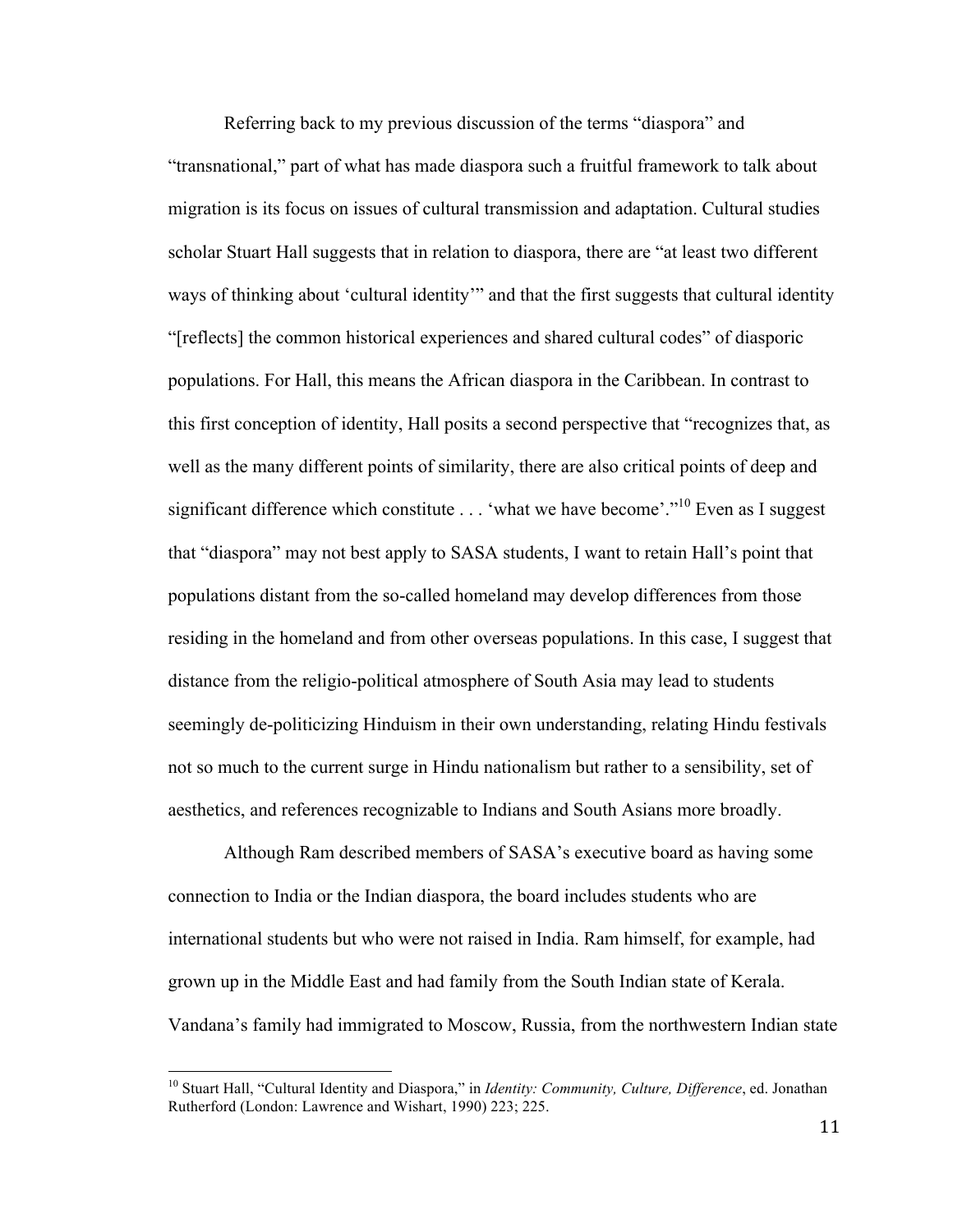of Gujarat. There also exceptions to this specifically Indian connection. Nasir, the Diwali MC, for example, is the son of Bangladeshi parents and was also raised in the Middle East. Still, the breakdown of SASA's student members is in keeping with Prema Kurien's observation that "both South Asian and Hindu, or Indic, groups tend to be comprised largely of Indians from a Hindu background." Kurien observes that "at the heart of the difference between South Asian and Hindu organizations lie two different conceptions of "Indianness" — a secular, multi-religious, and multicultural vision of India versus a Hindu-centric one."<sup>11</sup> SASA, however, presents an interesting and odd case, because they are an explicitly South Asian organization that puts on events for religious holidays as well as "secular" events like ice-skating nights and a formal dance in the spring.

SASA members were clearly aware that the main audience of their events was the sizable population of Indian international graduate students on campus, but they considered their organization's aims to include introducing others on the Syracuse campus to South Asian culture and to facilitate socialization among South Asians, defined broadly, in the university community. In interviews conducted before and after their Diwali event, however, SASA members also indicated that their ambitions in this direction generally have not been achieved and that ultimately they are also interested in catering to the comfort and interest of their main audience, particularly when it comes to festival events, which bring in the largest crowds.

Looking at SASA's schedule of events, the absence of non-Hindu festivals quickly becomes clear. Members offered ambivalent reflections upon this absence when asked about it in interviews. In an interview conducted in early February 2017, after her

<sup>&</sup>lt;sup>11</sup> Kurien, "To Be or Not to be South Asian," 263.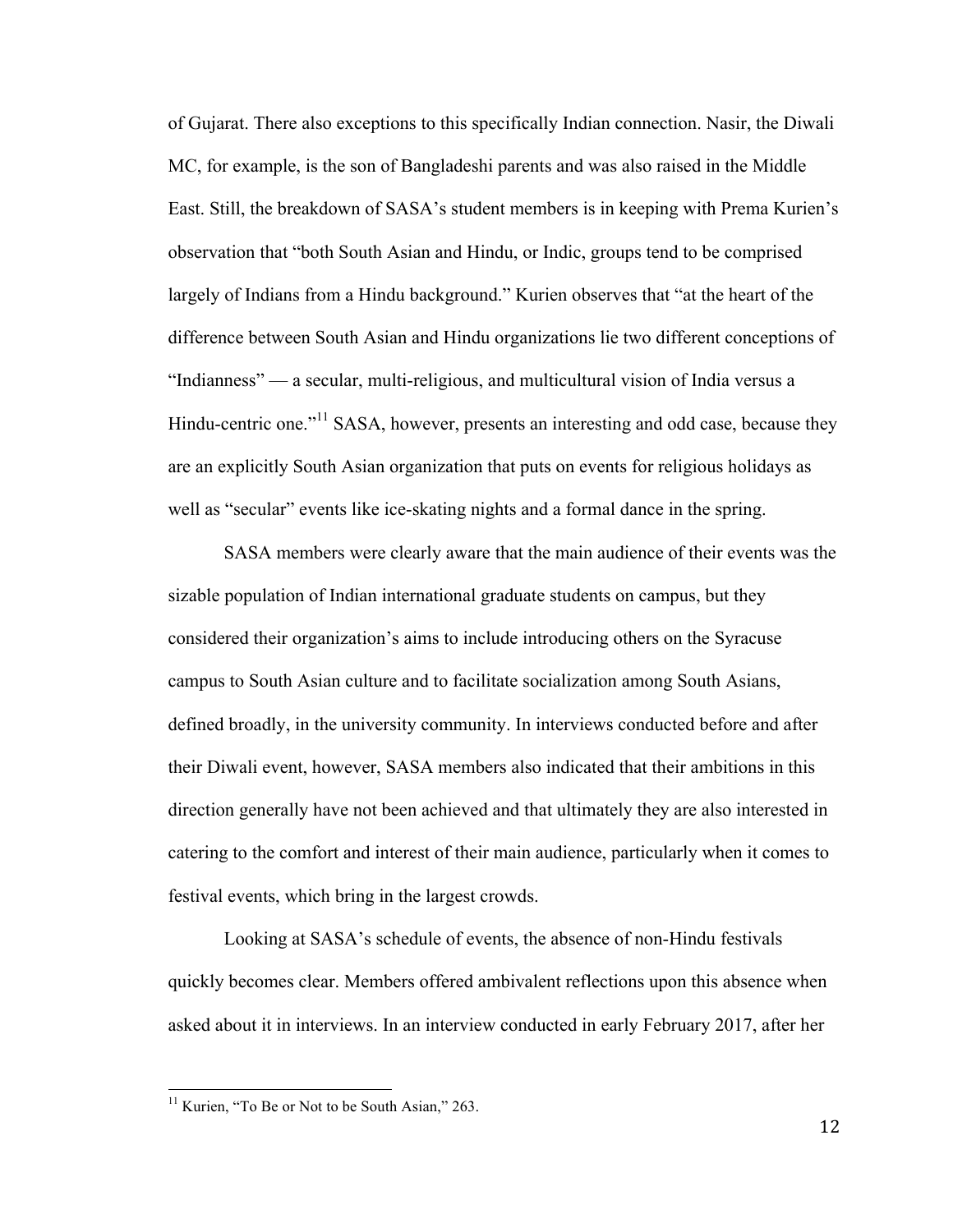fall semester graduation, Varsha reflected that one thing she hoped SASA would do in the future that she had not been able to accomplish during her time on the board was more collaboration with other student groups. "I would love for them to collaborate with the Muslim student organization. I'm not sure if there's a Buddhist organization," she mused. Varsha also mentioned that there had been discussions of working with the Caribbean Student Association, specifically because "a lot of culture is also associated with ours." In her answer, Varsha touches upon multiple levels of the issue of Hinduism and Indian (or South Asian) identity. At least in theory, SASA is open to including and highlighting the lives and shared histories and cultures of their diasporic brethren. They also express an interest in celebrating the festivals of multiple religious communities. At the same time, however, they consider Hinduism to have a more pervasive coloring of "culture," something they are far more interested in than they are in religious belief.

Nasir, who told me in an interview that he saw himself as a not particularly observant Muslim (although he also said he tries to go to Friday *jummah* prayers either at the local masjid near campus or in Hendricks Chapel if he happens to be on campus near mid-day on Friday), explained to me that in his personal experience, the Muslim Students Association (MSA) did not have the same kind of interest in festival-type of events. In his opinion, this difference is partly due to the fact that the two Eid festivals fell during times when few students were on campus. In his understanding, however, perhaps the more important reason for this difference was that Islam did not officially condone the kind of large, vibrant, and elaborate festivities SASA hosted. Growing up in Saudi Arabia, he explained, he had learned about Islam through his school years. He admitted that within his own family, there might indeed be large celebrations for Muslim holidays, but he felt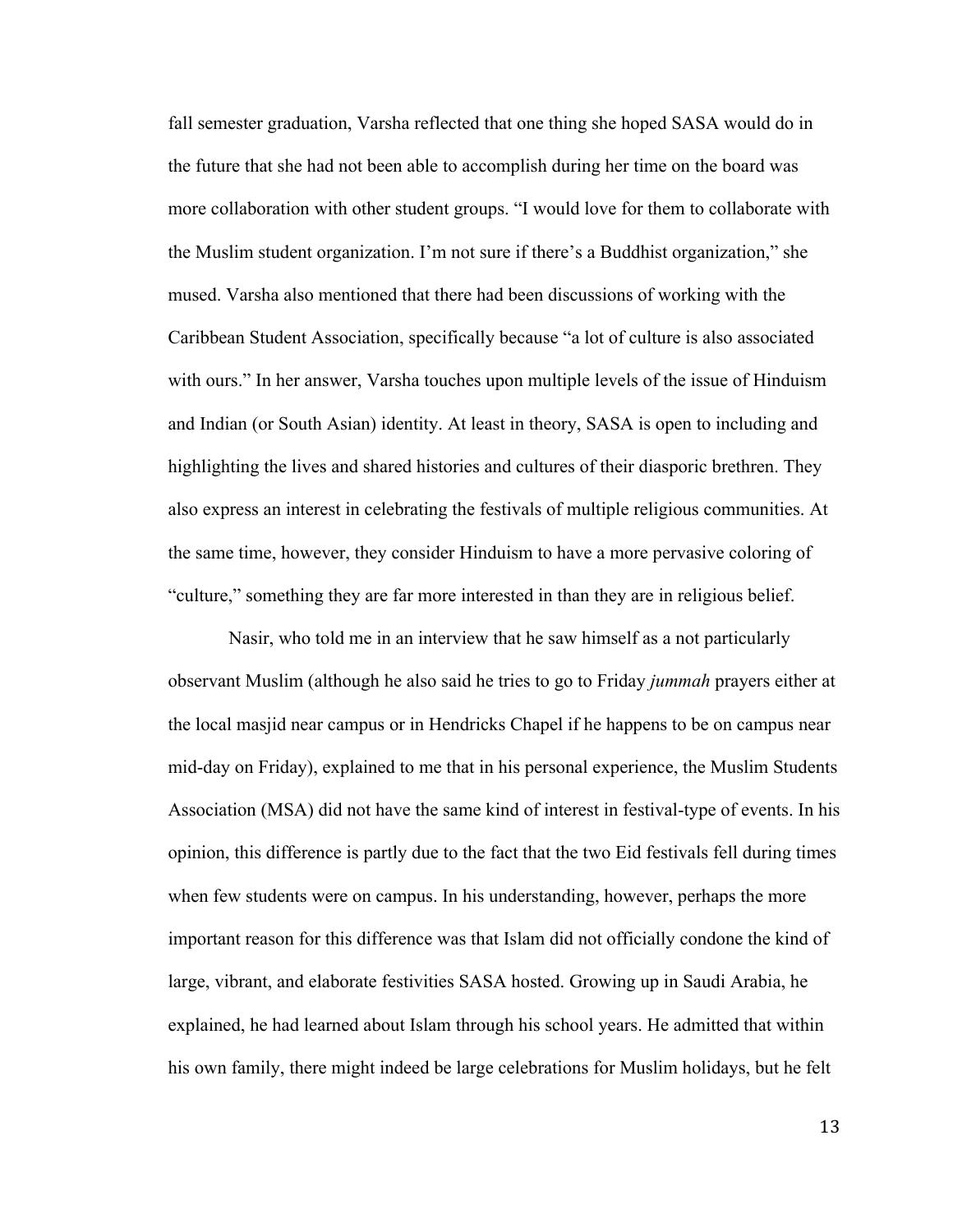that the MSA was interested in following a form of Islam that more in line with official teachings. Nasir saw participating in SASA as a different kind of opportunity, one that allowed him to connect with another aspect of his background.

At SASA's festivals, they perform *aartis,* or a section of *puja* in which people circle candles in front of a person or deity. At both the Navaratri and Diwali events, the *aarti* occurred at near the beginning of the night, after people had begun to arrive but well before crowd finished filling out. For both evenings, announcers called people down to the lower floor of the auditorium, saying it was time for the aarti. In keeping with how *aarti* might be performed at a temple, at both the Navaratri and Diwali events there was *prasad* sitting by the deities. *Prasad* is traditionally some kind of food or other material first offered to the deity and then distributed to devotees.

Unlike with Hindu Student Organizations, religion is not the basis of SASA's existence as a student organization nor is it seen in itself as particularly central to the group. Members of the executive board have told me in interviews that they do not consider themselves particularly religious and demurred from answering questions about the religious significance of festivals as a result. The festivals of Navaratri, Diwali and Holi function more as sites of collective cultural memory that can be remembered and reinvented for this new temporary home than as methods of defining or reinscribing religious identity in the diaspora. In many ways, this has the effect of reinforcing a sense that Indian identity and Hindu identity are synonymous. Many explicitly Hindu American groups, for example, are closely aligned with Hindu nationalism, whose proponents "view Indian culture and civilization as Hindu, whose true nature and glory were sullied by the invasions of Muslims and the British, and by the post-colonial domination of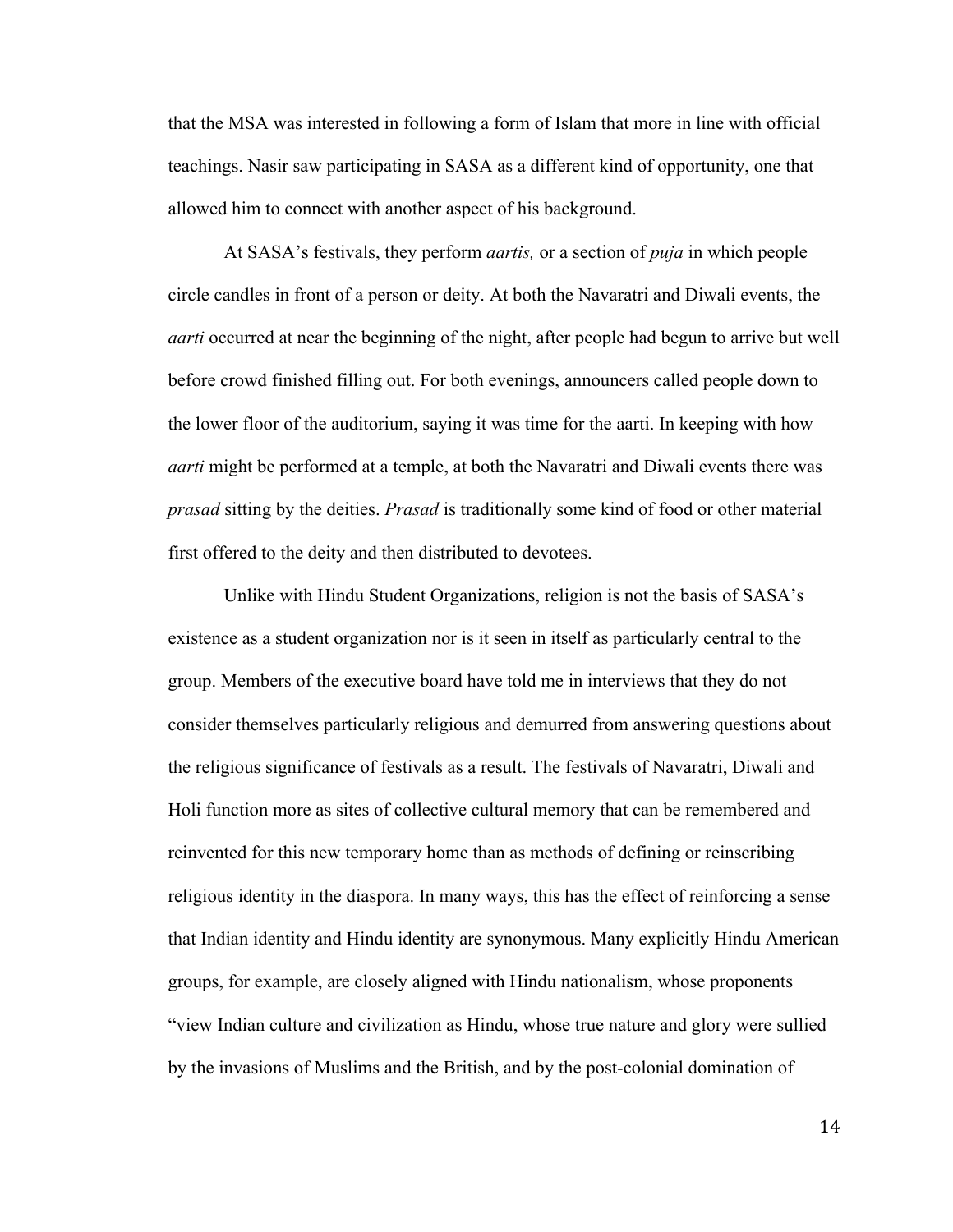"pseudo-secular" Indians."<sup>12</sup> Although in many ways SASA's decisions about which festivals to host seem to be pragmatically oriented toward to mass appeal, an issue I further consider in the context of exchange later, their pragmatic mathematics comes to a rather similar conclusion to that of explicitly Hindu groups: that Hinduism and its cultural associations are in some way recognizably Indian. As Gita put it, the people who come to SASA events are "predominantly Indian, and Indians predominantly celebrate these festivals."

At the same time, in keeping their frequent personal self-descriptions as not especially religious, SASA members do not seem to equate Hindu festivals with Indian culture to quite the same end as the Hindu groups Kurien analyzes do. During an interview, for example, Gita discussed her memories of celebrating festivals in India, recalling how her family would celebrate Diwali with employees in her father's business. Following the interview, Gita casually mentioned to me that she was, in fact, Jain and not Hindu, a fact she said she had never thought much about while living in India. Her Jain identity, she said, as she packed up, had become clearer to her since coming to the United States. Hindu nationalist politics certainly does have supporters among non-Hindus for a variety of reasons, but in this case, Gita's observations seem less political than an observation about her previous experience of religious identity in India as being perhaps less rigidly bound or involving more overlap in practice between religious communities than self-identification might indicate. She also fondly recalled lighting firecrackers for Diwali during her childhood, and felt rather bad that it was another celebratory tradition

<sup>&</sup>lt;sup>12</sup> Kurien, "To Be or Not to be South Asian," 267.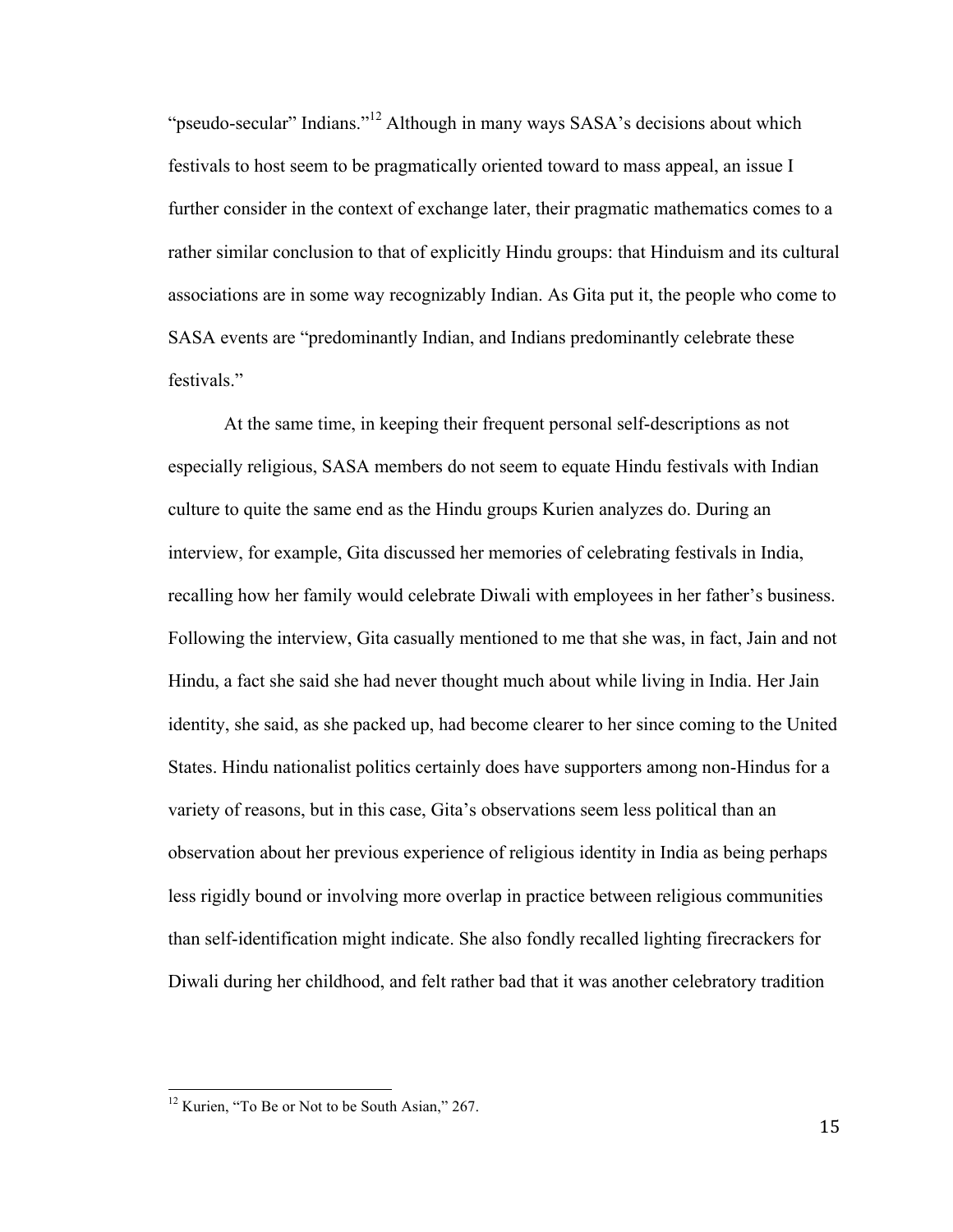that SASA could not reenact for people, because it would certainly constitute a fire hazard.

Looking collectively at SASA members' reflections on Hinduism and its relationship with Indian or South Asian identity opens up a space for us to consider the ambiguous middle ground between the rhetoric of Hindu nationalism and Nehruvian secularism. The young, predominantly Indian, predominantly Hindu members of SASA's executive board do not identify as religious. They also frequently discuss religion in a manner that suggests they are conceptualizing "being religious" in terms of belief and regularized devotional behavior. Based on that set of "requirements," SASA members see themselves as non-religious. Despite this, they repeatedly shared stories indicating their continued practice of various religious duties or celebration of festivals. For example, Varsha, who explained to me that she considers herself an atheist, still regularly does *puja* with her mother. Generally, SASA students seem to accept a majoritarianunderstanding of Hinduism as an overarching "cultural" influence in India (and to some degree, South Asia more broadly) but in interviews also explicitly rejected the idea that this means minority religious populations do not belong or are somehow extraneous to the Indian nation and to the cultural life of the South Asian subcontinent. They position elements of Hindu devotional practice as somehow necessary or appropriate to their events not so much because they necessarily believe in the theological conceptions of what *aarti* accomplishes or what *prasad* contains, but because they understand these as within a continuum of recognizable elements of homeland "culture." Culture and religion, then, seem to be on a kind of ambiguous spectrum, in which theological belief is on the overtly religious end and punctuated embodied practices like *aarti* within the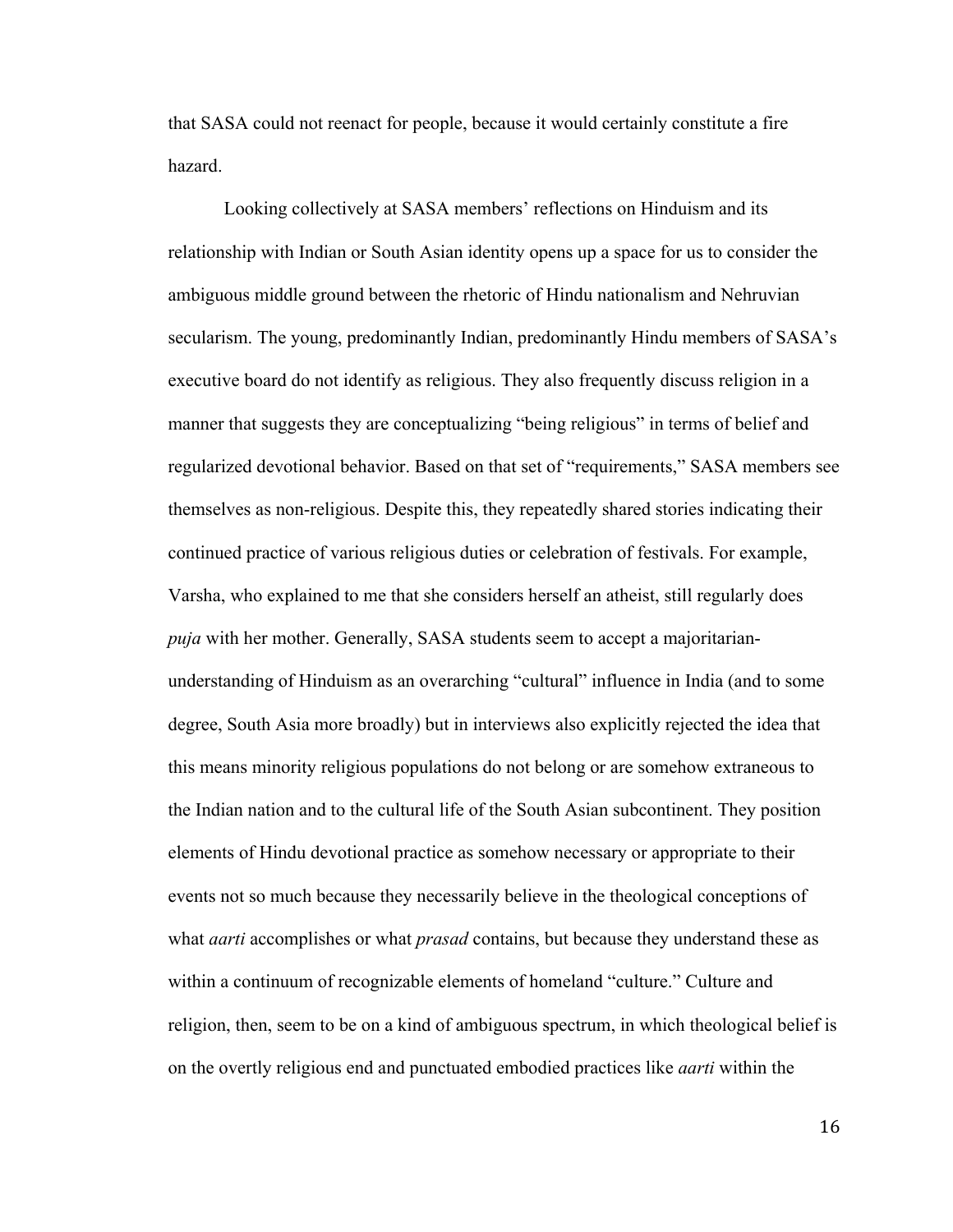context of a festival, are cultural elements in a manner similar to dress and food. Arguably, they maintain religious sensibilities outside of what they see as explicitly religious contexts.

#### **Regional Identity in Diaspora**

In addressing their events to such a large audience, SASA loses a certain capacity for specificity, particularly when it comes to acknowledging regional differences within South Asia. Both Ram and Vidhya, whose families are from the South Indian states of Kerala and Tamil Nadu respectively, pointed to the predominance of North Indian food and culture within SASA events. When I asked about how SASA selects which festivals to host, for example, they, as well as Gita and Varsha, who come from North Indian families currently living in Mumbai, said that Navaratri, Diwali and Holi simply had the broadest appeal. In their views, this was not something necessarily to be resented. It was just the pragmatic result of the relatively large proportion of North Indians on the Syracuse campus, and more broadly, the tendency in America to associate Indian culture at large with a broadly North Indian set of referents. In her analysis of South Asian grocery stores in the San Francisco Bay Area, Purnima Mankekar notes the way one store sorted the available music

"reinforced a system of categorization whereby the music and by extension, the diverse cultures of southern India were lumped together. This homogenization underscores the dominance of North Indian assumptions about a normative "Indian culture" and reflected some of the regional tensions seething in India."<sup>13</sup>

Although both SASA members and the store owners Mankekar speak with candidly acknowledge the fact that there is great diversity within their South Asian audiences, they are also deliberately focused on providing material acceptably "Indian" to the majority of

<sup>13</sup> Purnima Mankekar, *Unsettling India* (Durham, NC: Duke University Press, 2015), 83.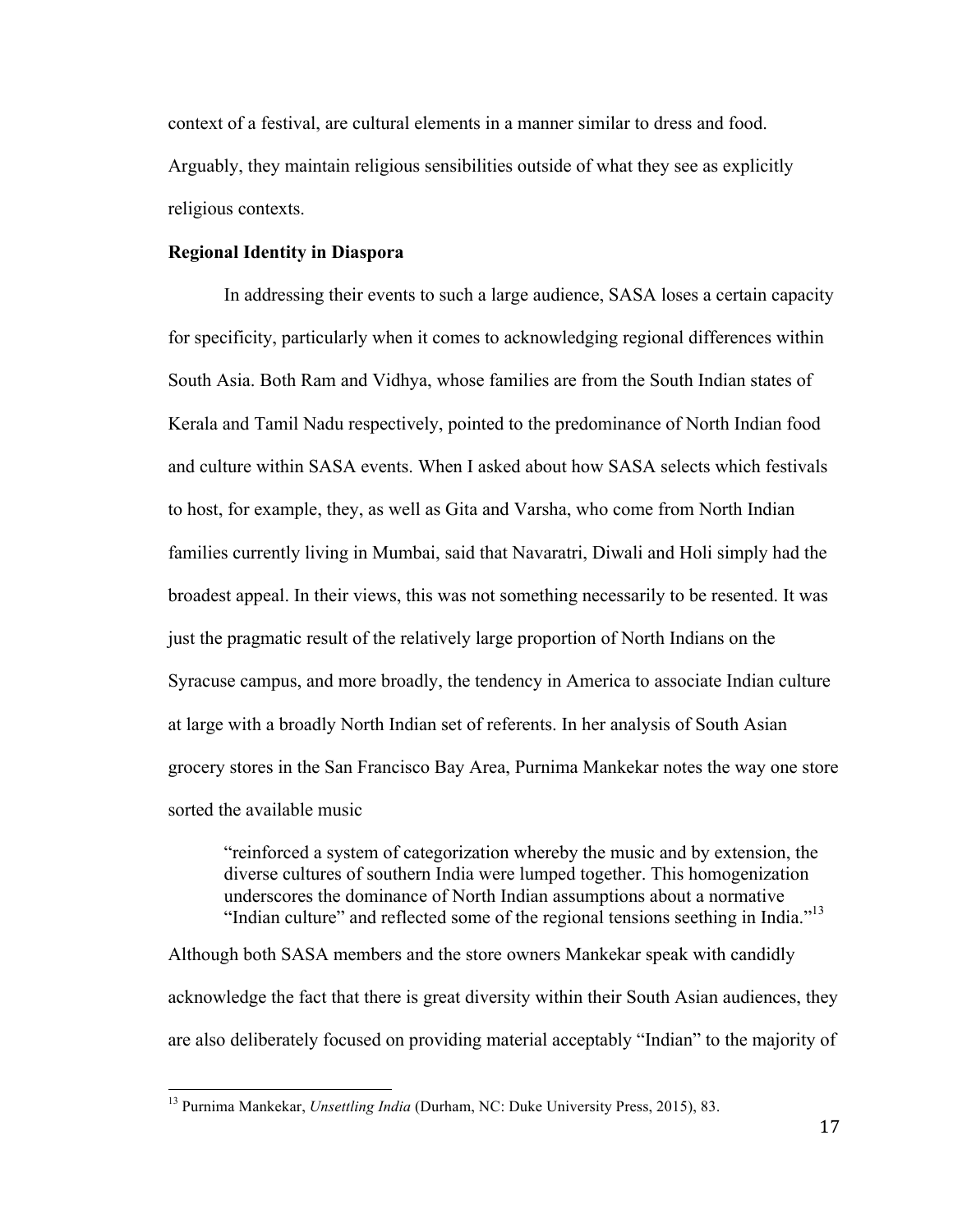their audience. Even anecdotally, it is easy to see why SASA members believe their audience is likely majority North Indian — riding the city and university bus from campus, I frequently overhear conversations in Hindi, but far more rarely do I recognize a South Indian language.

This does not mean, however, that students in SASA are not aware of the diversity within India (and South Asia more broadly). Varsha, for example, encouraged me to talk to several other SASA members who were not North Indian, who she believed might give me a different perspective on my questions about regional identity in the diaspora. Ram and Vidhya, with their familial connections to South India, both discussed a sense that their regional identities were less visible now that they were in the United States. Multiple interviewees brought up a variety of festivals that they themselves had celebrated but felt would not translate to the context of Syracuse. Gita, who is from Mumbai, mentioned Ganesh Chhaturti, a festival particularly popular in her hometown, saying that SASA simply did not have the right amount of time or funding to host their own, because it was event that not everyone would know. Thus, despite the fact that many SASA board members and committee members introduced themselves at one of the first meetings of the academic year and listed Mumbai as their hometown, they chose not to cater to their own personal experiences of prominent local festivals. Instead, they relied on a combination of an established institutional tradition in scheduling and an assumption of what constituted a broadly appealing event.

#### **Why Exchange Matters**

Having established the context of SASA and its festival events, I return to the issue of exchange. Many scholars in multiple fields have tackled the question of how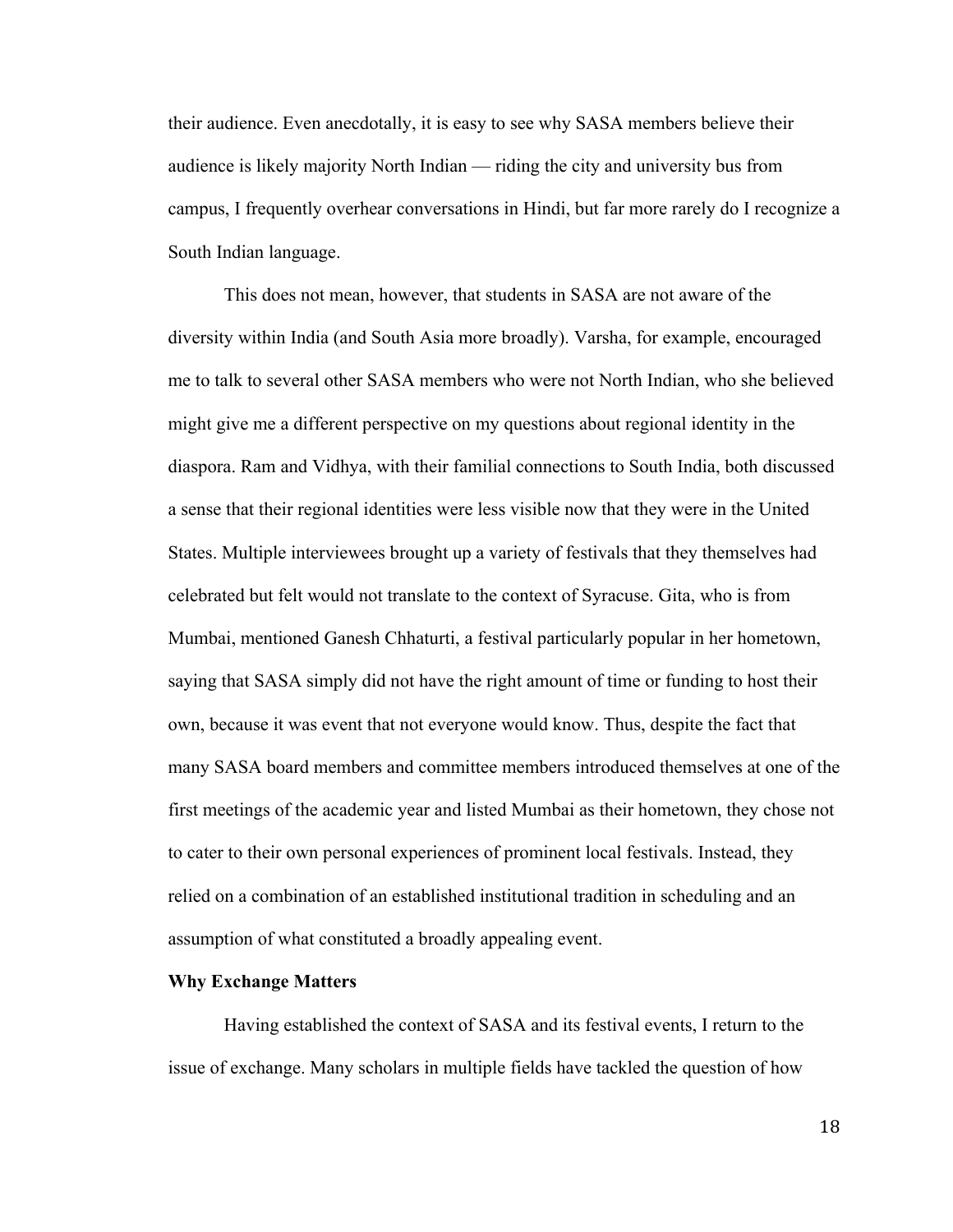forms of exchange or gift giving may or may not foster social relations through the unspoken expectation of reciprocity. In the case of South Asia, scholars have focused on the concept of *dana,* the Sanskrit "to give," and also the term used to express forms of giving such as giving alms to renunciants or members of monastic orders. A similar kind of exchange occurs at SASA's events, including its festival events as well its smaller social events, such as the beginning-of-semester "Bollywood on Ice" night and their spring-semester Blacklight event, which emulates a casino night. In both the case of *dana* and the kinds of student group events that SASA holds, a donor provides sustenance for the recipients, who are understood as bodies in need. Looking specifically at the issue of food, SASA is hardly the only example of this kind of food exchange oriented towards students on American university campuses. Indeed, the concept of providing food for students who are understood as particularly (physically and emotionally) in need of it underlies any number of events sponsored by both student organizations and university offices. SASA's interest in support non-profit organizations such as Nanhi Kali should also be contextualized within the context of student-group fundraising for worthy causes. Looking at these two different kinds of giving, which took place simultaneously at SASA's Diwali event, allows me to demonstrate that issues of intent and reciprocity, and non-reciprocity are indeed vexed.

Central to discussions on exchange is the issue of the gift's association with its giver and the expectation of reciprocity. In *The Gift*, Marcel Mauss argues that gift giving, although supposedly voluntary, requires reciprocity in order for the recipient to be able to maintain personal prestige. As such, gift-giving requires a willingness to both give and receive gifts, because refusal would indicate a refusal to be part of the system of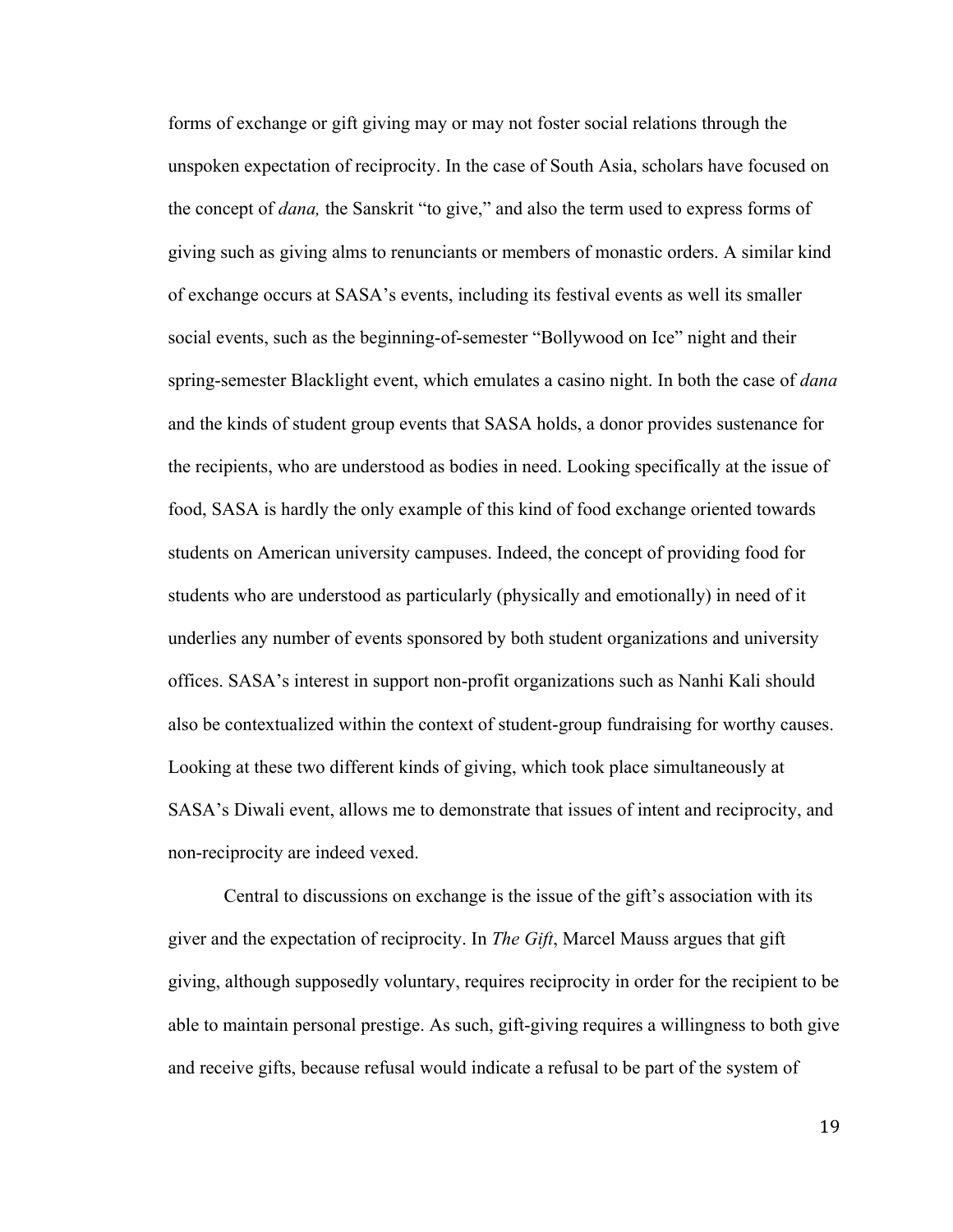social connection fostered by exchange. Looking at exchange in Maori culture, Mauss declares, "To refuse to give, to neglect to invite, as to refuse to take, is equivalent to declaring war; it is to refuse alliance and communion. As a consequence, one gives because one is forced to do so, since the recipient has a kind of right of property over everything that belongs to the donor.<sup>"14</sup> In this interpretation of exchange, gift giving is necessarily neither disinterested nor entirely voluntary. To maintain social relations, participating in exchange is unspoken requirement.

Within the context of SASA, social relations are indeed being perpetuated, although they do not exactly reflect Mauss's analysis. Rather than a situation of equals giving to equals in a cycle, SASA members position themselves in something akin to a patronage situation, or a situation similar to parental gifts to children, another topic of considerable anthropological interest (see for example, Sykes 2005). Although SASA as an organization derives both monetary gain and social prestige from well-attended events, members primarily discuss their commitment in ways that emphasize the unequal nature of the exchange, in that they are providing not only the food and space, but also an environment of alternate domesticity and quasi-familial care.

#### **Material with Meaning**

One of the most debated portions of Mauss's analysis revolves around the "spirit of the gift." Mauss understands gift giving to involve "a mix of spiritual bonds between things that are in some way of the soul, and individuals, and groups who treat each other, to some degree, as things."<sup>15</sup> The intimate relationship between gift and person blurs the

<sup>&</sup>lt;sup>14</sup> Marcel Mauss, *The Gift: Expanded Edition*, trans. Jane Guyer (Chicago: Hau Books, 2016), 74-5.<br><sup>15</sup> Ibid., 75.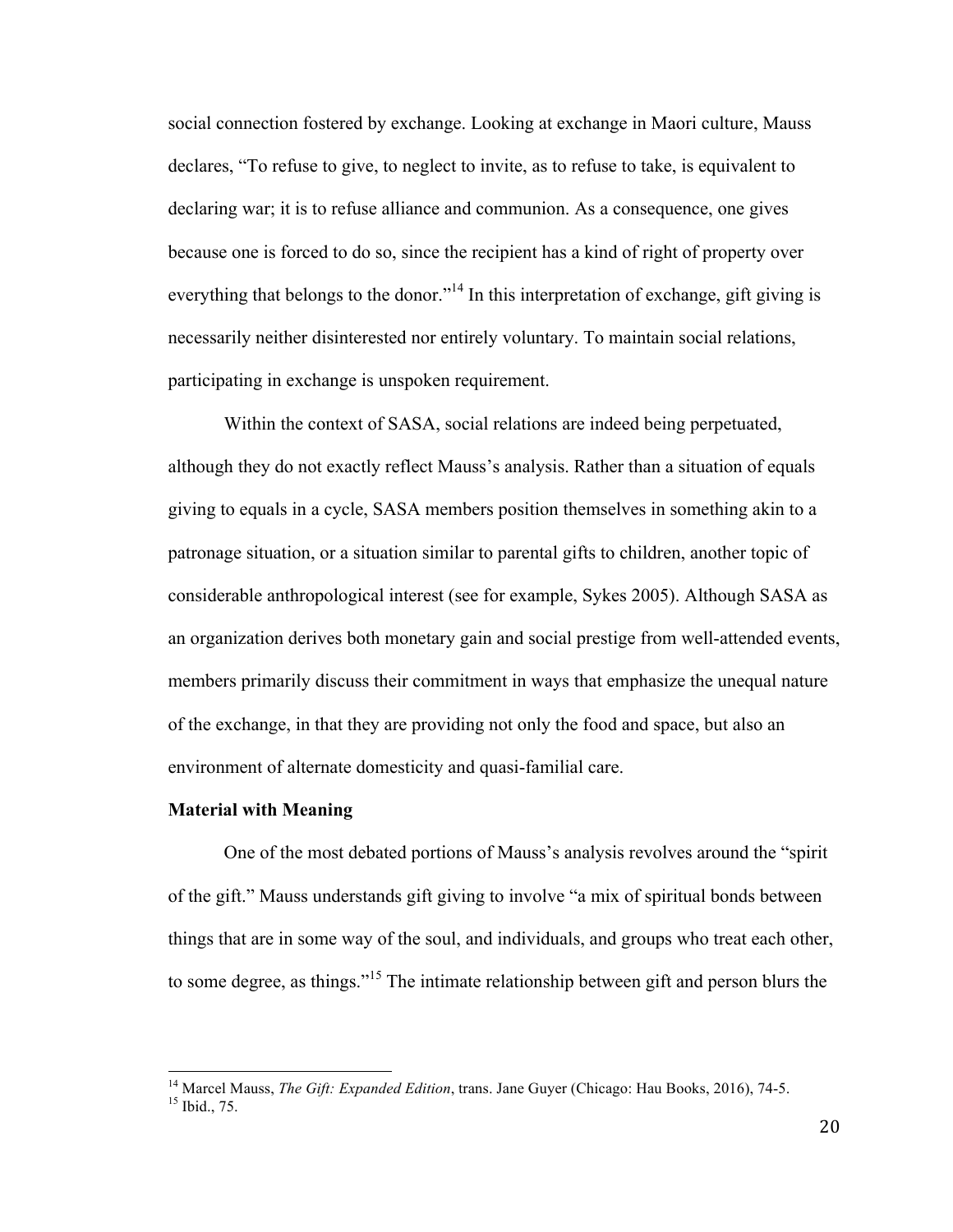distinction between the two. This spirit then, Mauss argues, is part of what drives the system of exchange, because those involved cannot hold onto such a gift.

The question of the "spirit of the gift" is one of spirited debate in anthropology and relevant to a discussion of exchange at SASA events because of the kind of deep emotionality that members invest in their events. The perceived success and reputation of their organization are intimately linked. There is, then, a direct link between their organizational identity and their "gift," in the form of their events. Jonathan Parry, altering Mauss's argument, suggests that in the case of the Brahmans in Benares he studied, it is in the case of non-reciprocal giving that we see this "spirit of the gift." By looking at *dana* in the context of donors attempting to rid themselves of inauspiciousness and sin by giving it away via gifts of *dana*, Parry argues, "Where we have the 'spirit' reciprocity is denied; where there is reciprocity there is not much evidence of 'spirit'."<sup>16</sup> In this view, the relatively low social status of Benares Brahmins, who accept these unreciprocated and inauspicious gifts, demonstrates that non-reciprocal gift-giving involves the gift containing some essence of the giver, in this case their sin.

Considering the case of my interlocutors, I do not mean to suggest that students in SASA are necessarily considering the ways in which they provide or produce forms of food and aid as fitting within the concept of *dana*. These discussions are useful insofar as they allows me to ask what new valences this sense of a kind of "en-souled" material and financial giving takes on in their American context, when considered in the context of the emotional experiences of homesickness, nostalgia, and a sense of responsibility towards the homeland and people from it. James Laidlaw, in his work on Jains in Jaipur, observes

<sup>&</sup>lt;sup>16</sup> Parry, "The Gift, the Indian Gift and the 'Indian Gift," 463.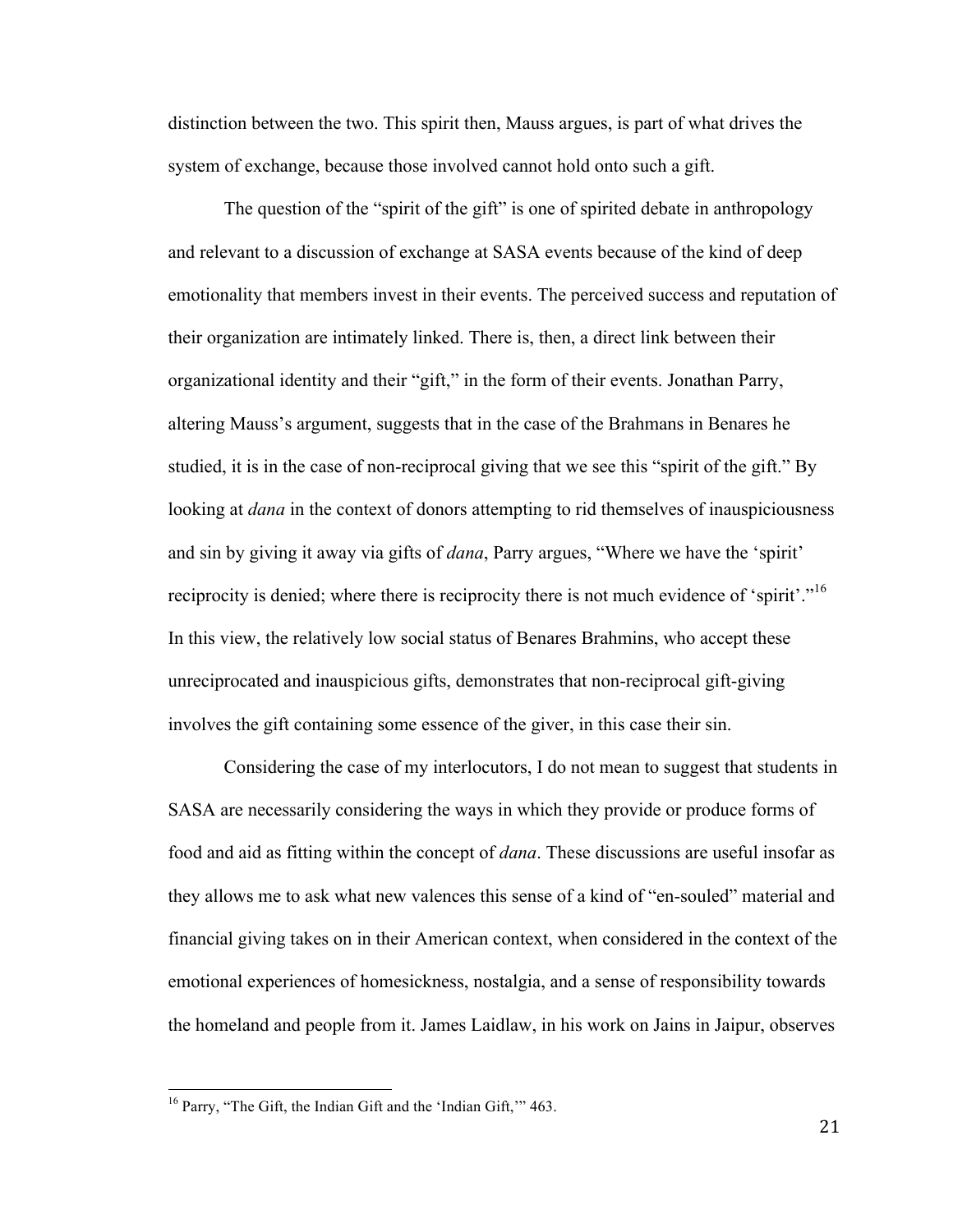that "giving *dan* is the paradigmatic religious good deed" within South Asian religious traditions.17 In the case of SASA, members of the executive board and committee members, a corresponding understanding of the exchanges occurring at their festivals can be seen in their stated commitment as a group to giving attendees a familiar experience of celebration, to ease their potential loneliness or isolation. At the same time, however, there are multiple other levels of exchange occurring, which SASA members also recognize — for example, they refer to a form of commodity exchange, when they discuss ticket prices and the expectations they imagine audiences have about their events as a result.

#### **Exchange, Merit and Auspiciousness**

Within the ethnographic work on exchange in South Asia, scholars debate the relative significance of auspiciousness and social status in giving. Despite the emphasis on giving *dana* as a virtuous activity and scriptural passages pointing towards the merit acquired by disinterestedly giving *dana*, there also other perspectives on *dana*, particularly from ethnographic work, that focus on the transfer of inauspiciousness or sin from the donor to the recipient. Although SASA members did not speak to me about issues of auspiciousness or inauspiciousness, they did touch on issues of merit and disinterest in relation to their work and the concept of giving more broadly. They considered their events as both having hoped-for benefits for SASA, both in terms of measurable goals, like recouping their expenses, and more intangible ones, like solidifying a positive reputation on campus. In other instances, however, they spoke of the time, effort, and money they gave to SASA and to the charitable cause they supported

<sup>&</sup>lt;sup>17</sup> James Laidlaw, "A Free Gift Makes No Friends," Journal of the Royal Anthropological Institute 6.4 (2000): 619.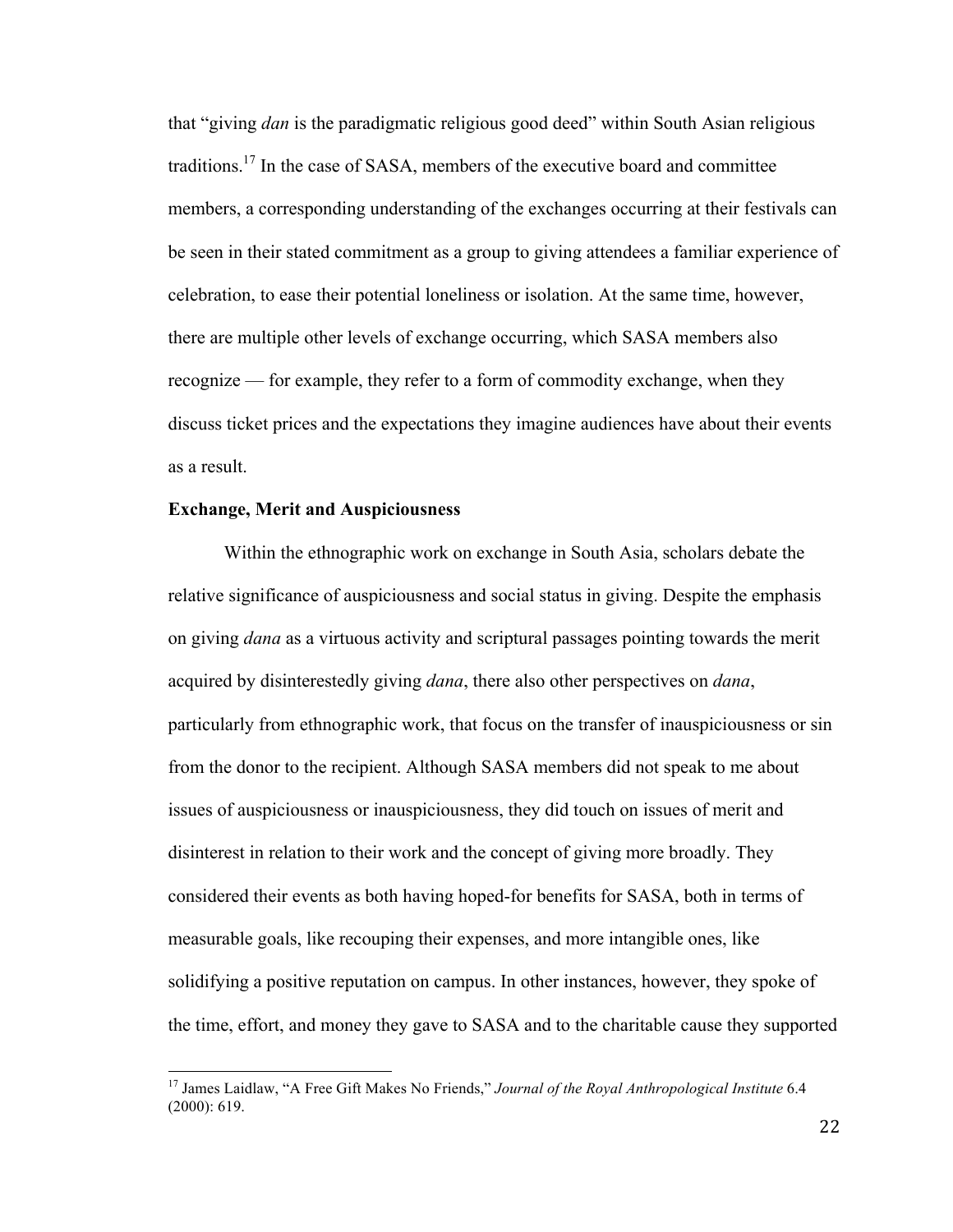as ethically meritorious and disinterested, demonstrating a capacity to switch between multiple conceptions of exchange.

I argue that in the context of SASA and its festival events, the concept of *dana*, both as it has been interpreted in literature and in ethnographic analysis, cannot appropriately capture the forms of exchange occurring. In part, this is because students themselves maintain an ambivalent and often distant relationship to the religious or quasireligious context in which they enacts forms of exchange. Furthermore, though, they primarily relate their choice to a kind of construction of alternate domesticity rather than to issues of personal spiritual merit. As will become clear, there are many ways in which merit, disinterest, and perceived worthiness (all elements in *dana*) come into play in SASA's forms of exchange, but ultimately, SASA members seem more focused on exchange as a form of personal care.

#### **Relational Empathy and the Desire for Domestic Spaces**

In her ethnographic work on humanitarian work in New Delhi, Erica Bornstein argues that that "here are other forms of empathy that cannot be understood through the framework of liberal altruism" and suggests that in the case of various charitable endeavors she studied in New Delhi, it is important to consider the importance of what she calls "relational empathy" which seeks to "[turn] strangers into kin."<sup>18</sup> She contrasts relational empathy with what she sees as the predominant rhetoric of "liberal empathy" that underlies many development-based frameworks. This form of empathy "seeks to assist abstract others in need."<sup>19</sup> Adding to Bornstein, I suggest that this type of liberal empathy can be understood as related to human-rights-based arguments for development

<sup>&</sup>lt;sup>18</sup> Bornstein, *Disquieting Gifts*, 22.<br><sup>19</sup> Ibid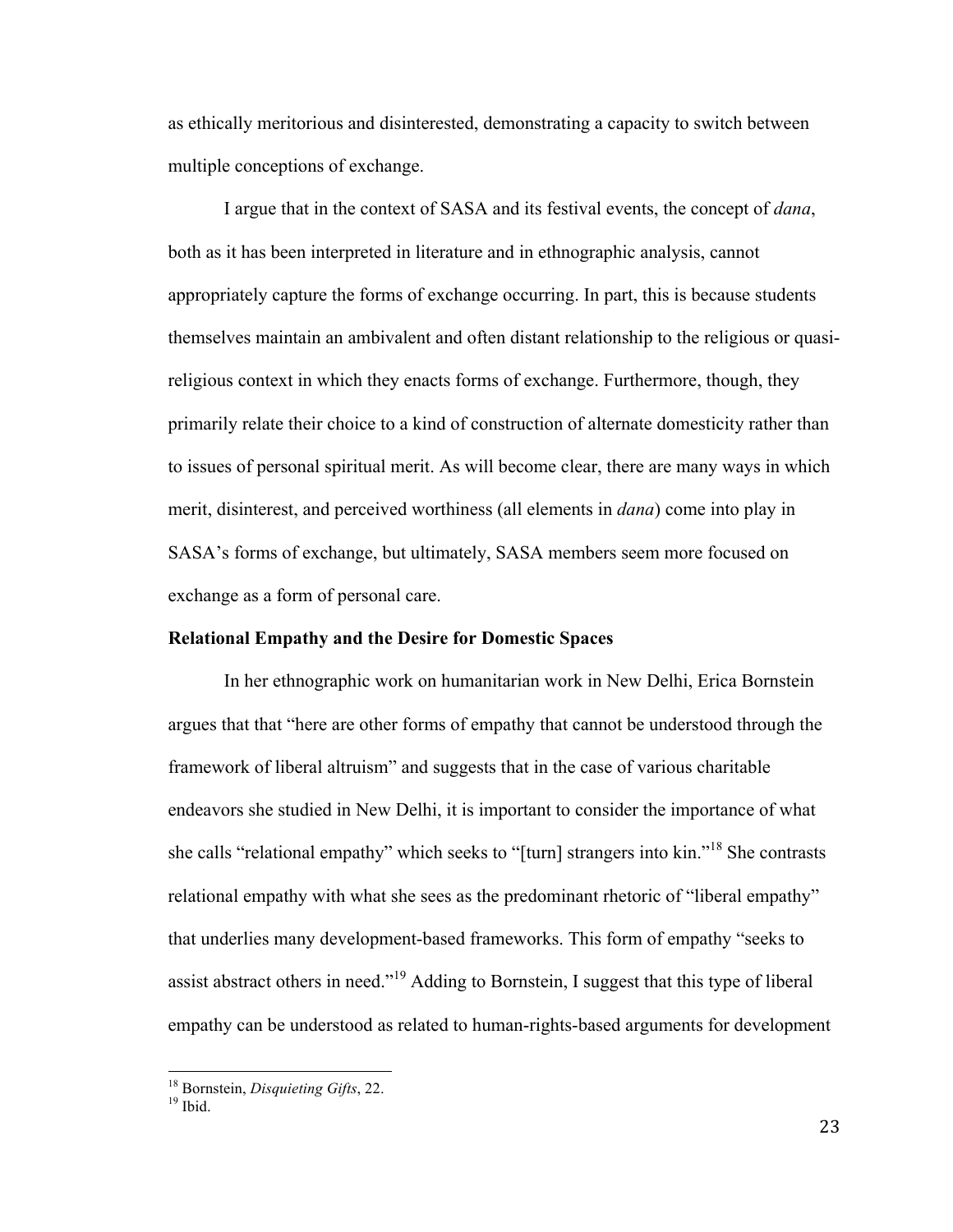and charity — if all humans are entitled to rights, people should assist others based on this, regardless of a personal connection or a lack thereof.

Relational empathy as concept also applies well to the decidedly different circumstances of SASA's concerns. Repeatedly in interviews, many SASA members spoke of the desire to create a sense of community for South Asian and particularly Indian students on campus. Several people, including Varsha, the co-president of SASA in the Fall 2016 semester, said they wanted to create a sense of "a home away from home" for such international students, when describing what they saw as SASA's mission. This rhetoric of alternate forms of domesticity and relationality far away from familial domestic space functioned as a kind of motto for the organization. Nearly all of my interviewees even used the same phrasing to explain SASA's existence. Although it may be known for large, public events, SASA members clearly conceive of their job as filling people's desire for domestic comforts.

Through repeated references to their own personal struggles when they themselves first began college, SASA members come to imagine Indian international students as a group having certain recognizable emotional needs that can be addressed and fulfilled by SASA's events. Like the men and women in Bornstein's ethnography who are drawn to their philanthropic work because of personal, often familial or quasifamilial, relationships with the members of the communities assisted, SASA members draw emotional parallels between themselves and Indian international students as a whole. SASA sees itself as addressing the absence of people's families and a lack of public, shared celebration. Although various SASA members mentioned knowing other students who hosted *pujas* or celebrations at their off-campus living spaces, SASA events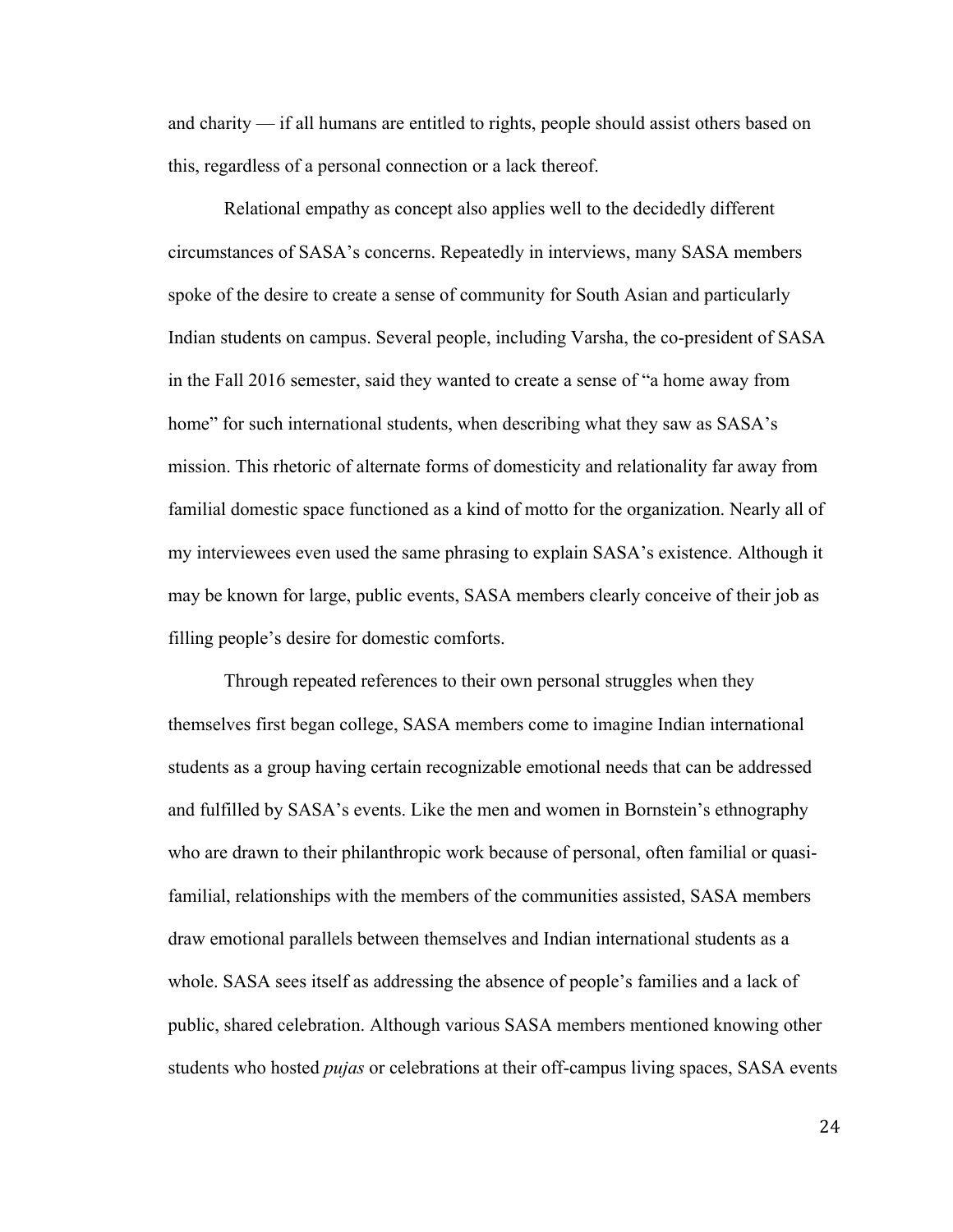offer something different: a large public space in which students can experience something meant to evoke both the comfort and the spectacle of home. Discussions with SASA members revealed that religious practice and gatherings were important elements in students' social lives, demonstrating that SASA's events offered a different, additional aspect through their sheer size and public nature. The public space and time of SASA's events did the work of not just supplementing students' sense of community but also their sense that the university as a space had the capacity to accommodate them.

#### **Religion, Authority, and the Grounds for Exchange**

Reviewing the interviews I conducted and SASA's events themselves, the question repeatedly came to me: where is the religion in all of this? As previously mentioned, SASA members I interviewed largely consider themselves to be fairly nonreligious and often hedged their answers, saying things like they weren't sure they were telling me the correct answer, when I asked them about the meaning of specific religious practices or events. Furthermore, although explicitly religious *pujas* were conducted at the beginning of both Navaratri and Diwali, clearly marking them off from "secular" events such as their spring semester Blacklight party or end-of-year formal, the explicitly religious portions were, as mentioned earlier, conducted before much of the crowd had shown up.

The significance of religion, then, seems to lie not so much in what occurred at the events themselves as in the authority lent the proceedings. Religious events become the field on which exchange becomes possible. Just as the debates around *dana* and the ways in which the transfer of merit, auspiciousness, and inauspiciousness, are predicated on existing religious systems, so too were SASA's event. Even as SASA member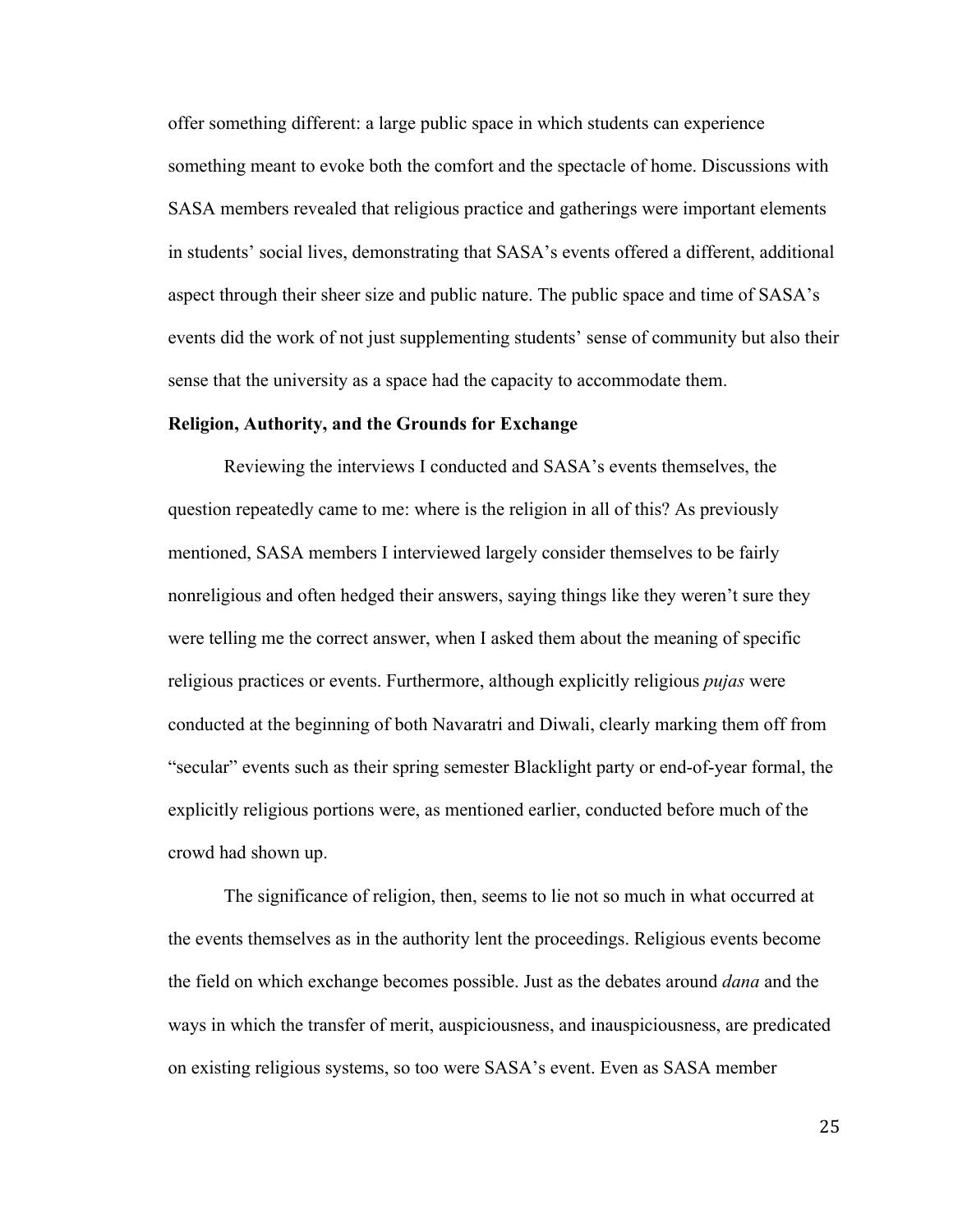deemphasized the religious nature of events, they also implicitly utilized religious concepts and practices as reference points. At the same time, however, as I will lay out in the following chapters, all forms of exchange enacted by SASA at their festival events ultimately required the secular approval of the university. That approval was subject to sometimes-unpredictable caveats and could also be rescinded. For all that religious authority undergirds SASA's events, secular authority explicitly allowed for their existence.

#### **Generosity in Exchange**

I bring together the topics of food and charitable giving together not only because they occurred side-by-side within SASA's work this semester, but also because they challenge and complicated any oversimplified reading of exchange theory that reduces exchange to a purely utilitarian action. Although a cursory reading of Mauss and exchange theory might lead casual readers to the conclusion that all gift-giving and exchange at large is ultimately about the pragmatic maintenance of necessary relationships, scholars from a variety of fields have pushed back against this simplification. Karen Sykes, for examples, argues that part of the enduring interest in Mauss's work on the gift is

Mauss's basic insight, that any analysis of the obligation to give and receive things shows that human relationships cannot be contained wholly within usury forms of exchange. In particular, he argued that the gift contradicts the assumption that human relationships aim only towards only utilitarian ends.<sup>20</sup>

Like Sykes, I find potential in the possibility of empathy and generosity within exchange. The ambiguity of exchange cycles within SASA festivals demonstrates that even cycles of exchange that include a form of commodity exchange can still contain forms of care.

<sup>&</sup>lt;sup>20</sup> Karen Sykes, *Arguing with Anthropology: An introduction to critical theories of the gift* (New York: Routledge, 2005), 3.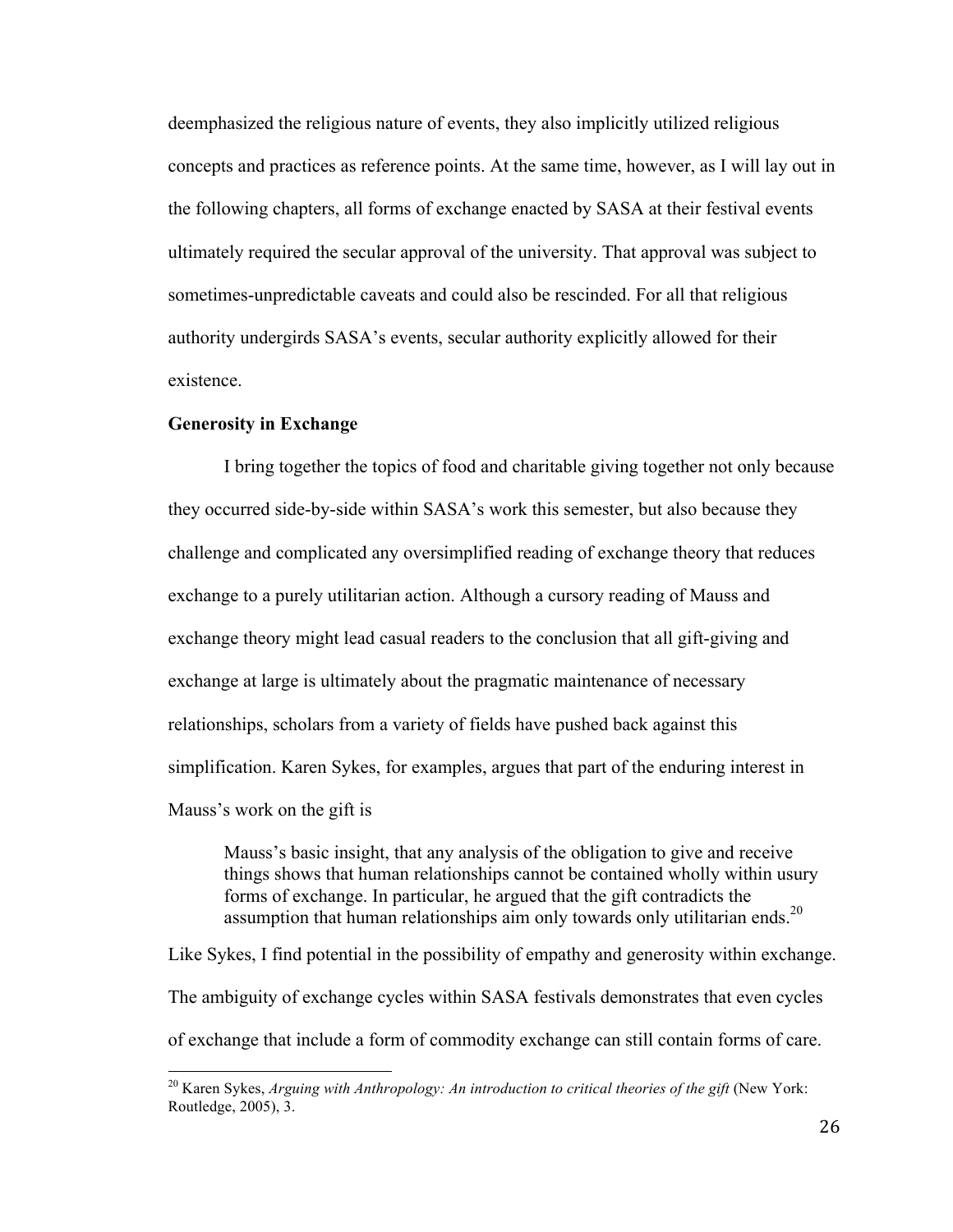The food purchased by SASA is made possible in large part by the organization's funding from the university and is distributed in return for the ticket price of these events. The funds from Diwali that were passed on to Nanhi Kali and the social promotion SASA extended to their other non-profit partners, Thrive Project and Oxfam, depended on people buying tickets and expressing an interest in attending their events at all. Pragmatic business decisions clearly played a part in both these cycles of exchange. This does not mean that they were undertaken or performed in ways devoid of empathy for SASA's exchange partners, their audience — to the contrary, they undertaken especially because of such empathy. More broadly, these events were also doing the social work of making Syracuse University a more welcoming environment.

In the first chapter, I will investigate the significance of food as a marker of authenticity and carrier of religious and emotional meaning. Having Indian food at events was central but also difficult aspect for events, both because of administrative conflicts and because of issues of authenticity. Food exchange highlights the ways in which multiple conceptions of exchange — particularly commodity exchange and quasimaternal non-reciprocal giving — operate within a single SASA event. In the second chapter, I turn to SASA's relationships with non-profit organizations to consider how modern engagement with charitable giving has brought together both religious and secular conceptions of what constitutes appropriate giving. I argue that SASA's events, not unlike the fundraising attempts of many American and international nonprofits today, brings together the power of religious conceptions of charity with causes and interest that may be rooted in a more rationalist, developmental model.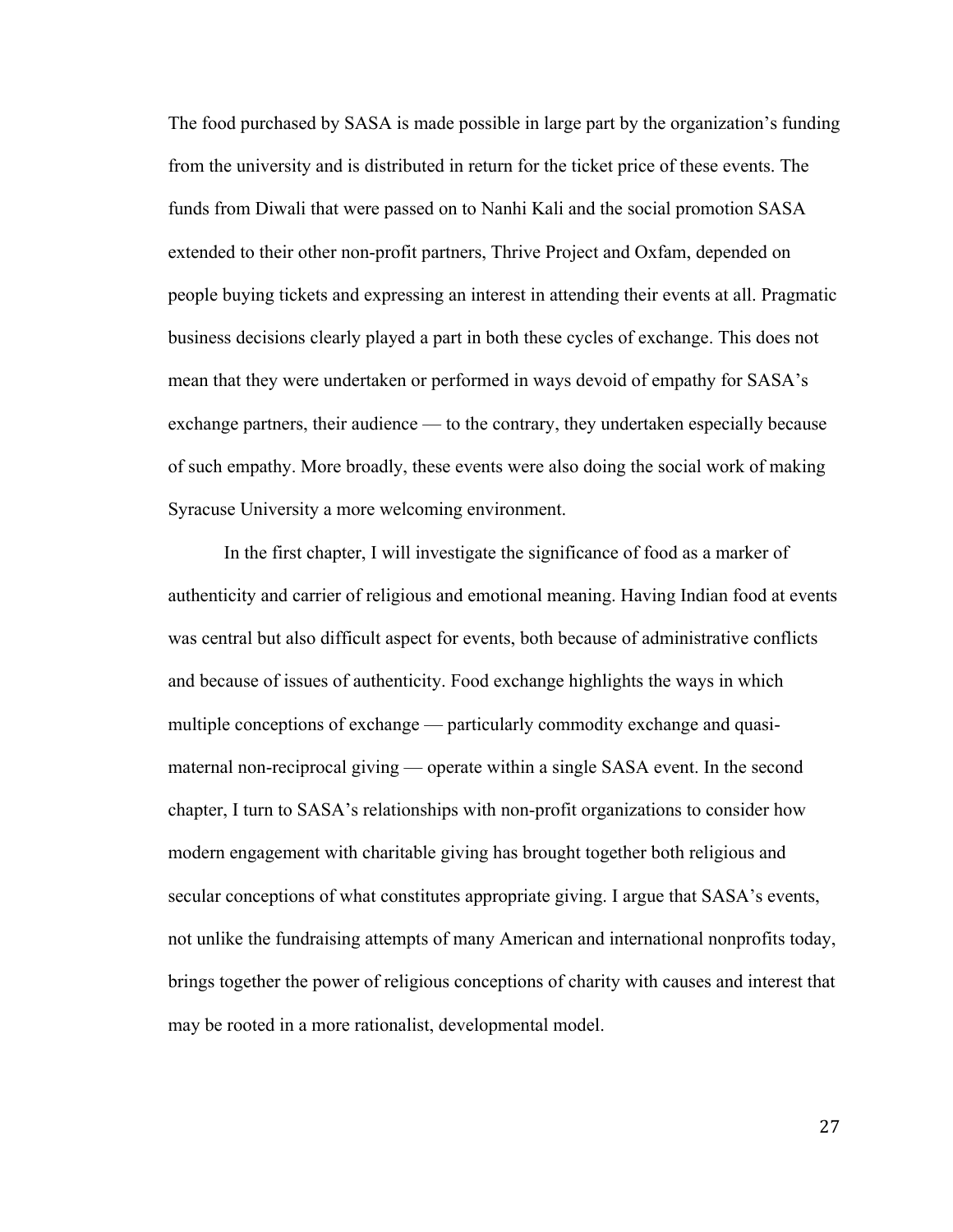#### **Chapter One: Enough to Go Around? Food, Domestic Care, and Authority**

Following the *aarti*, or portion of the regular Hindu devotional practice of *puja* in which devotees offer burning lamps to deities, that opened the Diwali festivities, the hosts for the evening's show stepped out on the stage. I recognized the young man dressed in a fancy *kurta*, Nasir, from a few of the SASA board meetings I had attended earlier in the semester. With him was Shreya, a slim, equally well-dressed woman. Shreya was a member of the evening's co-hosting organization, Nanhi Kali, a graduate student organization for an educational non-profit focused on girls' education in India.

"Wasn't that a phenomenal *aarti*?" asked Shreya.

"Yes it was," agreed Nasir.

After the two offered some brief information about the festival of Diwali, Nasir asked his co-host, "What's your favorite part of Diwali?"

Shreya immediately and enthusiastically answered, "Food!" and followed up by listing her favorite sweets.

The performances, a mix of students singing, dancing and playing music, went on for more than an hour and a half. One of the early numbers was a musical trio of three young men in a classical South Indian Carnatic music/heavy metal fusion group performing their own original composition — the violinist played his stark black electric violin Carnatic-style, sitting cross legged on the floor, the sound reverberating through the auditorium speakers. As the evening's program proceeded, they were followed by a number of other singers performing a mix of Bollywood and Western pop songs, SU Orange Bhangra, done up in colorful Punjabi-style costumes, breaking out a high-energy medley of a dance, and a particularly popular hip-hop dancer who was an alumnus who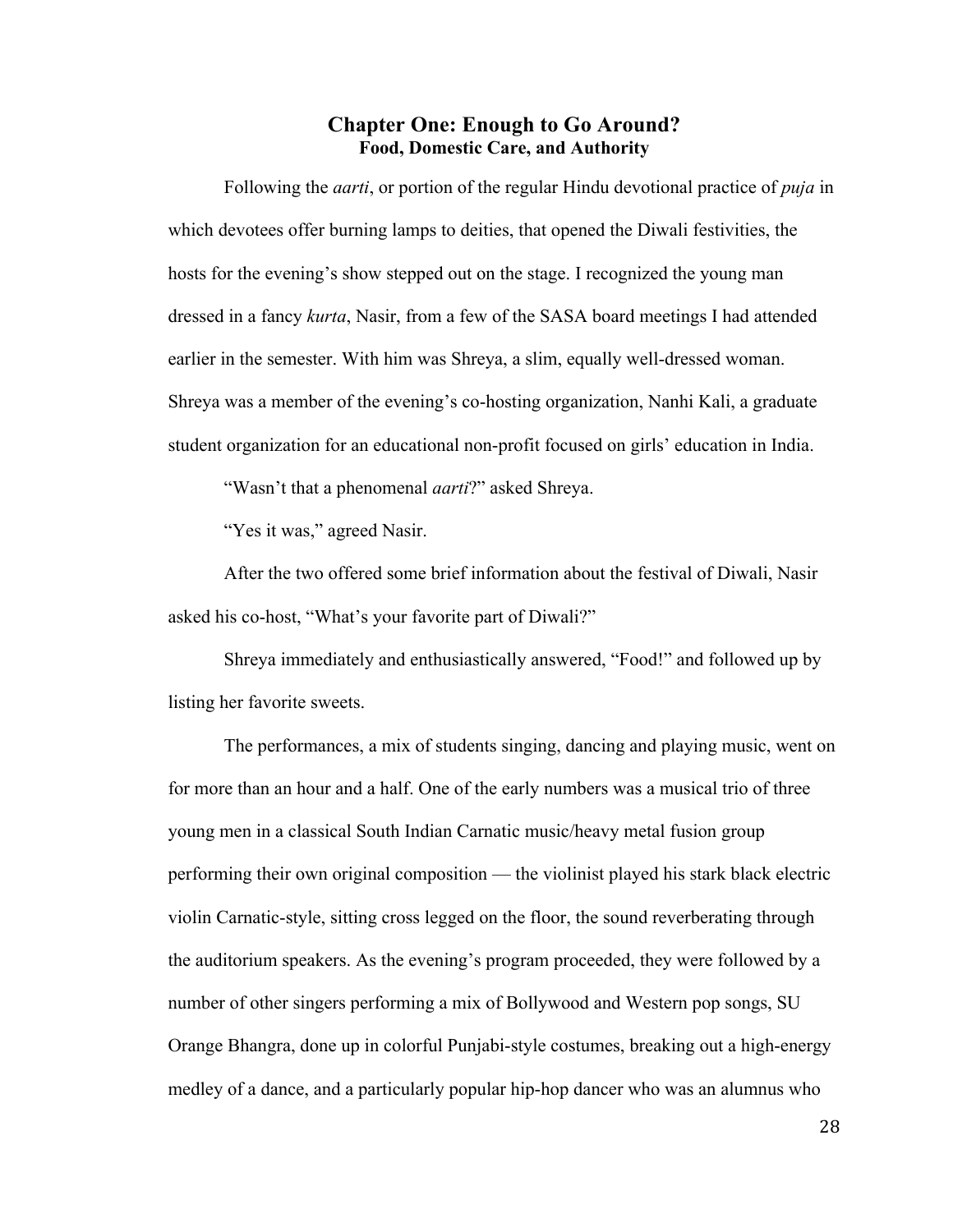had returned to Syracuse just for Diwali. Throughout the performances, more and more people filtered into the auditorium. At the beginning of the night, I had been one of the only people seated in the balcony, apart from the young man in the tech booth at the back. As the evening wore, I found myself surrounded by men and women, almost all of South Asian descent and dressed up in their best *desi* outfits. As show went on they chatted, took group selfies and cheered on their friends performing onstage.

The main event, however, had yet to occur. About an hour and a half into the show, Nasir, one of the evening's several M.C.s, came on and apologized to the somewhat restless crowd — despite an earlier announcement that dinner would be served by the next pause between performances, the food wasn't quite ready yet. He assured us that it would be soon, but people were decidedly disappointed. Some of the more hopeful (or more canny) headed downstairs, where the food would be served, in anticipation.

As it turned out, that was the right strategy! Dinner was served, buffet-style, not too long after Nasir's announcement. The multiple lines, filled with people in their fanciest Indian party clothes, snaked out of the auditorium into the lobby area by the entrance stairs. The crowd should not have surprised me — when I entered the auditorium earlier in the evening I had seen several SASA members with whom I was acquainted standing by the stairs. Because I was curious about the event's size, I asked them how many tickets they had sold. They estimated it had been about five hundred, which members later confirmed was about what they usually expected for their biggest event of the year. Still, seeing the crowd in actuality underlined the size and vibrancy of the surprisingly large and robust community of Indian and South Asian international students on campus.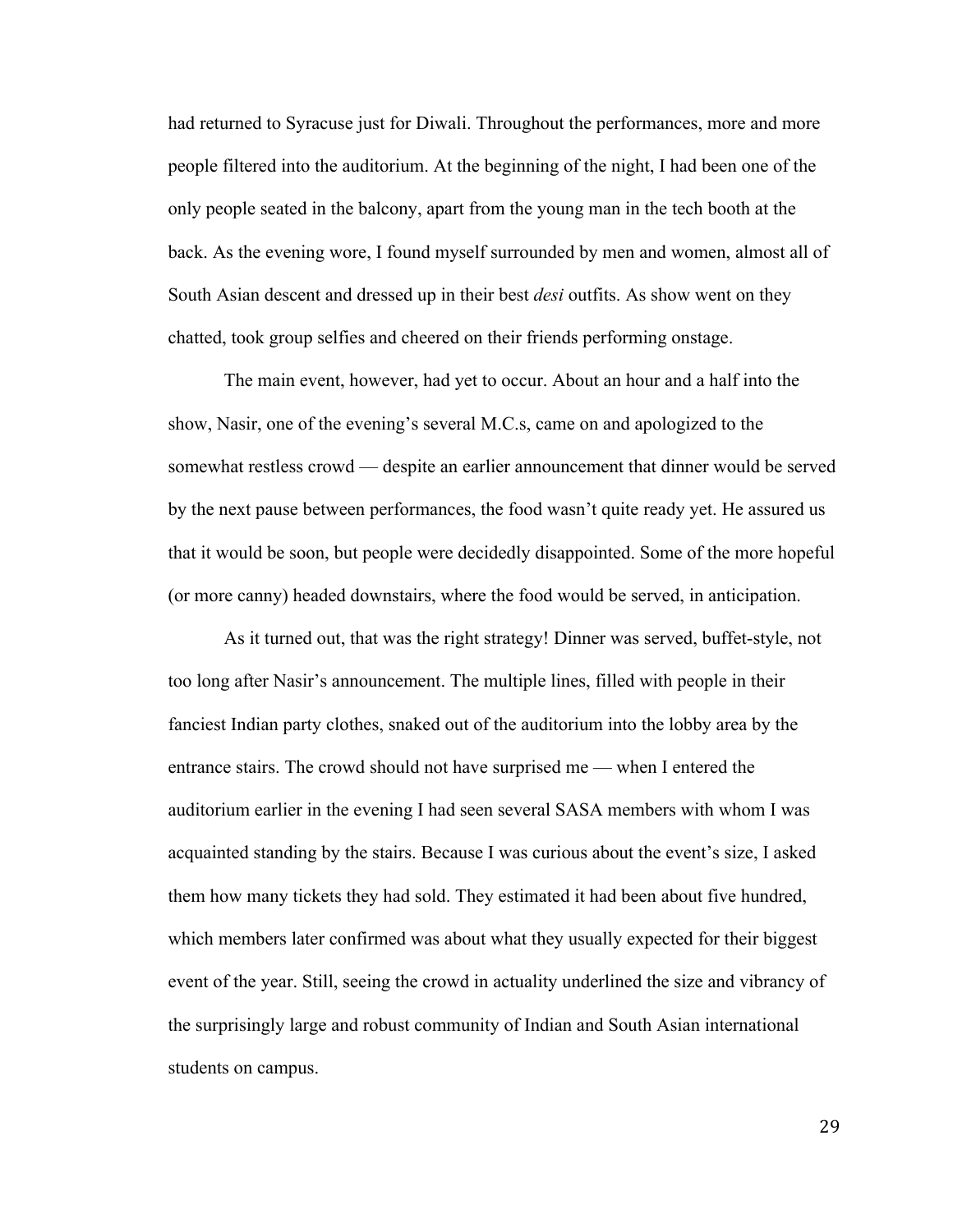As I stood in line, Varsha, the current SASA president and an undergraduate student in her final semester, came up to chat with me. Dressed in an elegant cream sari, Varsha was pausing in her polite, invested hostess's circulation around the room to get my opinion on how things were going. We chatted for a few minutes, as Varsha continued to survey the scene. She seemed concerned about whether the crowd, and me, would all get our share of the food in a timely fashion. "Maybe one of the other lines is shorter," she offered, though they all looked quite lengthy to me.

When I finally got to the center of the raised area where the tables of food were set up, I discovered that the food (all vegetarian), was laid out in large catering-style silver containers. Members of Schine Catering were busily serving people and periodically replacing now-empty trays with new, full ones. There was *paneer,* a kind of cheese usually served in a savory vegetable based sauce, *channa masala* (chickpeas), rice, breads, and for dessert, *gulab jamun*, a small fried dough dessert soaked in a sweet sauce. And it was all going quickly.

When I walked out of Schine later that night, I encountered three South Asian men headed inside. "How was the food?" asked one man. He must have guessed from my outfit that I had been at the Diwali event.

"Good," I replied automatically. It was only as I walked away and the men entered the building that it occurred to me that I should have been more informative when I left, it seemed as if the food was running low. Despite the plentitude of food, it was entirely possible there would be none for the men to have. By missing the food, they would, in essence, have missed the most significant act of care that SASA members felt they were able to give to fellow international students.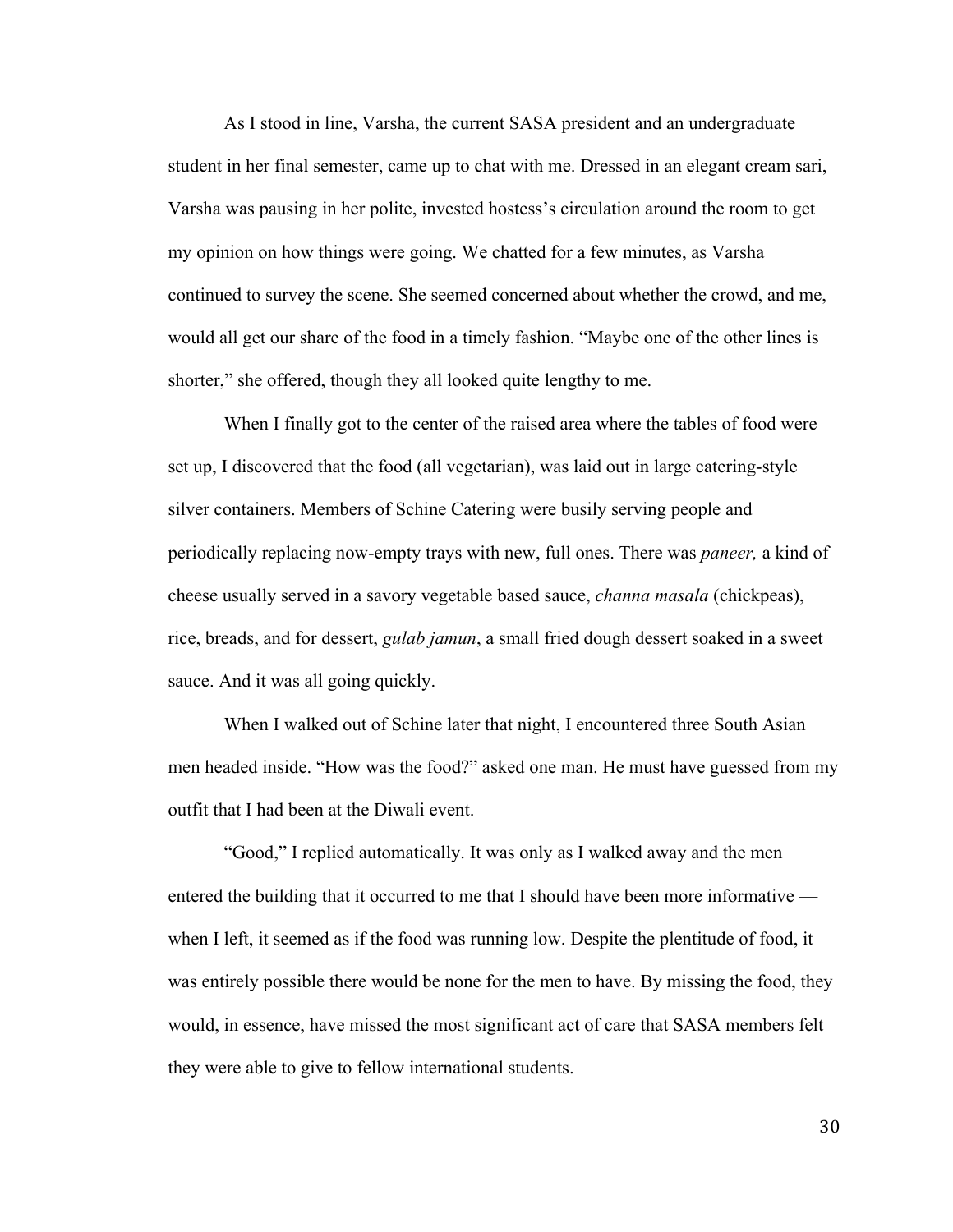Understanding the difficulties of being far from domestic space and familial relations, particularly at a time when people might be thinking about home, SASA members felt that having events that included Indian food and Indian aesthetics, through decorations and clothing, they were able to mitigate a sense of loss or loneliness. Through their public events, SASA members created an alternate domesticity, enacted through forms of quasi-familial care. In exchange for the price of tickets and, hopefully, positive word-of-mouth recommendations on the part of their audience, SASA gave students an affirmation of their own place on campus.

# **Food Matters**

The importance of food to Hindu practice is indeed central, although its role has sometimes been sidelined. Religion scholar Vasudha Narayanan, for example, recounts a conversation she had with a fellow graduate student at Harvard. She surprised her classmate by critiquing the fact that many introductory textbooks on Hinduism left out many aspects of Hinduism that seemed very important to her, including food. She pointed to her personal memories of her grandmother's concerns about preparing and serving the correct auspicious types of food for various rituals.<sup>21</sup> Her classmate apparently considered this "anthropological" stuff rather than religious, but like Narayanan, I believe food must be taken seriously as a religious and cultural material. Looking at the case of SASA's festival only reinforces Narayanan's point, that although belief and philosophy certainly seem to play an important role in how SASA members conceive of what it means to be religious, they still prioritize a variety of enacted rituals of Hinduism, which they feel are required to appropriately host a festivals.

<sup>21</sup> Vasudha Narayanan, "Diglossic Hinduism: Liberation and Lentils," *Journal of the American Academy of Religion* 68.4 (2000), 761.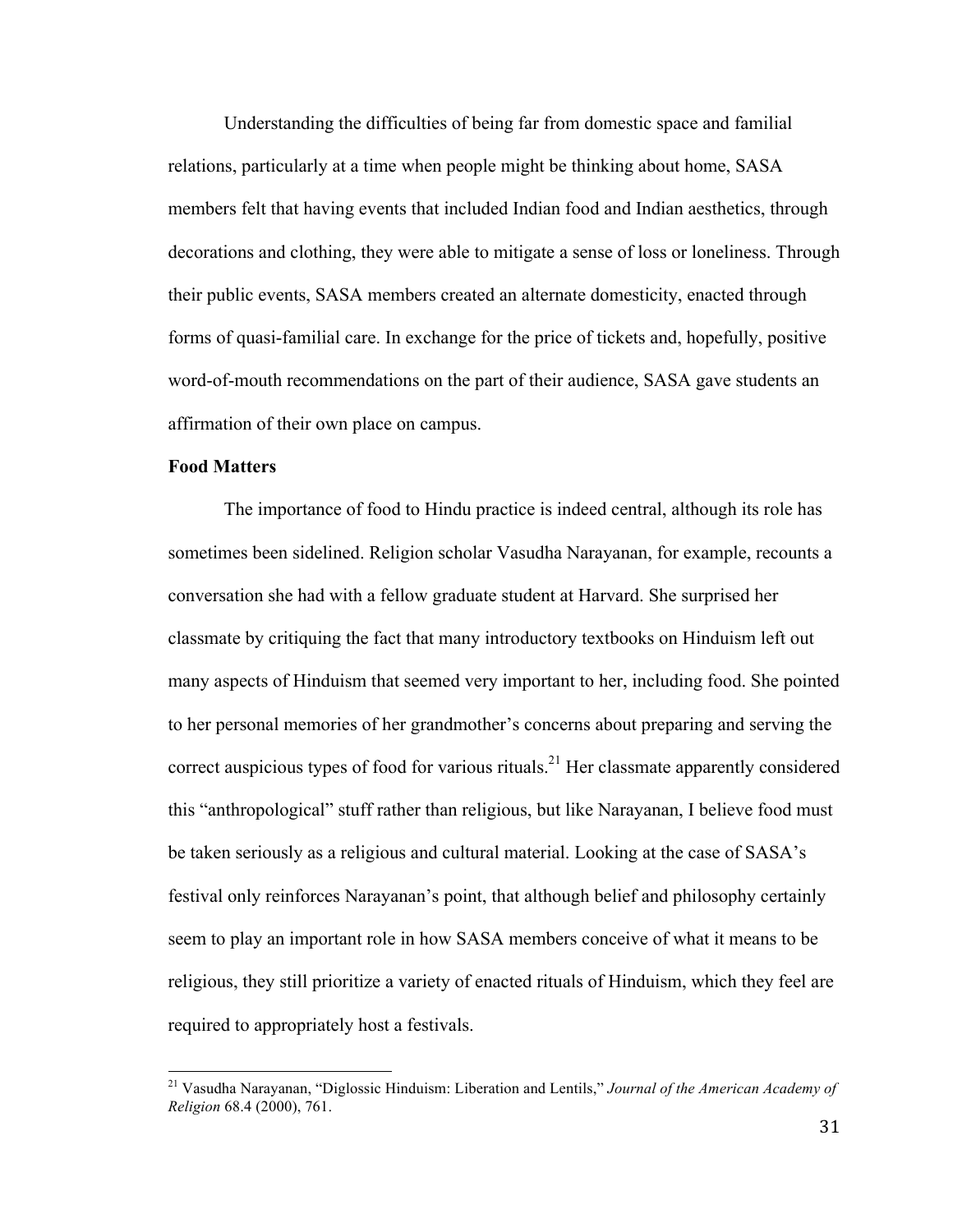In discussions I observed and in interviews I conducted with them, SASA members frequently folded food into broader descriptions of festival times as deeply connected to experiences of communal joy. In their emphasis on communal joy as social bonding, SASA members often sounded like they were echoing Durkheim. Familial celebration is infused in the foods they recall eating "at home." Although SASA members could not solve the problem of physical distance from loved ones, they could (always imperfectly) attempt to offer students other expected aspects of festival seasons in abbreviated and adapted form. Even though SASA members frequently did not identify as "religious," they emphasized the importance of certain material and ritual aspects of festivals as markers of domesticity, cultural respect, and care for the campus community. Perhaps the most discussed of those markers was food. Their discussions about food noticeably stuck out to me, and when I initially suggested to SASA members that I might write one of my chapters specifically on food, they were immediately enthusiastic.

Their enthusiasm and the prominence of food at their festival events is in keeping with many religious communities' festivals. As Anna King explains, in many religious traditions broadly "food . . . symbolizes communion and community" and within Hinduism specifically, "for devotees eating is a very powerful aspect of the divine-human encounter."<sup>22</sup> Although the "divine-human encounter" was certainly deemphasized at SASA's festival events (despite the presence of borrowed *murtis* and depictions of deities for the *aarti* at the beginning of the night, the *aarti* was performed early on in the night, well before a significant portion of the crowd showed up), food (or a lack thereof) was

<sup>22</sup> Anna S. King, "Krisna's prasadam: eating our way back to godhead," *Material Religion* 8.4 (2012), 442.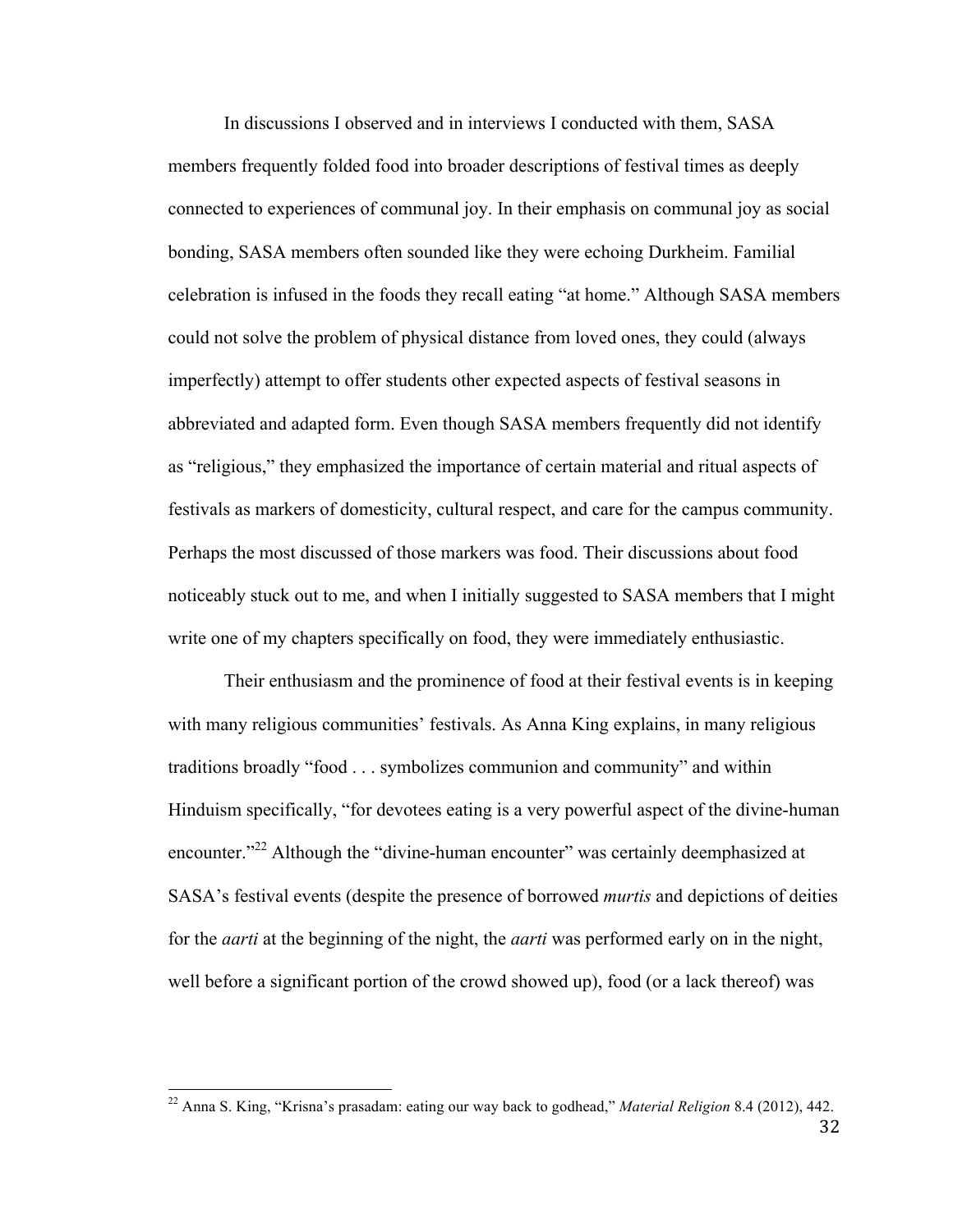still presumed to a distinctive capacity to affect how individuals experience their surroundings.

The relationships SASA members imagine are built and maintained through food are primarily human-human ones, between SASA and its audience, but also among the friends who attend together. It is through proper observation of as "authentic" and "respectful" a festival experience as can be created, via a *puja* and the presence of deities and *prasad*, that personal human relations can be both remembered and reinforced. King suggests that among devotees of the International Society for Krishna Consciousness (ISKCON), food likewise allows for "the opportunity to develop loving relationships, guiding and encouraging each other in spiritual practices and spreading the message of Krishna."23 ISKCON devotees tend to have a much more hands-on involvement with the cooking and distribution of *prasad* than SASA members do, in part because ISKCON has a highly developed theological understanding of food. Both cases, however, indicate the ways in which material substances come to establish religious community. For ISKCON devotees, food is understood through and becomes part of devotion to Krishna, whereas for SASA members, theological belief is secondary to their understanding that having a *puja*, *prasad*, and a meal available are how to host a proper festival events, which will demonstrate their attitude of quasi-familial care towards their audience members.

## **Nostalgia, Aura, and Distant Mothers**

The relationship between food and nostalgia, a term which I use here to indicate a remembering of and desire for the absent or the past, is a viscerally emotional one. As Parama Roy observes, "Migrants preserve their ties to a homeland through their

<sup>23</sup> Ibid., 443.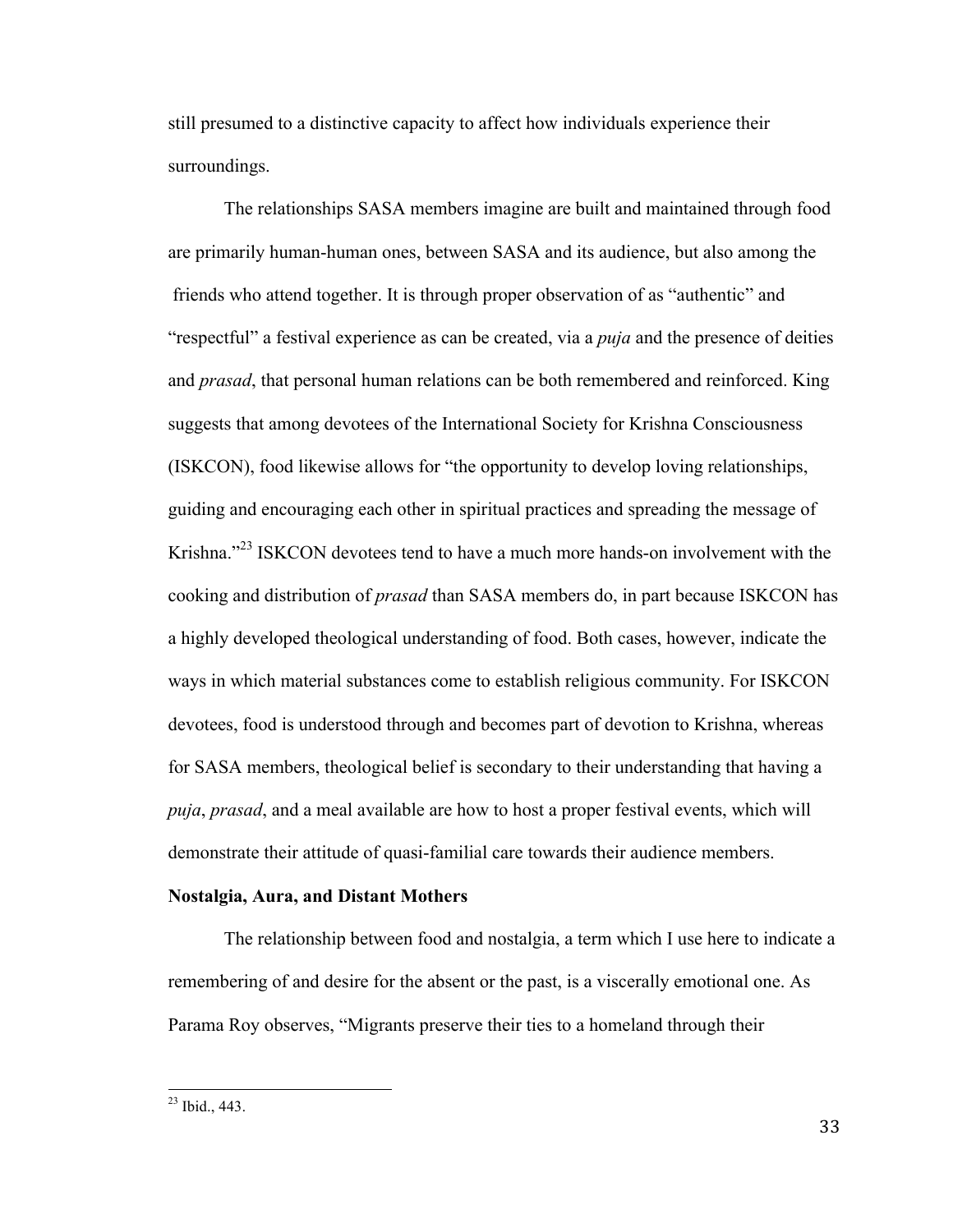preservation of and participation in traditional customs and rituals of consumption."<sup>24</sup> As in the cookbooks and fictional story Roy analyzes, SASA members discuss food not as physical sustenance, but as emotional sustenance. In an interview, Vidhya lamented the difficulty of making or finding Indian food in Syracuse, saying that as a result, she regularly had to spend her money going to a local Indian restaurant, just to get a taste of home — a taste that was, for the most part, not necessarily all that reminiscent of her hometown of Chennai, Tamil Nadu. As she informed me, most of the Indian restaurants in the Syracuse area specialize in North Indian cuisine. Vidhya's culinary quest was hampered by commercial decisions, the relative lack of knowledge about Indian regional diversity, and, perhaps most importantly of all, the ever-present emotional gap between the remembered care found in home-cooked food and the relative uniformity of commercially produced restaurant food.

In his essay "Art in the Age of Mechanical Reproduction," Walter Benjamin says that the appeal of original pieces of art lies in their aura. He argues that this aura consists, at least in part, of a sense that pieces of art are irreproducible. As a result, copies are often seen to lack the history and uniqueness of the original. I therefore take "aura" to mean the emotional and psychological associations imbued in material, which make that specific material desirable and significant. I have introduced Benjamin's concept here because it allows us to discuss the emotional importance of (perceived) originality. The importance a person might place on seeing the original Mona Lisa at the Louvre, for example, can be understood as a result of the painting's aura. The same principle of aura that Benjamin discusses regarding art can be seen at work in the ways SASA members think and about

<sup>&</sup>lt;sup>24</sup> Parama Roy, "Reading Communities and Culinary Communities: The Gastropoetics of the South Asian Diaspora," *Positions: East Asia Cultures Critique* 10.2 (2002): 472.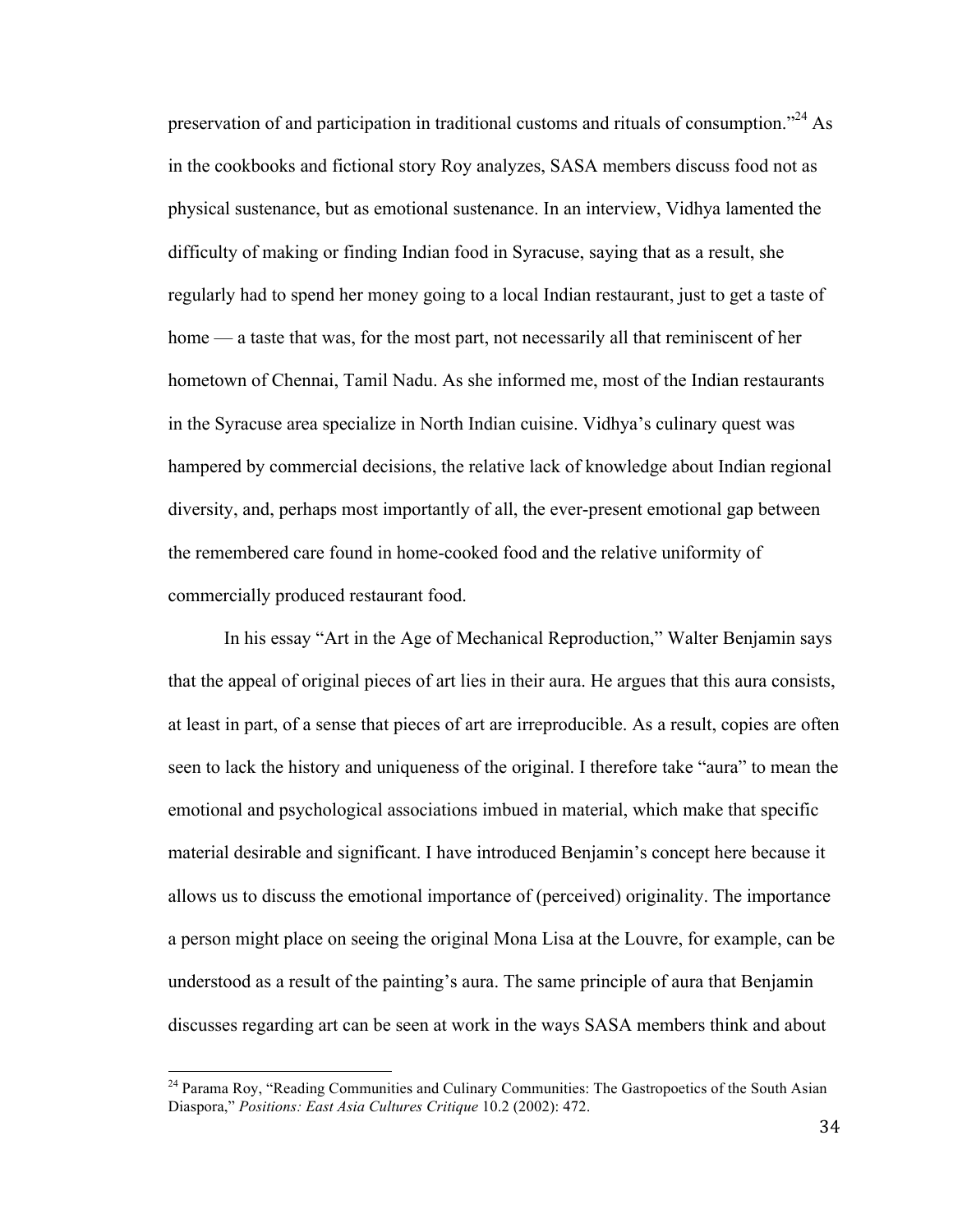the food served at their events. In many ways, food is the central aspect of these events, but it is also the one may lead to the greatest potential disappointment. Although SASA members may be able to evoke people's national or, more broadly, South Asian identity through food, they cannot produce the same emotionally-laden food that people would have received in the distant domestic spaces of their family homes.

Clearly, within their transnational context, food takes on a new emotional significance, primarily through its scarcity or absence. In interviews, SASA members also emphasized the ways in which food is particularly attached to celebratory and loving memories. SASA members consistently defined the organization as one that provides an alternate form of domesticity. Taking this further and more specifically, Varsha repeatedly grouped family, friends and food as intimately tied to her own memories of celebrations. She explained, for example, "Every family in India will cook special dishes — you just associate that with Diwali." Later she added, "In my family, from my state, there's a lot of local food, a lot of delicacies. I think every family probably has a similar dynamic." Although students in Syracuse can easily get American food, Varsha opined, "they associate Indian food with home." Through their events, SASA hoped to both invoke that sense of home and bring it to Syracuse, but the specificity of those personal memories could make their mission difficult. Still, Varsha's repeated association between familial relations, religious festivals, and particular types of food demonstrates the kinds of emotional entanglements that inform SASA's decision-making.

Just as with Benjamin's works of art, the "aura" of Indian food for SASA members is deeply connected to place and time. Benjamin suggests, "Even the most perfect reproduction of a work of art is lacking in one element: its presence in time and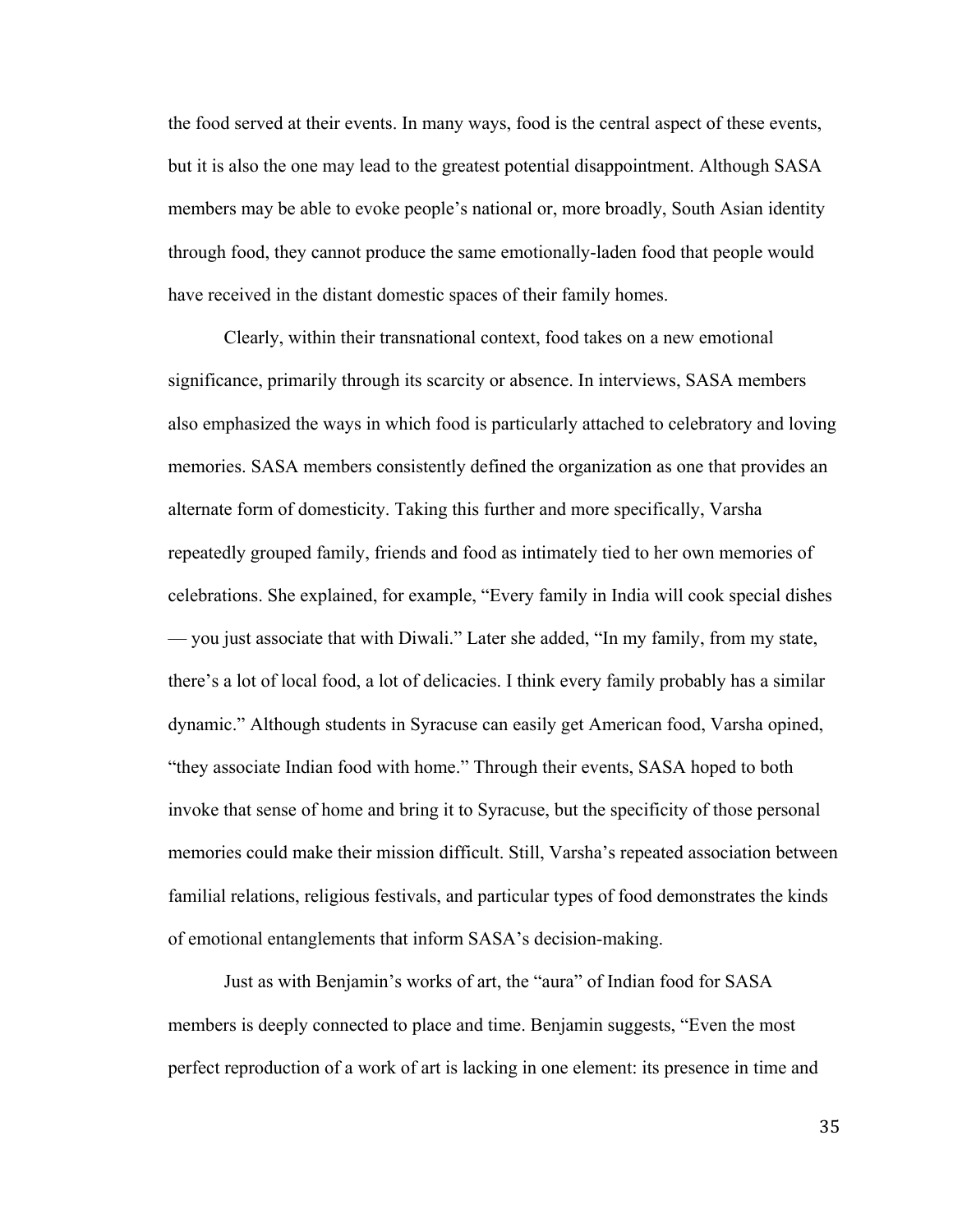space, its unique existence at the place where it happens to be."<sup>25</sup> In the "age of mechanical reproduction," however, Benjamin sees the breaking of this aura. Benjamin posited that with the increasing ability of humans to create and reproduce works would eventually bring about an end to people's collective fascination with authenticity, because "making many reproductions . . . substitutes a plurality of copies for a unique existence."<sup>26</sup> Benjamin foresaw the sheer capacity for reproduction overwhelming the previous cultic associations of art.

Looking at SASA's event and their handling of food, it seems that in this case, the aura still matters. The food is literally produced (and reproduced) in mass quantities, just as Benjamin predicted, but this translation does not seem to free it from the specter of an aura. When I asked in interviews whether SASA's festivals could be understood as "recreating" festivals as members might have celebrated at home, many of my interviewees answered by focusing on the ways in which celebrations at Syracuse differ from their childhood celebrations. The issue of food was a frequent example. Several members independently offered the opinion that the food at events, which is commercially produced in large quantities, does not, for a number of reasons, correspond with the "original" festival food they anticipate the event attendees expect. Varsha, for example, followed up her discussion of how she and others might associate particular family dishes with festivals by pointing out the ways in which those associations may actually complicate the expectations around SASA events. "No matter what the kind of food we have," Varsha explained, there would be always been some kind of disappointed

<sup>&</sup>lt;sup>25</sup> Walter Benjamin, "The Work of Art in the Age of Mechanical Reproduction," trans. Harry Zohn, UCLA School of Theater, Film and Television, accessed December 2, 2016, https://www.marxists.org/reference/subject/philosophy/works/ge/benjamin.htm. (As the source is online, I

cannot provide associated page numbers.)  $26$  Ibid.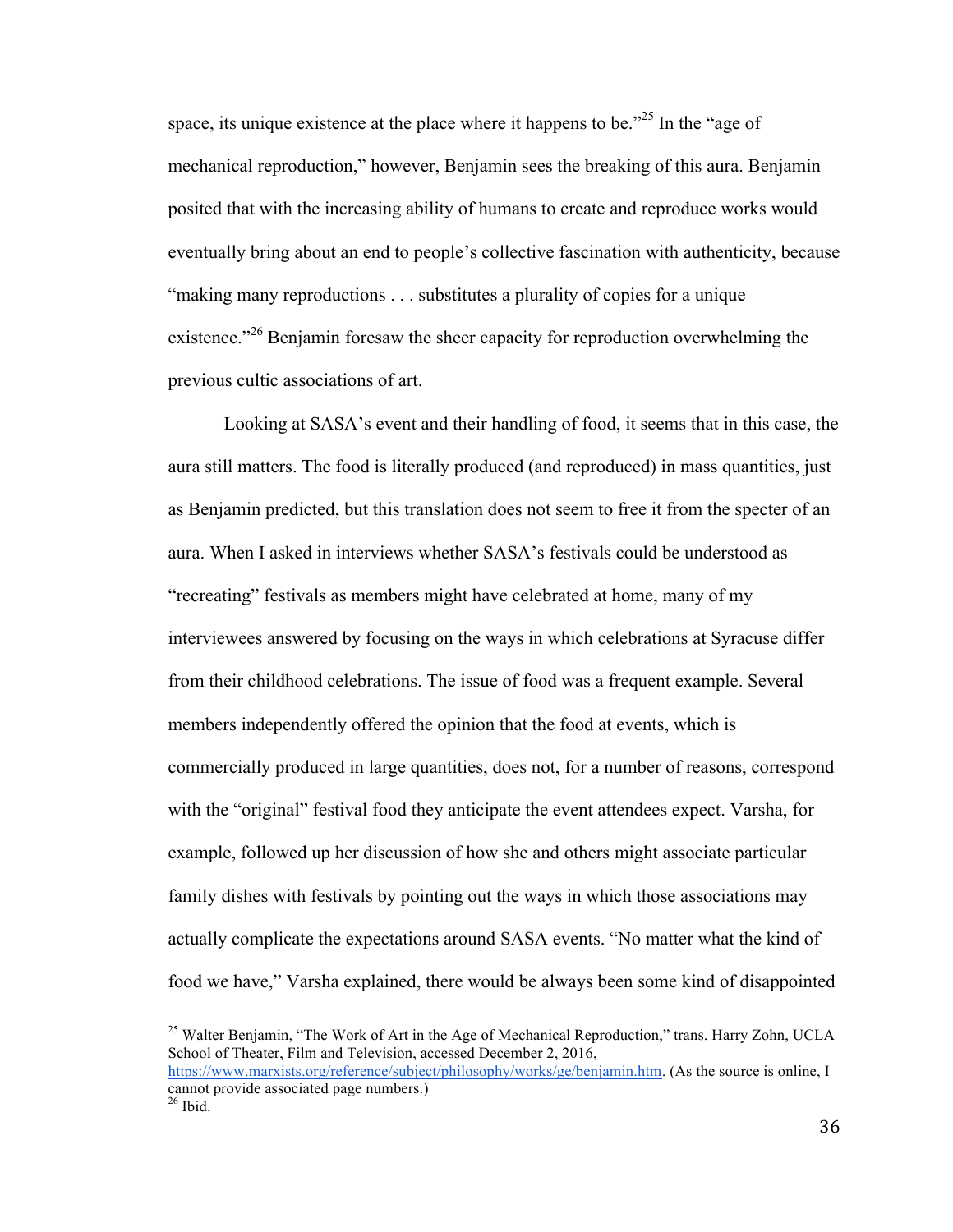feedback. "This wasn't there and that wasn't there. It's about how you were brought up and what you ate." In Varsha's assessment, we can see how the failure of the food being served to contain the same aura — food as a sign of maternal care and familial celebration is now replaced with food as a commercial good — disrupts the capacity for domesticity.<sup>27</sup> Further adding to this ambivalence, the procurement of food requires mixing the charitable and caring actions of SASA's quasi-familial care through festival hosting with the commercial economy of buying and selling.

SASA members attempt to counteract the potential discrepancies between the food attendees are imagining or reminiscing about and the food that is actually being served in part through ritualization. Benjamin also saw the link between the significance of art and ritualization. He claimed, "the unique value of the "authentic" work of art has its basis in ritual, the location of its original use value. This ritualistic basis, however remote, is still recognizable as secularized ritual even in the most profane forms of the cult of beauty<sup>"28</sup> Even with the reluctance of SASA members to identify as religious or their frequent concerns that they could not adequately answer my questions about religious practice, it was clearly very important to them to include familiar Hindu ritual and aesthetic elements into their festival events. Gita, for example, suggested that the *murtis* were present at festival events, because it would be "disrespectful" to celebrate without them. Having the proper environment for the meals around which events were based allowed them to be marked and set off in a way that made special and notable. The food itself may be mass-produced and catered, but the religious rituals surrounding the

 $27$  This is not to say that we can take for granted that Indian Hindu families today necessarily actually prepare elaborate festival meals themselves. Issues of class and sheer busyness, among others, obviously come into play.

<sup>&</sup>lt;sup>28</sup> Benjamin, "The Work of Art," n.p.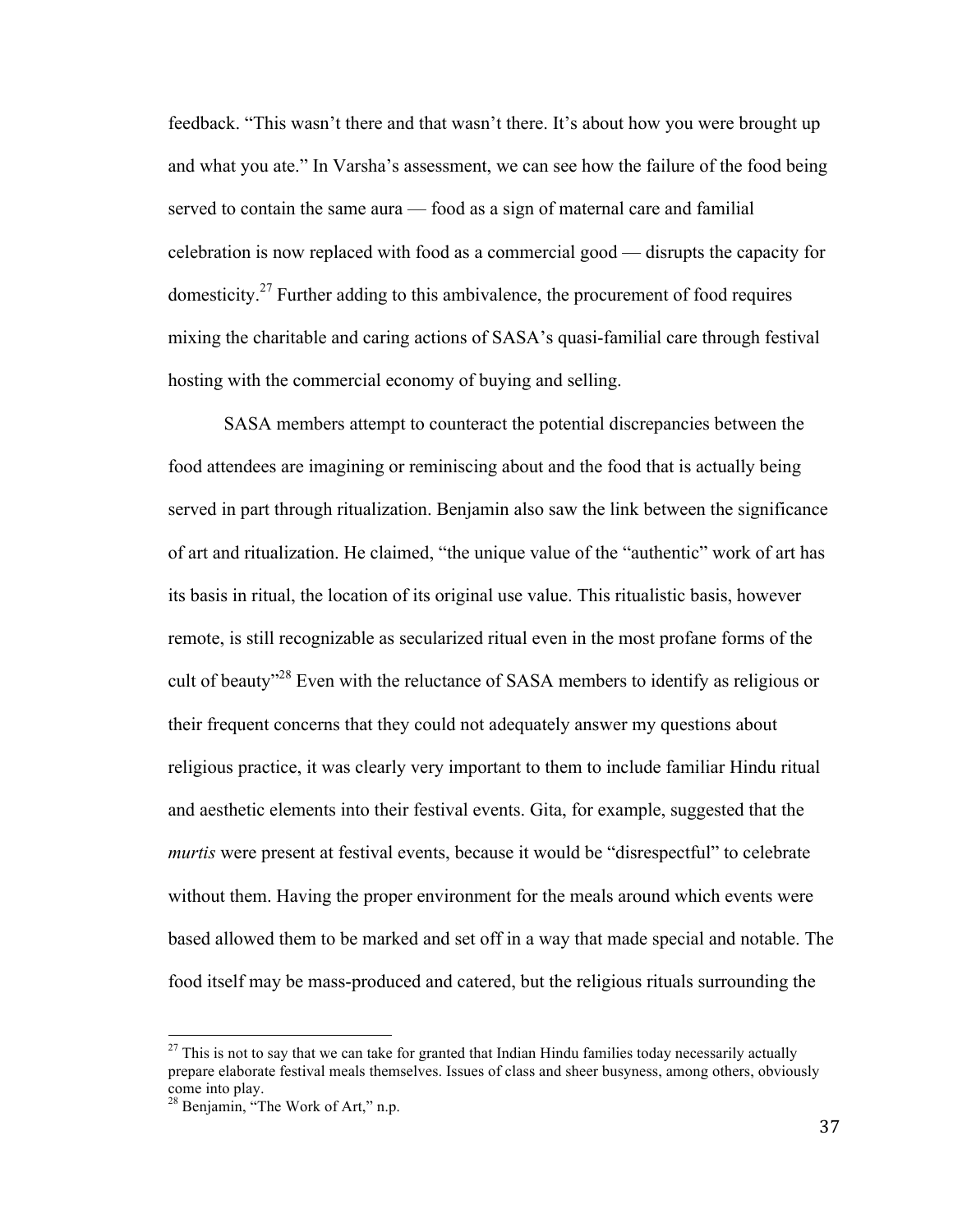food remain as accurate as possible. SASA events demonstrate that there is indeed an interest in ritualization around food, even as students recognize the very different context of their events in comparison to the domestic rituals around food with which they might be familiar. Although Benjamin predicted the freeing of art from ritual in the modern age, as part of the end of the fascination with authenticity, the opposite seems to be true in the case of SASA.

The significance of the *aarti* and *murtis* demonstrates that the "art" of SASA's events was not found only in food. This is what I have chosen to highlight because of the amount of time SASA members dedicated to discussing and making food arrangements for their fall festival events. It was evident, however, that the aesthetic contexts of the events were essential to SASA's mission to make Indian international students and South Asian students more broadly feel that they have a home in Syracuse. As I have mentioned, SASA's fall festival events were also times that gave students a reason to wear their fanciest *desi* outfits, a sartorial challenge which SASA hosts and audience members alike ably conquered. Additionally, SASA members spent hours prior to events preparing to create elaborate decorative pieces, like the large *rangoli* I helped fill in at their Navaratri event. The Creative team members had dyed the five or six different colored rices at one of their homes before coming to the auditorium. The process had taken longer than expected; some of the dyed rice left stains on people's hands. SASA members were working, on a level of great sensory detail, to make the Syracuse campus a place welcoming and celebratory for their audience. In the absence of the "true" authenticity, they offered the possibility of a hybrid aesthetic experience.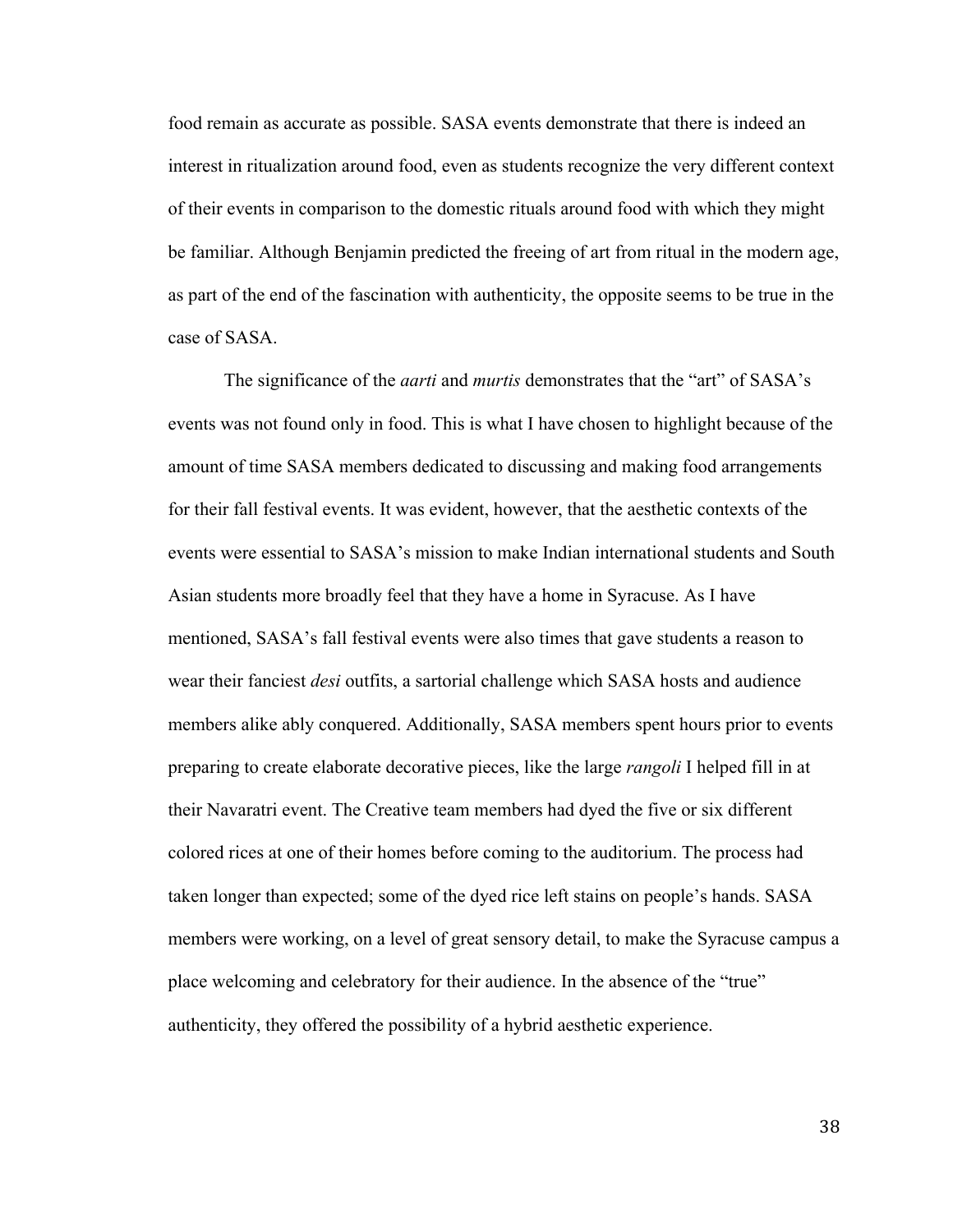## **Aura, Exchange, Art?**

In the context of the food exchange at SASA festivals, Benjamin's aura can be seen in another light, within the question of exchange. The aura, or lack thereof, attached to the food at SASA events matters not only because of issues of authenticity or nostalgia, but also because of its implications for the relationship between SASA members as hosts and attendees as guests. The question of authenticity is fraught here because SASA members expect that interest in their events is at least somewhat based on an expectation of "authentic" food. It is SASA members' attempts to deal with that gap, through ritualization, personal investment, and time, that result in a strong sense of attachment on their part to the idea of giving food, if not so much the literal food being served at any given event.

One obvious way in which food at SASA events and the kind of art Benjamin considers differ is that mass-produced food of the kind served at SASA's festivals seems an unlikely candidate to qualify as art as Benjamin understands it. Benjamin, however, considers the history of art in relation to religion and what he sees as a later a kind of cult around art itself. In Benjamin's historical reading, "the earliest art works originated in the service of a ritual — first the magical, then the religious kind."<sup>29</sup> The same sweeping statement cannot be made of food, but I suggest that Benjamin's interest in the cultic aspect of art and art's relation with religions and religious patronage offers a parallel with food and its place within Hindu practice, and *prasad* in particular. When food becomes involved in religious ritual, it comes to contain and symbolize one form of exchange between humans and the divine.

 $29$  Benjamin, "The Work of Art," n.p.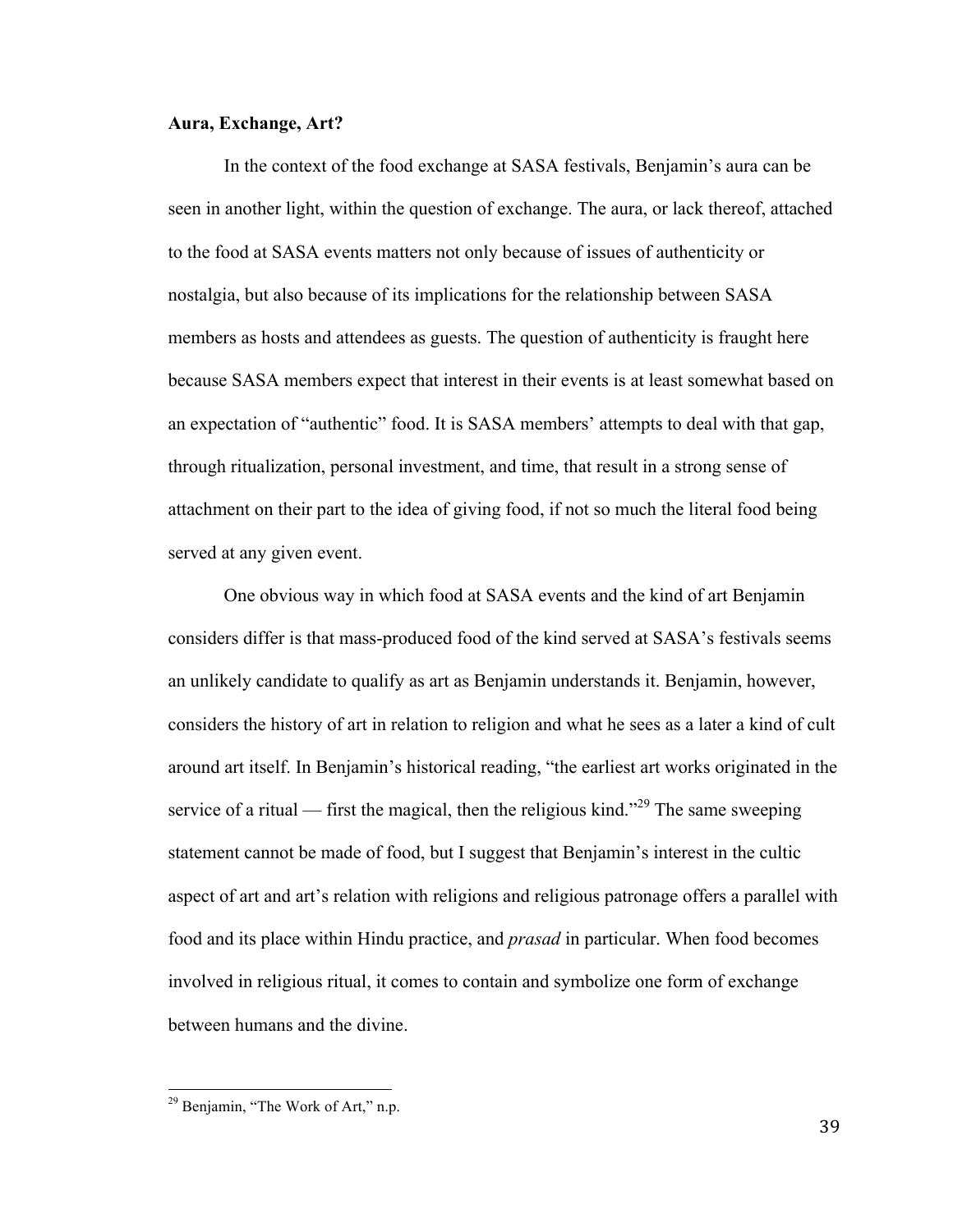Furthermore, in the context of Syracuse, where Indian food with the appropriate aura, in this case the appropriate emotional and religious associations, is in such short supply, the issue of authenticity becomes all the more significant. In their transnational context, "authentic" aesthetic and sensory experiences that allow students the comfort and pleasure of eating familiar foods, dressing in beautiful South Asian clothing, and speaking in their own South Asian languages is valuable. The relative rarity or difficulty of arranging such experiences, particularly on the large scale of SASA's festival events, means that we can understand SASA as addressing social and emotional desires of students, in exchange for the price of a ticket and hopefully a word-of-mouth boost to the organization's reputation on campus. The potential of SASA events offering such an environment, whether or not the events ended up fulfilling the audience's expectations, drove the crowds to attend and SASA members to put in long days of work to ensure the best "product" possible.

Keeping with Benjamin's linking of art and cult, SASA members saw food as a required aspect of their religious events. As will become clear, in the fall 2016 semester, SASA members had to undertake a series of rather complicated negotiations to ensure they could even provide food at all at Navaratri, in no small part because the central role they felt food plays in their events. Even when they were not able to provide food at the event location itself, they still set up other aspects of their usual rituals around food, such as providing *prasad*.

## *Prasad***: Food with Meaning**

At the Navaratri event in October, the Gujarati-American singer announced that there was *prasad* available for people to take, mentioning both the sweets at the table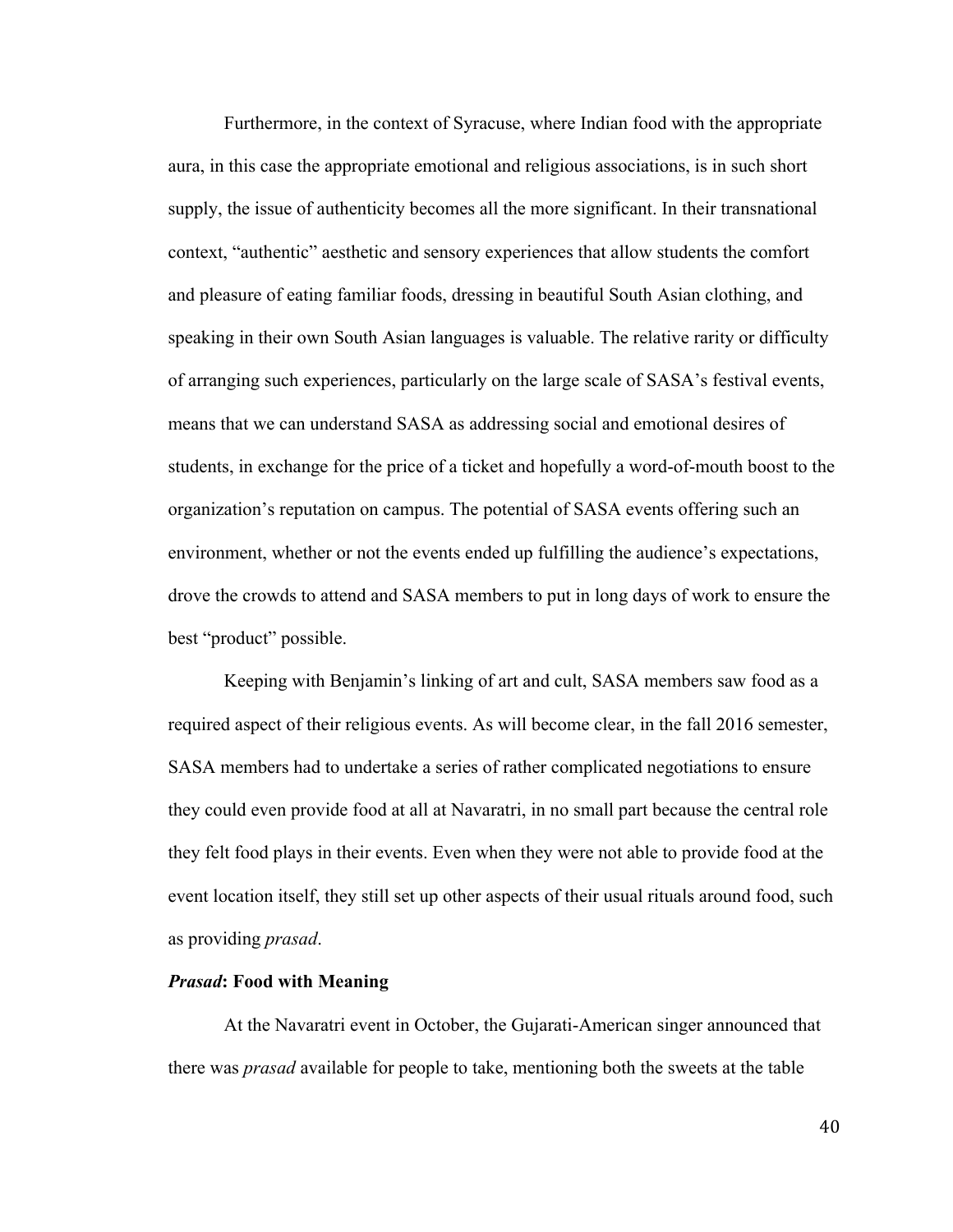holding the *murtis*, and the *gulab jamun* at the back of the room. Later in the month, near the the beginning of the night at the Diwali event, the M.C.s calling people to the front of the auditorium for *aarti* also encouraged people to take from the boxes of *prasad* at the front table where the idols were also placed. *Prasad* is typically understood as the "leftovers" of the deity that are then consumed or received by devotees. As Arjun Appadurai explained, "when redistributed to worshipers, these transvalued leavings of the divine meal are perceived not simply as emblems of honor, but as constitutive features of the rights, roles, and ranks of donors, priests, temple servants, and worshipers-at-large."<sup>30</sup> The presence of *prasad*, even in a minor role, demonstrates that deep integration of exchange to these events, as I will analyze in depth further on in the paper. The exchange of food within this ambiguously ritualized space recalls the space of the temple and the distribution of *prasad* by temple-goers to those in their familial and social circles. Despite the lack of ritual specialists, the secular surrounding of the university, and the discomfort SASA members had with trying to explain the theological concepts around prasad, they still felt that this particularly meaningful food was an important and require aspect of their festivals, similar to their inclusion of the *aarti*.

*Prasad* presents a particularly interesting case of exchange at SASA events, because it is so obviously laden with religious connotations and represents a form of exchange that necessarily involves supernatural actors. As Appadurai notes, the relationship between devotees and deities in Hinduism "are seen as veritable gourmands, who have special culinary likes and dislikes, which are catered to assiduously by their worshippers and servants."<sup>31</sup> Appadurai's observation points the potential diversity in

<sup>&</sup>lt;sup>30</sup> Arjun Appadurai, "Gastro-Politics in Hindu South India," *American Ethnologist* 8.3 (1981): 507.<br><sup>31</sup> Ibid., 505.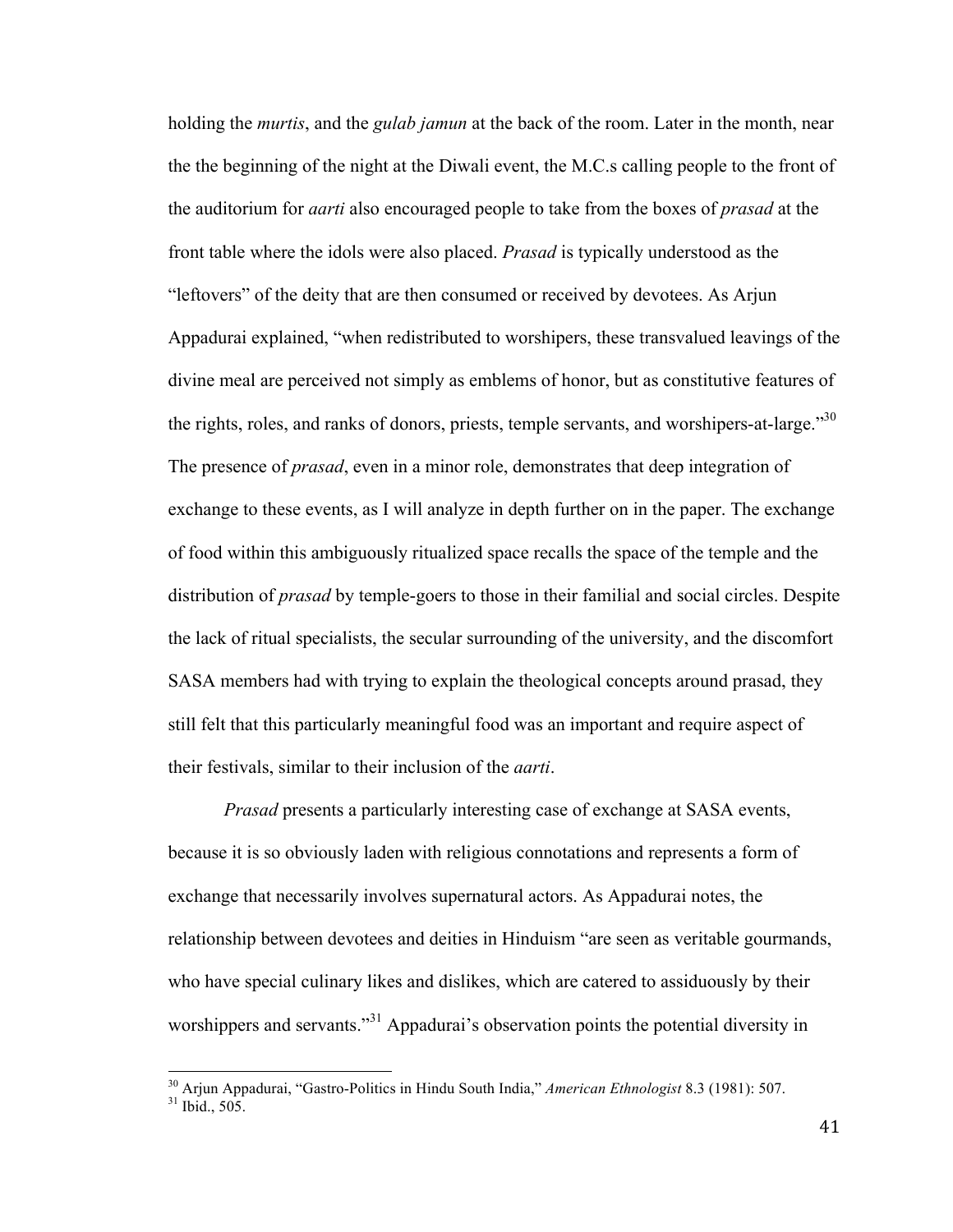what types of food can be *prasad*. Although most of the SASA members I interviewed defined *prasad* for me as typically a kind of sweet, at its most basic, *prasad* should be understood as "blessed food" of any kind, which is typically distributed from temples.<sup>32</sup>

Considering the importance of *prasad* also reveals in miniature the many ways the giving and receiving of food is entangled with memory and emotion for SASA members. When I asked her about prasad, Vidhya exclaimed, "I love *prasad*!" She followed up by explaining, "*Prasad* is generally sweet. Yeah, in my experience, it's usually sweet. It's in the same family as *payasam*, that's what we call it in South India . . . . It's a sweet dessert. But the difference is - what makes it different is that it's been blessed by god ... . It's food that's been given the okay by God." She paused for a second and then ended, "It rocks." Vidhya's commentary touches on multiple issues within SASA's events at once: a love of food, a negotiation between regional and national identity, and a ritualized system of exchange that invokes and involves religious concepts.

## **The Soul of Food**

The giving and taking of *prasad*, which does not traditionally fall with the category of *dana*, presents an interesting complication to discussions about the nature of the material gift itself. Mauss's understanding of the *hau* of the gift suggests that it is this spirit that in some way drives people to reciprocate the gift. Mauss argues that gift-giving involves "a bond . . . between things . . . one of souls . . . . From which it follows that to present something to someone is to present something of oneself."<sup>33</sup> The capacity of material to be "en-souled" drives the chain of reciprocity in gift exchange. Gifts matter and passing them on also matters. This is because those gifts contain some essence of the

 $\frac{32}{33}$  King, "Krisna's prasadam," 442.<br> $\frac{33}{33}$  Mauss 72.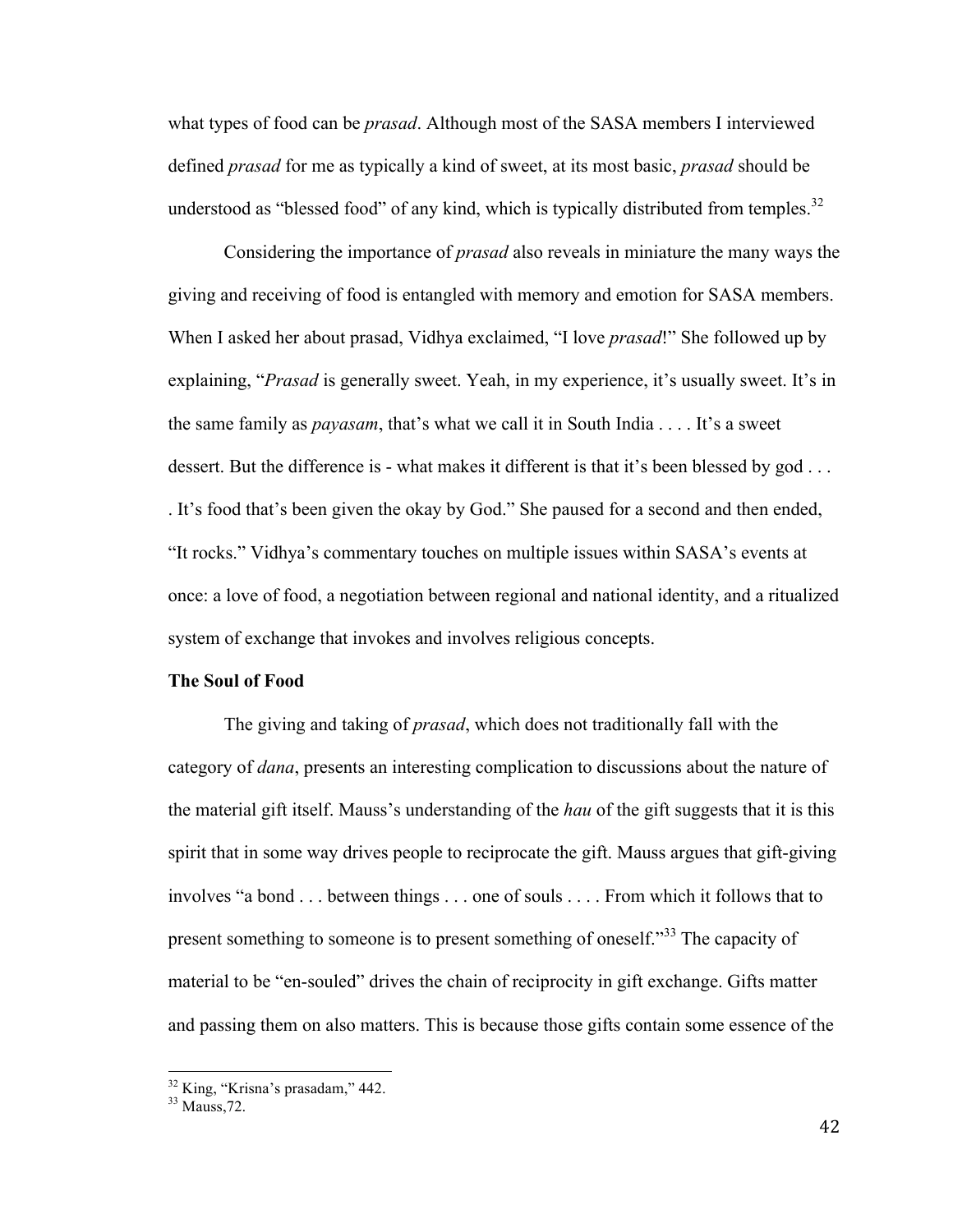donor. In a twist on this observation, Gloria Goodwin Raheja observes in her seminal study of *dana* in rural India that villagers often understand dana as degrading because it involves the "transferal of inauspiciousness (nasubh) to the recipients."<sup>34</sup> Raheja here reminds us that although Mauss focused on the establishment and reinforcement of positive social relations, exchange can also reinforce hierarchical relations between donors and recipients. Exchange need not be solely about the positive reinforcement of mutually agreeable relations — it can also solidify other kinds of relationships. Returning to SASA, this attention to hierarchy underlines SASA's relative organizational authority. When SASA's events succeed, this reinforces their status as a prominent South Asian organization on campus.

*Prasad*, though a form of exchange between human and divine actors, also involves the transferal of material as a method of enacting, demonstrating and strengthening a relationship. Receiving *prasad* is auspicious because of its close association with the divine, as the above discussion of prasad demonstrates. Indeed, *prasad* matters exactly because it is understood in some way to have been accepted or consumed by the deity before it is shared with the devotee-recipients. Traditionally, Hindu rules regarding purity make interdining between different castes fraught with the possibility of pollution. Furthermore, in ordinary human-human interactions, the sharing of food, particularly left-overs, is an expression of intimacy. Margaret Trawick, in her ethnographic work on expressions of love in the south Indian state of Tamil Nadu explains, "in [the Tamil household Trawick lived in] the sharing of eccil" or bodily effluvia "conveyed a message of love and was a way of teaching children and onlookers

<sup>34</sup> Gloria Goodwin Raheja, *The Poison in the Gift: Ritual, Prestation, and the Dominant Caste in a North Indian Village* (Chicago: University of Chicago Press, 1988), 20.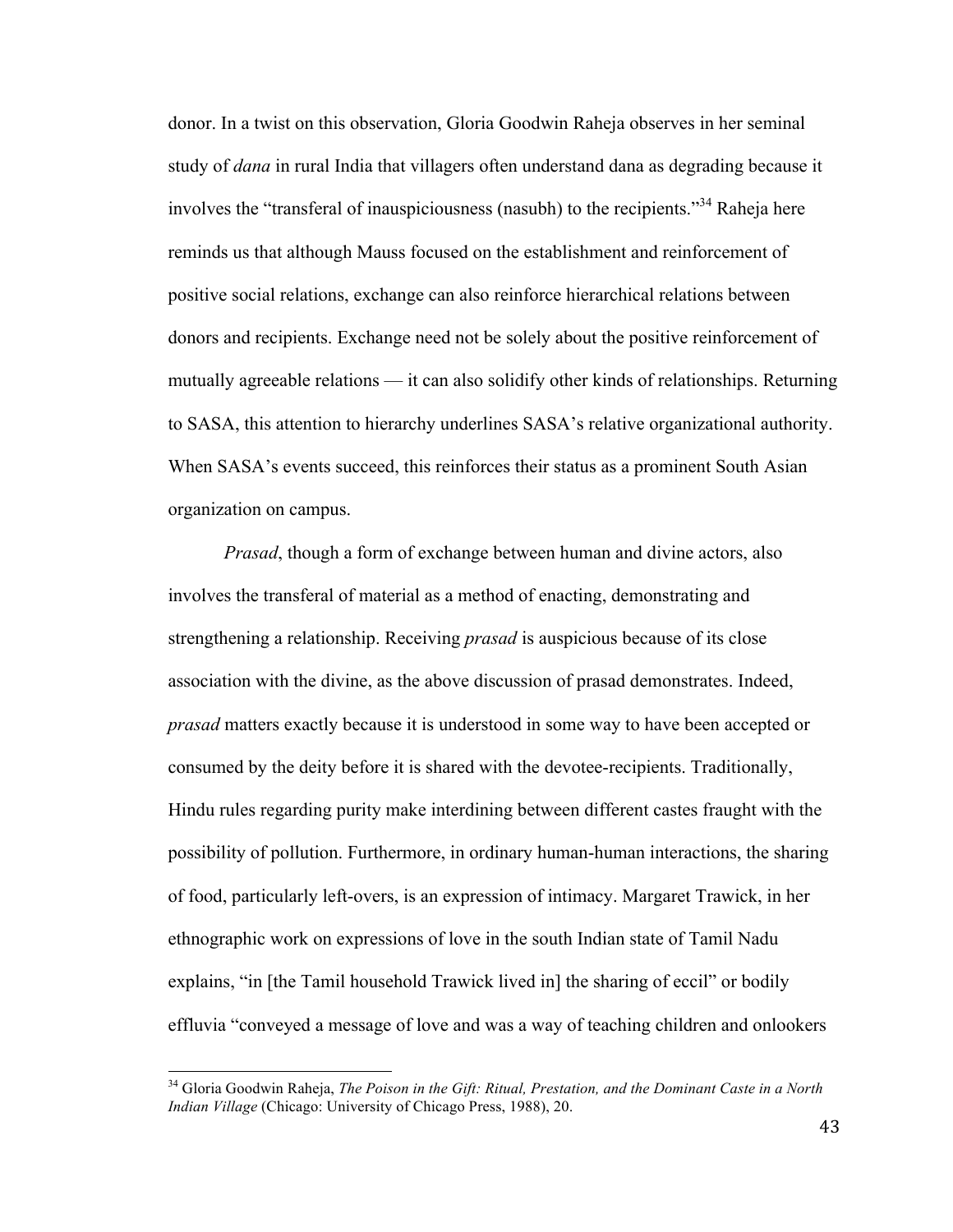where love was."<sup>35</sup> Thus, the sharing of food, which involves the mixing of bodily substances, indicates an intimate relationship. Following this logic, *prasad* demonstrates the intimacy and equality that can be achieved between devotee and deity.

In the absence of the ritual specialists or priests who typically distribute *prasad* at temples, the *prasad* available at SASA events demonstrates a different kind of egalitarianism. SASA members, whether they identify as religious or not, are the only authorizing figures involved in the *prasad*'s distribution. As such, SASA's events also bring up the question of what counts as *prasad*. At the Navaratri event, the live band's singer encouraged attendees to eat the desserts available at the back of the auditorium, preferring to it as *prasad*. I had noted that boxes of sweets were placed by small *murtis* at a table set up at the front of the auditorium and had assumed this was the *prasad*. Later, during an interview, I asked Varsha what of the food that had been available was *prasad*. "Those sweets definitely were, that was the intention for them," she explained. Everything else though, she thought probably could not count. Even as Varsha herself felt herself too non-religious to be capable of properly answering my questions about *aarti* or *prasad*, she maintained a fairly clear delineation on what was "really" done correctly. It would seem that although including *prasad* in the event was part of the religio-cultural environment SASA wanted to deliver. When it came to traditional religious definitions and distinctions, however, Varsha did continue to see distinctions between "real" *prasad* and what might have been appealing to call *prasad*. In this particular example, we can see the extension of the aestheticization of religious ritual that I earlier connected to Benjamin's aura. In keeping with SASA members' discussions of religion and culture as

<sup>35</sup> Margaret Trawick, "The Ideology of Love in a Tamil Family," in *Divine Passions: The Social Construction of Emotions in India*, ed. Owen M. Lynch (Berkeley: University of California Press, 1990), eBook, 52.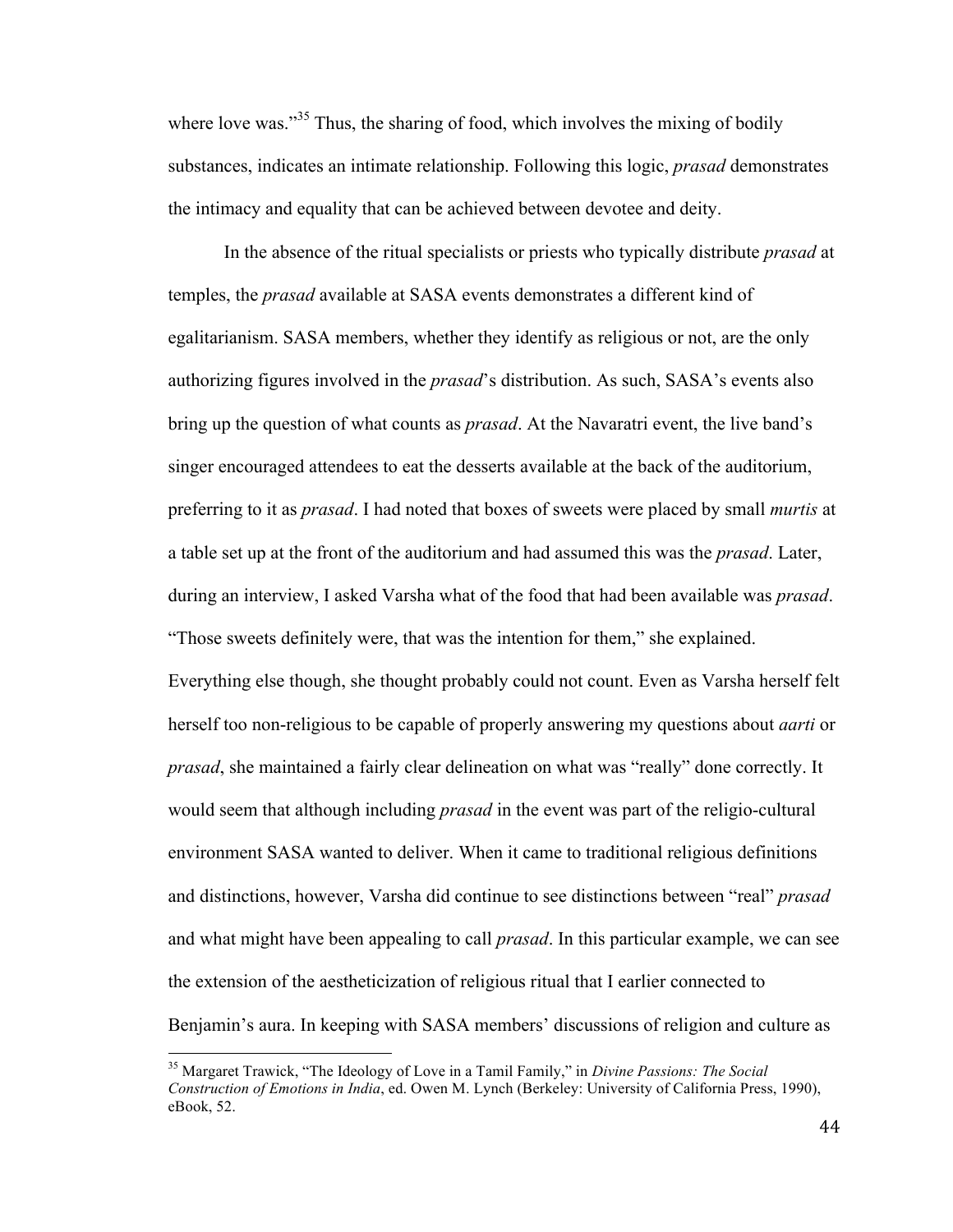fluid terms that connoted different but overlapping aspects, Varsha pointed first to the "real" *prasad* to that SASA had done things appropriately.

#### **Sacrifice and (Possibly) Non-Reciprocal Giving**

The evening of SASA's Navaratri event, in early October, I arrived at Schine Auditorium at around 5:30 pm, an hour and a half before the event was supposed to start. The SASA members bustling around the space had been required to come an hour and half before I even arrived, and were busy with a multiplicity of activities. I sat with members of the Creative Team — four young women and later a man who came by to help a friend — assembling a dyed-rice *rangoli* decoration I mentioned earlier. They stood, stooped over around the table at the front of the auditorium, which would also hold the *murtis* later in the evening. Most of the Creative Team members were still in street clothes, not yet changed into their South Asian formalwear, which people were being sent off to do in batches as the initial furor of getting the auditorium prepared slowly died down. As the five or so of us filled in the design's outline with rice dyed earlier in the day by SASA members, Veena, an executive board member who I recognized by her trendily bleached hair, came by with a box of pizza and paper plates. She encouraged everyone, including me, to take a slice. It was roughly 6pm, and the SASA members would likely not have another chance to eat until their planned after party, which would take place after they finished cleaning up after the event.

In an interview conducted almost two months later, Vidhya pointed to the fact that SASA members themselves do not eat the food they provide as evidence of their commitment to their events' attendees. Like the idealized Indian mother whose homecooked meals are longed for and who is prepared to sacrifice her personal comfort for the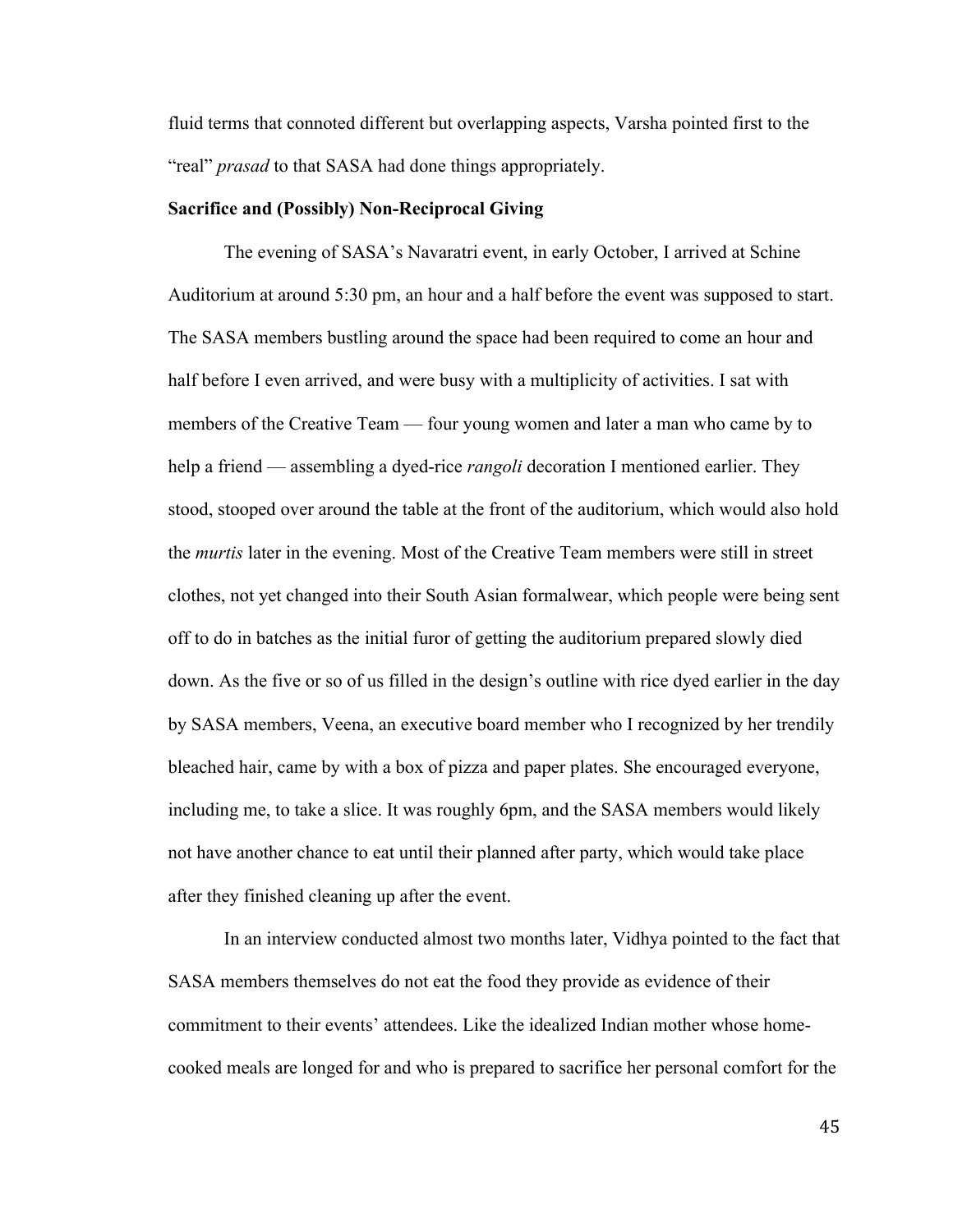family, SASA members prioritize the needs of the event attendees over their own. Although their events, of course, cannot replicate domestic, familial celebrations, they can enact forms of care reminiscent of those situations, even knowing that they cannot ever fulfill all the possible demands or expect some level of following disappointment.

In anthropological writing, non-reciprocity and the alienability of a gift are what distinguish reciprocal gifts, which implicitly require a return gift, and non-reciprocal gifts, which are not given with that expectation. As Gareth Fisher explains, we can see this distinction clearly in the context of Buddhist religious giving, where non-reciprocal gifts are often gifts given by the lay community to the *sangha*, or monastic community. What differentiates this form of exchange is that "this exchange is not created with the expectation of a return material gift from the monk recipient to the layperson donor as would be the case in the exchange of nonreligious gifts . . . . Instead, the return comes through the merit that the donor accrues through her donation to the sangha."<sup>36</sup> In a similar but not identical situation, SASA members do not expect a material return from their giving. Their audience members have already paid for their tickets in advance and insofar as reciprocity exists in this instance of exchange, it is in this commodity exchange — money in exchange for a welcoming environment, the chance to get dressed up in fancy South Asian outfits, to be surrounded by others who speak the audience members' native languages, and surrounded by sense of familiarity and friendship.

Unlike the Buddhist *sangha* or the Jain monastic community, who are not meant to comment on the tastiness or satisfactoriness of a donated meal, in the case of SASA's festival events, SASA members are quite aware of the investment of their audience in

<sup>36</sup> Gareth Fisher, *From Comrades to Bodhisattvas* (Honolulu: University of Hawaii Press, 2014), 122-3.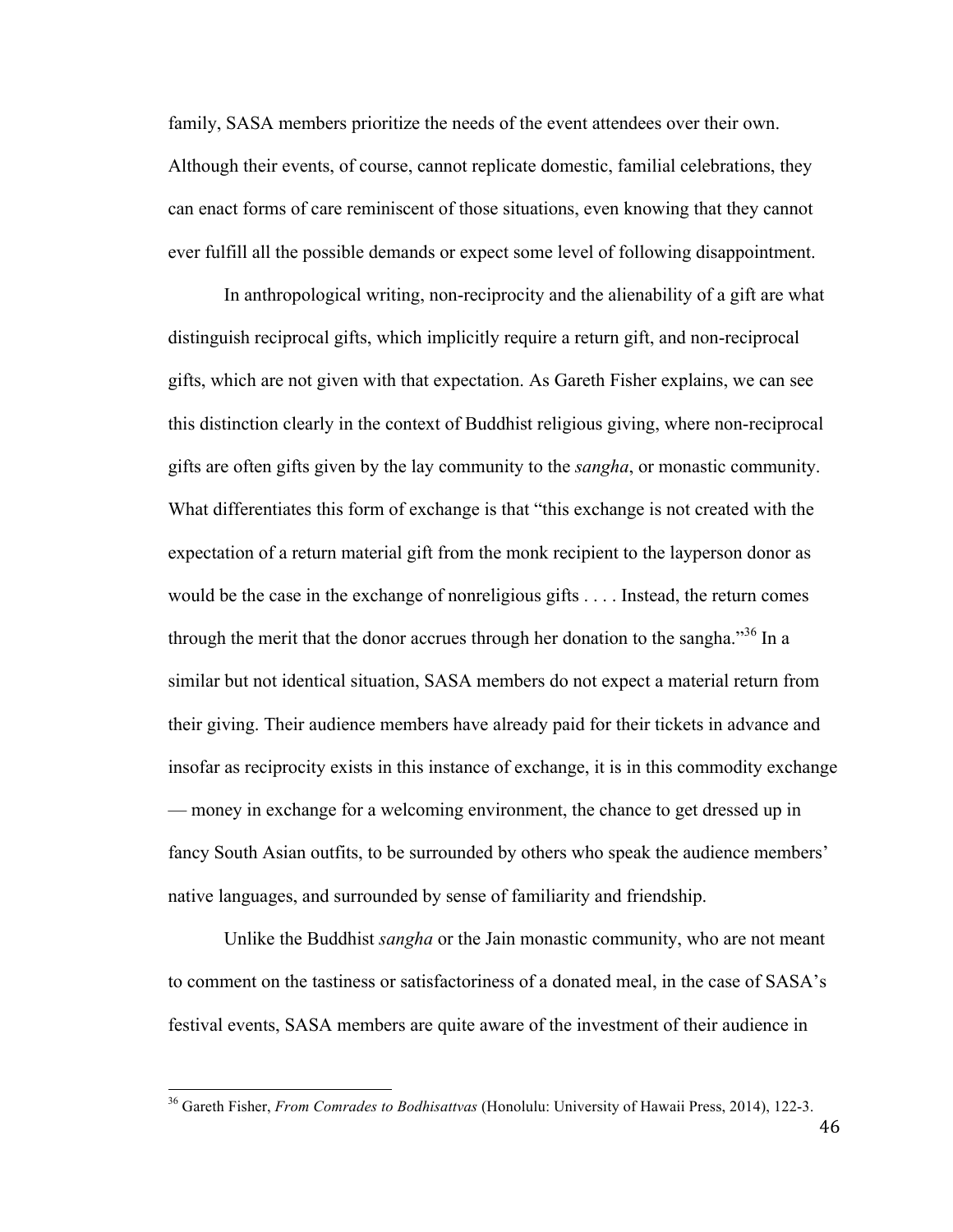what kinds of food are available. During a SASA meeting after Navaratri, during which board and committee members discussed plans for Diwali, a new committee member and grad student, Vivek, asked about when the arrangements for food for Diwali would be finalized, saying, "When will we finalize on the food because the first question people will ask is *khana hai kya*?"<sup>37</sup> Using the characteristic mix of English and Hindi SASA members often spoke to one another in, Vivek predicted that potential event attendees' primary question would about what kind of food there would be. At the same meeting, another grad student mentioned that although his friends had been enjoyed the event, they had been disappointed by the lack of vegetable *biriyani*, which they had thought would be there. Both Varsha and Gita, the highest-ranking executive officers seemed annoyed by this comment. They pointed out that SASA could not provide all the kinds of food that everyone was expecting — they had no control over the rumors around what food would or would not be at events.

Indeed, this apparent lack of awareness on the part of festival goers reinforces a sense of nonreciprocal relations between SASA members and their audience. SASA members understood that there was always that possibility of not receiving gratitude commensurate with the amount of work they undertook. At the same time, they also acknowledged that the audience was entitled to their opinions because they had paid to attend the event. The conversation demonstrates the confused situation in which both reciprocal and non-reciprocal relations exist between SASA members and those at their events. On one hand, SASA members spoke about the availability of food as a fair expectation on the part of those who have paid for tickets. On the other hand, however, as

<sup>&</sup>lt;sup>37</sup> Literally: "What is the food?"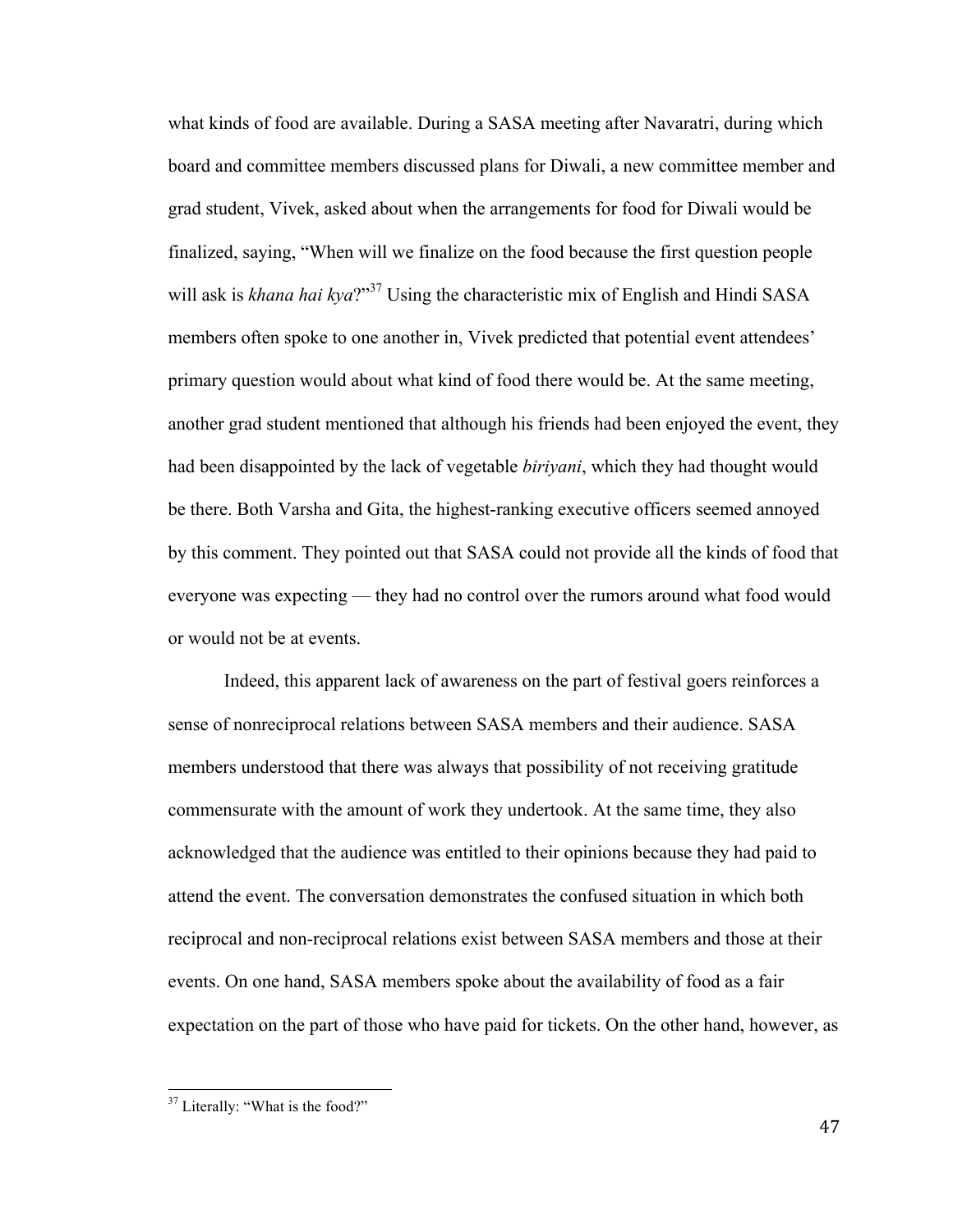the ones who handled the actual logistical difficulties to providing food and who are the ones blamed if anything goes wrong, SASA members knew that their own work would not always be clear to those who attend their events. Arguably, SASA members felt their effort ultimately exceeds the price of the ticket.

This sense on the part of SASA members that they go above and beyond in order to serve people food comes from real experience. At the Navaratri event, for example, SASA was unable to serve anything but *gulab jamun* at Schine Auditorium itself, due to issues, it seems, with catering rules. Knowing the importance of having food, SASA had tried to negotiate. They made a special arrangement with the Indian restaurant Samrat, their usual caterer, to make food that did not require cooking, settling on *chaat*, a general name for savory snack foods often served at roadside cafes in South Asia. *Chaat* often consists of multiple parts mixed together, such as pieces of potato, onion, coriander, crunchy dried noodle-like snacks, and spices. As the administrative debacle unfolded, Varsha mentioned to me that SASA had a plan for how to deal with the food issues should they not be able to serve any food at all. She also told me that she didn't want to let me in on it just yet, as she was not sure whether their plan was really in keeping with university regulations. Varsha, as she would mention to me again later, after Navaratri, was dissatisfied with SASA's need to work around administrative rules because she wanted to polish SASA's reputation and remain on good terms with people working in the various university offices they need to consult to hold their events and serve food at them.

Ultimately, the university administration rejected SASA's proposal of serving *chaat* at the Navaratri event, and SASA had to implement their back-up plan to get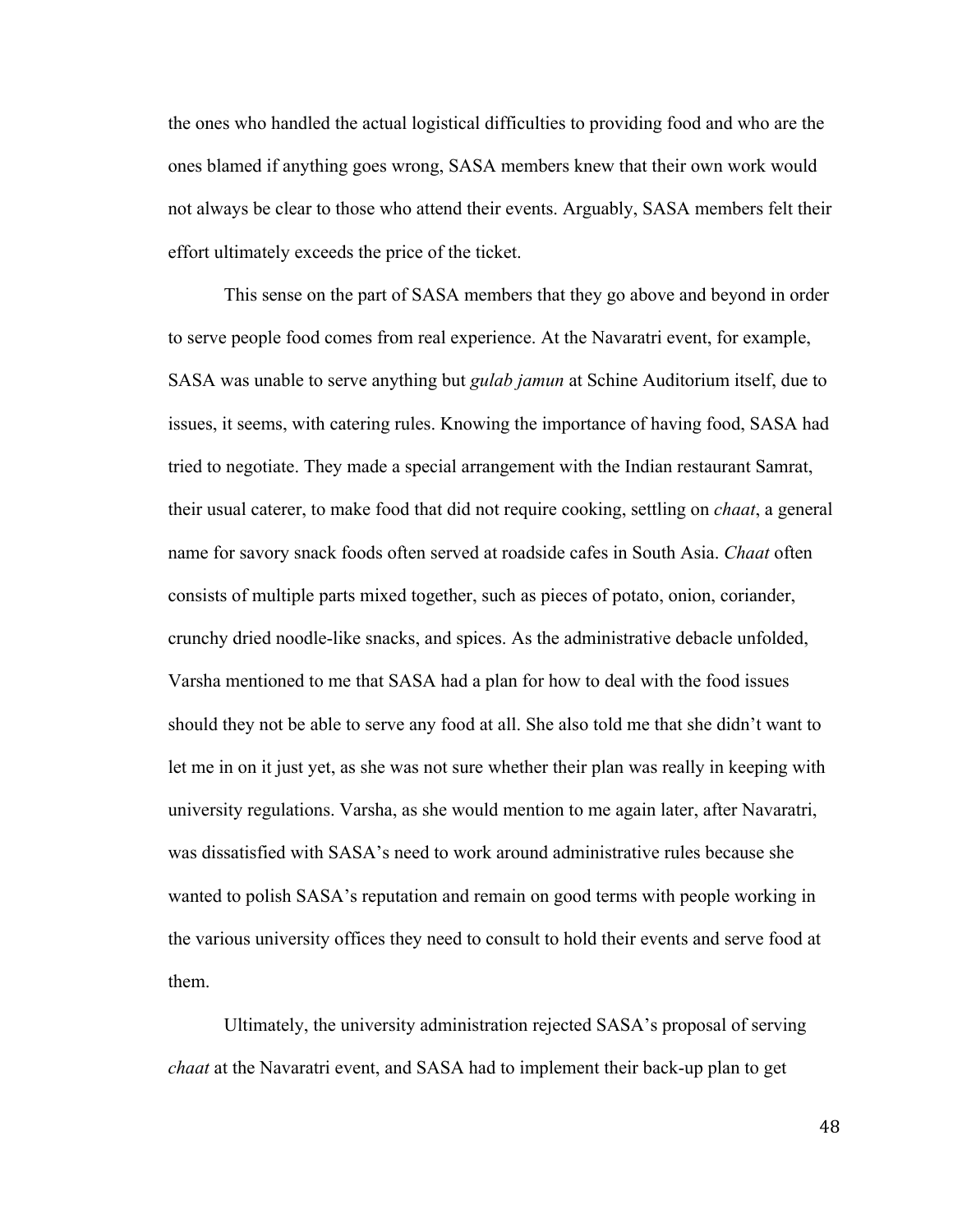around the roadblock to fulfilling their hosting obligations. In order to still serve the food that they had by now already ordered and had specially arranged, SASA got creative. SASA members prepared to-go boxes at Samrat and handed them out to attendees. As announcers in Schine Auditorium reminded people periodically throughout the night, SASA was providing rides to Samrat, if people wanted them. I was informed later, that the drivers were SASA members, using their personal cars. Samrat is located just offcampus, about two blocks from Schine Auditorium. When I got to the building in which Samrat is located, I immediately noticed a group of three women sitting on the stairs, eating out of styrofoam containers. I headed upstairs to restaurant, where I found about a dozen SASA members busily assembling and setting out food containers.

The combination of SASA members deliberately putting their personal comfort second and the care they put into the distribution of material to their recipients can be read as somewhat (but not entirely) in line with historical forms of *dana*. Maria Heim, looking at Buddhist, Jain and Hindu texts, suggests that generally in these traditions, several conditions must be met: "The donor must be properly disposed to make a gift, a suitable recipient must be at hand, the ritual etiquette of the gift must be observed, and the donor must possess a desirable and appropriate substance to give."<sup>38</sup> SASA members certainly think about their involvement in exchange as a form of social generosity, consider their recipients as in some in need, and are concerned about the quality of the gift. In other ways, however, as I will argue, the multiple levels of interaction involved in the food exchange introduce other factors into their system of exchange.

<sup>38</sup> Maria Heim, *Theories of the Gift in South Asia: Hindu, Buddhist and Jain Reflections on Dana* (Routledge: New York, 2004), xvii-xviii.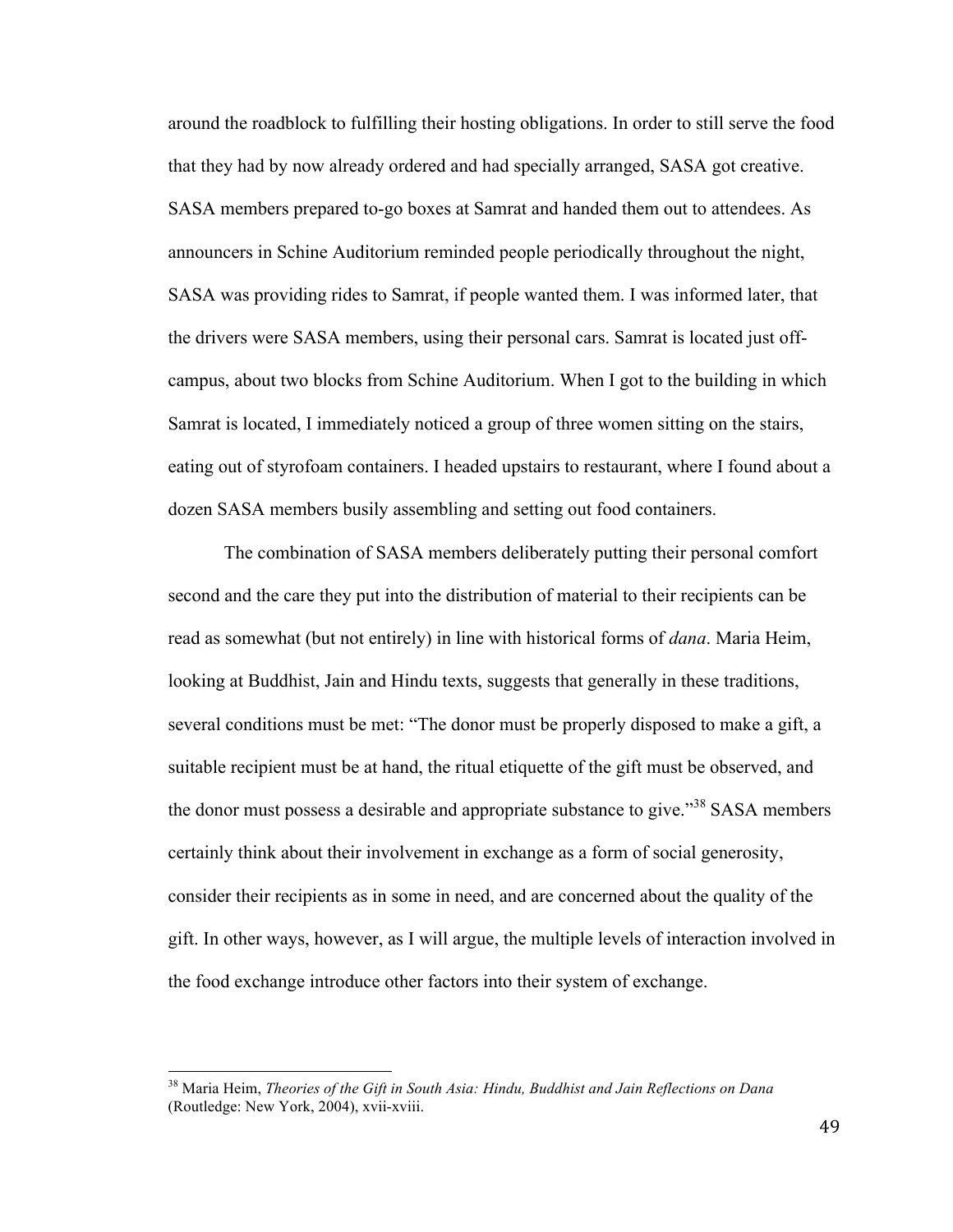SASA members felt that they were compelled to host these festival events as forms of generosity. Various SASA members described the many ways in which they shared in the experiences of those who come to their events and they expressed the opinion that SASA and its social events could address a desire for community. In effect, the forms of exchange they enacted are predicated on not only what they anticipate to be the emotional needs of their audience, but also on their own. In interviews, Varsha, Gita, Ram, and Vidhya all discussed how SASA had given them a community and a set of close friends when they first moved to the United States. They felt SASA's mission was to facilitate a similar transition for others. Because they knew what felt like to be lonely and distant from familiar and comforting cultural surroundings, they felt it was their organization's job to fill in that gap for others. Their individual choices to dedicate hours of their time to organizing events while also balancing academics and personal commitments was predicated on an assumption that they had a special understanding of the particular difficulties of being an Indian international student at Syracuse University. Their own sense that their physical distance from their families and familiar surroundings was particularly evident during festival periods caused them to emphasize their own festival events as an answer.

#### **Commodity Exchange, Gift-Giving, or Non-Reciprocity?**

On an individual level, any given member of SASA might or might not known any individual event attendee, since hundreds of people come to these events. As such, the gift of food can be read as alienable and thus non-reciprocal. This, then, could define SASA's events as the kind of "religious gift" that Fisher discusses, although SASA events are conducted in a manner that SASA members themselves are not comfortable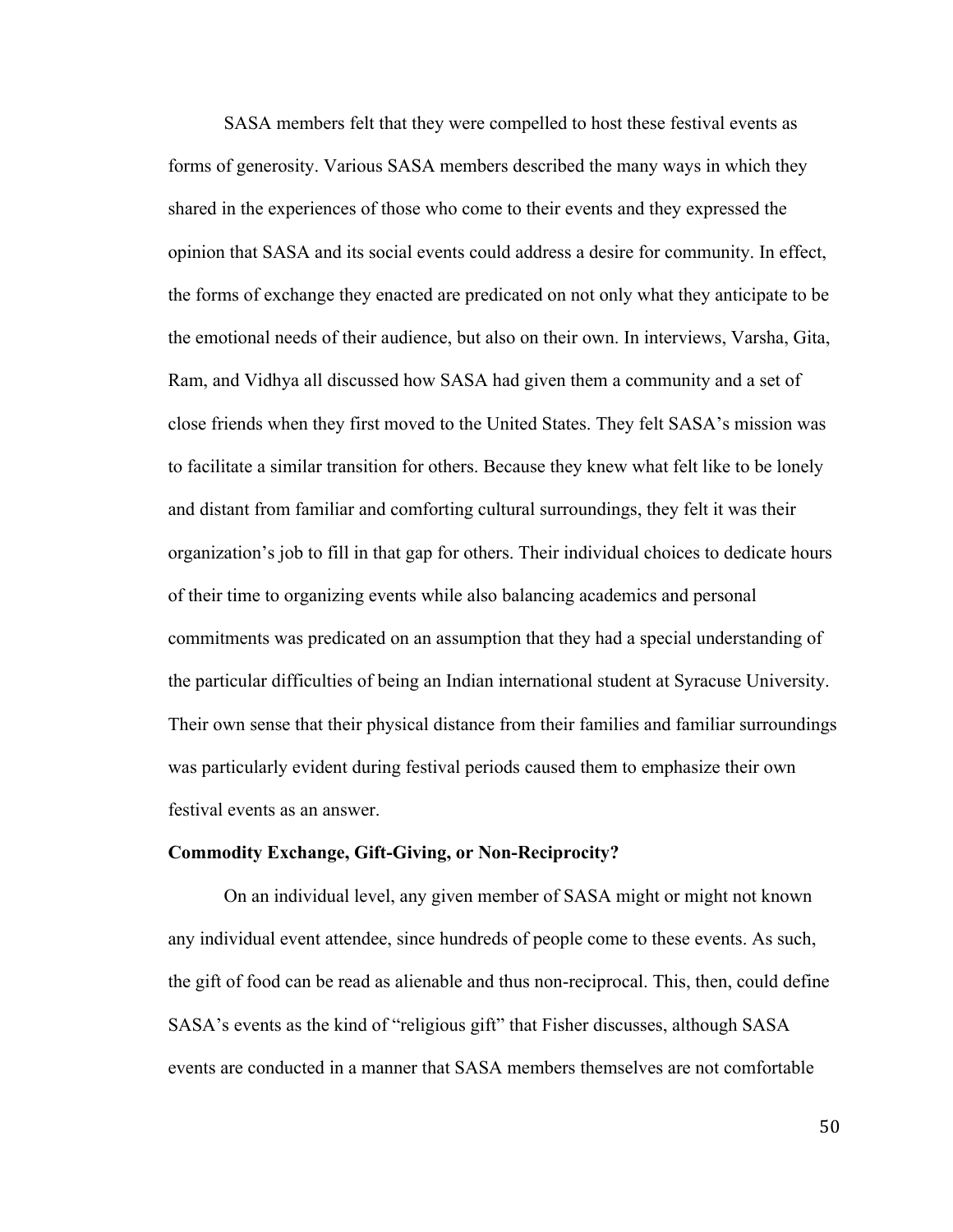defining as religious. As a whole, however, SASA as an organization does profit from event ticket sales and from the boost to their organizational reputation when an event is well attended and deemed enjoyable. A successful event in the fall semester is an investment in the group's reputation and the possibility of attracting a larger crowd going forward. James Laidlaw explains that *dana* is "expected, by an entirely impersonal process over which no one has any influence, to bring its own reward."<sup>39</sup> In this understanding, those giving cannot typically know when their good deed will be rewarded, particularly because it happen in a future life. SASA members, however, explicitly spoke about the success of Navaratri, for example, as the precursor to a betterattended Diwali event.

The potential of acquiring greater prestige through giving is more in line with the classic anthropological understanding of gift-giving than it is with Parry (1986) and Laidlaw's (2000) additions regarding India *dana*, which both explore forms of nonreciprocal giving in an Indian context as well as the contradictions within those exchange systems. The classic understanding of gift giving, as Parry interprets it, supposes that "society is created by, and its cohesion results from, an endless sequence of exchanges in which all pursues their own advantage (however conceived).<sup>40</sup> This emphasis on selfinterest seems overstated in the case of SASA — they would not exist as a student group without some kind of perceived community around which to organize — but it does speak to the business aspects involved in running such a student group.

Despite the rhetoric and the specific complex and labor-intensive methods required to foster exchange at Navaratri, SASA members also recognize that there is a

 $39$  Laidlaw, "A Free Gift," 624.<br> $40$  Parry, "The Gift, the Indian Gift and the 'Indian Gift,'" 445.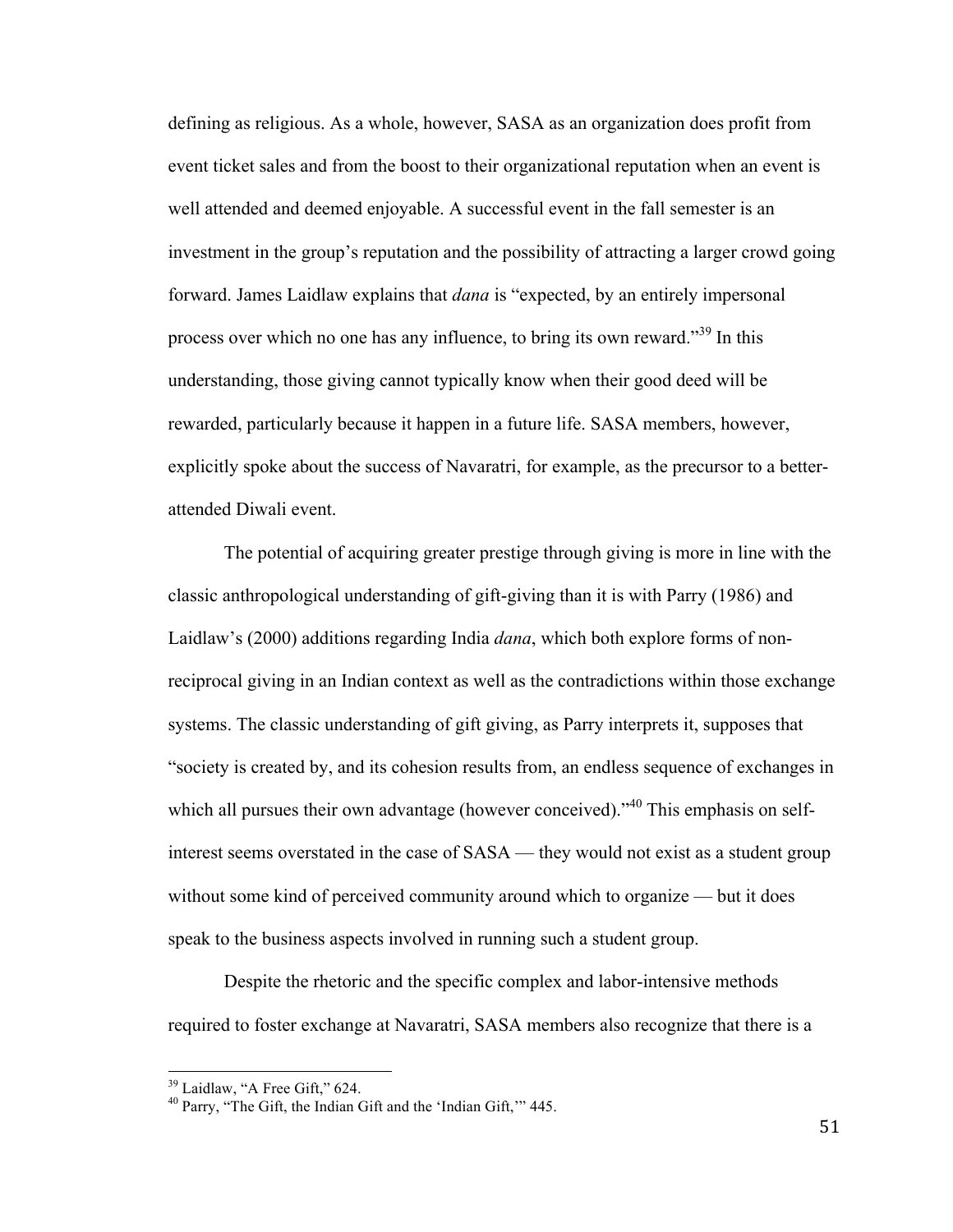certain element of commodity exchange occurring. Anthropologist Anna Tsing defines a commodity as "the material good of capitalist production and the object of consumer's desire." In Tsing's explanation, a commodity chain involves "every step of production and distribution . . . until [the commodities] arrive at the consumer," a process she argues is far more complex and uncomfortable than many consumers acknowledge.<sup>41</sup> Using Tsing's framework, it becomes clear the ways in which SASA's events also involve complications to what initially appears to be a relatively simple process of commodity exchange. SASA sells tickets to events. For Navaratri and Diwali, the tickets were seven dollars each. Having high attendance at events not only improves SASA's reputation but also means that they can recoup their funds through ticket sales. Cyclically, their relatively large monetary spending on food, space, entertainment and decorations, drives a need to sell tickets. Commodity exchange, however, is not functioning in the traditional model here. Rather than an exchange between producer and consumer in which the commodity is directly exchanged for money, the university allocates funding to SASA, which uses it to host their events. SASA attempts to recoup that money and also derive a profit by providing their audience with desired materials and experiences at their events.

The issue of how and when to spend their funding was a topic of frequent discussion. In an interview, Varsha repeatedly mused about other events that the group might be able to put on that would speak to regional Indian identities, but that she felt they could not afford. Without the guaranteed broad appeal of either pan-Indian festivals and perceived higher costs than smaller social events like their Blacklight night, regional festivals were deemed financially unfeasible. The circulation of money between SASA

<sup>41</sup> Anna Lowenhaupt Tsing, *Friction: An Ethnography of Global Connection* (Princeton: Princeton University Press, 2005) 51.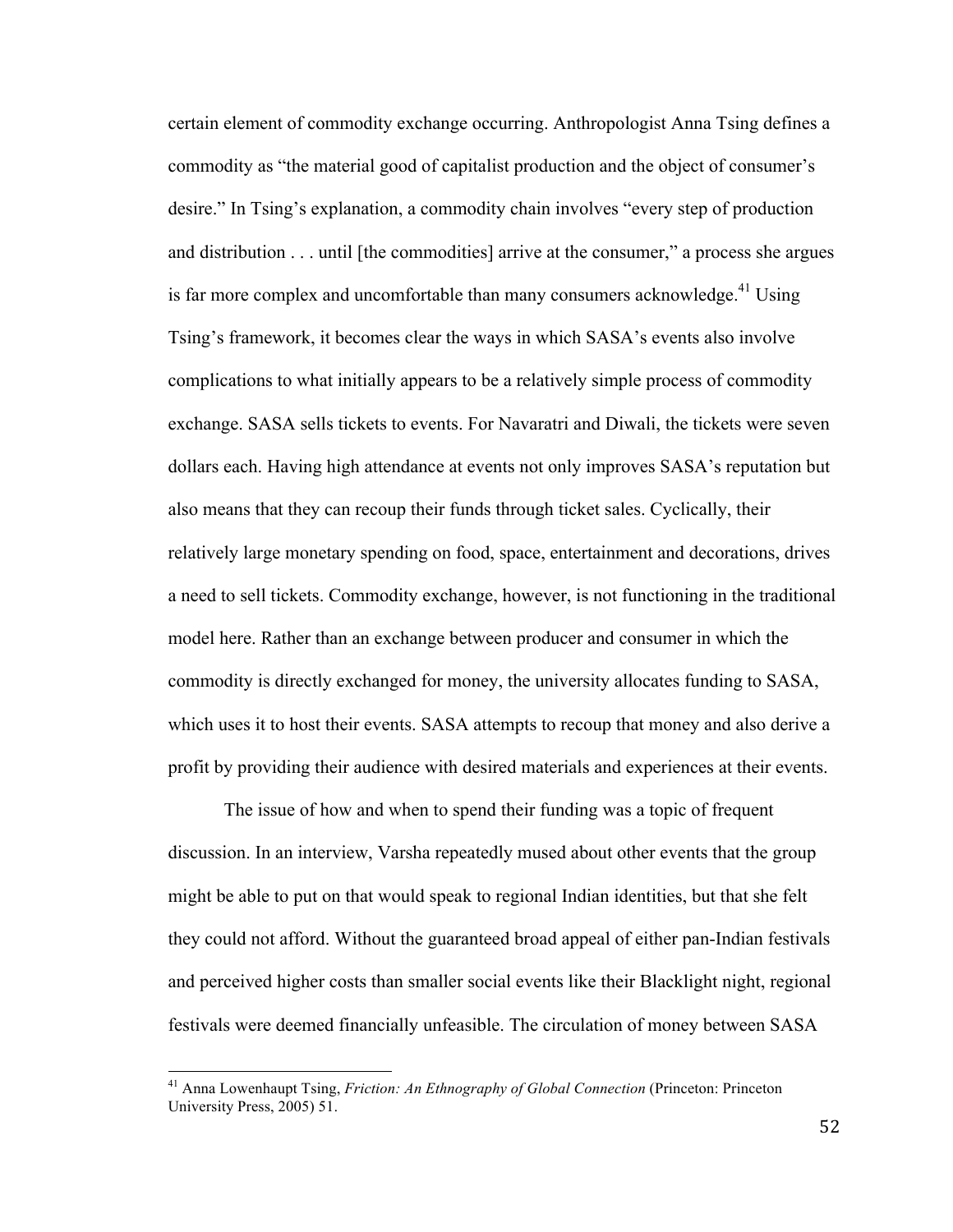and the university also warranted self-aware commentary — when discussing how they selected spaces for their events, multiple executive board members mentioned that SASA typically tried to rent Schine Auditorium. They did so knowing the space was a fairly expensive one that came with a variety of rules around usage of the space. Despite these potential drawbacks, they still felt the space was the most appropriate because it could fit a very large number of people and was recognizable and easily accessible to students. The larger space meant they could sell more tickets and set up the expectation of a crowd. SASA members clearly hoped to use the financial means they have to reach the greatest number of people possible. The presence of monetary exchange, both between festival attendees and SASA, and between SASA and the university, clearly complicates an analysis of exchange at SASA events. Although SASA members frequently discuss food exchange at their events as non-reciprocal, they are also have clear monetary concerns. Selling tickets and fundraising is a matter of organizational reputation and prestige, as well as a financial issue.

## **What Makes Exchange Possible?**

Repeatedly throughout interviews and meetings, SASA members expressed both exasperation and hopefulness about the organization's relationship with the university administration, particularly Schine Catering, whose food regulations have been the source of confusion and tension. SASA's events, and the forms of exchange that make those events socially productive, are first predicated on the approval of university authority. These tensions are multi-fold and were in large part the reason that there had to be so many discussions about food during the Fall 2016 semester. In order to serve food not prepared by university catering services in Schine Auditorium, SASA needed to have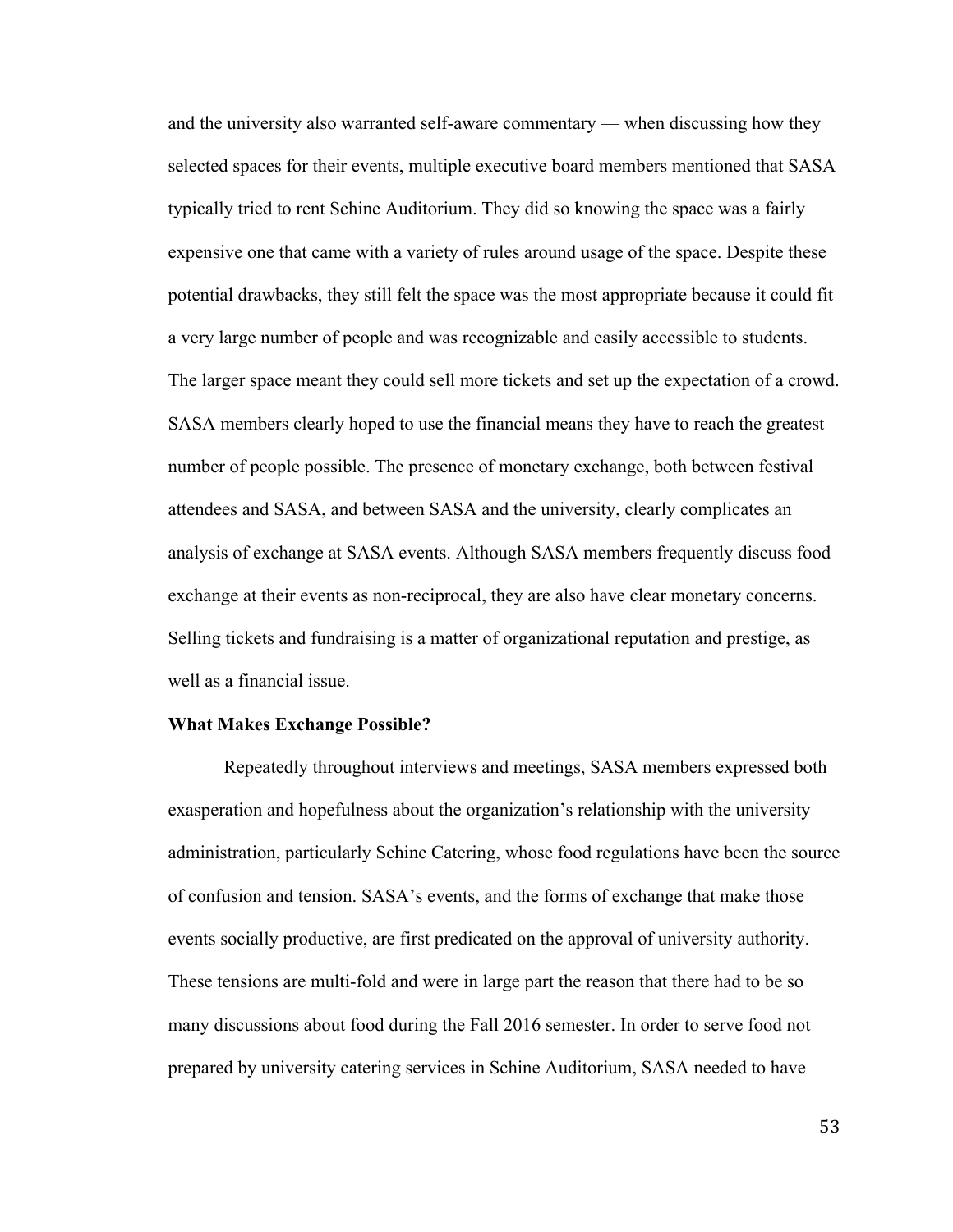Samrat Restaurant, the restaurant from which they have typically catered their food, approved by the university. This had been done several years earlier by an earlier iteration of the executive board to make sure that Indian food could be served at events. Varsha, who as a senior and a member who had been involved in SASA throughout college, knew more about SASA's history than most members. She explained to me that the process of getting approval to bring in food from an outside vendor had been something of a hassle.

Still, despite this previously established arrangement, SASA had difficulties working with the university administration, as I mentioned earlier. This was primarily because of their different concerns regarding food. Schine Catering requires that cooked food be served at a particular temperature, due to concerns about food safety. SASA also typically has to re-submit paperwork to have Samrat approved as a food provider for their events. Unfortunately, this summer, with the transition to a new executive board, SASA did not have all of its paperwork together in advance of the deadline. Because of this, SASA members tried to negotiate so that they could provide food that did not include anything that would need to be kept at a particular temperature.

This came to a head over samosas. SASA members assumed that Schine Catering would agree to let SASA serve samosa in lieu of cooked food at their Navaratri event. Schine Catering, however, to their surprise, replied that it would not be safe to serve samosas because they contained eggs. During interviews, multiple people told this story about samosas to me, as it had evidently become their go-to example of the disjuncture between Schine Catering's conceptions of food and proper food management, and the specifically "Indian" and culturally-specific knowledge of food with which SASA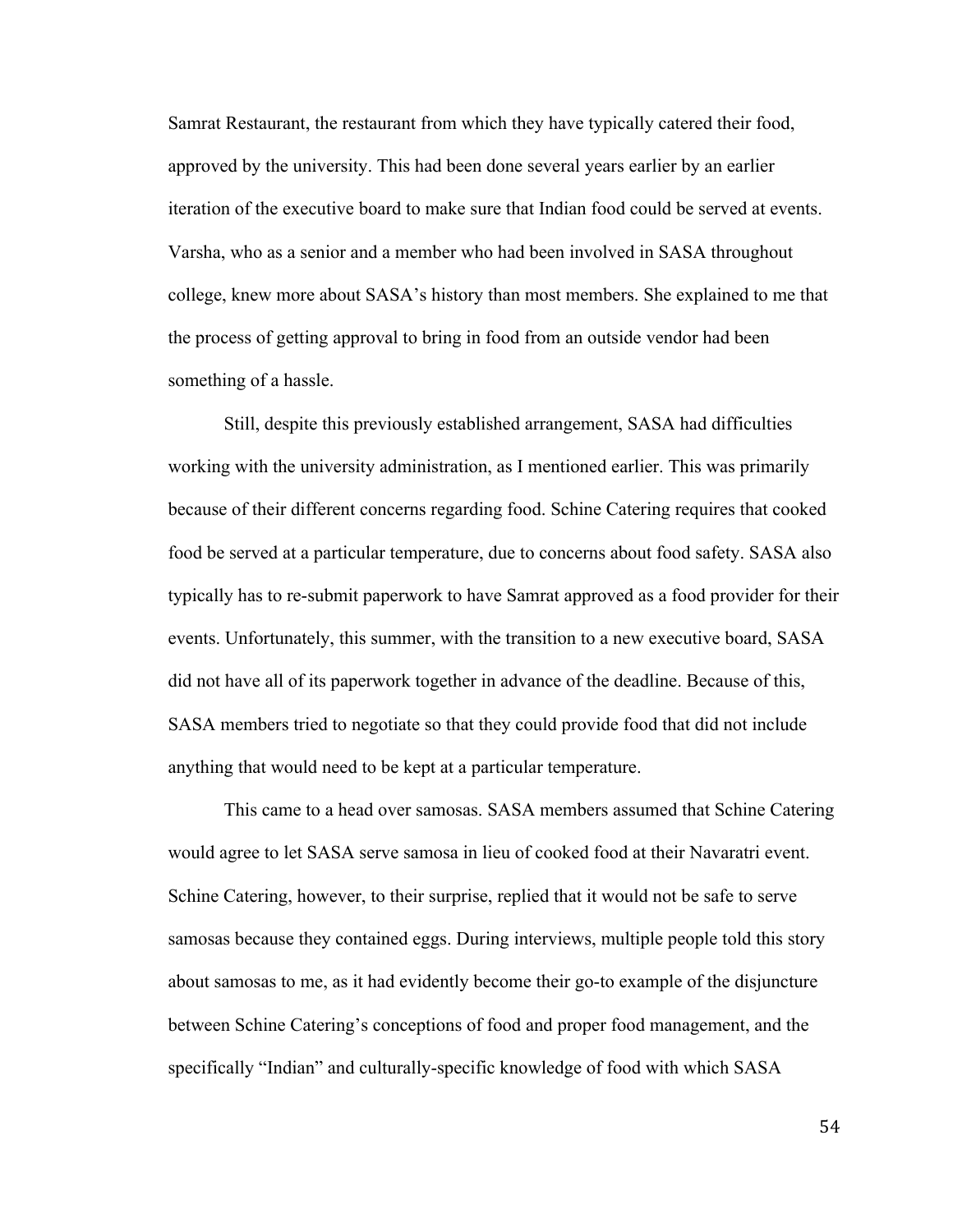members approached the problem. Samosas, SASA members reminded me, do not contain eggs and they know this quite well. Because members of Schine Catering had found a recipe for samosas that contained eggs, however, they would not allow samosas to be served. In *Purity and Danger*, anthropologist Mary Douglas explores the concept of pollution, arguing, "There is no such thing as absolute dirt: it exists in the eye of the beholder."<sup>42</sup> In the case of the samosas, we could say the potential food poisoning was also in the eye of the beholder. The university administration's inability to translate between cultural idioms regarding food, cleanliness, and health resulted in SASA having to accept and then circumvent the decision.

Returning to the issue of exchange, this story demonstrates that not all forms of exchange are equally legible to all parties, depending on the cultural assumptions different entities are utilizing. For SASA members, their personal cultural knowledge about food made Schine Catering's objections both laughable and frustrating. In their understanding, the exchange they intended was one of generosity. Schine Catering's emphasis on food safety, however, meant they read the exchange as fraught with potential bodily harm. The result was the complicated food provision measures implemented for Navaratri.

# **Conclusion**

Looking at the ways in which SASA members think about, discuss, and offer food through their fall festival events brings into focus the multiple ways in which material, particular material intended for consumption, can become a repository for emotion. The vexed problem of authenticity not only revolves around the issue of the incapability of

<sup>42</sup> Mary Douglas, *Purity and Danger: An analysis of concept of pollution and taboo* (1st ed 1966; New York: Routledge, 2002), 2.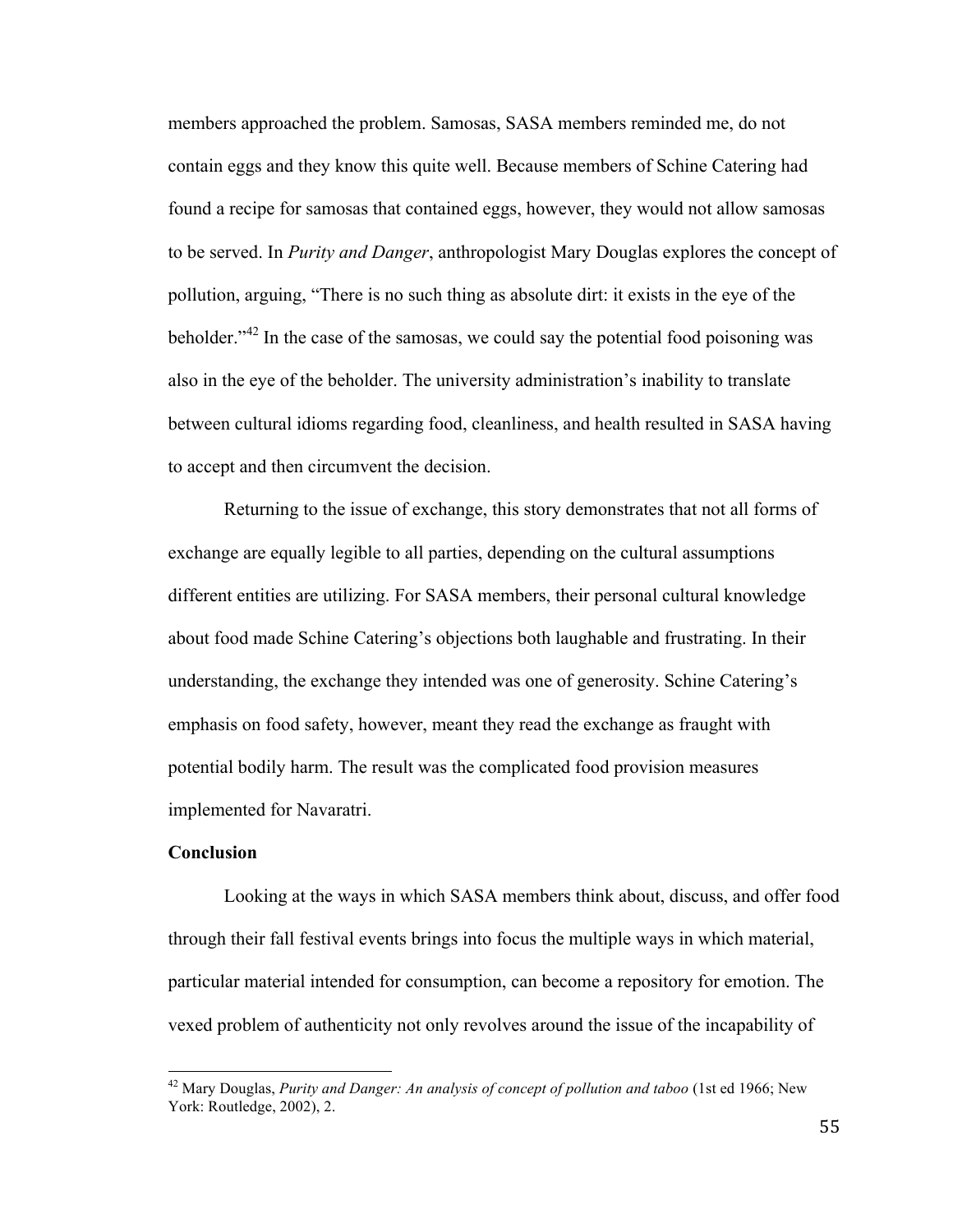SASA members to reproduce the kinds of foods they envision that attendees desire, but also becomes part of the question of exchange. In their attempts to mediate and modify the gap between remembered, "authentic" food, as imagined and remembered, and the food they are able to serve, SASA members set up a form of exchange that is simultaneously reciprocal and non-reciprocal. At the same time that they discuss food as being expected in exchange for the ticket price, they also framed it in other terms well. Significantly, they considered it in terms of personal sacrifice — they went to great trouble to ensure that even when they faced logistical roadblocks to their anticipated exchange, food would still be available, and they themselves did not eat the food they worked so long to be able to offer.

The immediate and direct actions and rhetoric around each individual event and individual contributions to making individual festival events run smoothly could be best understood in terms of non-reciprocal, sacrificial giving. Through this conception, each individual's choice to be present and useful at events rather than working, studying or taking leisure time, or attending as a guest, becomes an act of generosity and camaraderie. Facilitating this form of exchange, and its surrounding environment, which was deliberately intended to invoke familiarity, was a method of anticipating and filling a need they themselves had experienced.

On an institutional level, however, the aspects of commodity exchange and reputation haunt the exchange of food at SASA's festival events. As previously mentioned, the university both provides funding for student organizations, including SASA, and is also paid by these organizations for space and assistance of various kinds, such as the presence of tech help and servers from Schine Catering. Thus, in order to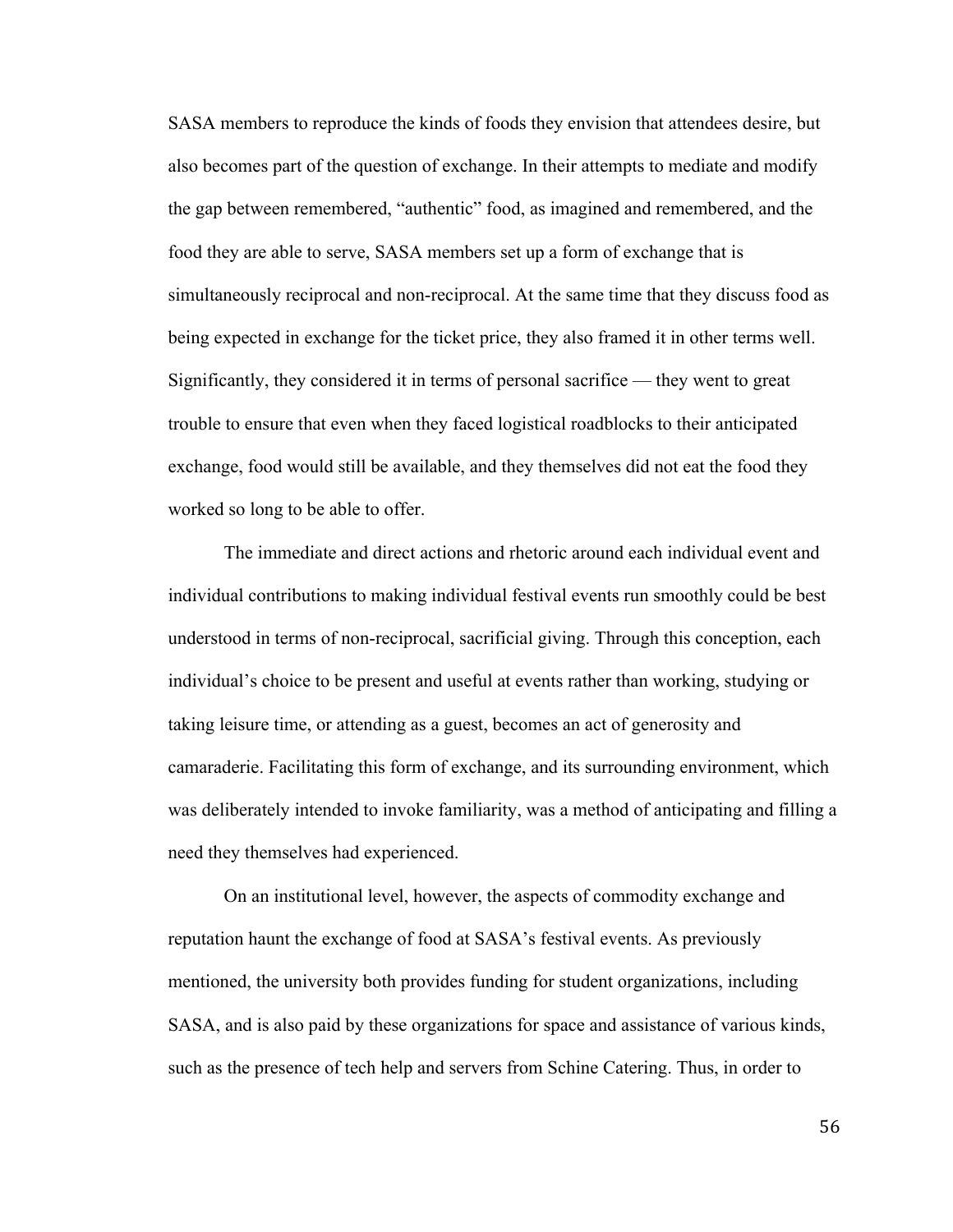create the system of food exchange at their events, SASA must also engage with commodity exchange with the university administration, an authority that both serves as the enabler and roadblock to SASA's capacity to enact their system of exchange.

Although the giving and receiving of food at student-run events at an American university would might initially seem to present a less complicated example of exchange than that explored by Parry, with Benares Brahmins, or by Laidlaw's analysis of Jains in Jaipur, clearly multiple elements are at work. Parsing through these multiple elements demonstrates that even securing the possibility or likelihood of exchange can be complicated. In both Parry and Laidlaw's case studies, the capacity for exchange is not in question, as it has been for SASA. Without the security of this assumption, SASA had to first build up to situations of exchange. In the case of Navaratri, this meant circumventing the university, usually the authorizing source for exchange.

The frequent need for this kind of creative negotiation with university administration suggests that the multiple complicated forms of exchange that make SASA events possible and popular are deeply contingent. Looking at the moral constructions of lay Buddhists in contemporary Beijing, Gareth Fisher argues that this case differs from that of Buddhists practicing outside of China, whose "a system of religious gift exchange functions because it is embedded into the culture within which members of its communities are socialized from a very young age.<sup>343</sup> For Buddhists in Beijing, however, their adopted understanding of karmic reciprocity and equanimous exchange between all individuals is surrounded by a more-established system of reciprocal exchange, which emphasizes close familial and social relationships. In the case

 $43$  Fisher, 125.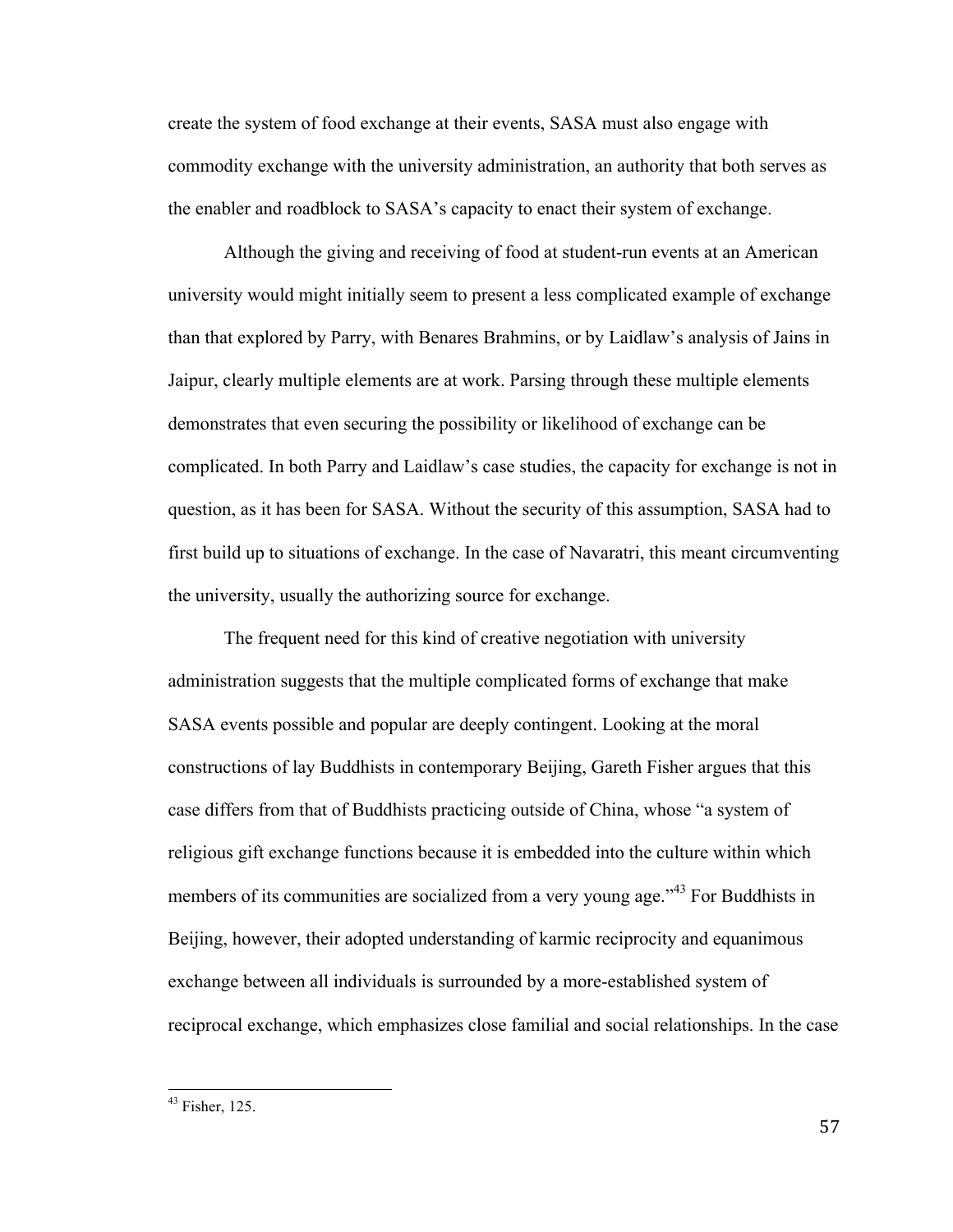of SASA's festivals, there is a similar disconnect between assumptions underlying systems of exchange between SASA members and their surroundings. Because SASA members and members of the university administration have different conceptions of appropriate forms of exchange and what must first be accomplished in order for exchange to be possible, a seemingly ordinary and frequent form of exchange, the giving and receiving of food, becomes a site of cultural disconnection. Ultimately, in the examples of Mauss, Parry, and Laidlaw, both those giving and receiving anticipate the functions of the system of exchange and despite the ways in which actors may or may not follow expectations about appropriate behavior, both givers and recipients are operating within the same framework. In the case of SASA, however, although givers and recipients both certainly desire a form of exchange, it is not always easily enacted, because their cultural surroundings do not utilize the same assumptions about systems of exchange.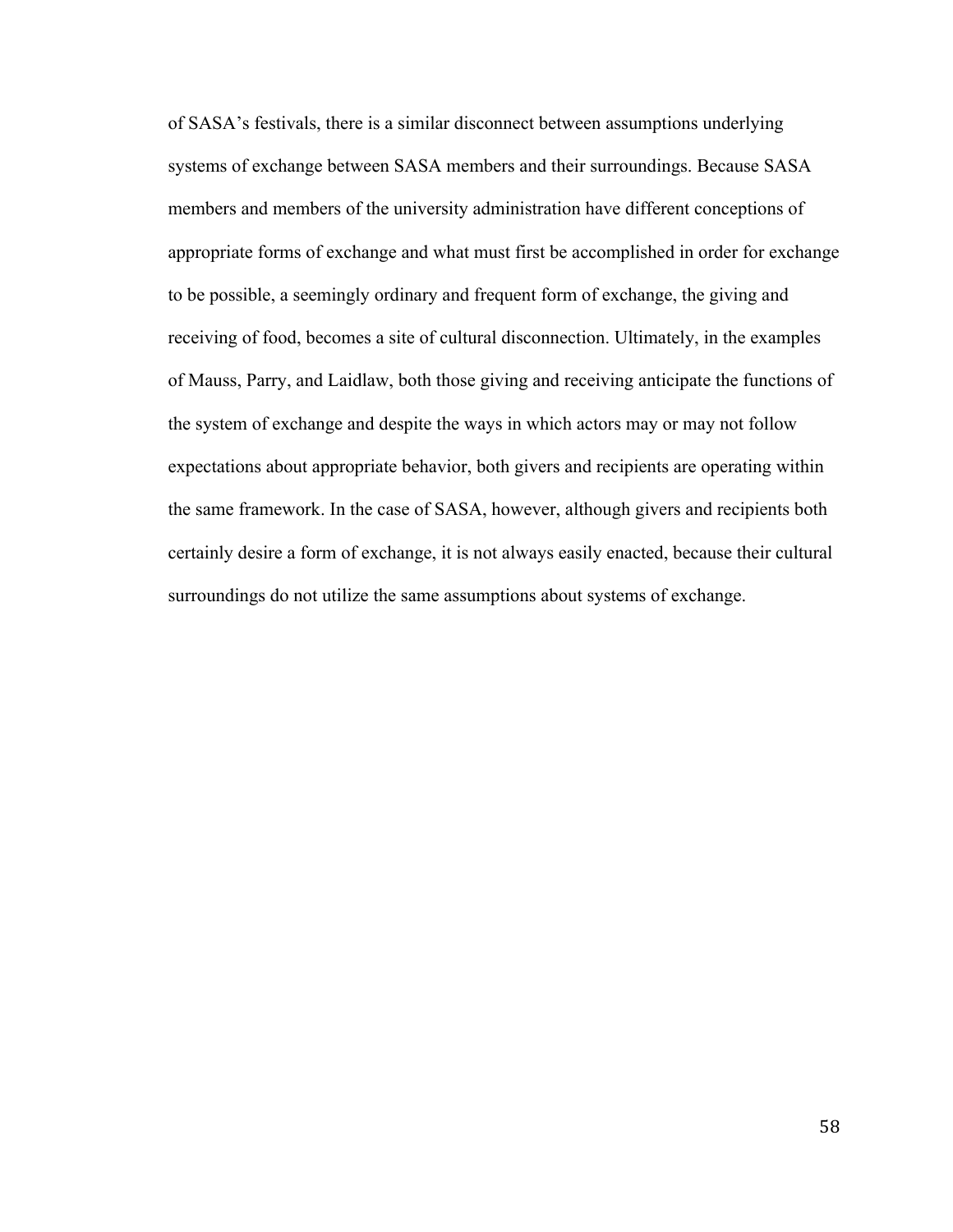# **Chapter Two: Holiday Giving Charitable Giving, Religion, and Relationality**

To transition between performances numbers at their grand Diwali events, rotating members of SASA and Nanhi Kali would emerge at the front of the stage to tell jokes and share trivia with the audience with the same kind of slightly awkward but utterly enthusiastic delivery I recognized from similar events I'd attended as a college student. During one of these transitions, Nasir and Jaya, yet another of the whirl of elegantly dressed young women involved with the event, stepped out onto the stage. This time, they offered the audience some tidbits of information about Diwali.

"Diwali is a major shopping holiday," offered Jaya.

Nasir responded that it sounded like Christmas.

"More like Christmas is the American Diwali," Jaya shot back.

The comparison was apt in more ways than one. SASA and Nanhi Kali, who have co-hosted a Diwali event for several years, utilized the holiday as a fundraiser to support girls' education in India, bringing together charitable giving and holiday celebration in a manner reminiscent of post-Thanksgiving and Christmas-time donation campaigns by many American and global non-profits. The night was filled with student performances, from dance and music groups, with sometimes unexpected combinations, like the fusion Carnatic classic/death metal trio that performed early in the evening, and with clear crowd-pleasers, like the university's bhangra team, Orange Bhangra, who helped closed out the night's performances by running down into the open area below the stage and encouraging people to come dance with them and other performers.

The combination of a Hindu festival and philanthropic giving were the backdrop and explicit reason for the event, but those aspects were most noticeable the beginning of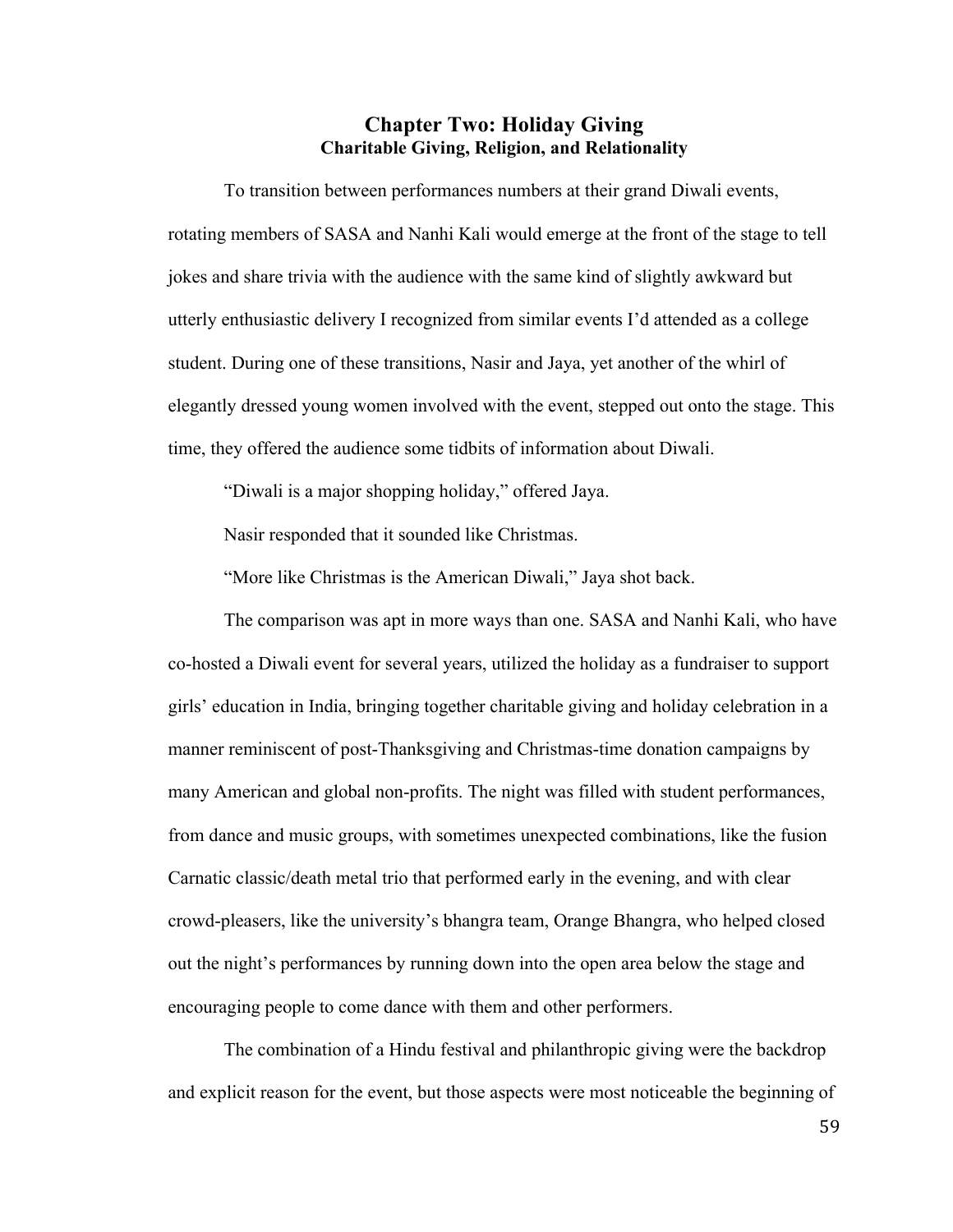the night. As previously mentioned, the evening began with an the *aarti*. This an emotional video message created by Nanhi Kali to emphasize the gender inequality in Indian education. In the video a young girl with large brown eyes cut off her two short braids of hair and put on a button-down shirt. When her friend asked her what she was doing, the first girl explained that if she looked like a boy, then maybe her parents would allow her to continue to go to school. The video was in Hindi with English subtitles, and closed on a plea for people to help Nanhi Kali in its mission to ensure young Indian girls' access to education.

From this initial explicit performance of Hindu devotional practice and an emotional appeal to participate in the modern, progressive development of Indian society, the night went on to be a celebration of the South Asian (and more specifically Indian) community on campus. Groups of friends chatted waiting in line for food and gathered in clumps at tables and on the auditorium stairs to eat. Although it clearly had a Hindu and South Asian twist, the atmosphere of people dressed in their holiday best echoed other kinds of charity fundraisers. It was part good cause and part social event that gave everyone a chance to take a break from the everyday and dance in outfits that might not otherwise make it out of their Syracuse closets very often. The fact that it was oriented around the celebration of a religious holiday only underlined its similarity to the kinds of fundraising campaigns common among current-day American and international nonprofits. "Holiday giving" and charitable social events based around holidays are a common fundraising tactic, especially as many non-profits only hold a handful of major fundraising events per year.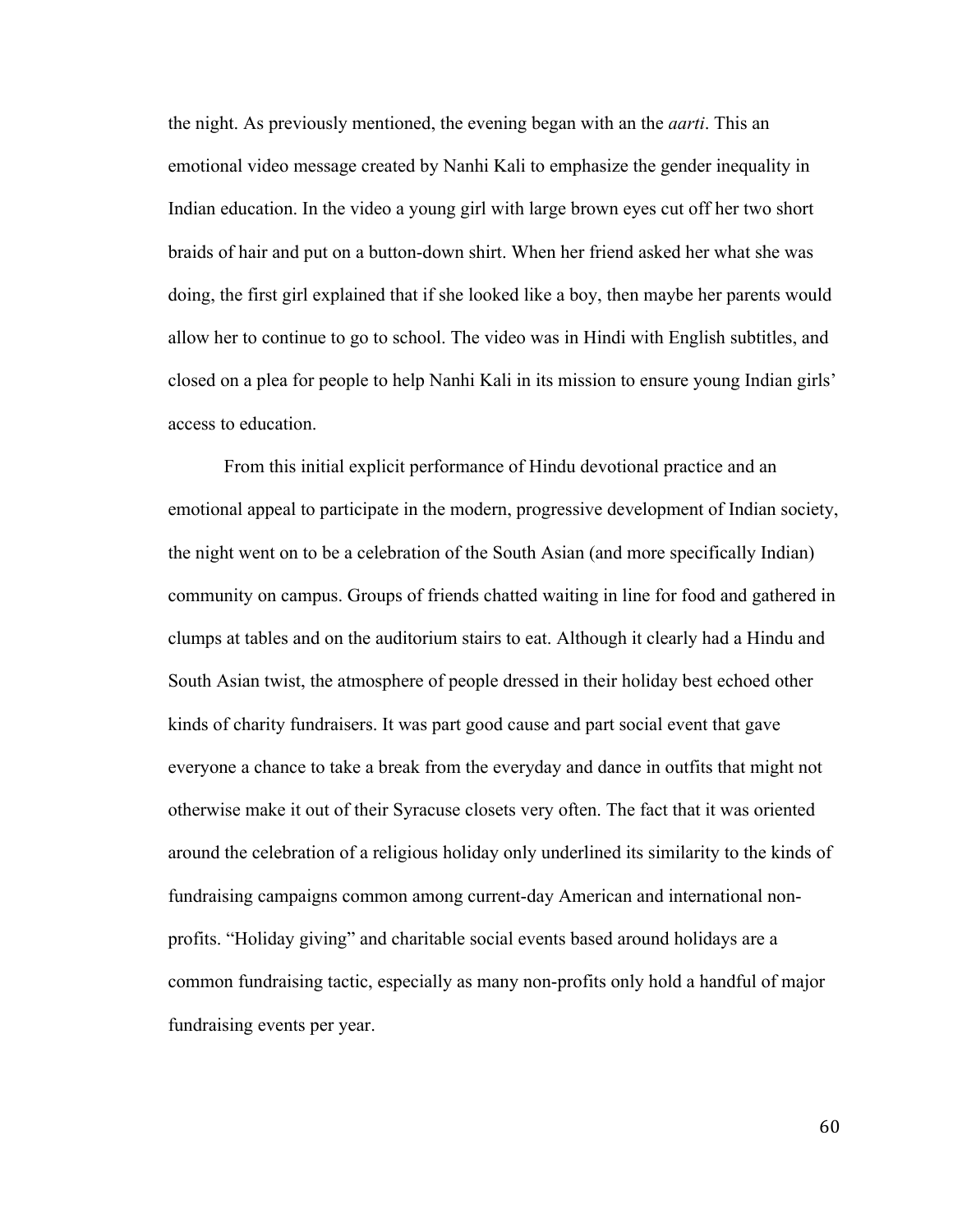Opinions (and statistics) contradict one another regarding how large of an impact the "holiday season" has charitable giving in the United States. A December 2013 article in *Slate* claims that

Some 40 percent of all individual charitable donations are made in December. For many charities — such as Teach for America, which received 80.5% of all individual donations for 2012 in December, and Save the Children, which raked in 68.6% of donations in the same month — end-of-year fundraising is the difference between a successful year and financial hard times.<sup>44</sup>

According to *Slate*, even major, well-known non-profit groups with name recognition such as Save the Children may end up gathering much of their funds for the year in a relatively short period of time — around the "holiday season." Although other studies contest the kinds of numbers that *Slate* reported, looking at advertisements and fundraising pitches around November and December in the United States suggests that there is at least a standing perception that the time between American Thanksgiving and Christmas a period in which people may be more likely or inclined to give or volunteer. Importantly, charitable donations are tax-deductible in the United States for the year they were made, meaning that the end of December is the cut-off for such deductions.<sup>45</sup> Nonprofits, as I will discuss later, have also attempted to establish a regularized place for themselves within the holiday calendar through efforts like Giving Tuesday, which marks off the Tuesday following American Thanksgiving as a time for charitable donations.

SASA and Nanhi Kali, although they may not themselves see their fundraising efforts in quite this comparative light, offer a fusion of Hindu, Indian aesthetics and devotionalism with the pragmatism of a quasi-religious appeal to charitable giving. Like

<sup>44</sup> Ken Stern, "The Cynic's Guide to Holiday Donations," *Slate*, December 12, 2013. http://www.slate.com/articles/life/holidays/2013/12/year\_end\_charitable\_giving\_most\_people\_are\_terrible at it don t be one of.html

<sup>&</sup>lt;sup>45</sup> Internal Revenue Service, "Tips from IRS For Year-End Gifts to Charity," accessed March 9, 2017, https://www.irs.gov/uac/newsroom/tips-from-irs-for-year-end-gifts-to-charity.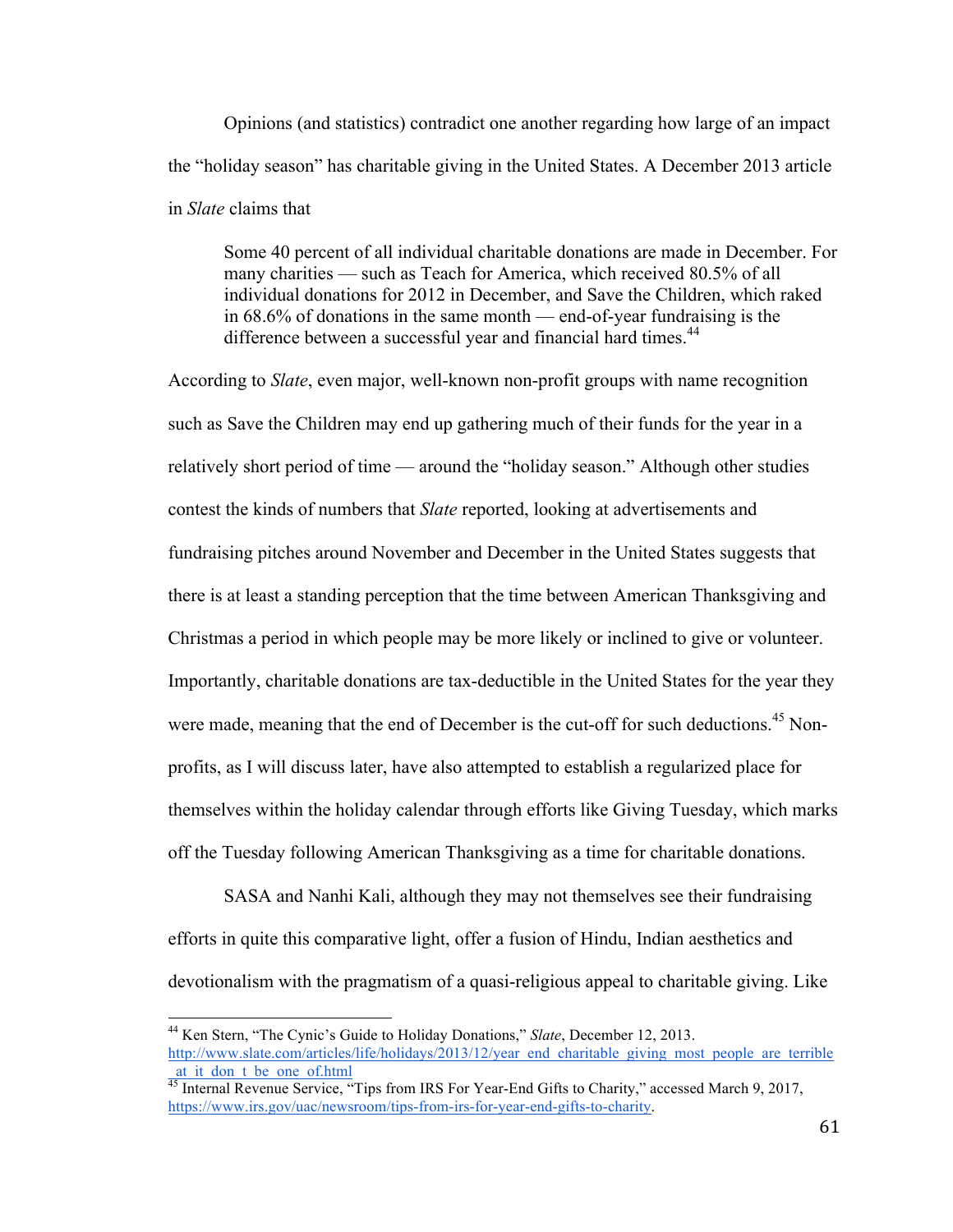their counterparts at American and international non-profits, SASA and Nanhi Kali focus their efforts on a point in time when their target audience may more receptive to their overtures. In keeping with SASA's emphasis on domesticity and providing a sense of familiar culture, Nanhi Kali serves a specifically Indian population. In this case, remembering the distant home includes an opportunity to remember and work to alleviate an ongoing social inequality within that national domestic space. Although for students far from home, initial thoughts of the distant homeland may center on its positives, they may also recall widespread problems. Their new distant and relatively empowered position may give them an opportunity to address those issues. When discussing her associations with campus life, Vidhya explained, "Everyday I'm reminded I'm lucky to be here," and later following that up by saying, "I think of it as a gift. Not a lot of my friends back home will be able to see the things I've been able to see." In an October 2016 interview, Varsha connected a similar sense of good fortune and privilege to her reasoning for why SASA members wanted to be involved in charitable giving, saying, "We're in a university. If our resources are letting us do better for our country, why the hell not?"

## **SASA and Non-Profits**

Over the Fall 2016 semester, SASA attempted to collaborate with multiple nonprofit organizations with student groups on campus, although the only major event they ended up co-hosting with another group was Diwali. SASA had previously collaborated with Nanhi Kali to hold this Diwali event for several years. On the Syracuse campus, Nanhi Kali is a student group associated with the Indian education non-profit of the same name. The NGO was founded in 1996 and focuses on "providing primary education to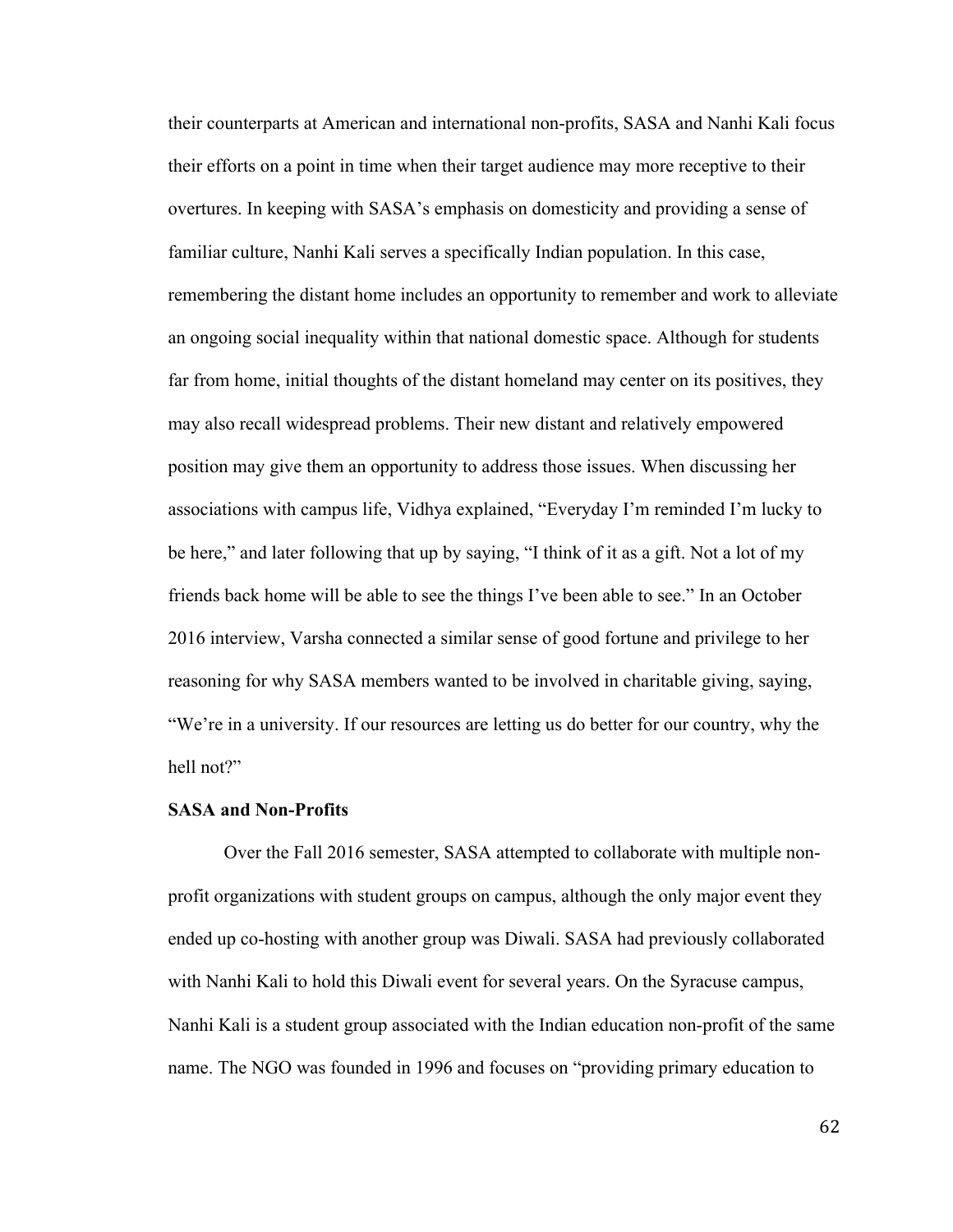underprivileged girl children in India."46 As a graduate-student-run organization headed largely by Indian international students, Nanhi Kali represents a group whose audience overlaps with SASA's. As a result, the organizations' Diwali collaboration was also a pragmatic decision regarding numbers. As Gita explained, "[Nanhi Kali] brings in a lot of the grad student audience." SASA, however, had the benefit of greater access to financial resources as an undergraduate student group, meaning that each organization brought different strengths to the table. If either group attempted to hold a Diwali event on their own, both groups might end up with smaller audience, because people would likely choose between one or the other event. Furthermore, by combining forces, they could also pool financial resources.

Still, SASA members also portrayed the decision to make Diwali a charityoriented event as appropriate to the general atmosphere of the festival. In discussing the importance of Diwali, several students pointed to it being the festival of lights and a celebration that signified the triumph of good over evil. For Varsha, this made Diwali seem like a particularly fitting time for charitable giving. She answered a question I posed about the relationship between festivals and giving by saying, "Diwali is about giving . . . . All festivals are about giving in my opinion. Diwali is a festival of light, you want to see light." Varsha interpreted supporting non-profits and their endeavors of a way of keeping with the symbolism of Diwali. Additionally, Diwali is traditionally a time when gifts are exchanged, including between employers and employees, such as household servants. (In an example that points towards this aspect of Diwali, Gita, who is

<sup>46</sup> "About Project Nanhi Kali," Nanhi Kali, accessed February 10, 2017, http://www.nanhikali.org/who-weare/index.aspx.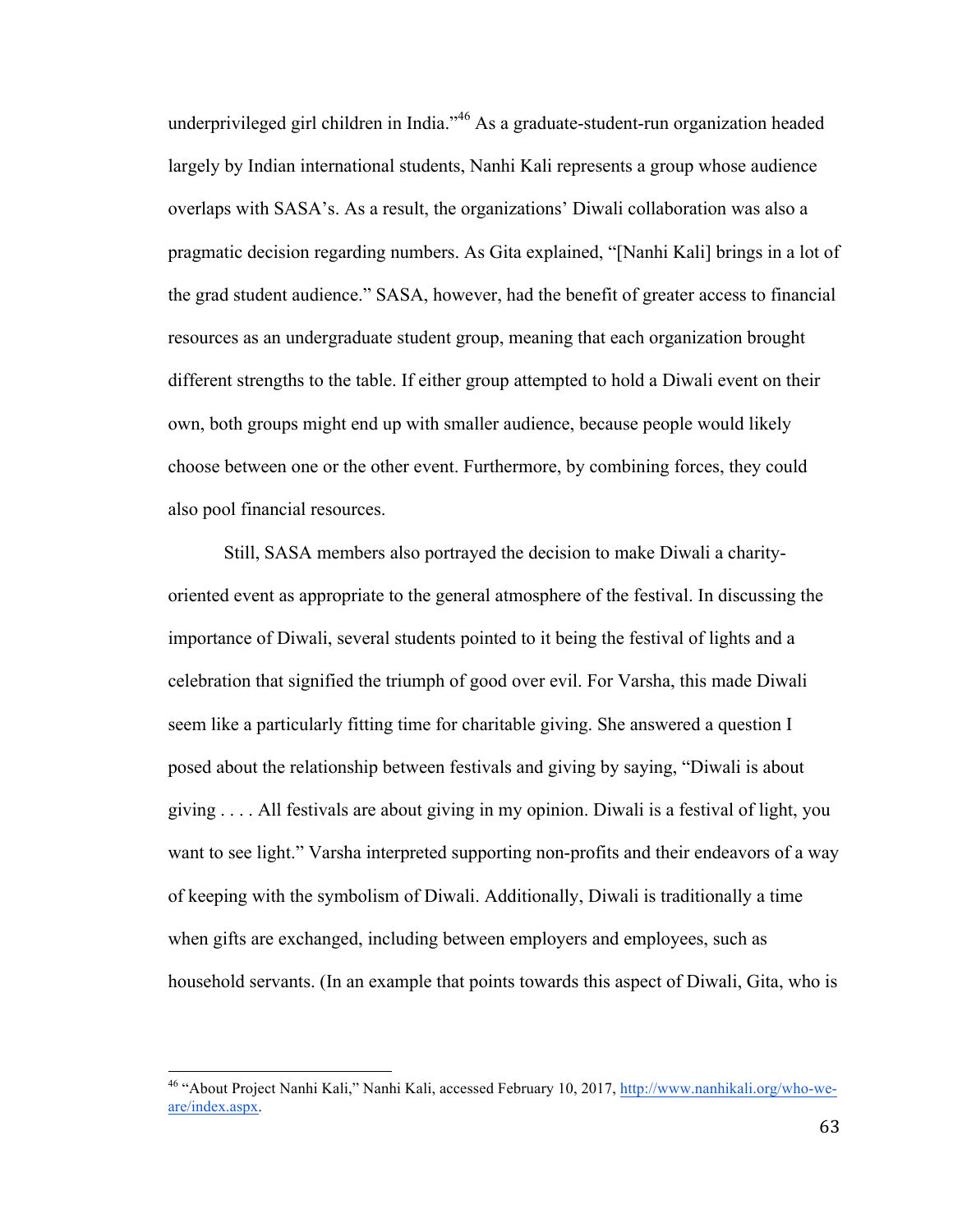Jain, fondly recalled Diwali festivities her family traditionally shared with the employees of her father's small business.)

SASA's relationships with two other non-profit groups on campus were decidedly less established but also more personal. Relations with Nanhi Kali had been established because of a commonality of interest, but with other two non-profit groups I saw at SASA meetings and events, the connection was one of friendship. The two groups, Thrive Projects and Oxfam, did not end up having a major impact on SASA's major events, but SASA members demonstrated a greater personal enthusiasm for extending their institutional advantages to their friends' endeavors. Although it seemed that only a handful of SASA members knew or were friends with members of Thrive or Oxfam, that connection was enough to make the investment more personal than the relatively pragmatic mathematics and ethical support that went into SASA's partnership with Nanhi Kali.

At both Navaratri and Diwali, the student-run non-profit venture Thrive Projects had a booth set up at the back of the auditorium, with members sitting by an explanatory poster. Three Syracuse undergraduate students founded Thrive Projects, which focuses on providing "alternative energy education and vocational training to communities in need."<sup>47</sup> The group was founded in the wake of the 2015 earthquakes in Nepal and the organization currently runs several solar-energy-focused projects in Nepal. Nasir, the Diwali MC, works as part of the organization's financial team. When I spoke with the founding members in October 2016, they explained that their post-graduation plans are to continue running Thrive, with plans to expand their outreach efforts to countries beyond

<sup>47</sup> "About," Thrive Projects, accessed February 7, 2017, http://thriveproject.org/.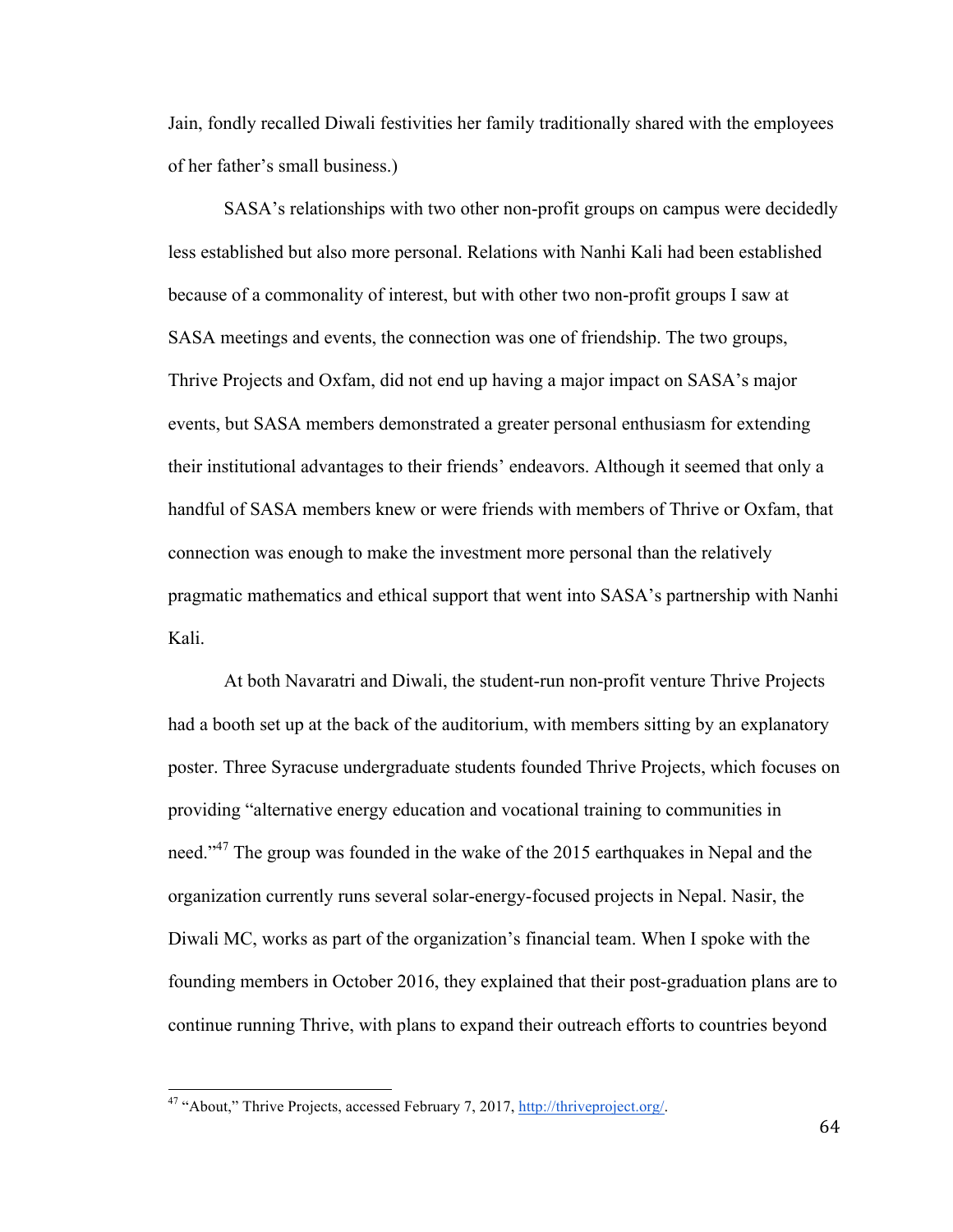Nepal. Unlike Nanhi Kali and Oxfam, which are both associated with larger organizations, Thrive is a Syracuse-based non-profit and is still in its early days, both as a student group and as a non-profit organization.

Oxfam, like Thrive, is a relatively new as an organization on the Syracuse campus, also benefited from the personal overlap between Oxfam's membership and SASA's. Syracuse University's Oxfam group is a university affiliate of the international non-profit of the same name, much like Nanhi Kali. As an organization, Oxfam focuses on a variety of poverty reduction initiatives and on addressing world hunger. Vidhya was also a member of Oxfam and this personal connection facilitated a desire for the organizations to collaborate. The president of Oxfam attended a SASA executive board meeting relatively early in the Fall 2016 semester and explained the goals of her organization. Although I do not recall seeing her again at any of the meetings I attended, Oxfam, like Thrive, had an informational booth at Navaratri.

Throughout the semester, SASA discussed various potential events it might host as a way of fundraising for both these non-profit groups while also boosting SASA's visibility on campus. Over the course of several board meetings, SASA members threw out a variety of options, conveying possibilities proposed Thrive and Oxfam members. One option that came up, which Jenny, an Oxfam member and friend of Vidhya's, later also recalled in her interview, was of having some kind of charity auction, similar to a bachelor or bachelorette auction. Ultimately, none of the schemes ever got off the ground, although both Jenny and incoming SASA co-president Vandana mentioned potential plans for the spring semester. I interviewed Vandana in January 2017, not long after she had taken up her new position following Varsha's graduation. She explained, "Right now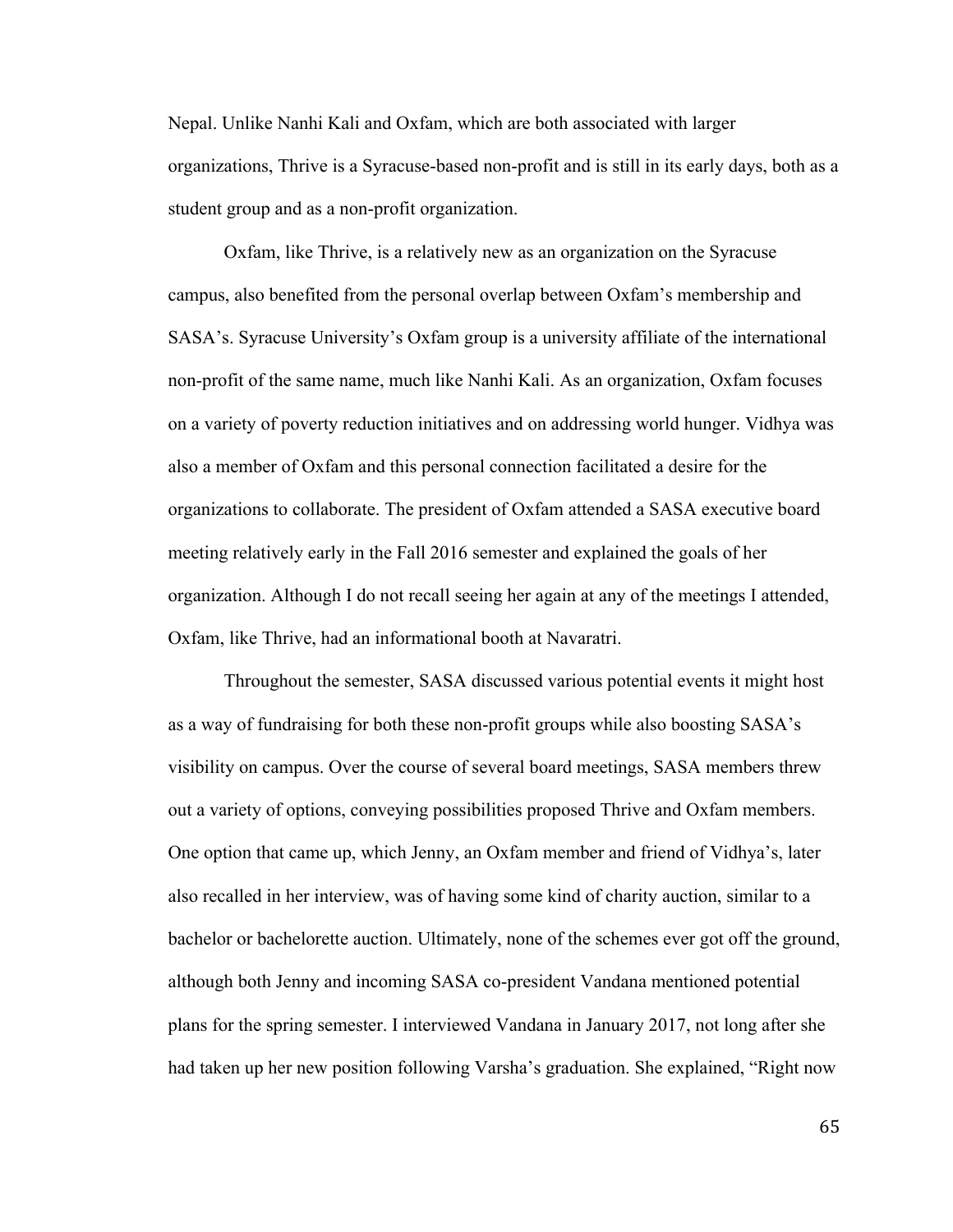we're trying to work on an event for this semester. We're not sure it'll happen this semester. We're planning to do a fundraiser event." As the events of the fall semester and Vandana's own uncertainty demonstrate, despite the organizations' best intentions, it could be fairly difficult to pull together collaborative events within one semester. SASA and Nanhi Kali's ability to coordinate their Diwali event seemed to work in part because it had become an established event that SASA knew to prepare for well in advance. The relative difficulty of actually hosting events of the scale that SASA envisioned for these collaborative events underlines the frequently complicated administrative issues involved.

In addition to SASA's interest in assisting these non-profit groups with their fundraising, these relationships also had more reciprocal organizational benefits. As relatively new organizations that did not yet have recognition as official undergraduate organizations through the Student Association, both Oxfam and Thrive lacked SASA's institutional capabilities. As Jenny explained, not being a recognized student organization meant that Oxfam had very limited funds, which in turn truncated their ability to hold events and establish themselves on campus. SASA's invitation for them to join their more established events, even as relatively minor players, gave them access to events on a scale neither non-profit could have managed on their own. On the other end, SASA board members saw collaboration as an opportunity to expand SASA's reach, mission, and recognition on campus. In interviews, board members often spoke of SASA's inclusivity and their desire to reach people beyond their traditional audience, even when they at other points acknowledged that their events often lacked the diversity they envisioned.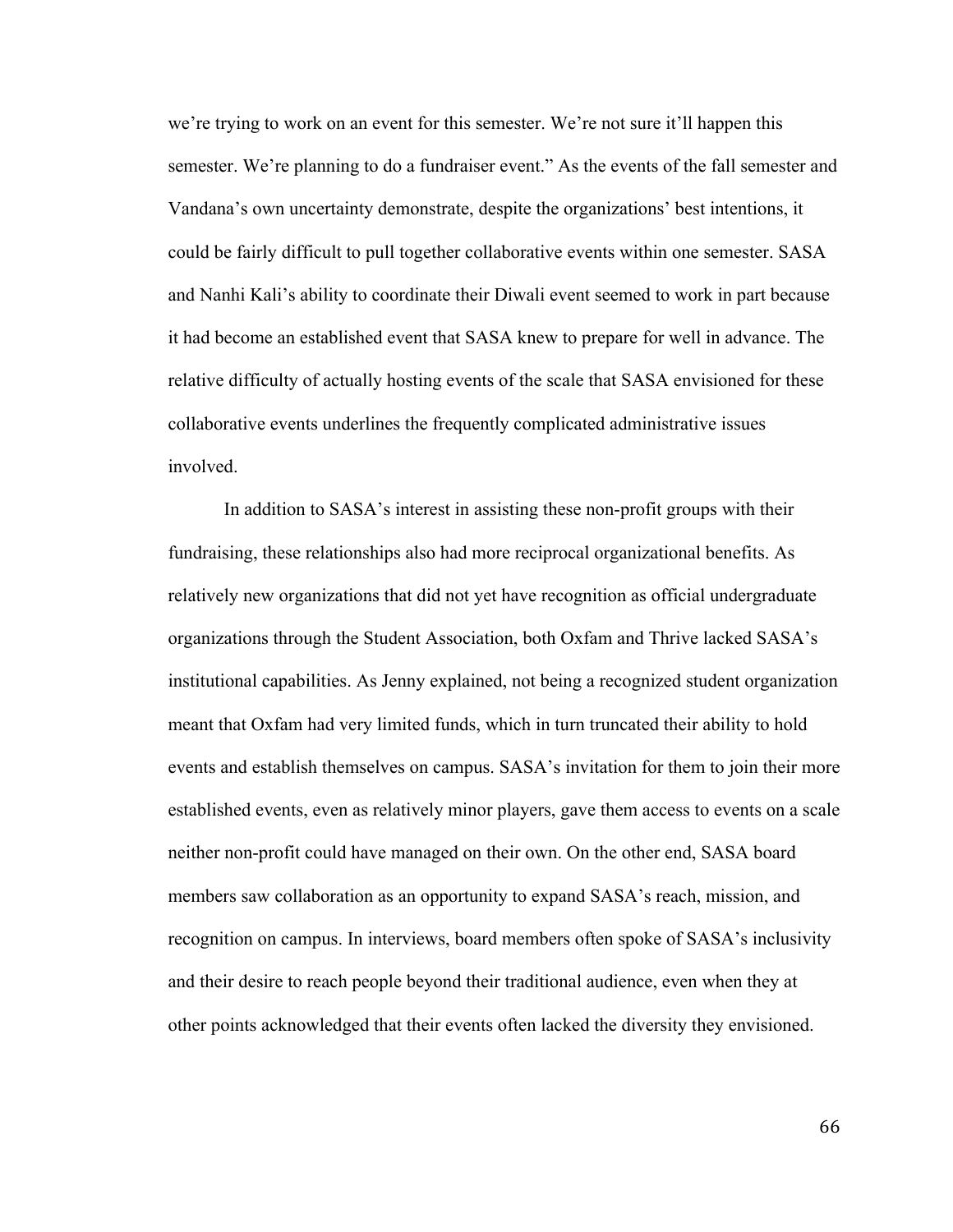Despite the seemingly obviously secular nature of the non-profit SASA works with and of SASA's interest in these particular groups, religious events still continued to provide the opportunity to support these groups. In this way, SASA's events can be seen as a kind of microcosm of the "secularization" of concepts of religious charity. Like Giving Tuesday, which will be discussed in the following section, SASA's Diwali event brings together commercial, popular, and emotional aspects of a prominent holiday with a charitable purpose. As with Giving Tuesday, which falls during the post-Thanksgiving build-up to Christmas, SASA's charity fundraising is ambiguously tied to religion. At the same time that SASA members like Varsha considered generosity and compassion to be fitting of Diwali as a religious holiday, they also explicitly discussed the event in terms of popularity and capacity. Diwali is SASA's largest event by far and its success as a fundraiser is largely a byproduct of Diwali's Christmas-like popular appeal. Although I myself found myself looking for clearer "religious" reasoning for the relationship between charity and Diwali, I found myself repeatedly getting similar answers from SASA members: Diwali brought in the biggest crowds— and if people wanted to raise money in any capacity, Diwali offered the greatest potential earning power.

#### **Religious Charitable Giving in Comparative Historical Perspective**

The case of the Diwali fundraiser event and the organizers' self-reflective, if jocular, comparison with Christmas is fruitful to consider because it speaks to a pragmatic method of bringing together different traditions of charitable giving. The frameworks of religious giving that are arguably in effect borrow from Hindu and Christian traditions, broadly speaking. The success of the Diwali event speaks to the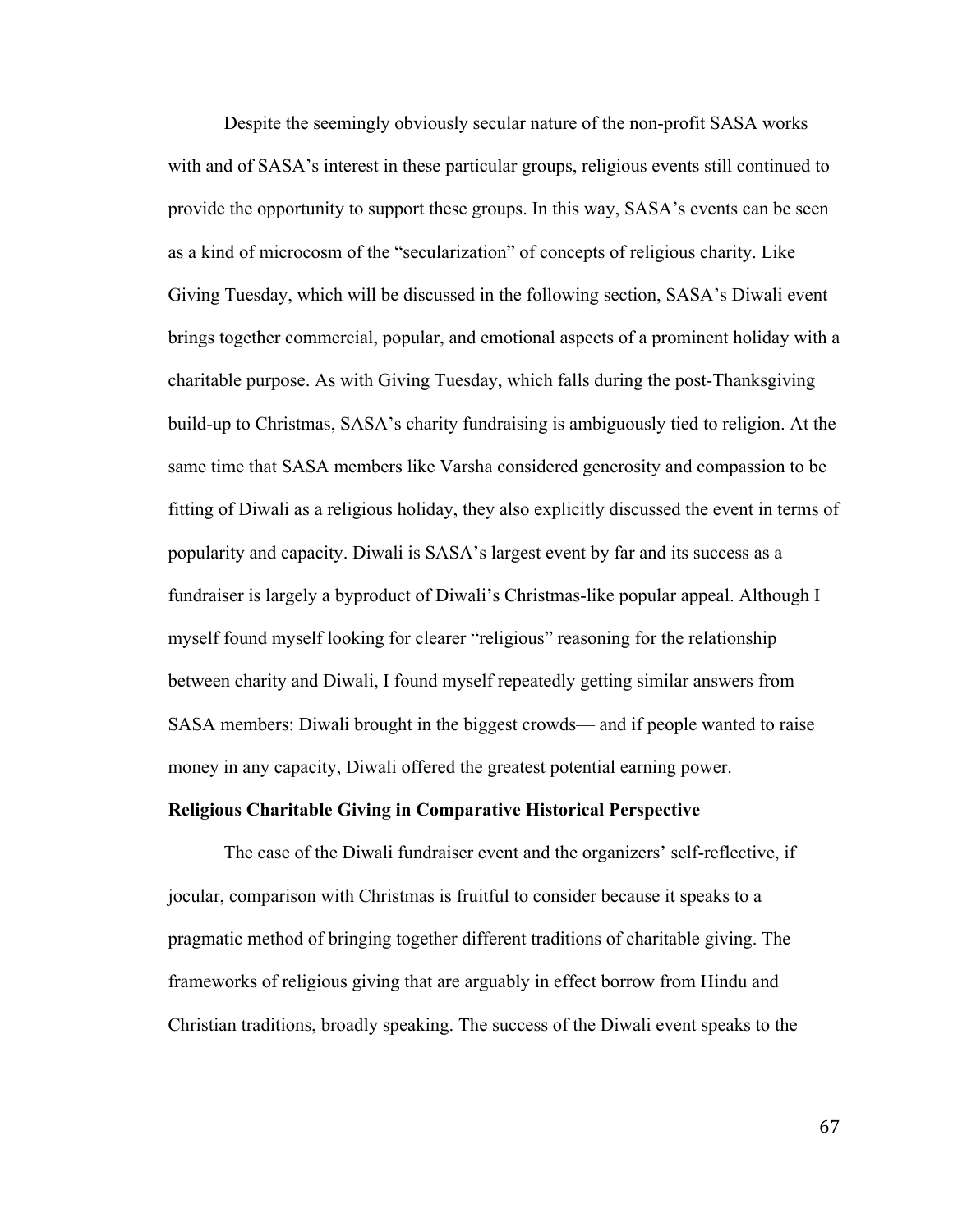ways in which those established traditions have been altered to fit a setting that explicitly involves religion but also invokes more rationalized concepts of philanthropy.

*Dana*, although in some ways equivalent to charitable giving because of the textual emphasis on giving with disinterests and the need for a well-intentioned donor and worthy recipient, is formulated in a very different way than the kind of alms-giving found in both Christianity and Islam. I use Christianity and Islam as comparative measures in large part because of the comparison SASA members themselves made between Diwali and Christmas and because during an interview, Nasir, who was the only Muslim SASA board member I knew, contextualized his personal history with charitable giving within his familial and religious background. Considering abbreviated histories of obligations of giving and charity within these three traditions contextualizes the significance of SASA's Diwali event being a charitable event.

Although many different strands of Hinduism certainly emphasize compassion towards the suffering, this does not feature as a significant aspect of *dana*, either textually or in the forms of *dana* documented in ethnographic works on South Asia. Maria Heim argues that within the logic of *dana*, giving to the impoverished or less fortunate is not the most meritorious action. Instead, "dana . . . establishes certain moral relations . . . not premised on love and intimacy, and its sentiments are esteem and regard rather than care. Moreover, dana is not given out of altruism; gifts of esteem to religious elites are explicitly not based on altruism and compassion."48 Because *dana* is typically understood as going to the religious elite, the "neediest" are typically not understood as appropriate recipients. Looking at Parry and Raheja's ethnographic examples, however, this aspect of

<sup>48</sup> Heim, 54.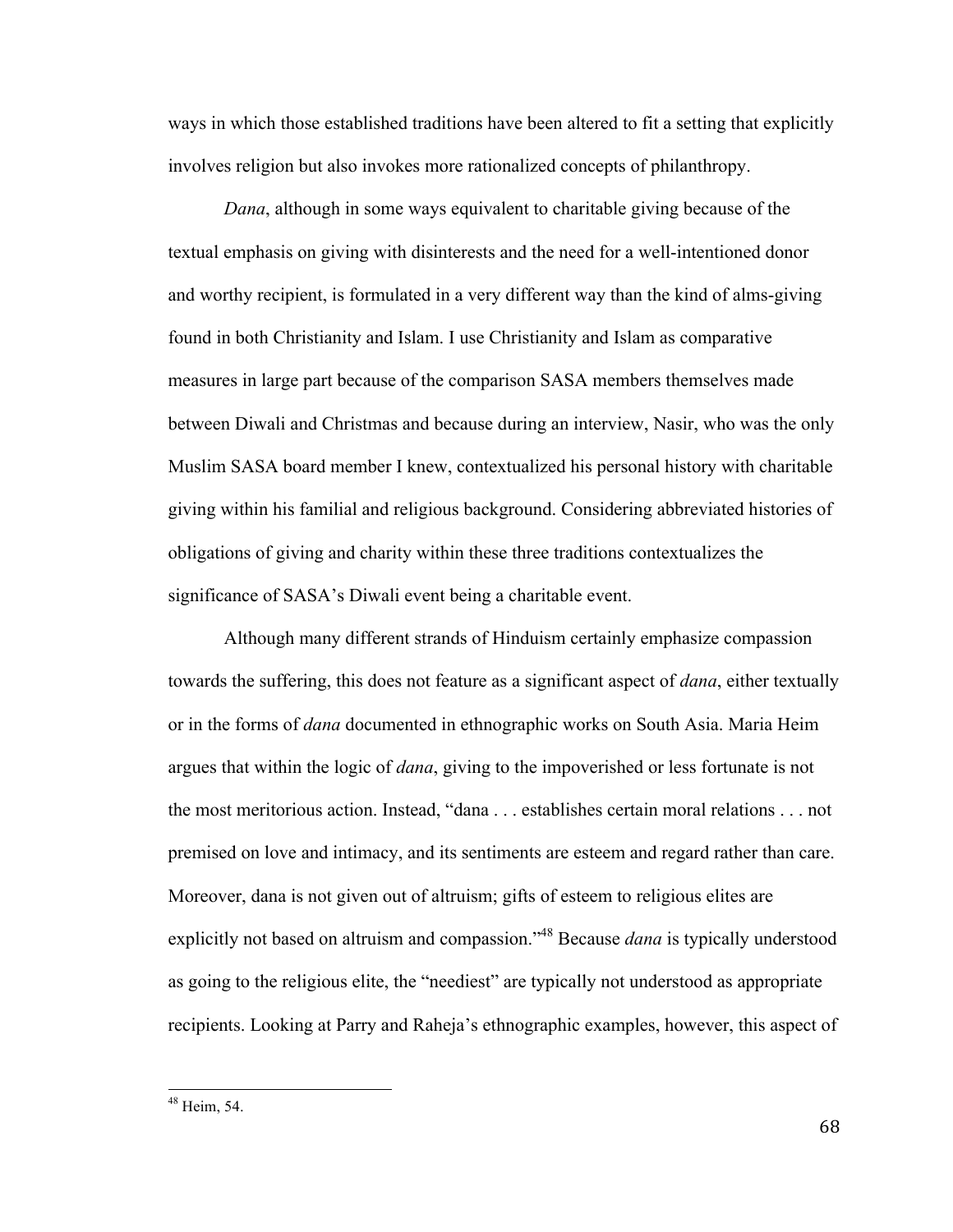*dana* appears to be reversed. This is largely because in both cases, *dana* was primarily utilized to transfer sin and inauspiciousness. When attempting to rid oneself of inauspiciousness, the recipient is often in some way lower in status or otherwise "obligated" to receive the gifts. In both cases, however, the neediness of the recipient is not of concern to the giver. Parry explains that for the Benares Brahmans who were his interlocutors, dependence on such gifts was of concerns. When they received their donor's gifts, they also received their inauspiciousness. Among Parry's Brahman's, the *dana* gifts they receive are "held to embody and transmit the sins of the donor to the priestly recipient, who is likened to a sewer through which the moral filth of his patrons is passed."<sup>49</sup> In the context of *dana*, then, giving is typically (but not exclusively) aimed "upward" in caste status, but receiving gifts is fraught with potential negative consequences. There are certainly other established forms of charity enacted by devout Hindus and other forms of charity encouraged or mandated by sacred Hindu texts. As Heim herself notes, Hindu, Jain and Buddhist "traditions praise and encourage the virtue of compassion" in many contexts outside of *dana*. 50

Expanding our understanding of what can be considered "giving," I turn to the Hindu concept of *seva*, or service, as another Hindu form of charitable behavior. I make this link because SASA members spoke about their own embodied involvement and the time they gave to their work with SASA on the same continuum as other forms of charitable giving. Following their interpretations, I suggest that service and giving can be understood as on a continuum of behavior that is social constituting or reinforcing. As Juergensmeyer and McMahon prove, there are many established forms of philanthropic

<sup>49</sup> Jonathan Parry, "On the moral perils of exchange," in *Money and the Morality of Exchange*, eds. Jonathan Parry and Maurice Bloch (Cambridge: University of Cambridge Press, 1989), 68. <sup>50</sup> Heim, 75.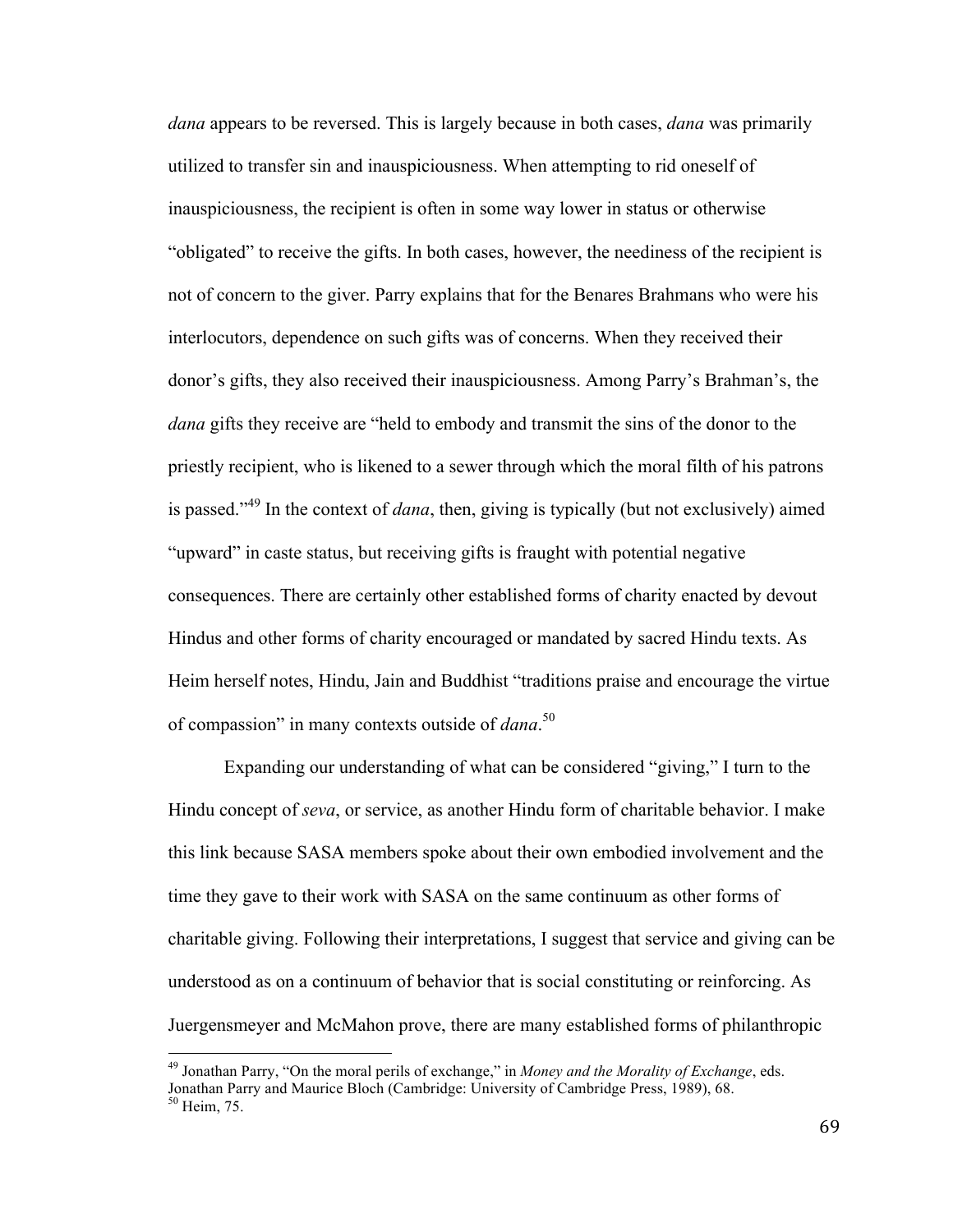or service-oriented behaviors within Hindu traditions. They point, for example, to the importance of the concept of *seva*, or service, especially in guru movements, and trace its religious significance to the medieval *bhakti* devotional movement.<sup>51</sup> Jacob Copeman's ethnographic work on blood donation and guru movements in New Delhi reveals that *seva* today can function simultaneously as both *guru-seva,* or service to the guru, and *manav-seva*, or service to humanity. Copeman demonstrates that although gurus often explain mass blood donation camps in relation to a more abstract giving to humanity, devotees tend to focus on their relationship with the guru in their donations.<sup>52</sup> As these examples show, notions of religiously meritorious giving extend well beyond *dana* and include giving not just of material goods but also time and activity.

In comparison, both Christianity and Islam have established alms-giving as an important aspect of proper religious behavior. Mauss himself included a section in *The Gift* specifically considering alms. In his reading, "alms are the fruit of a moral notion of the gift . . . and of fortune, on the one hand, and a notion of sacrifice, on the other. Generosity is obligatory.<sup>553</sup> Unlike other forms of giving, then, alms giving is explicitly a moral issue, rather than primarily a matter of social relations. Whereas Mauss elsewhere concentrates on why reciprocity is such a significant part of cycles of exchange, in his relatively brief consideration of alms, this does not play a significant role. Alms giving, then, like *dana*, is notable exactly because of its apparent one-way flow.

<sup>51</sup> Mark Juergensmeyer and Darrin McMahon, "Hindu Philosophy and Civil Society," in *Philanthropy in the World's Traditions*, eds. Warren Ilchman, Stanley Katz, and Edward Queen (Bloomington, IN: Indiana University Press, 1998), 267.

<sup>52</sup> Jacob Copeman, *Veins of Devotion: Blood Donation and Religious Experience in North India* (New Brunswick, NJ: Rutgers University Press, 2009), 6.

<sup>53</sup> Mauss, 82.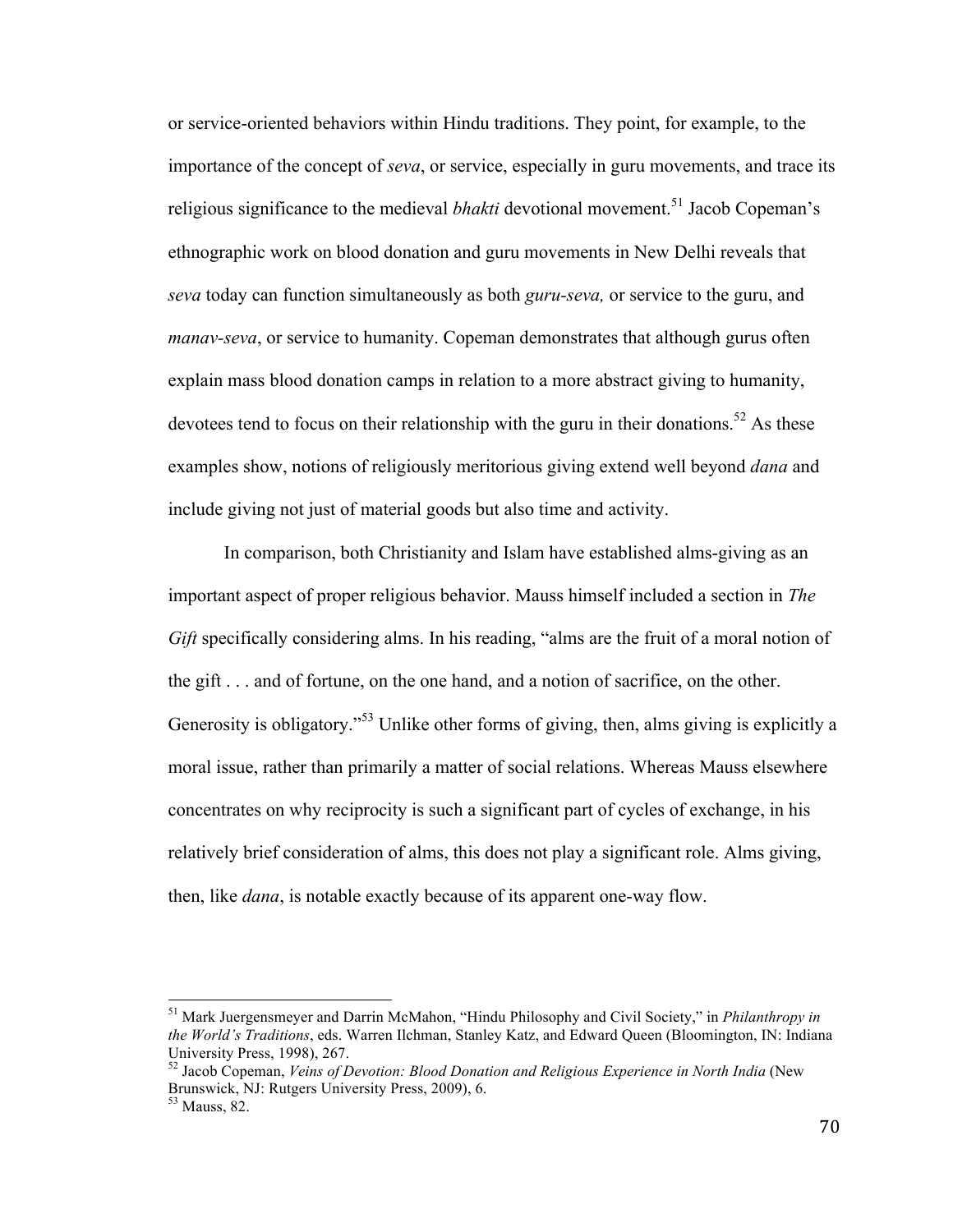Christian conceptions around alms-giving, although obviously as diverse as the varieties of Christianity themselves, often revolve around a concept of "Christian charity." As Foltz and Foltz point out, in the early history of the Christian church, "charity defined as almsgiving was an essential of the new faith," and eventually grew beyond personal almsgiving towards more organized efforts. They trace this history to a turn in early modern Christian history when "Church charity moved from spontaneous hospitality to institutionalized efficiency."54 Like *waqfs*, or endowments, in Islam, institutionalized charity in the Christian church can be seen as a step towards modern, rationalized public service-oriented institutions.

Within Islam, religious duties are understood to include giving *zakat*, or alms. Explaining the concept of *zakat*, Josep-Antoni Ybarra says, "zaqat was, and still is, a payment of moral character compulsory for all members of the group — Islam.<sup> $55$ </sup> As Bornstein explains, in the current-day context, "transnationally, zakat is given to Muslims in need through international charity and humanitarian aid."<sup>56</sup> Some Islamic charities, including the Council on American-Islamic Relations (CAIR) even include the option of designating online donations as *zakat*. CAIR's website explains that "numerous Muslim scholars have confirmed that Zakat is payable to organizations that exist to serve the Muslim community by protecting their rights.<sup>57</sup> As a result, donations to CAIR can be considered *zakat*, something that CAIR evidently wants to make sure its donors know. Although *zakat* was often instituted as a kind of "poor tax" in medieval Islamic countries,

<sup>54</sup> Franz Foltz and Frederick Foltz, "Charity in a Technological Age: From Alms to Corporation," *Bulletin* 

*of Science, Technology, & Society* 30.2 (2010), 97. 55 Josep-Antoni Ybarra, "The Zaqat in Muslim society: an analysis of Islamic economic policy," *Social Science Information* 35.4 (1996), 644.<br><sup>56</sup> Bornstein, *Disquieting Gifts*, 27.<br><sup>57</sup> "Why CAIR qualifies for Zakat," Council on American-Islamic Relations, accessed February 7, 2017,

https://www.cair.com/zakat.html.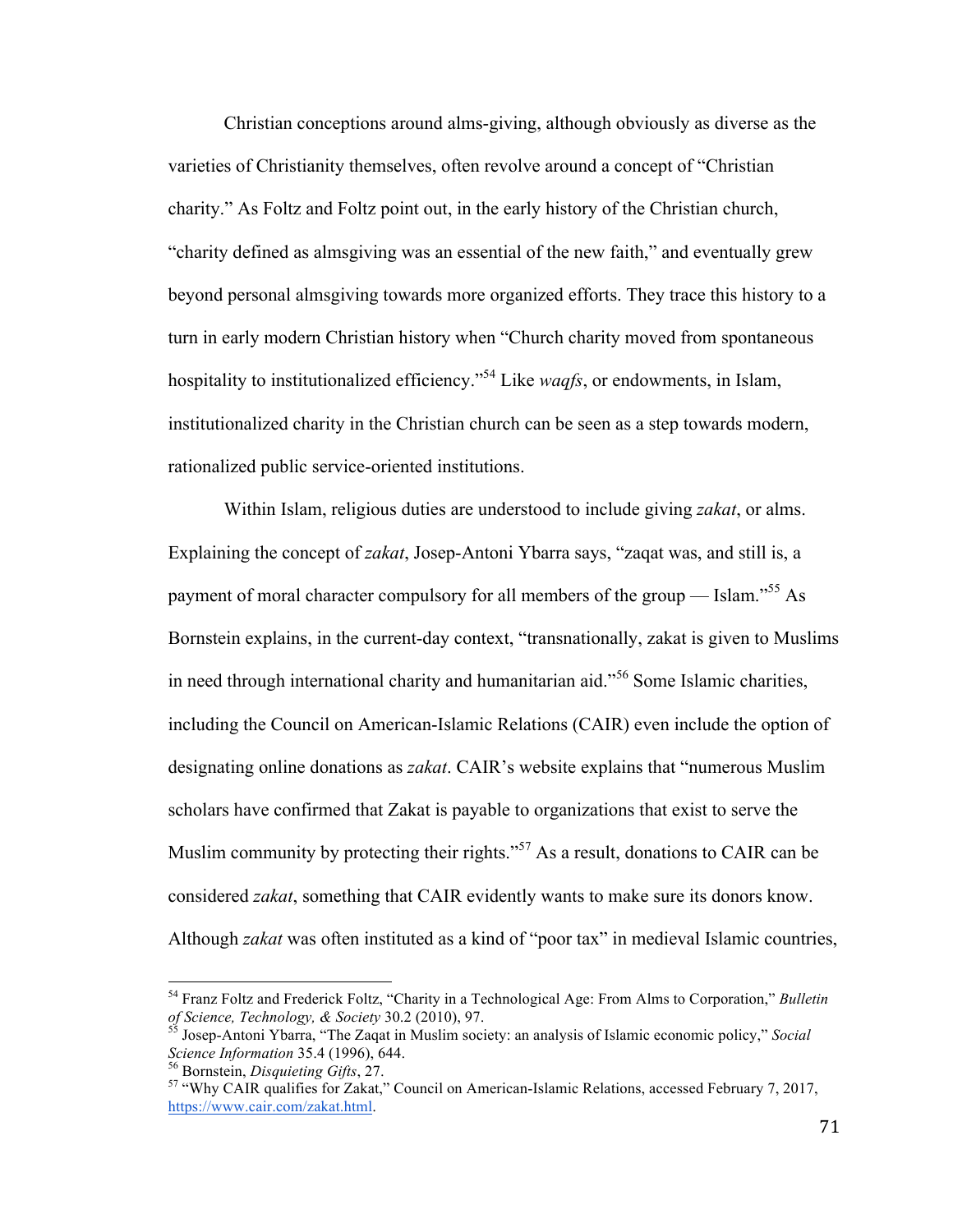clearly *zakat* as a concept as evolved in relation to modern philanthropic developments like online donations. Scholars often also link Islamic philanthropic to the non-Quaranic institution of the waqf. Waqfs are endowments that were traditionally established as ""family" and "public" endowments" that, starting in tenth-century Persia became a method of building and maintaining public institutions such as *madrasas* and hospitals.<sup>58</sup> In this way, waqfs function similarly to modern philanthropic foundations and also offer a perhaps clearer parallel with public-minded philanthropy than *zakat*.

Although this historical overview elides much of the variation and historical development of these concepts of charitable giving in what are internally diverse religious traditions, it helps lay out the multiplicity of understandings of charitable giving. As is clear, not all forms of religious charitable giving prioritize the same types of populations as recipients. *Dana* operates on a logic of "esteem," as Heim terms it, whereas *zakat* and alms-giving are directed towards the unfortunate. Looking at SASA's choice to collaborate with Nanhi Kali, it becomes clear that although Diwali is an explicitly Hindu event, the framework of *dana* does not entirely mesh. As I have said earlier, *dana* is an imperfect point of comparison from the outset, since SASA members do not use the term themselves and frequently disavow authoritative knowledge of organized religion and established religious traditions of this sort. In the specific case of SASA and Nanhi Kali's Diwali event, however, it is imperfect because there are two recipients of two different kinds of giving. On one hand, Diwali is an event in which SASA members "give" their time and effort in order to construct a caring and comforting

<sup>&</sup>lt;sup>58</sup> Said Amir Armojand, "Philanthropy, the Law, and Public Policy in the Islamic World before the Modern Era," in *Philanthropy in the World's Traditions*, eds. Warren Ilchman, Stanley Katz, and Edward Queen (Bloomington, IN: Indiana University Press, 1998), 114-5.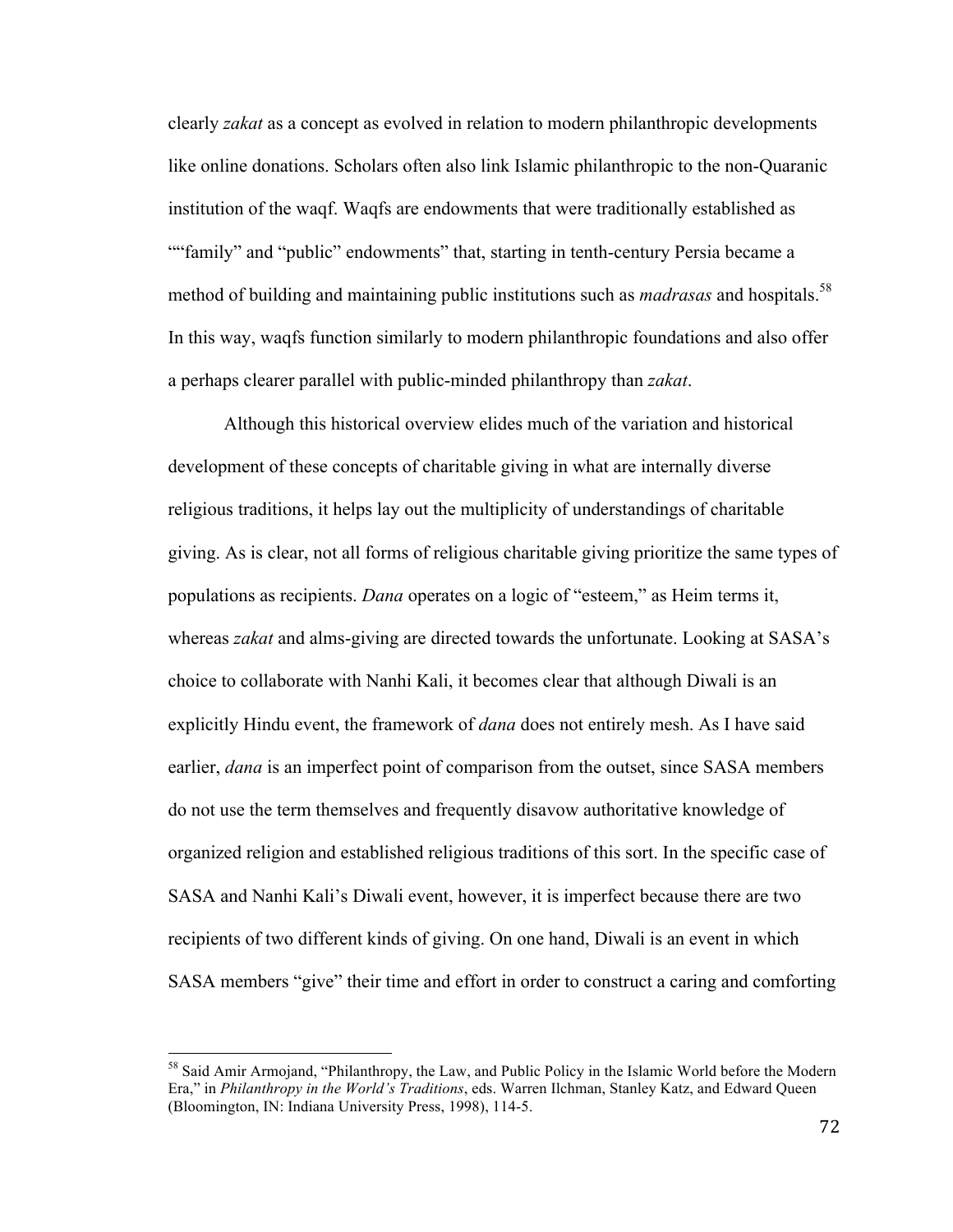environment for attendees, but on the other hand, it is a straightforward fundraising event for Nanhi Kali, which uses their funds to support their education initiatives.

The logic behind the kind of philanthropic giving that Nanhi Kali as a non-profit organization expects is different than the logic of *dana*. It is not based on giving as a sign of "esteem" or giving as a method of exculpating sin or inauspiciousness. Instead, the logic of modern philanthropic fundraising rests on modern development-based logics of public good. This kind of intermingling between religious charity and more "rationalized" forms of giving based upon public good and notions of human rights is common. Although many secular non-profits and development-focused agencies exist, religious charities still receive a significant portion of American charitable giving. Regardless of whether this can be considered "religious" giving, the place of religion within charitable, philanthropic and development organizations remains significant. According to a 2016 report prepared by Giving USA, which tracks American charitable giving, "the giving to religion slice of Giving USA's recipient pie chart . . . has steadily shrunk for decades. Paradoxically, it has never tumbled from its first-place standing in terms of total donations received. In 2015, the category held firm at 32 percent of the total received."<sup>59</sup> Furthermore, many large non-profits that engage in ostensibly "secular" types of work, like emergency response and hunger relief also have religious missions. The international child-sponsorship-based charity World Vision, for example, describes itself as a "global Christian humanitarian organization."<sup>60</sup> Religious non-profits like World Vision often operate alongside similar non-religious institutions, implementing similar programs.

<sup>&</sup>lt;sup>59</sup> "Giving USA: 2015 Was America's Most-Generous Year Ever," Giving USA, accessed February 14, 2017, https://givingusa.org/giving-usa-2016/.<br><sup>60</sup> "About Us," World Vision, accessed February 14, 2016, https://www.worldvision.org/about-us.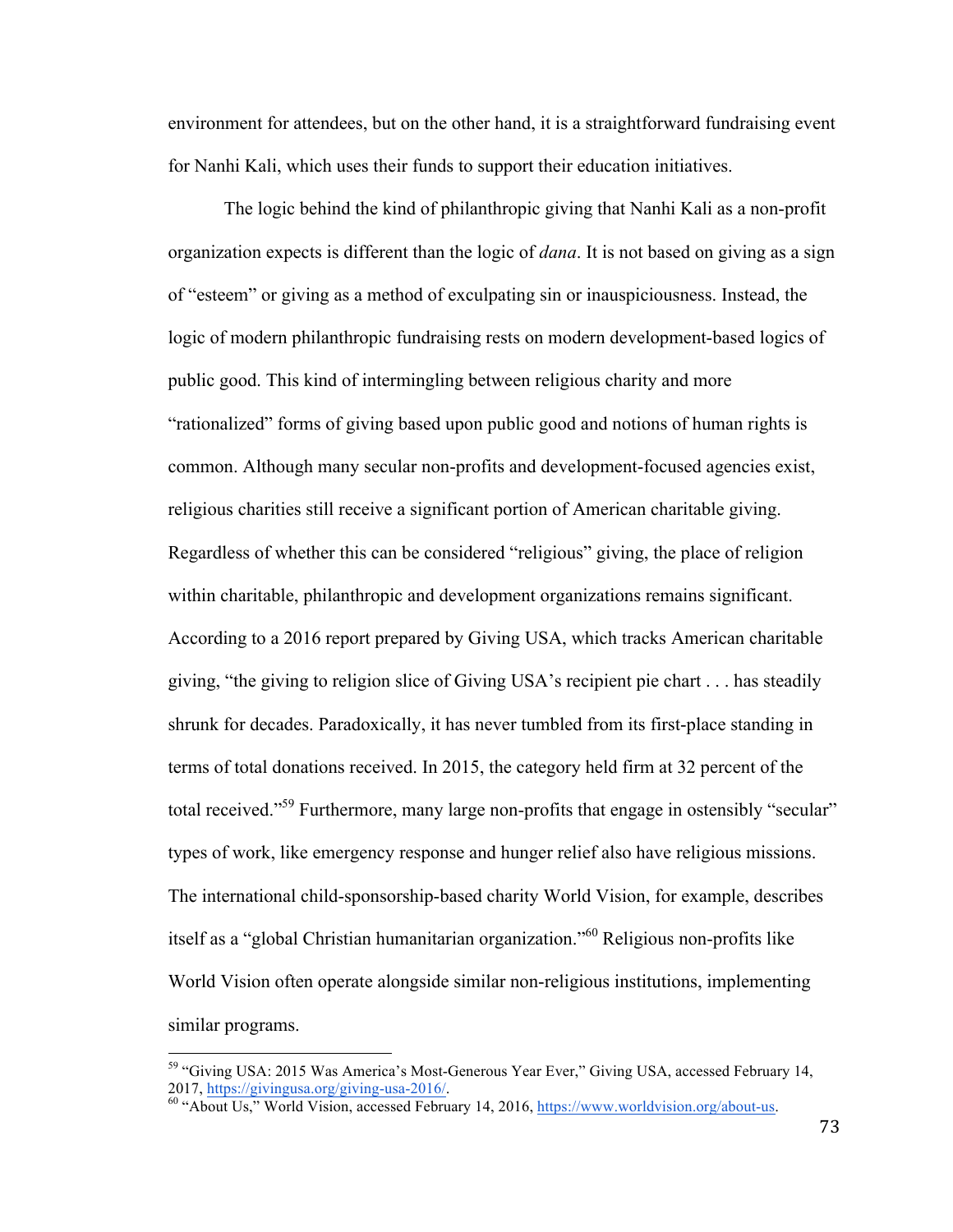This fusion of religious associations and conceptions of charity with at least ostensibly secular ideas of development can also be seen in fundraising campaigns. The recent phenomenon of "Giving Tuesday" represents an attempt by American and international non-profits to capture the attention of potential donors on the Tuesday following American Thanksgiving, at the start of the "holiday season." The Giving Tuesday website explains that "#GivingTuesday" was "created by the team at the Belfar Center for Innovation  $& Social Impact$  at the 92nd Street Y — a cultural center in New York City" and that the campaign seeks to "connect diverse groups of individuals, communities and organizations around the world for one common purpose: to celebrate and encourage giving."61 A 2014 NPR report explains that "at least \$32.3 million was donated on Giving Tuesday 2013, according to a survey by the trade publication NonProfit Times."<sup>62</sup> The financial significance of Giving Tuesday is clearly evident. As a concept, Giving Tuesday emphasizes not only the donation of funds but also time. The event functions as a way to create a time and a space for non-profits to be noticed and (hopefully) remembered amidst the commercial rush after Thanksgiving. If Black Friday and now Cyber Monday are established and recognizable commercial events, then Giving Tuesday is the non-profit world's attempt to stake a claim on American holiday spending.

Giving Tuesday, like the capacity to designate online donations as *zakat*, demonstrates a modern development in the potential relationship between religion and charitable giving. Although American Thanksgiving is arguably now a non-religious

 $61$  "What is #Giving Tuesday," Giving Tuesday, accessed February 3, 2017, https://www.givingtuesday.org/about.<br><sup>62</sup> Linda Poon and Maanvi Singh, "For Giving Tuesday: A Guide to Gifts That Give Back," Goats and

Soda: Stories of Life in a Changing World, NPR, accessed February 3, 2017, http://www.npr.org/sections/goatsandsoda/2014/12/02/367837081/for-giving-tuesday-a-guide-to-gifts-thatgive-back.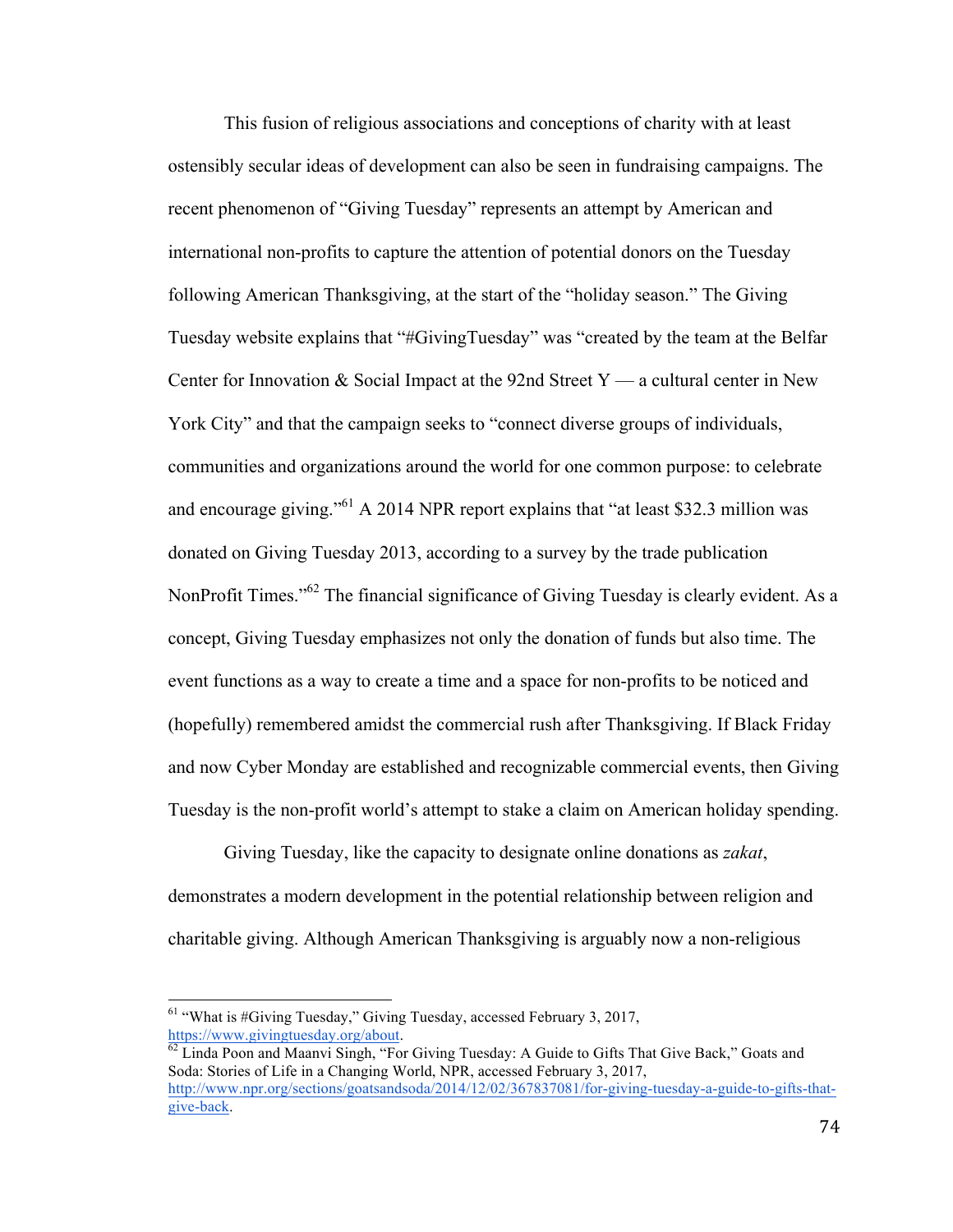holiday insofar as it is not part of the Christian calendar, it did not originally start out this way. As Anne Blue Wills explains, early Puritan settlers in North America had a tradition "of observing days of public thanksgiving or fast . . . in response to specific instances of God's "favor and mercy," such as a good harvest."<sup>63</sup> This version of Thanksgiving would be largely unrecognizable to current-day Americans. Food, decorations, and "secular" traditions like the Macy's Thanksgiving Day Parade have come to play an increasingly vital part, while the specifically Christian religious elements have been deemphasized, at least commercially. Wills argues that "where the Pilgrim soul sought God, the nineteenthcentury Pilgrim heirs" to whom she attributes modern Thanksgiving conventions, "sought a certain kind of Americanness" which revolved around the family and the nation.<sup>64</sup> Giving Tuesday and the way it is predicated on an ambiguous mixture of Thanksgiving's Christian past and current day status as an American civic holiday helps show the ways in which the non-profit world continues to engage with and update religious notions of charitable giving beyond their original context. It also serves as a good comparative model for SASA's Diwali event, as both rely on a religiously significant point in the calendar to motivate giving.

# **Secular Festivals, Secular Giving?**

In late January 2017, I spoke with Jenny, a friend of Vidhya's, who had attended several of SASA's events in the Fall 2016 semester and who was also an active member of Syracuse University's Oxfam division. Responding to a question about whether she felt that the events she'd been to were religious or not, Jenny answered, "Not especially. I know they have some part at the beginning." She recalled the *aarti* and said, "I didn't

<sup>63</sup> Anne Blue Will, "Pilgrims and Progress: How Magazines Made Thanksgiving," *Church History* 72.1 (2003): 140.

 $64$  Ibid., 142.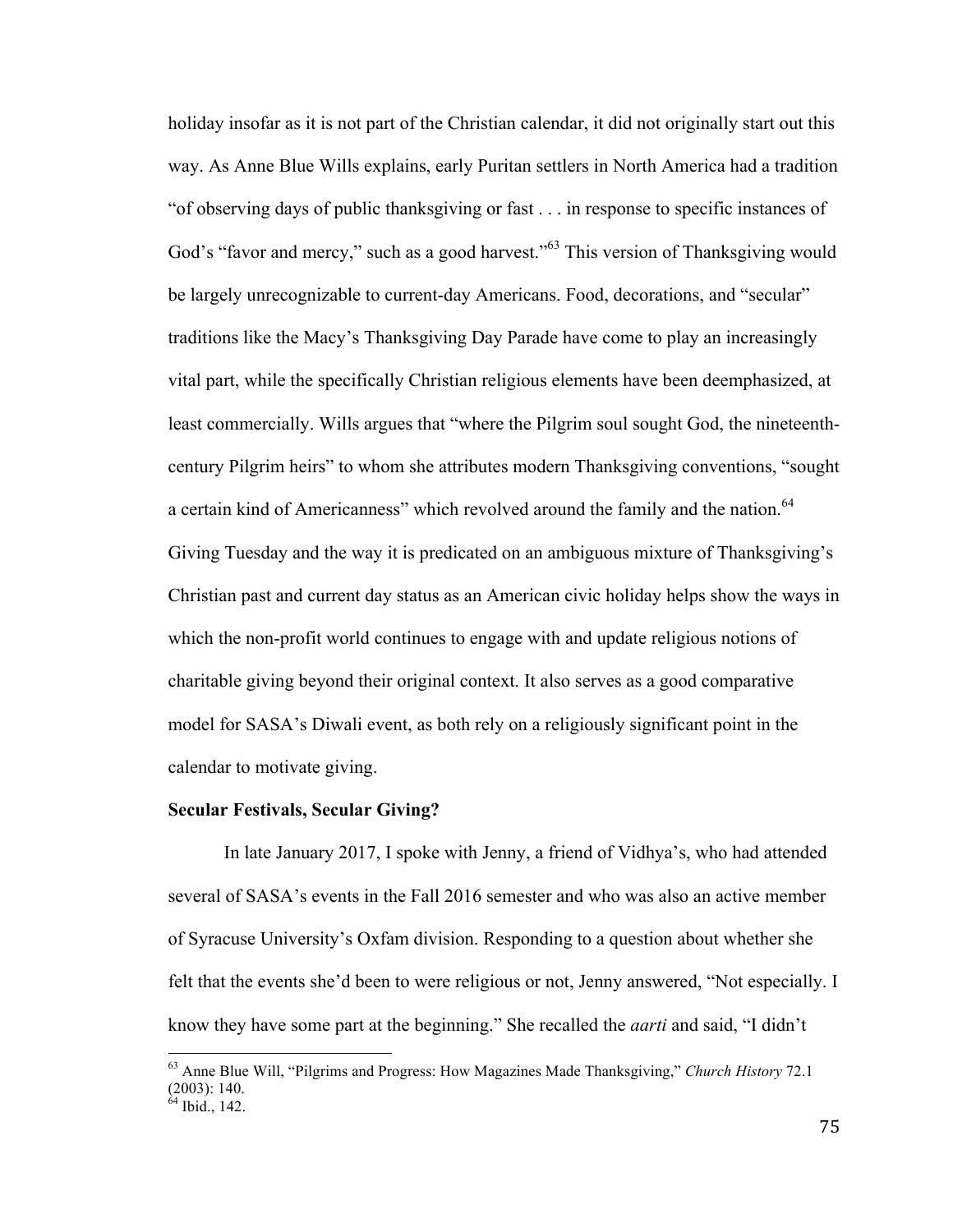really participate." Jenny, who explained she considered herself not to have a religious background, apart from a few short years in a Catholic school as a child, felt that beyond this portion of the early evening, she would not characterize the events as religious. In this, Jenny's perspective was not so different than that of many SASA members.

Reflecting on the potential relationship between religion and charitable giving, Vidhya joked, "If I knew more about religion, I could wax poetic." As I will discuss later, Vidhya did go on to discuss the ways in which she felt Hinduism and generosity were linked, but her initial demurral was representative of SASA members' general reluctance to connect their actions with religion, despite the explicitly religious elements of their festival events. Generally speaking, for SASA members, religion could be a motivating factor for charitable giving of multiple kinds, but SASA's involvement in charitable giving was more grounded in their personal relationships with members of other organizations.

#### **Humility, Duty, and Citizenship**

During interviews, different students offered multiple frameworks through which they understood motivations for charitable giving of multiple kinds. In many cases, they presented their own personal conceptions of and interest in charitable giving within the context of familial history and example. Referencing their own personal religious backgrounds (or what they considered a lack thereof), the students I interviewed offered multiple explanations for the impulse towards non-reciprocal giving. As I had wanted them to consider giving as a broad concept, I asked them not only why people might donate money or material goods, but also their time and effort. Students interpreted and answered my question in different ways, discussing their volunteer experiences and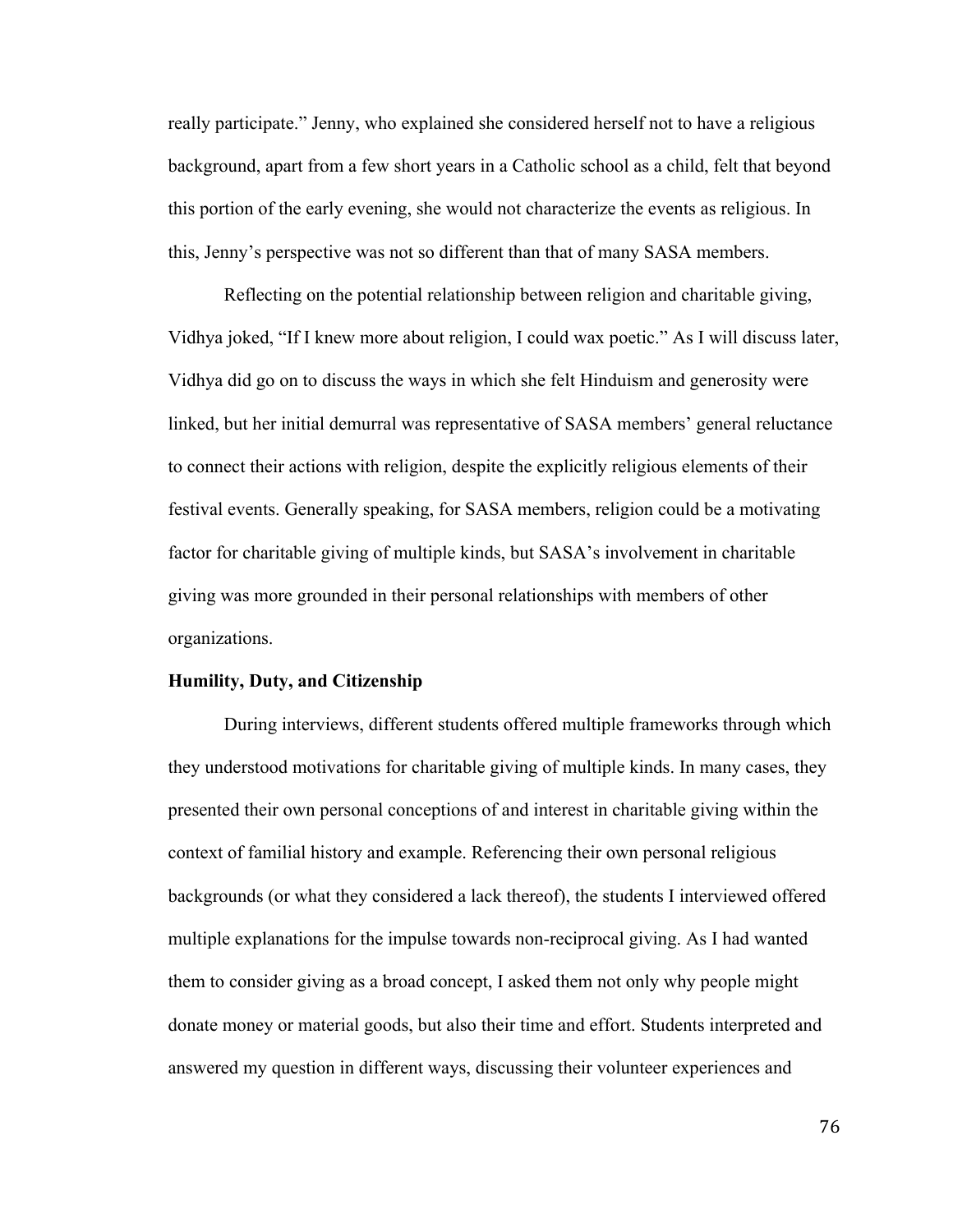family members' involvement in religious and community-oriented activities. In doing so, students demonstrated how they conceived of generosity not only in terms of largerscale fundraising activities, but also on a far more personalized and embodied basis.

In an interview, when I asked him about his experiences with religion growing up, Nasir offered a personal story that he related to Muslim rules around charitable giving. In other interviews, I had generally specifically asked interviewees about whether they felt there was a relationship between religion and giving, but Nasir offered this reflection in response to a more general question, demonstrating the degree to which Nasir personally associated charitable giving with his own experiences of Muslim identity. He began by explaining

It's required in our religion to give to charity. If you don't, you'll probably go to hell. It's a must to give. I think it's supposed to be fifteen percent of your savings. There's a certain amount if you go below it, you're not required to give, but if you go beyond it, then you're supposed to give fifteen percent of those savings, even if it's two fistfuls of rice. That's very humbling.

Then, to illustrate his point, Nasir turned to a story about his father. Growing up, when Nasir and his parents would visit Bangladesh, where his parents both grew up, his father would bring gifts of cloth, among other goods. "He used to give out — for the women he used to give out saris." Nasir went on to say that one year, to gauge how many people were in the crowd, "I counted, I went to the top of the building — it had to be like six hundred people. Every year. And this is usually at the end of Ramadan." Nasir's story highlighted the ways in which he considered his childhood experience of being Muslim with charitable giving and communal support. Earlier in the interview, he also tied his interest in being part of Thrive Projects to his own personal relationship with Bangladesh and his interest in development there. Because the earthquakes that created such damage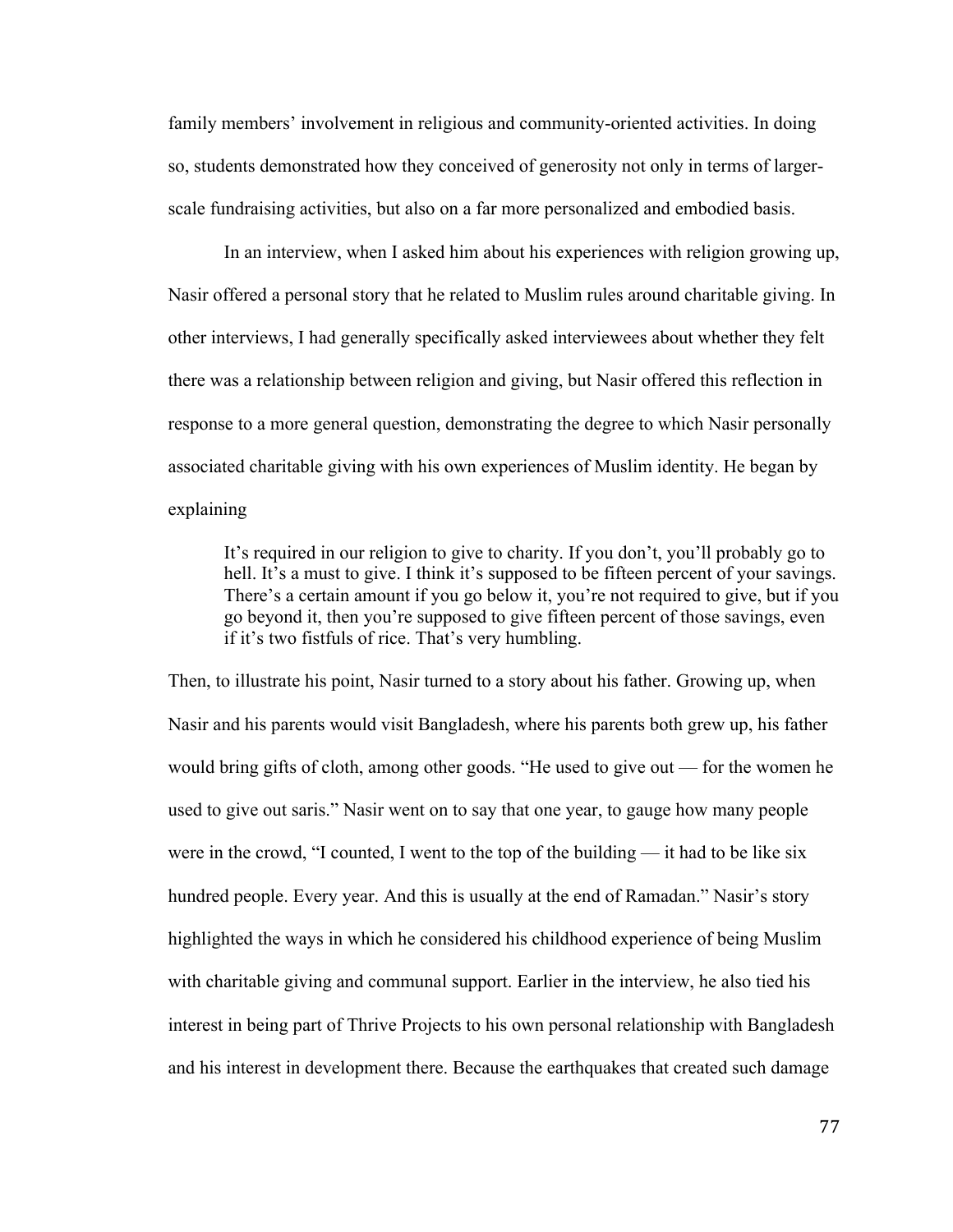in Nepal also affected Bangladesh, Nasir had been aware of and particularly interested in work centered around relief and development efforts. Although his position working with Thrive Project clearly takes a different form than the sort of giving he recounted in his story about his father, his interests still remain invested in a broad understanding of assisting a community with whom he identified.

Vidhya, in contrast, did her own musing on the relationship between Hinduism and different kinds of charitable giving at the end of our second interview, answering a question specifically about religion and giving. She prefaced her answer by saying wryly, "If I knew more about my religion, I would be able to wax poetically." Then she continued by saying, "So definitely being generous is a big part [of Hinduism], because so many of the devout Hindus I know volunteer their time at temples . . . . My cousin in Boston, she prepares something for the temple in her town," referring to food. Vidhya's story about her cousin volunteering at her local temple and Nasir's story of his father's charitable giving share certain aspects. Both point to a sense of religious duty being fulfilled. Vidhya's cousin's work at the temple fits within Hindu devotional notions of *seva* that have played an important role in diasporic Hindu contexts and in modern urbanbased Indian guru movements. Nasir explicitly related his father's charitable giving with his own understanding of *zakat* as an integral part of being Muslim. Whereas Nasir's story focused on the distribution of material assistance, Vidhya's story highlighted personal labor as a method of religious giving. In keeping with Juergensmeyer and McMahon's inclusion of *seva* in their understanding of philanthropy in Hinduism, Vidhya focused on the ways that devotee can offer generosity or a form of communal through their own embodied actions rather than a material exchange.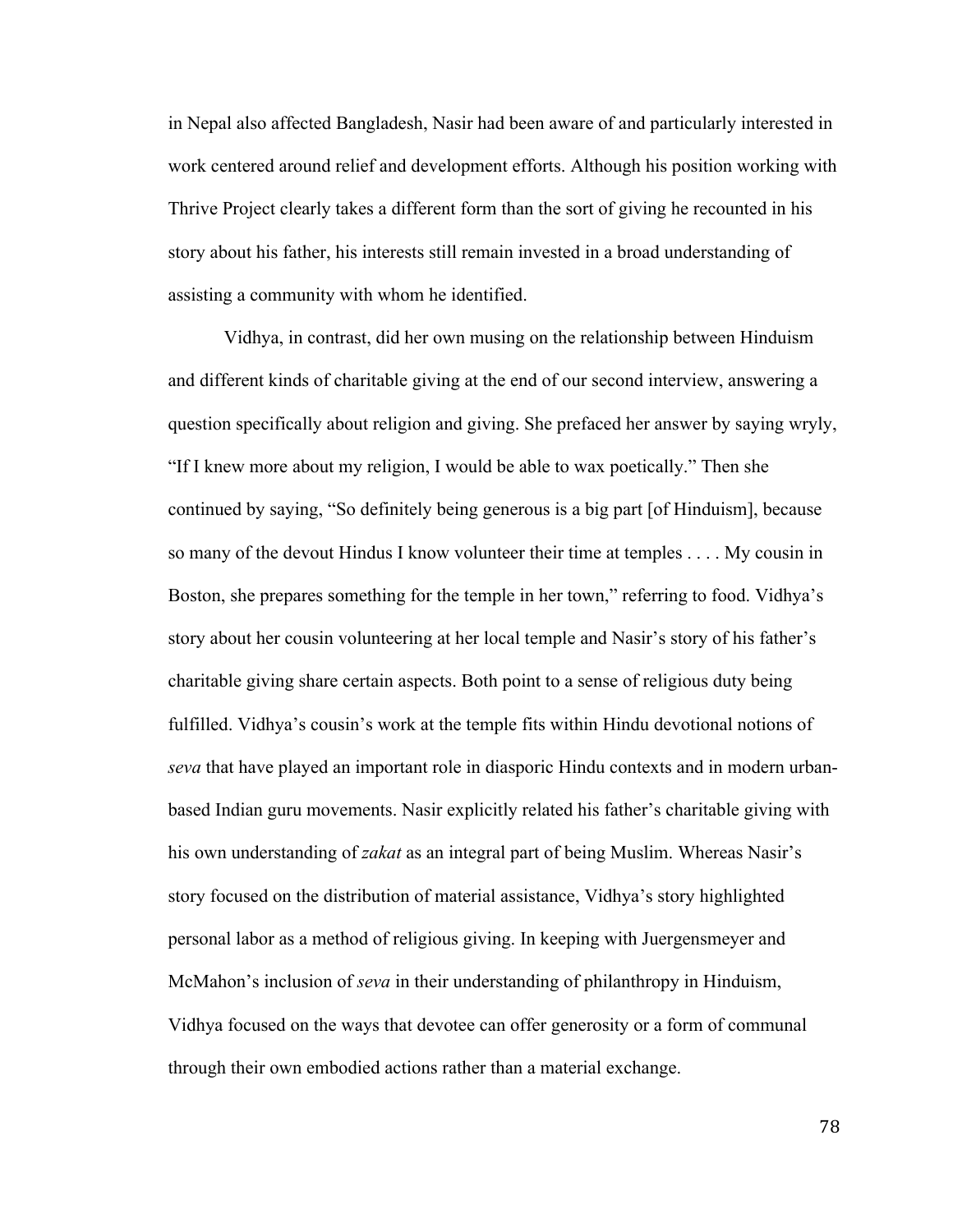Varsha, a self-proclaimed atheist, focused on the socio-economic disparities in India as tool for explaining why she specifically engaged in charitable giving and why she thought others in SASA were similarly interested in participating. Speaking about what she saw as the relationship between festivals and charitable giving, Varsha said,

Even if you're religious or not, you find yourself on the day of celebration just being grateful for everything you have. I don't know — like when you're surrounded by family, friends, and food and you're having such a great time, I think you look around and you introspect and you feel so grateful. And then you also think about the, you know, the less fortunate who don't have these things. I think that is kind of, you know, something that makes people want to give . . . . All these days, these festival days, we are happy when we're celebrating they're all about happiness. And when you're celebrating these festivals in India, a lot of the time — I'm sure you know about poverty. You see poor people outside. It just doesn't feel right when you're celebrating life when some aren't even able to live another day. So I guess that makes you want to, you know, do better for the world, for your country, for your people. And it doesn't have to be religious; it doesn't have to be a teaching. I think for me, it's unselfish. I don't expect something good to happen to me. I just feel good for them feeling good.

In her statement, Varsha indicated that she at least expects her own charitable giving to be relatively disinterested, in keeping with notions found in *dana*, but carries this aspect outside an explicitly religious context. The socio-economic inequality Varsha witnessed in India became a significant factor in her own understanding of why charitable giving is important. Her own awareness of her relative position became particularly keen during festivals because they highlighted a disparity that Varsha realized she might not be able to entirely mitigate, but which she felt obligated to address. Like the concept of *manav seva*, or service to humanity, that Copeman explains modern guru movements often invoke, Varsha's reflections indicate that she, as a human being (and an Indian) who has resources and privilege, owes assistance of some kind to those who do not. Varsha's answer did not utilize personal familial narratives as explanation in the same way Nasir and Vidhya's did — although she also told me that her parents regularly support Nanhi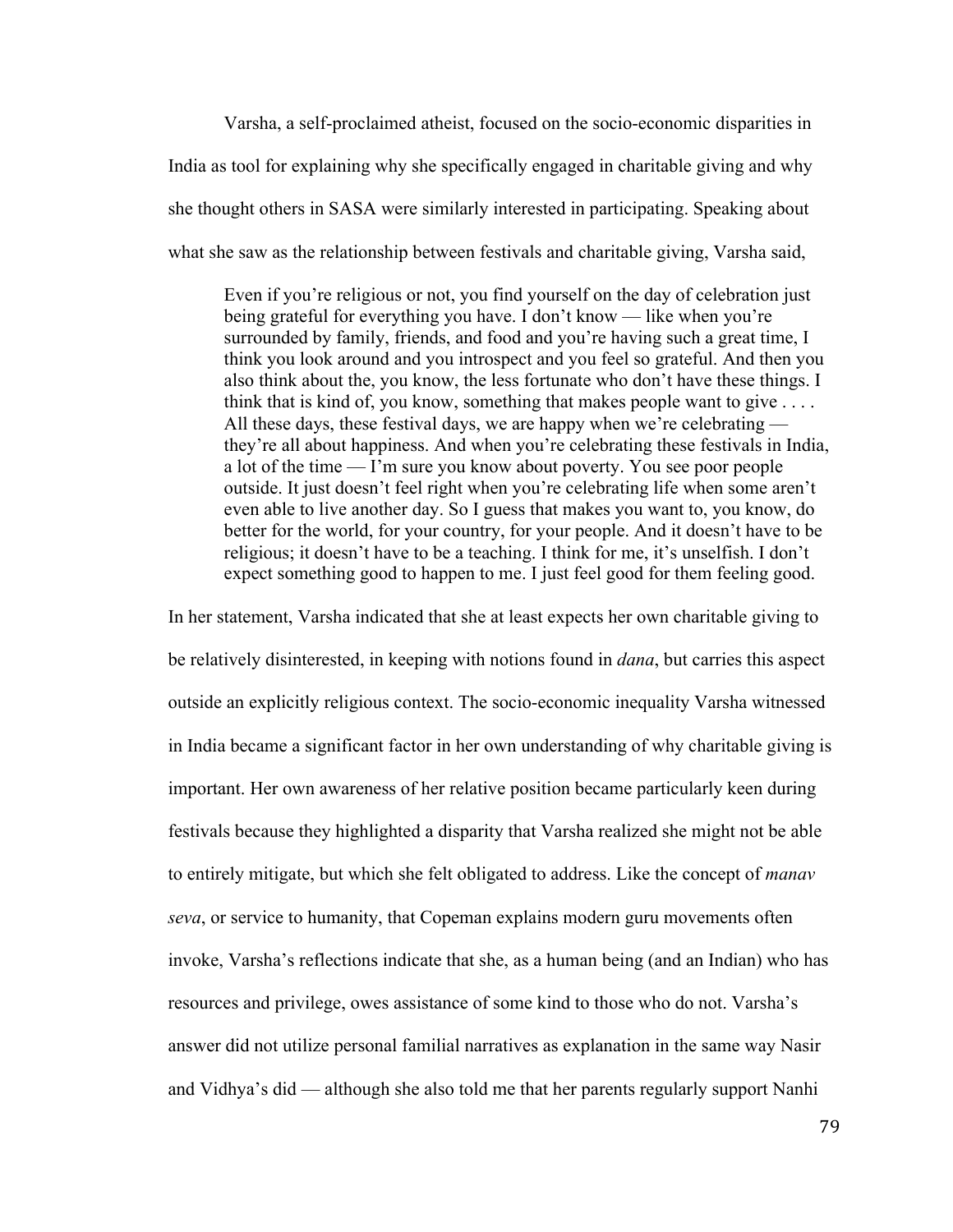Kali and she felt this made her secondary involvement in college appropriate — but her answer still touches on family as a source of motivation. In this case, the simple fact of having family and friends with whom she could celebrate became a compelling reason to give.

Jenny, Vidhya's friend who is on the executive board of the charitable group Oxfam, offered a decidedly different, civic-focused explanation for her own interest in and involvement with the non-profit world. Jenny explained to me that she had gotten involved in Oxfam after attending a "Hunger Banquet," an event that many Oxfam affiliates hold as a method of demonstrating how economic disparities affect people. Jenny also related her interest to her education and more specifically to a volunteer opportunity she had undertaken one summer, as a camp counselor and boating instructor. She explained that most of the students involved were from low-income families and were receiving assistance to be part of the program and one student in particular struck her as bright and promising. The realization that her student's future might contain uncertainty because of his socio-economic background inspired Jenny to get involved with education initiatives. Near the end of her explanation, she too reached for a family story, telling me her father was a police officer when her family lived in Hong Kong. "I know part of the reason he joined the police was to give people that sense of security," she explained. She moved on to frame giving in relation to citizenship. "Being a citizen is about giving back to the community," she said, adding that people could think of citizenship in a broad way, "not belonging to a certain nation but a global citizen in general." Jenny's emphasis on the context of citizenship contrasted with relatively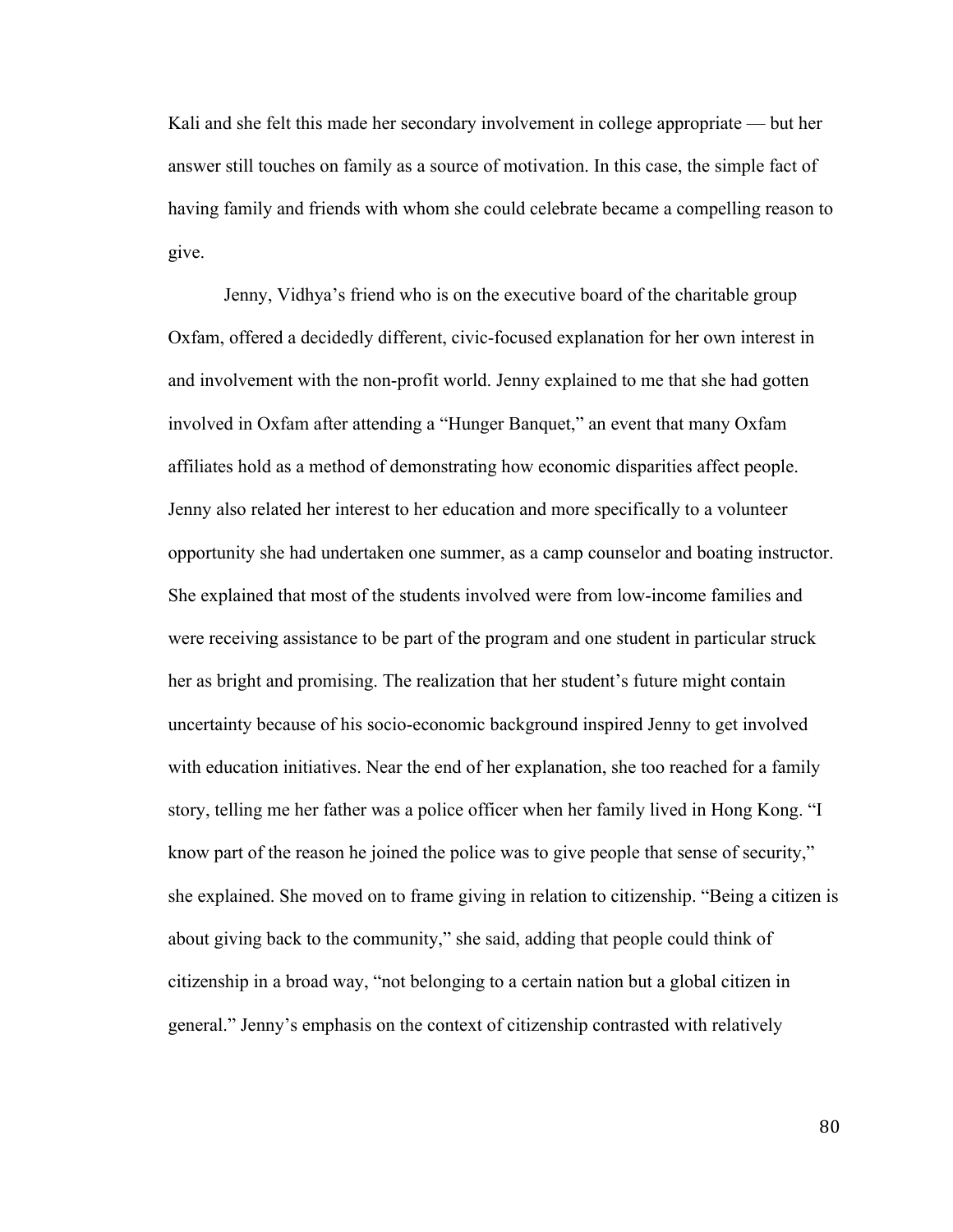personal lenses through which other interviewees explained their understanding of why people give.

Each case offers a somewhat different perspective on people's motivations in giving, demonstrating the ways in which both religious and secular frameworks may provide different reasoning for similar decisions. Taken together, they demonstrate that both rationalized philanthropic logic and relational empathy have contributed to students' motivations for their personal involvement in charitable giving. The example of family members became a method through which to first comprehend and explain charitable giving, and then a method of contextualizing their own approaches to charitable giving of multiple kinds, whether it took the form of fundraising, volunteering, or other kinds of contributions. Frequently in this story, giving is predicated on the students' ability to recognize those "in need" as similar to themselves, in a way that goes beyond simple recognition of the recipients of recipients of charitable giving or those assisted by development schemes as fellow rights-bearing human beings.

### **From Empathy to Altruism?**

Throughout this thesis, I have identified students' imaginative capacity for empathy as a motivating force for their work. The "empathy-altruism hypothesis" claims "sympathy or empathy for the needy is the motive for altruistic activities. An extension of the hypothesis is that people feel more sympathy towards relatives and friends than towards strangers or enemies."<sup>65</sup> SASA students and their desire to put on large social events that will address the social, emotional, and psychological needs of the students they serve and with whom they share characteristics seem to reinforce this assertion.

<sup>65</sup> Ruben Habito and Keishin Inaba, introduction to *The Practice of Altruism: Caring and Religion in Global Perspective*, eds. Ruben Habito and Keishin Inaba (Newcastle, UK: Cambridge Scholars Press, 2006), 3.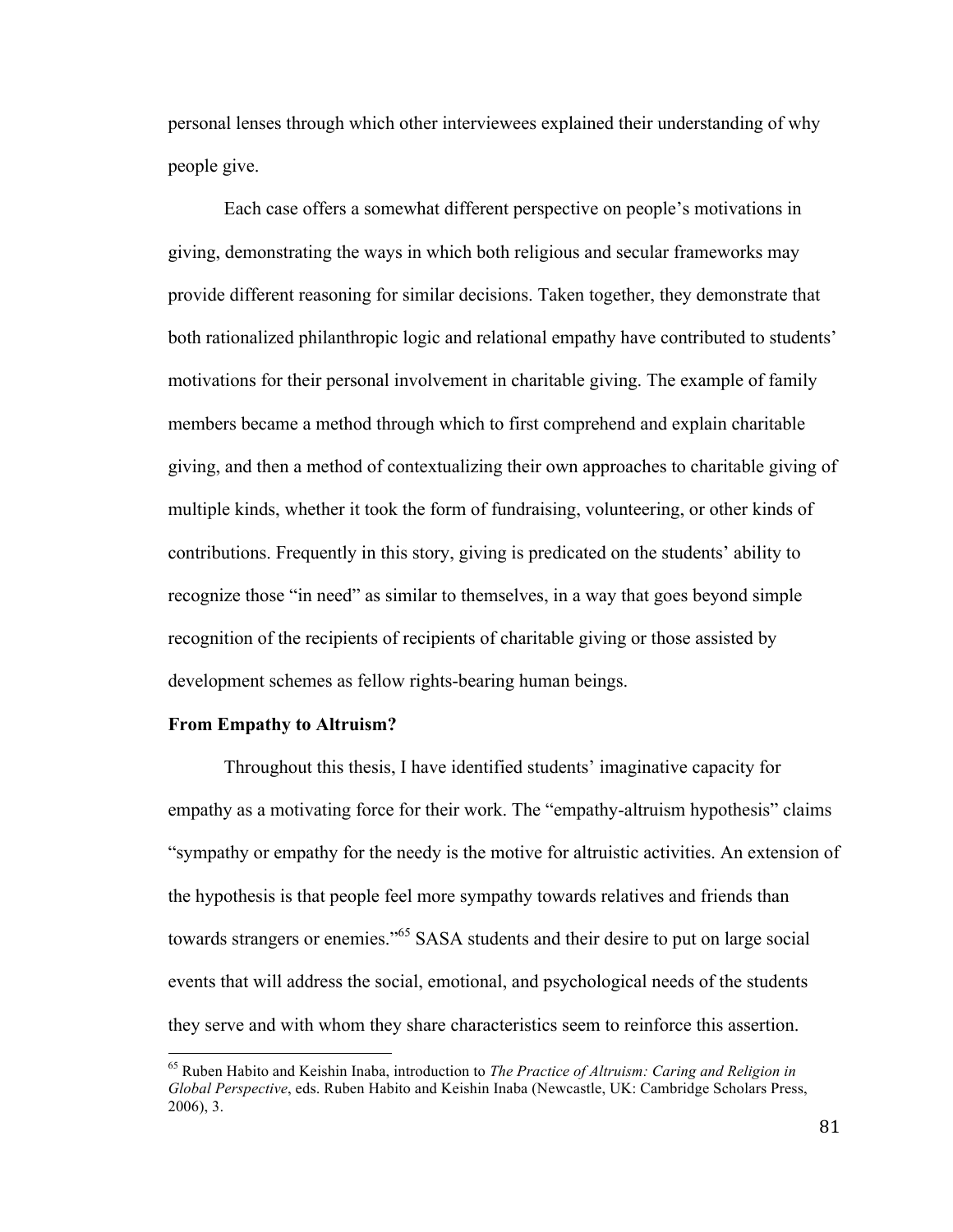Many fields and disciplines, using different lenses, have studied the issue of what empathy is and why (or if) it motivates humans towards unselfish behavior and assistance of others. Psychologist Brendan Gaesser offers a three-part definition of empathy, saying "empathy is a multifaceted construct that has included vicariously experiencing another person's emotions (affect-sharing), deliberately considering another person's perspective in order to understand their thoughts and feelings (mentalizing), and a desire to improve another person's welfare (prosocial concern  $\dots$ ).<sup> $,66$ </sup> For students of SASA, it is these two latter elements of empathy that are most relevant.

I have repeatedly emphasized the significance of imagination to the process of empathetic identification that SASA members engage in because the kind of "deliberate consideration" of other people's thoughts and experiences that Gaesser describes requires imaginative labor. Philosopher Martha Nussbaum explicitly defines empathy in relation to imagination, describing empathy as "an imaginative reconstruction of another's experience, without any particular evaluation of that experience."<sup>67</sup> Nussbaum assesses empathy as inadequate to foster compassion, but the work of SASA students suggests that this is not always true. Empathic imagination of others' difficulties, which resemble their own difficult emotional transitions, became the basis of their efforts. They wanted to extend the community they themselves found through their participation in SASA to others.

I posit that for SASA members, it is commonality (or at least, perceived or imagined commonality) in conjunction with finding a community of other students

<sup>&</sup>lt;sup>66</sup> Brendan Gaesser, "Constructing memory, imagination, and empathy: A cognitive neuroscience perspective," *Frontiers in Psychology* 3 (2013), 1.

 $^{67}$  Martha Nussbaum, *Upheavals of Thought: The Intelligence of Emotions* (Cambridge: Cambridge University Press, 2001), 302.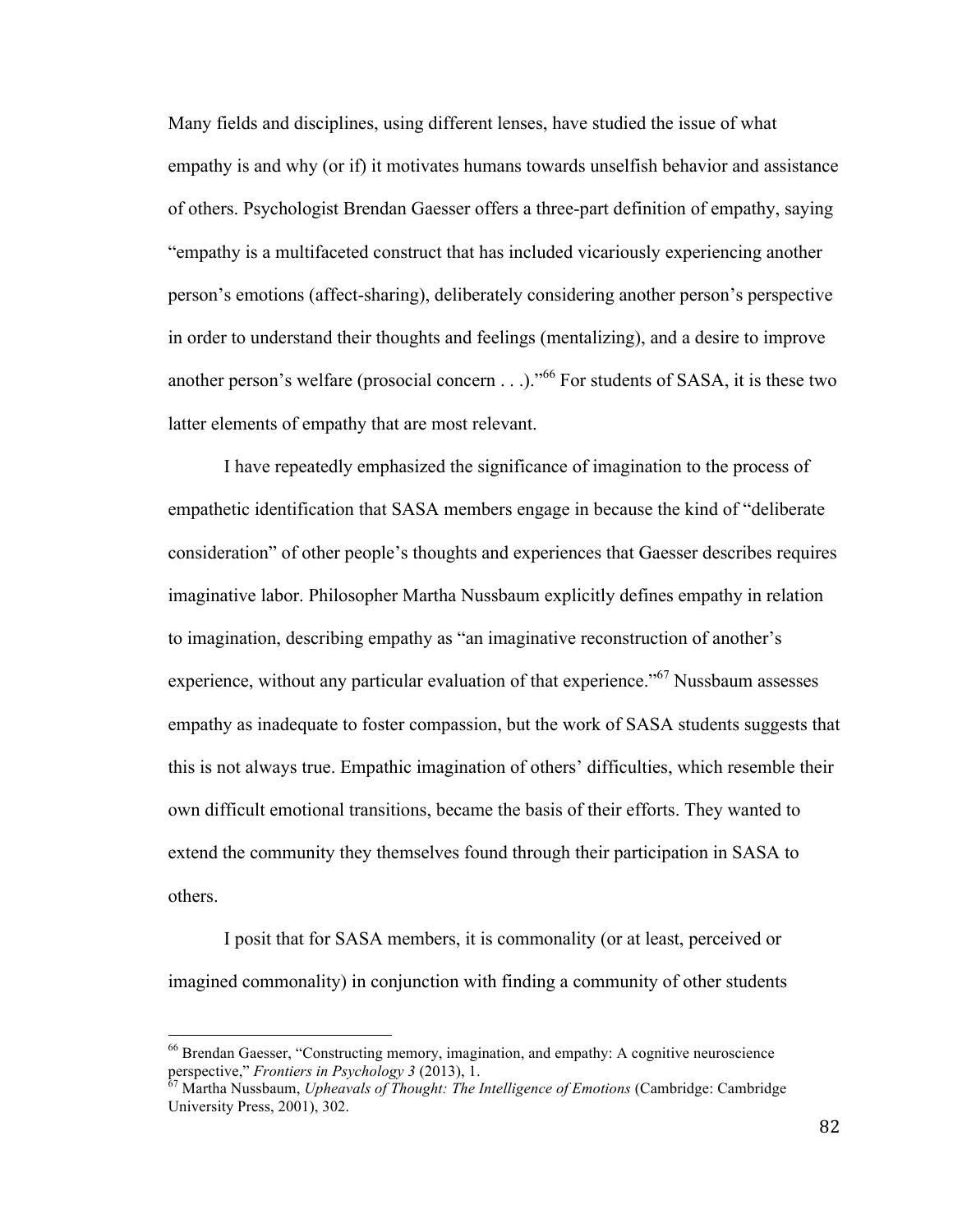already oriented towards these goals that inspires students to dedicate their time. Keishin Inaba explains that his work with Buddhist movements in the United Kingdom, he found that "altruism is developed not so much by reading about teachings or by listening to sermons that motivate members to carry out altruistic acts as it is by the relationships with other members who have the same faith and try to help each other."<sup>68</sup> In the case of SASA, it seems the collective reinforcement of other SASA members and the social community they formed likewise created a shared ethos of support. That sense of mutual support was strongest between SASA members, but was also what SASA members wanted to extend other international students of South Asian descent and to their friends involved in smaller non-profit oriented student organizations.

#### **The Place of Relationality**

In their edited volume, Ilchman, Katz and Queen define philanthropy as "activities of voluntary giving and serving to others beyond one's family."<sup>69</sup> In their definition, it is the very fact that the people one assists are not related that makes it notable and worthy of study. The instinct or desire primarily to assist family members, direct and extended, can sometimes in fact be seen as something of an impediment to the kinds of giving to strangers that non-profit and development groups seek to encourage. In her earlier ethnographic work on Christian NGOs in 1990s Zimbabwe, Erica Bornstein notes, "in contrast to the willingness of donors in other countries to embrace unrelated Zimbabwean children through sponsorship, beliefs about ancestral lineage also made it

<sup>68</sup> Keishin Inaba, "Altruism in New Religions in Japan," in *The Practice of Altruism: Caring and Religion in Global Perspective*, eds. Ruben Habito and Keishin Inaba (Newcastle, UK: Cambridge Scholars Press, 2006), 19.

<sup>69</sup> Warren Ilchman, Stanley Katz and Edward Queen, eds, introduction to *Philanthropy in the World's Traditions*, eds. Warren Ilchman, Stanley Katz and Edward Queen (Bloomington, IN: Indiana University Press, 1998), x.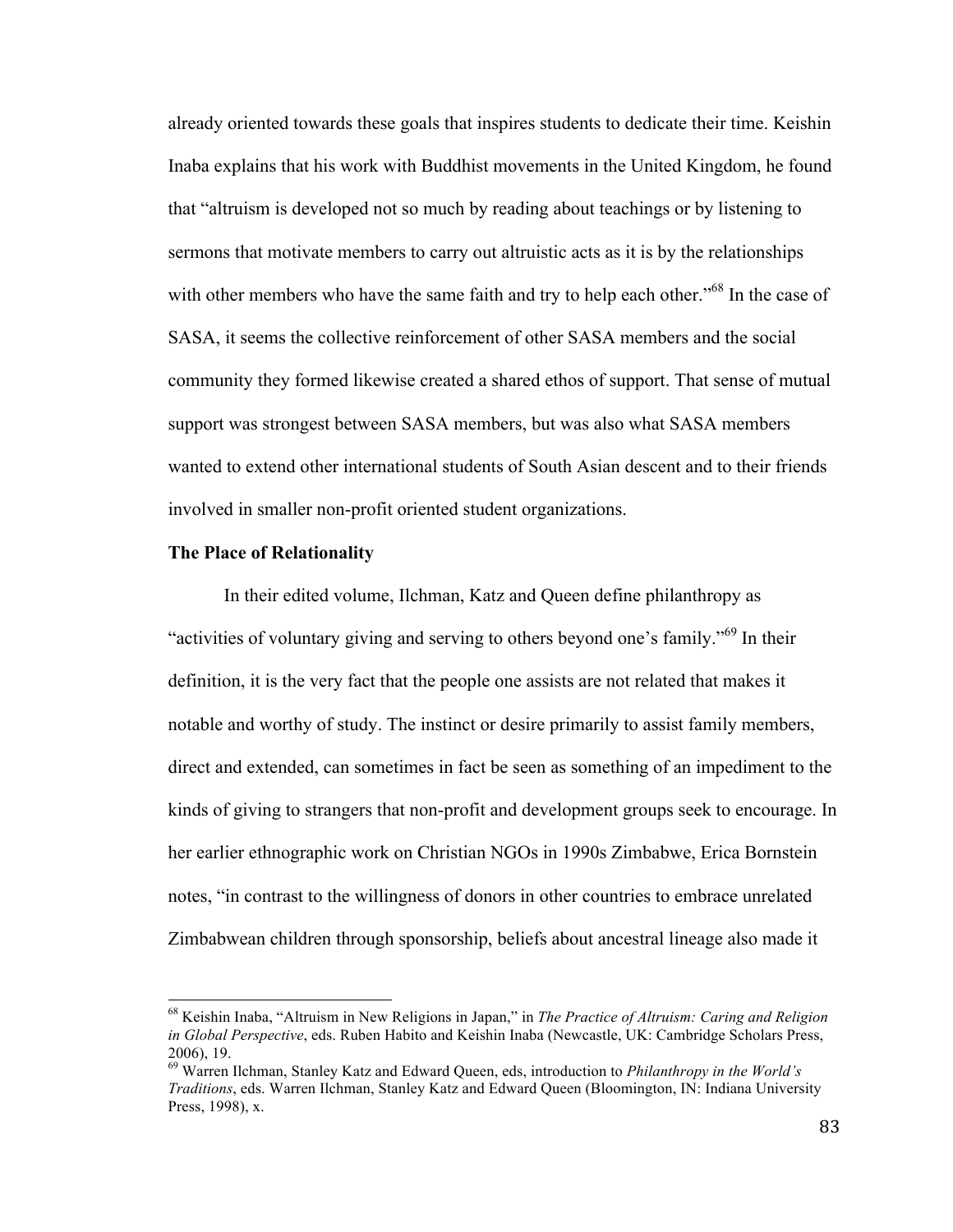difficult for Zimbabweans to accept a non-consanguine child into their family.<sup> $70$ </sup> Thus, although World Vision, the NGO Bornstein was describing, focused much of their assets and attention towards child sponsorship and also emphasized local decision-making as best practice, child sponsorship by Zimbabweans for Zimbabwean children was not popular. The emphasis on familial relations within Zimbabwean society stood at odds with the notions of a global Christian family that dominated World Vision's programming. Bornstein notes a similar phenomenon in New Delhi, where she contrasts what she sees as the recent understanding of "philanthropy . . . as a form of instrumentally rational action" with very personalized and family-motivated or quasifamilial forms of giving. I would add that the logic of *dana* also has the potential to prohibit the kind of rationalized giving to strangers that many non-profits are seeking.

Moving beyond the somewhat obvious observation that personal relationships are required for partnerships, I want to propose that the kind of perspective that Ilchman, Katz and Queen have on philanthropic work unnecessarily rules out the potential in Bornstein's "relational empathy." Members of SASA are moved to work with non-profits not so much because of an abstract feeling of care for another rights-bearing human, but rather through their capacity to imagine not just similarity but relationality with they seek to assist. Their empathy, fostered by their imaginative capacity to extend their own personal difficulties in adjusting to a new country and living far from the security of their families (something, multiple people emphasized to me, that was a new and often difficult experience) to the hundreds of students who attend their events. This is not to say that this concept of a quasi-extended family is unique to SASA as it clearly is not. An

<sup>70</sup> Bornstein, *The Spirit of Development,* 90.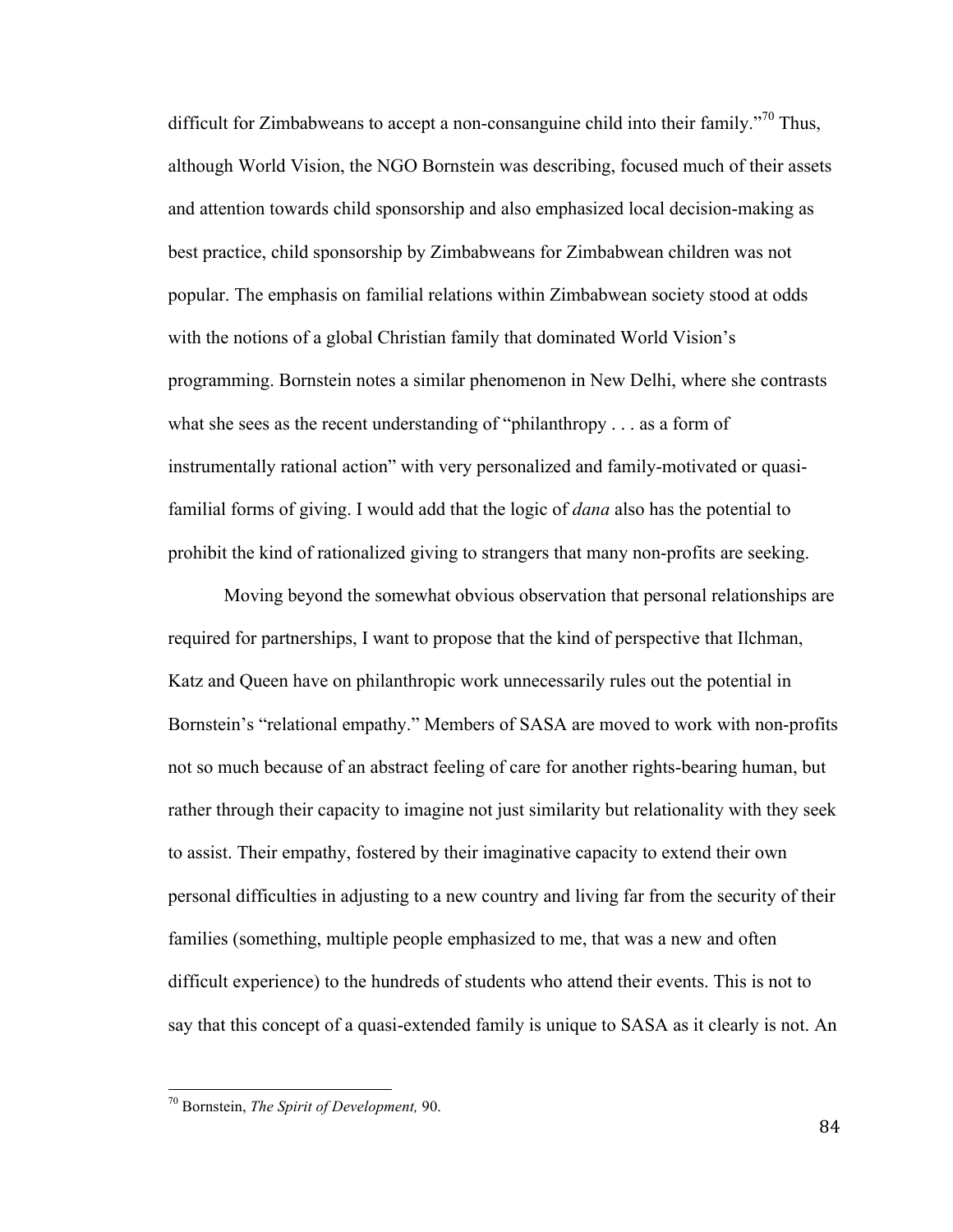obvious example of a similar rhetoric is that of the Christian brotherhood, which Bornstein notes that international Christian charities such as World Vision attempted to invoke in their own projects, to mixed success.<sup>71</sup> What makes the kind of relational empathy that SASA members invoke notable is the ambiguity of its context and borders. SASA is interested in those with an overlapping set of life experiences. Their intended audience is likely familiar with Hindu festivals but are not necessarily Hindu themselves; they are likely Indian international students who grew up in India, but there are certainly exceptions to this rule. On an organizational level, they are also interested in "adopting" and integrating smaller or less-established student groups into their events.

Although non-profits and development based organizations often appeal to potential donors through emotional appeals to both commonality and pity, I argue, continuing Bornstein's perspective, that relational empathy offers another potential framework through which we can understand the possibilities of generosity. SASA members do not connect themselves to the kinds of religiously meritorious forms of giving that have formed our comparative and contextual framework, but neither do they engage with the frequently abstract individualistic rights discourse that underlies much philanthropic and development work.

In another aspect to the potential of relational empathy: the sense of inherited duty, service and charitableness that students attributed to familial example. Gita, like the students in the stories above, attributed her own investment in charitable action saying, "That's what Indian culture is. That's what most of our parents have taught us, to give." The desire of SASA members to engage in the world of development and philanthropy

 $71$  She explains that although the rhetoric of a global Christian family seemed to appeal to international families sponsoring children, invoking this rhetoric did not seem successful within Zimbabwe, even though many Zimbabweans are Christian (see *The Spirit of Development*, 90).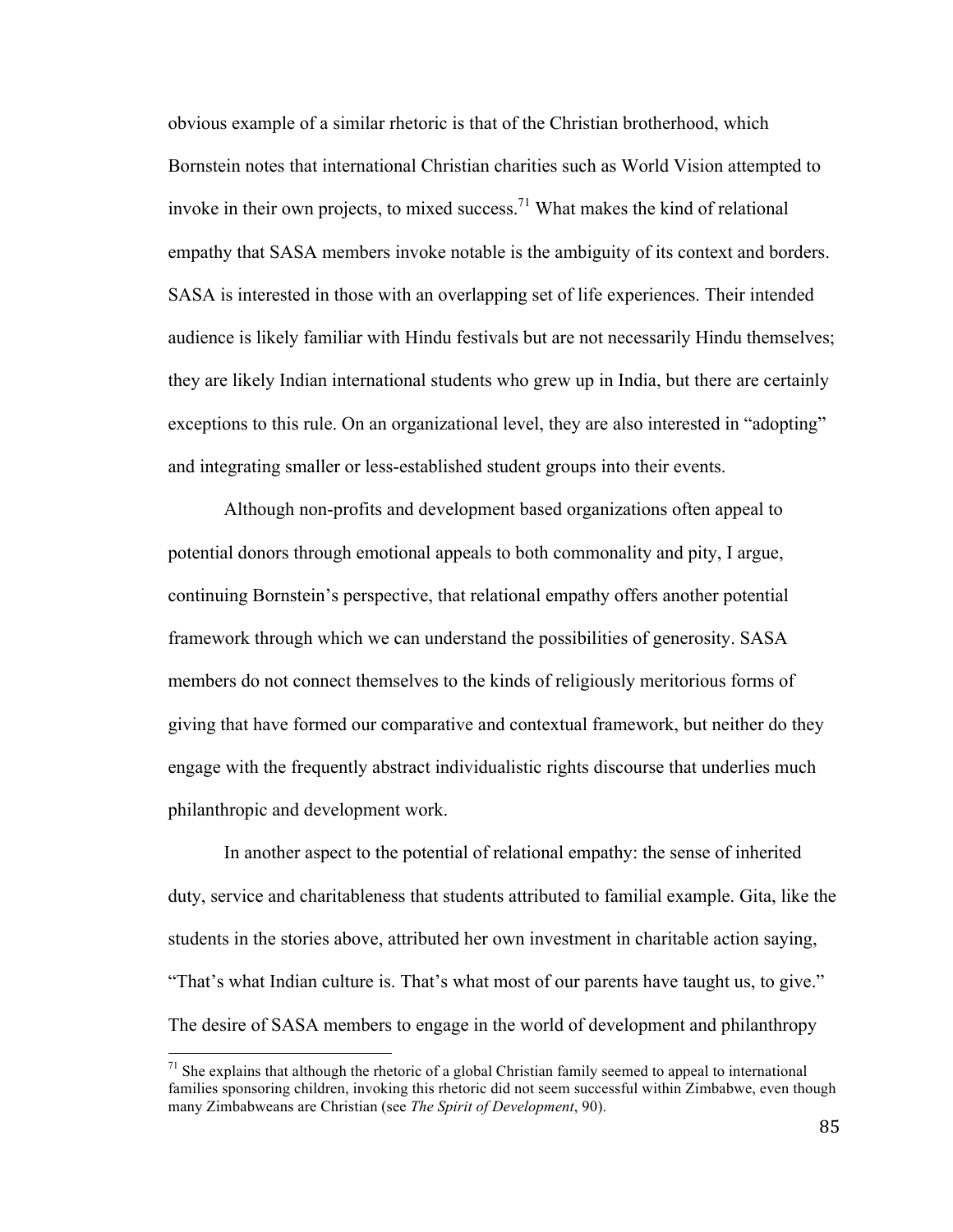involves a capacity to abstractly understand or sympathize with the suffering or disempowerment of strangers. The rhetoric of SASA members makes it clear that this develops into a quasi-familial concern for well being for people they have come to understand as something like family, at least within their current transnational context. Taking the examples of their actual biological family members, SASA members come to extend their circles of exchange first to the broader Indian (and South Asian) community on campus, and then, through their personal connections with members of non-profit groups on campus, to populations "in need."

# **The Uncertain Future**

In the middle of answering a question about why SASA chose to collaborate with particular non-profit groups on campus, Nasir mentioned that in the future, SASA might not be able to work with Nanhi Kali, the group with whom they typically hold their Diwali event. Surprised, I asked why that it would be. Nasir explained that since SASA is an undergraduate organization and Nanhi Kali is a graduate organization, they are overseen by different university offices. The offices were considering no longer having collaborative events between graduate and undergraduate organizations because it required complicated coordination between the offices as well as the student organizations themselves. When I asked if SASA would be doing anything different with Diwali going forward as a result, Nasir said no. He felt that SASA would continue to try to host large, celebratory festivals with the goal of first addressing their main audience, and their secondary and perhaps less successful goal of reaching a diverse audience from across the campus.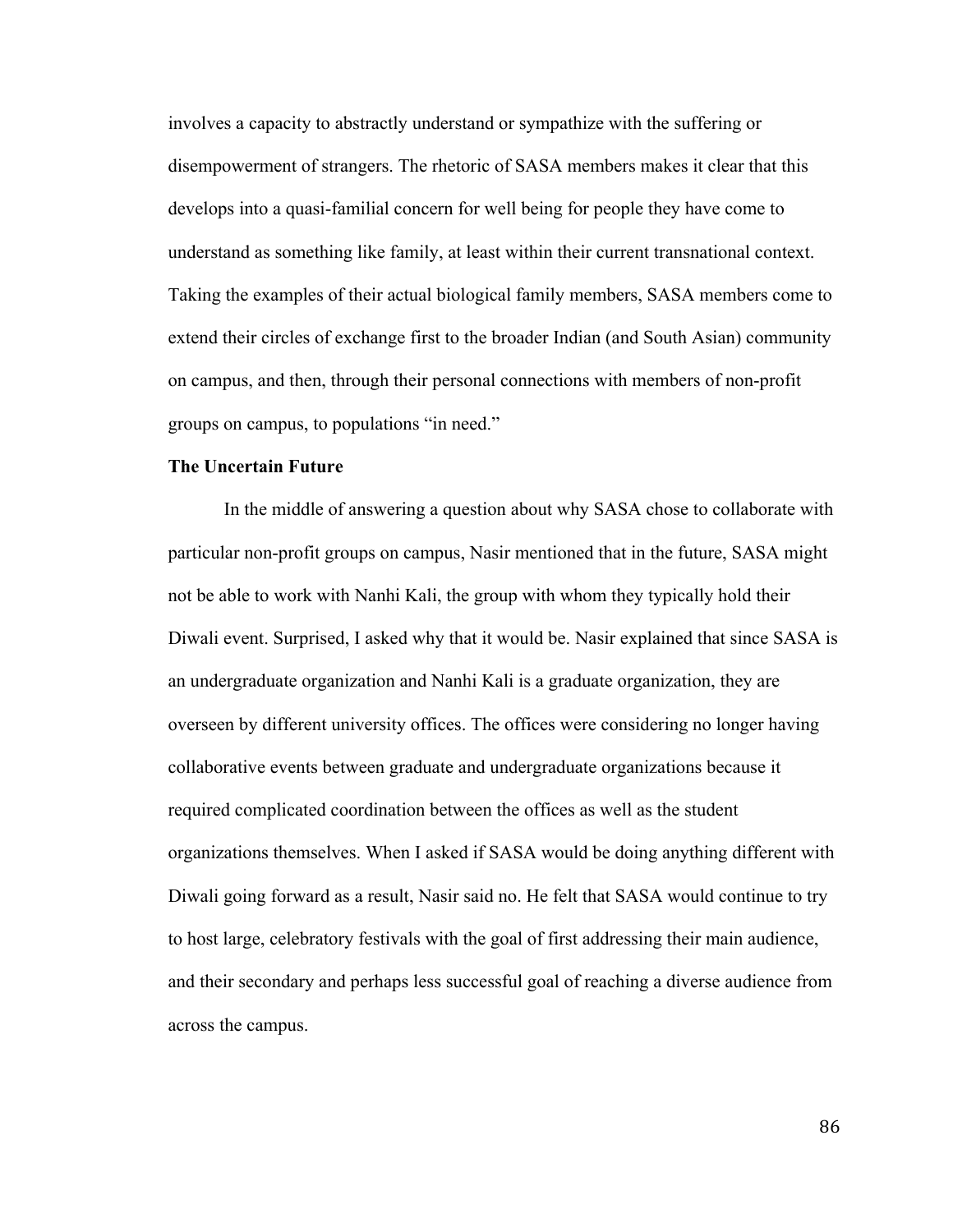Here again, as in the last chapter, it becomes clear that the basis for exchange is always uncertain. The donors and donees in Parry and Laidlaw's work by and large function within cultural milieus in which both donors and recipients can expect to carry out their exchanges, even with the contradictions and friction within such systems. For SASA, however, the changing policies of the university administration mean that there is a great deal of instability. Although they have maintained a personal and organizational relationship with Nanhi Kali over the course of several years, the administrative concerns of the university have created a situation in which future relations are untenable.

Much like the problems SASA faced with serving food, the differences between student groups' understandings of their cycles of exchange and the interpretations of the university administration created a disjuncture in which the university administration's concerns prevailed. Generosity and relationality might both have been at work within SASA and Nanhi Kali's collaboration, but this one particular instance of undergraduategraduate organizational good intentions could not outweigh the broader administrative complexities that the university evidently struggled to handle.

This, together with the difficulties around serving food recounted in the past chapter, demonstrate that cycles of exchange require a legitimizing authority. In this case, rather than it being the religious context of *dana*, it is the secular authority of the university that allows — or does not allow — exchange to occur. Although the students who participate in SASA have multiple frameworks through which they understand and refer to charitable giving, not all of them can function within the context of the university. The concept of *dana*, shared in different iterations by Hinduism, Jainism, and Buddhism, continues to function as an acknowledged and established form of religious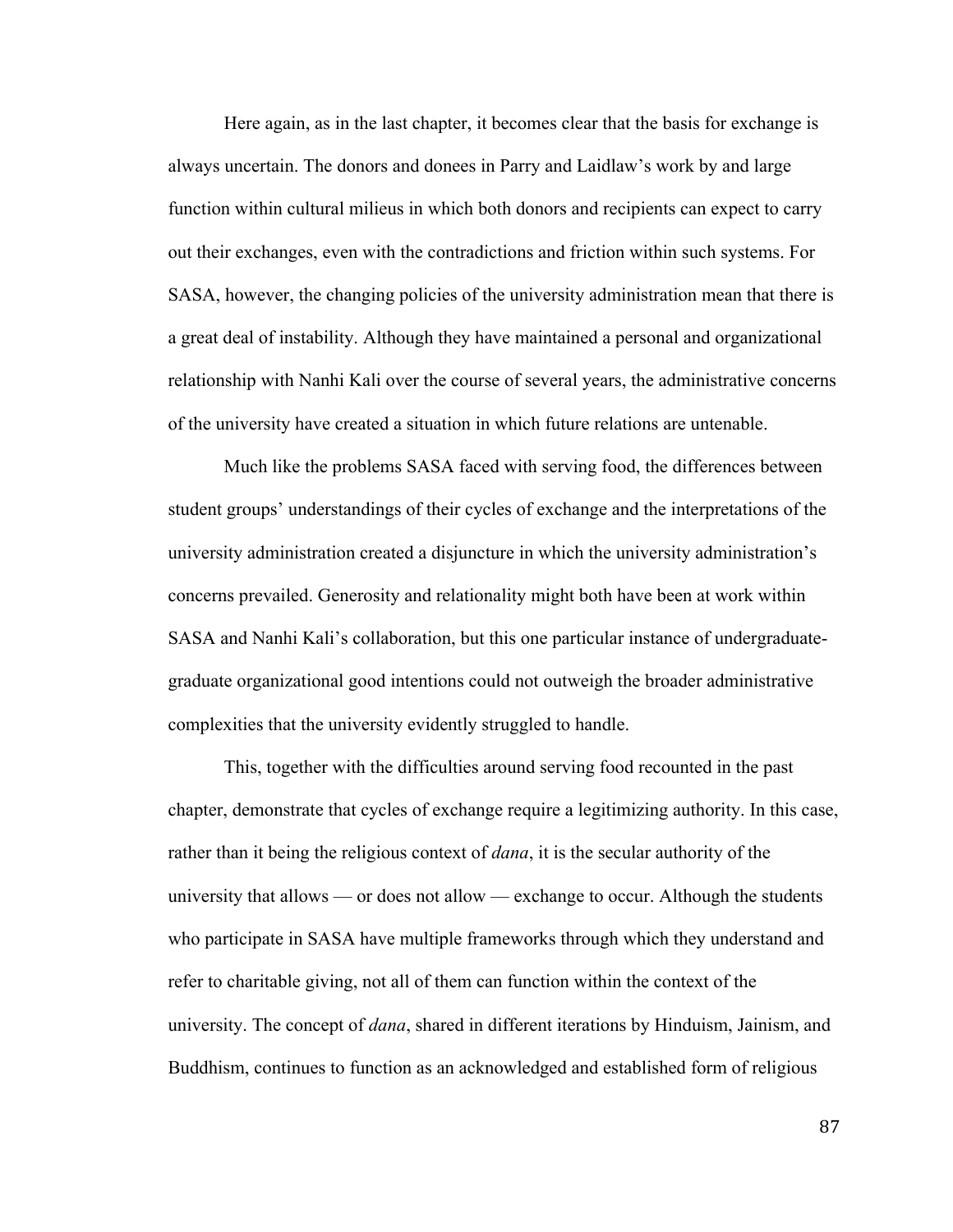and meritorious giving in South Asia, as does the Muslim tradition of *zakat* and Christian alms-giving. Within these contexts, however, actors — both donors and recipients generally understand themselves to be acting within the same system, despite the contradictions and potential for inauspiciousness, corruption, or improper behavior. The vulnerability of SASA's forms of exchange are the result not only of the fact that they enact them outside of a cultural sphere in which authorizing figures would be familiar with the material goods they may exchange, but also one in which SASA members' authority is always necessarily contingent.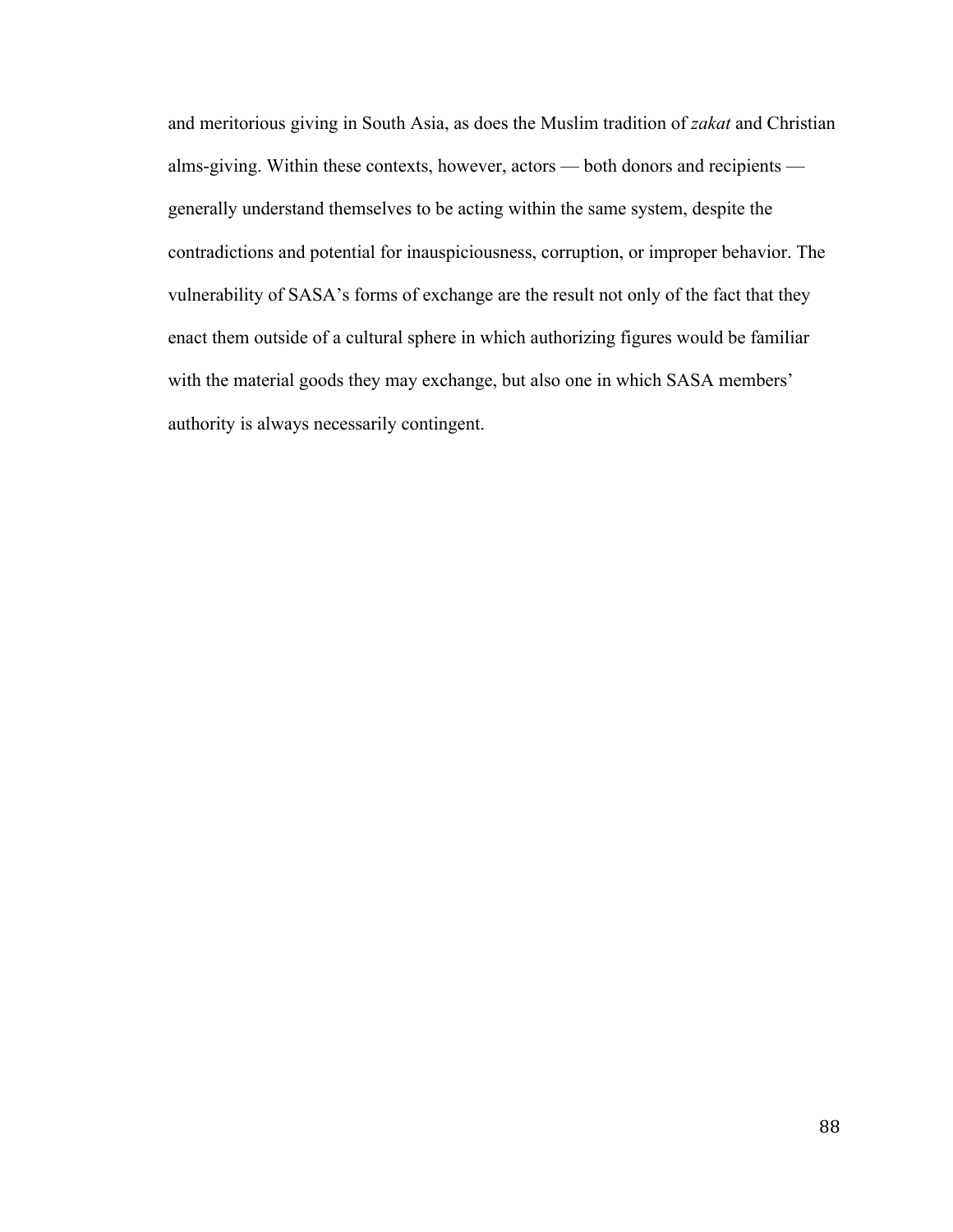# **Conclusion**

Looking at SASA and the events they put on allows us insight into the social, emotional, and religio-cultural lives of a relatively new kind of transnational population. At the same time, it also reveals the nuances and complications of exchange and the forms of authority that make exchange possible. The relatively large population of international students from India and the South Asian diaspora more broadly at Syracuse University demonstrates that there is a young, dynamic class of South Asians coming to the United States on a non-permanent basis who are determined to carve out a space for themselves in their temporary, adopted homes. They self-consciously understand themselves as a different population to South Asian Americans on campus and understand themselves to share a cultural background and set of references as a result of their upbringings and familial backgrounds. They seek to create a kind of quasi-familial network to address their particular emotional, psychological and social needs and desires.

SASA's transnational identities must be contextualized. They simultaneously have easy access to communication and news from home via modern technological innovations and have a strong sense of their distance from familiar surroundings and the comfort and security of their familial network. The emotional experience of that distance brought students to SASA, both as event attendees and as members of the organization itself. For SASA members, the organization and the social network it gave them access to provided a friendly home and they hoped to extend that same sense of belonging to the rest of their broader community. The rhetoric of domesticity was firmly established amongst SASA's members. This language highlighted that students are simultaneously conscious of the difficulties that result from their choice to seek an education so far from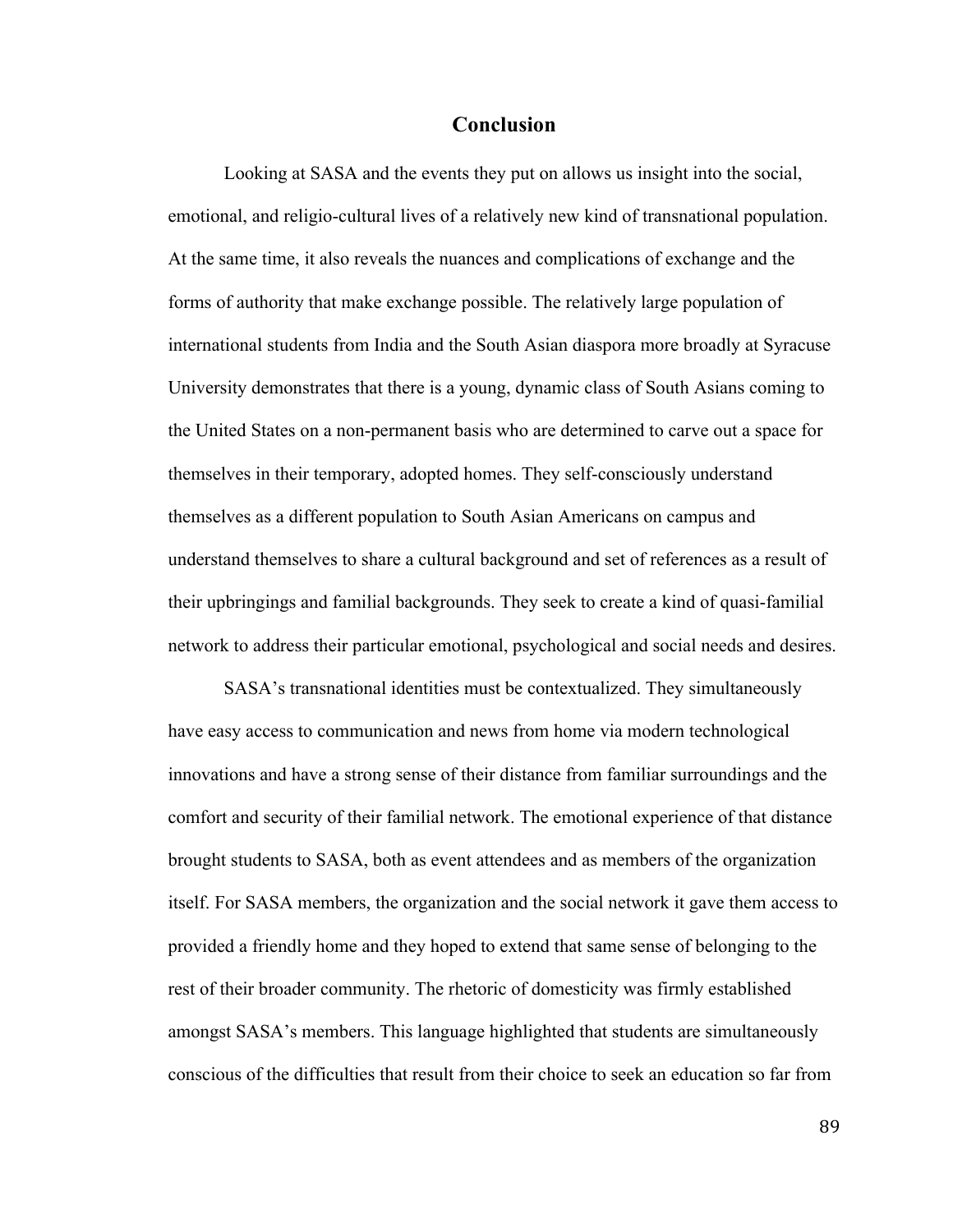the homes of their childhood and of their desire to establish themselves within Syracuse during their time here. Through embodied actions, SASA members attempt to bring their compassionate, imagined notions of what will comfort and cheer people.

Clearly, they do not always fulfill all the wishes of their audience, but their events are grounded in a desire to mitigate distance, create a comfortable space within Syracuse University, and advance the charitable causes championed by people they include in their network of relational empathy. In making Syracuse a "home away from home," SASA members constructed environments in which they imagined Indian international students would feel comfortable, secure, and amongst peers who cared for them. The events were simultaneously intended to anchor SASA members and their organization into local networks, through their relationships with non-profit groups operating on campus. Their transnational Indian aesthetic and ethos was centered on a multi-pronged conception of generosity and giving, which included material goods, financial support, and embodied effort and time on the part of individual members.

### **Cultural but Not Religious?**

In a twist on the increasingly common self-identification amongst Americans as "spiritual but not religious," I argue that we might label SASA members "cultural but not religious," based on their own self-identifications. Many of the SASA members I interviewed seemed to regard themselves as fairly disengaged from what they personally consider "devout" religious behavior. At the same time, they clearly implement and encourage elements of Hindu devotional practice at their festival events, and SASA members who grew up in a variety of religious communities continue to engage with embodied religious practices. In her ethnographic analysis of Indian IT workers and how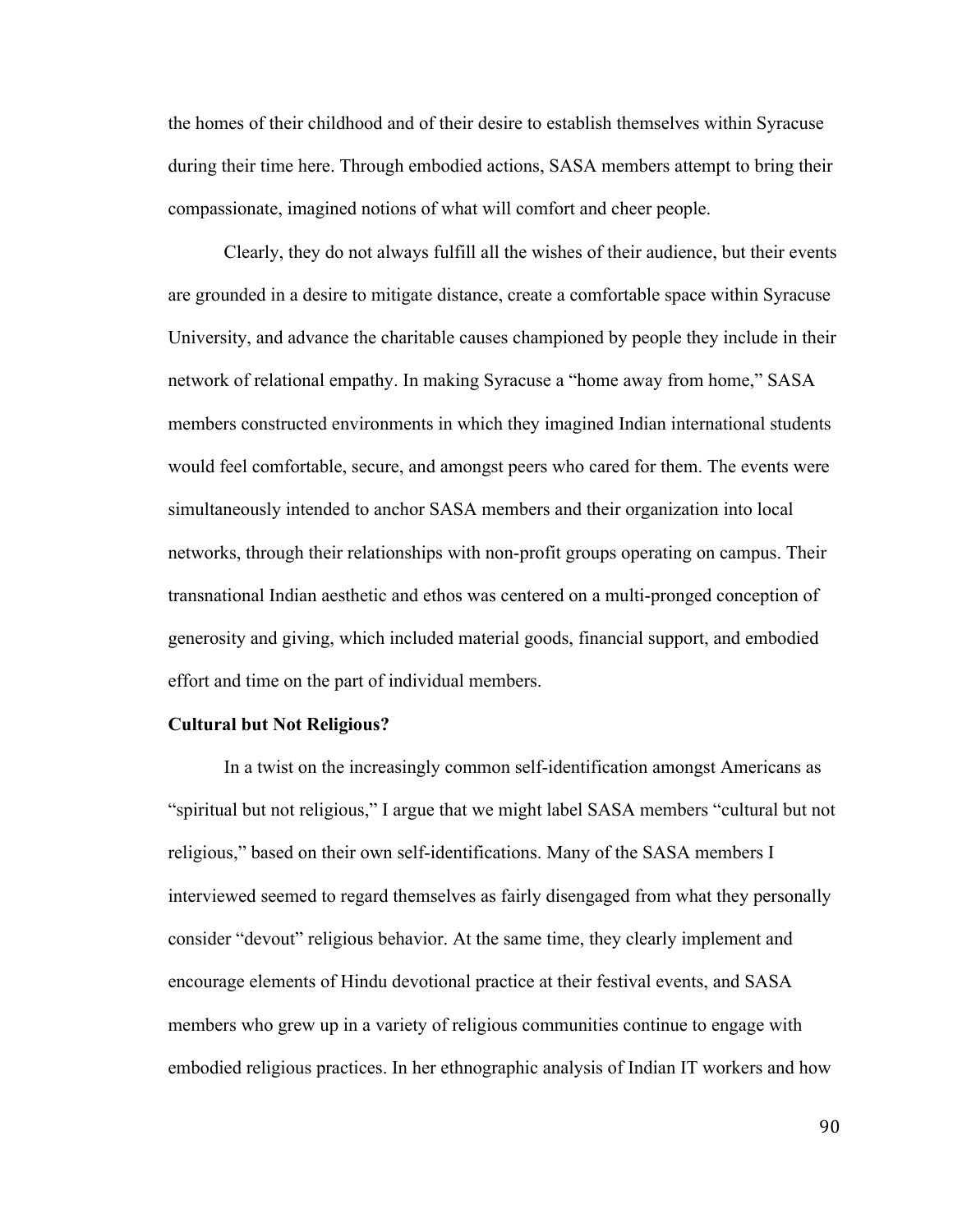they conceptualized their own engagement with Indian identity, Smitha Radhakrishnan explains, "While there was little explicitly shared agreement on the content of this elusive "Indian culture," the historical context in which these discourses came to be suggests first that Hinduism plays a central, constitutive role in this culture." She further concludes the conceptions shared by her mobile, transnational interlocutors suggest "that what is at stake here in the new, emerging notion of Indianness they are making is the beginning of a new hegemonic consensus to replace the seemingly unviable secular, socialist democracy . . . [with] a new transnational elite, a globalization-friend version of Indian culture."<sup>72</sup> Although the SASA members who have informed this thesis are all younger than Radhakrishnan's IT workers, they belong to a similar transnational population and are likewise building a new conception of what being "Indian" involves, particularly when away from the familiar context of Indian family home.

Hinduism clearly plays a role in Indianness for SASA members, but it is a Hinduism of aesthetics, taste, and sound. SASA members characterized these aspects of religious life as falling within the potentially more neutral category of "culture," which does not require belief to be enacted and claimed for one's own. The embodied, sensory aspects of festivals that were so carefully curated and emphasized as significant ranging from food to decorations to music, and indeed to the *pujas* and *aartis* — seem to count as "culture" because of the ways in which they can potentially be enacted regardless of theological belief. This is not to say that "culture" is not an equally troubled term. Like "religion," culture clearly means many things to many people. In the case of SASA, what I have referred to as aesthetics, sensibilities, and embodied practices become

<sup>72</sup> Smitha Radhakrishnan, *Appropriately Indian: Gender and Culture in a New Transnational Class* (Durham, NC: Duke University, 2011), 16.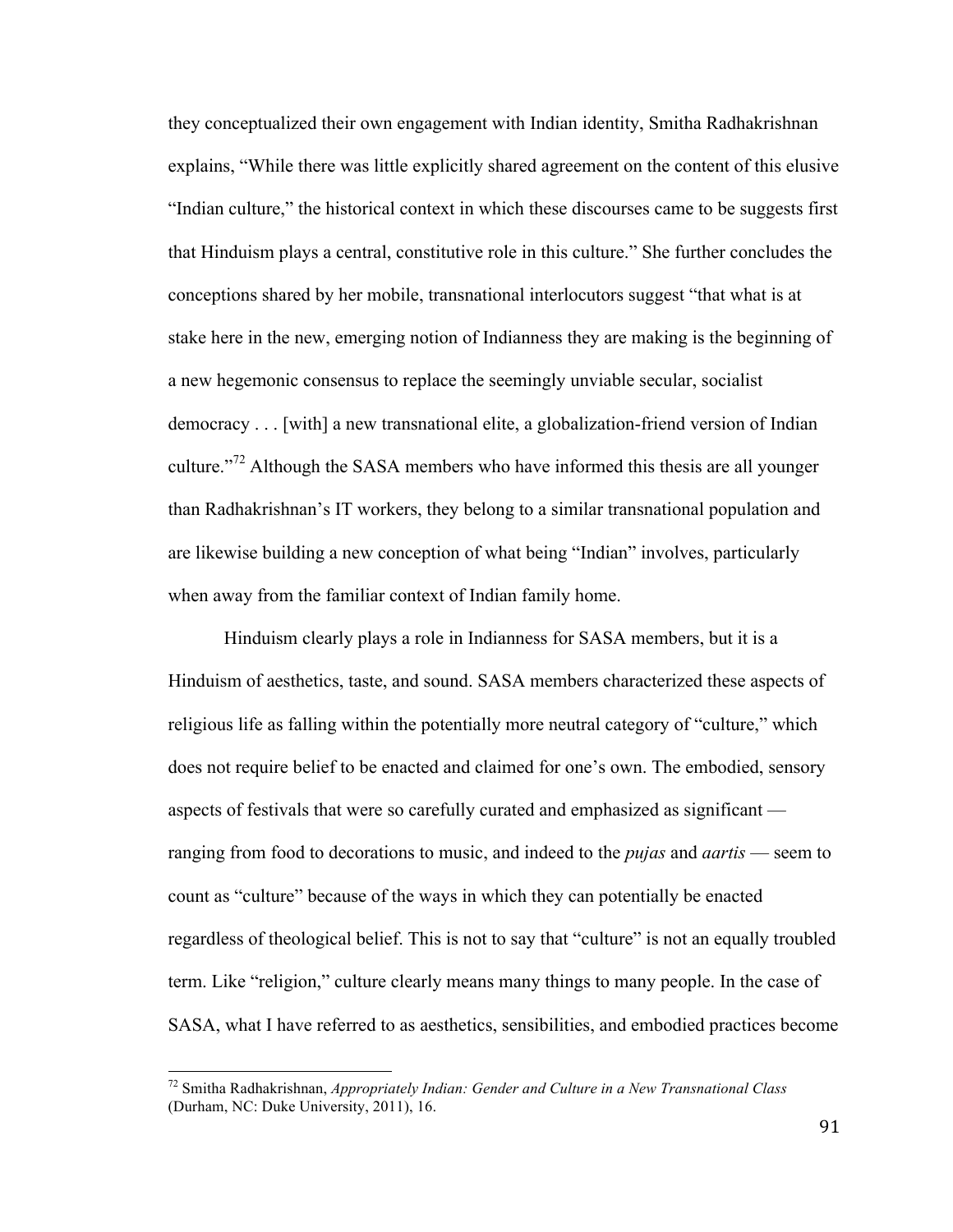"culture" because of the term's assumed mobility and applicability beyond those who would self-identify as devout Hindus.

I suggest that considering these "cultural but not religious" young people also helps us understand the ambiguous boundaries of what can be considered "religious life." By using this phrase, I am deliberately invoking the rhetoric of "spiritual but not religious." Scholars of religion have suggested that the increasing number of Americans who identify as "spiritual but not religious" should be understood within the context of American religious history and the significance of individualism. Radhakrishnan argues that a similar ethos of individualism is significant to how some of her interlocutors, specifically those living in large Indian cities like Mumbai and Bangalore. Like "spiritual but not religious" people in the United States, Radhakrishnan's IT workers selected and focused on aspects of Hinduism that were of personal interest.<sup>73</sup> In a similar manner, SASA members selected portions of Hindu festival traditions to build what they saw as widely appealing events.

This comparison to spiritual but not religious people also helps demonstrate the ways in which groups that challenge the boundaries of what can be considered "religious," also rely on communal organization. Scholars have frequently viewed "spiritual but not religious" people as "indicative of (or the consequence of) ongoing social fragmentation and weakening social ties, increased social mobility" and other factors.<sup>74</sup> Following Courtney Bender, I want to point to the ways in which people who deliberately disengage or distance themselves from the term "religion" very much engage in and rely on communal organization as a source of identity and fulfillment. In her

<sup>&</sup>lt;sup>73</sup> Ibid., 175-6.<br><sup>74</sup> Courtney Bender, *The New Metaphysicals: Spirituality and the American Religious Imagination* (Chicago: University of Chicago Press, 2010), 3.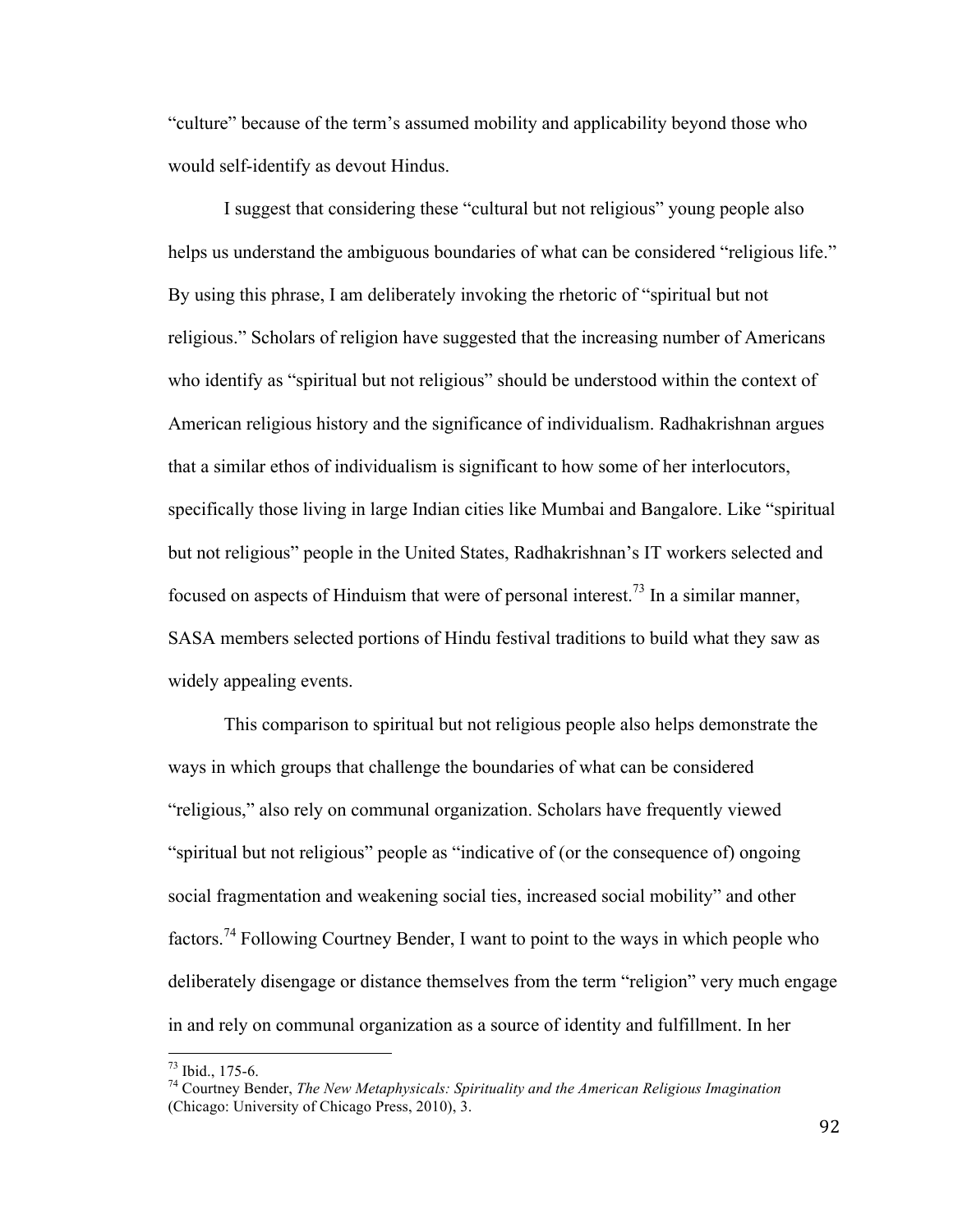ethnographic work on spiritual communities in Cambridge, Massachusetts, Bender observes that "few spiritual groups were freestanding alternative religious institutions" and that "everyone [she] spoke with could identify other spiritual practitioners, groups, and individuals."<sup>75</sup> SASA, unlike Bender's relatively loosely connected networks of spiritual seekers, is an explicitly organized student group with an institutional history and an evident hierarchy of leadership. Yet like Bender's spiritual seekers, SASA members find something worthwhile in aesthetic and embodied engagements with religion. They fall outside the usual organization of religious student groups hosted through the university chapel and members profess to various levels of devoutness and knowledge about their own religious backgrounds and identities. Even with this relatively weak association with a religious community, however, aspects of religious life remain the grounds that allow them to carry out their social mission. Just as religious studies has turned towards taking "spiritual but religious" as a serious category of study, we must also consider how organizations like SASA engage with religion as "culture."

Although many SASA students seem able to reconcile the religious portions of their events without their own personal sense of distance or sometimes discomfort with religion, this is not to say that these students are not of interest to religious studies scholars. For obvious reasons, many religious studies scholars study self-identified or self-consciously religious communities and materials. Some of the field's most intriguing scholarship, however, has demonstrated the many ways in which the tool of religious studies can be applied to illuminate seemingly non-religious communities, places, and texts and the ways in which religion may underlie or permeate them. In this vein, I

 $75$  Ibid., 6.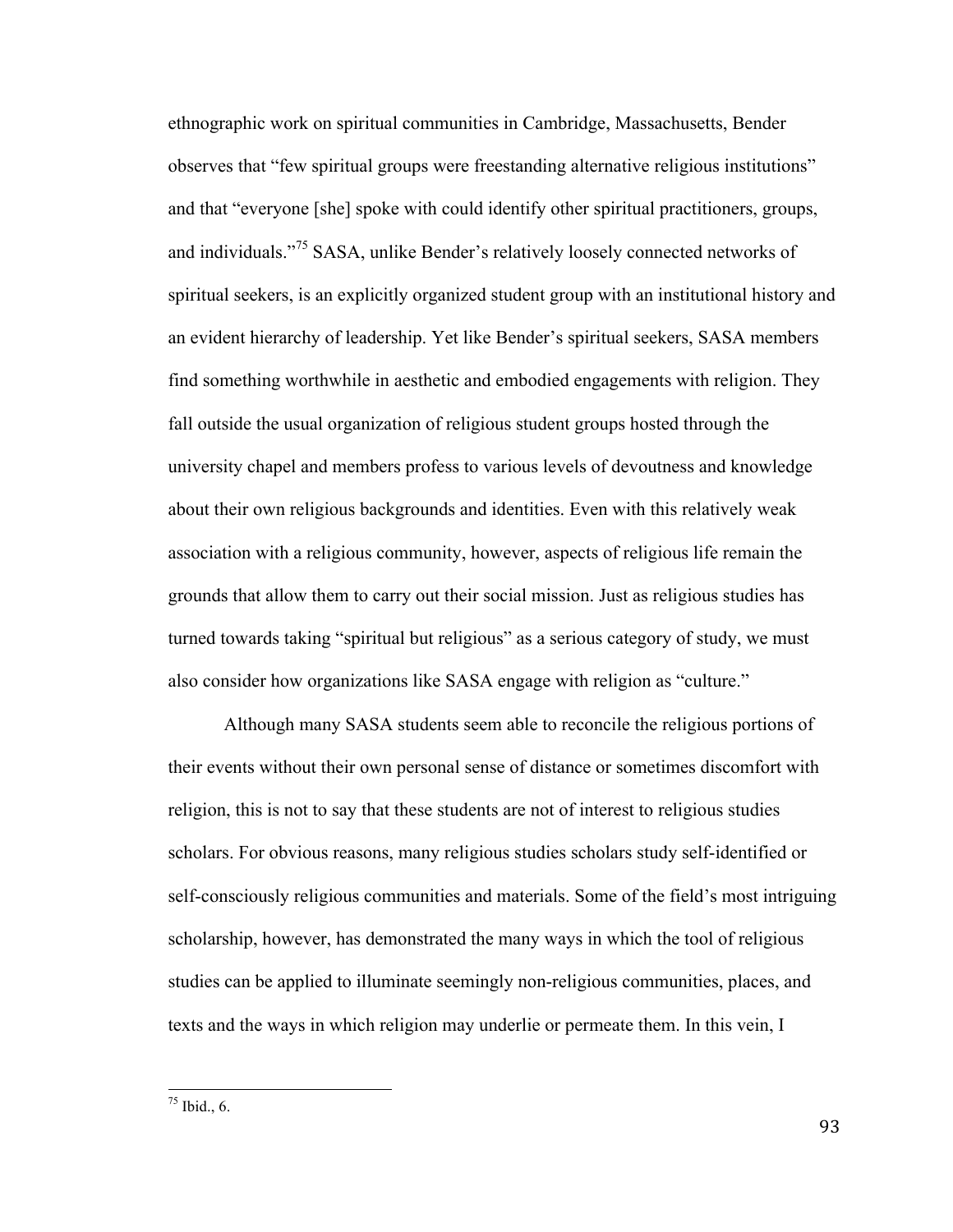suggest that looking at SASA opens an example of a group that engages with and utilizes religion in ways that correspond with many other community-oriented groups, both within universities and outside of them. SASA members may not emphasize theological belief and regular practice, but religion remains a "cultural" reference point for how to live appropriately and well.

# **Ethos, Religion, Respect**

Throughout this thesis, I have emphasized the significance of embodied practices and personal, quasi-familial relationships as a motivating factor for how SASA members enacted multiple forms of exchange and I argue that these aspects are equally important for understanding the ways in which religion is entwined with SASA's events. In their interviews, SASA members directly associated embodied religious practices — Hindu and non-Hindu — with their family members, their childhoods, and a burgeoning understanding of how to be caring and compassionate people with the capacity to affect others' lives. Varsha, for example, who told me she considered herself an atheist, also does a daily *puja* with her mother now that she has returned to India. She also connected her own desire to host Diwali with Nanhi Kali not only to pragmatic issues of attracting the largest possible audience but also to her own parents' support of Nanhi Kali in India. What does it mean for a group that contains a self-identified atheists, a young woman who overtly stated she was still in the process of exploring her own religious identity and beliefs, and at least a few non-Hindu students, to celebrate Hindu festivals and see them as addressing a cultural desire?

Their investment in the aesthetics and embodied practices of a Hindu-flavored conception of "Indian culture" points to the amorphous space between a secular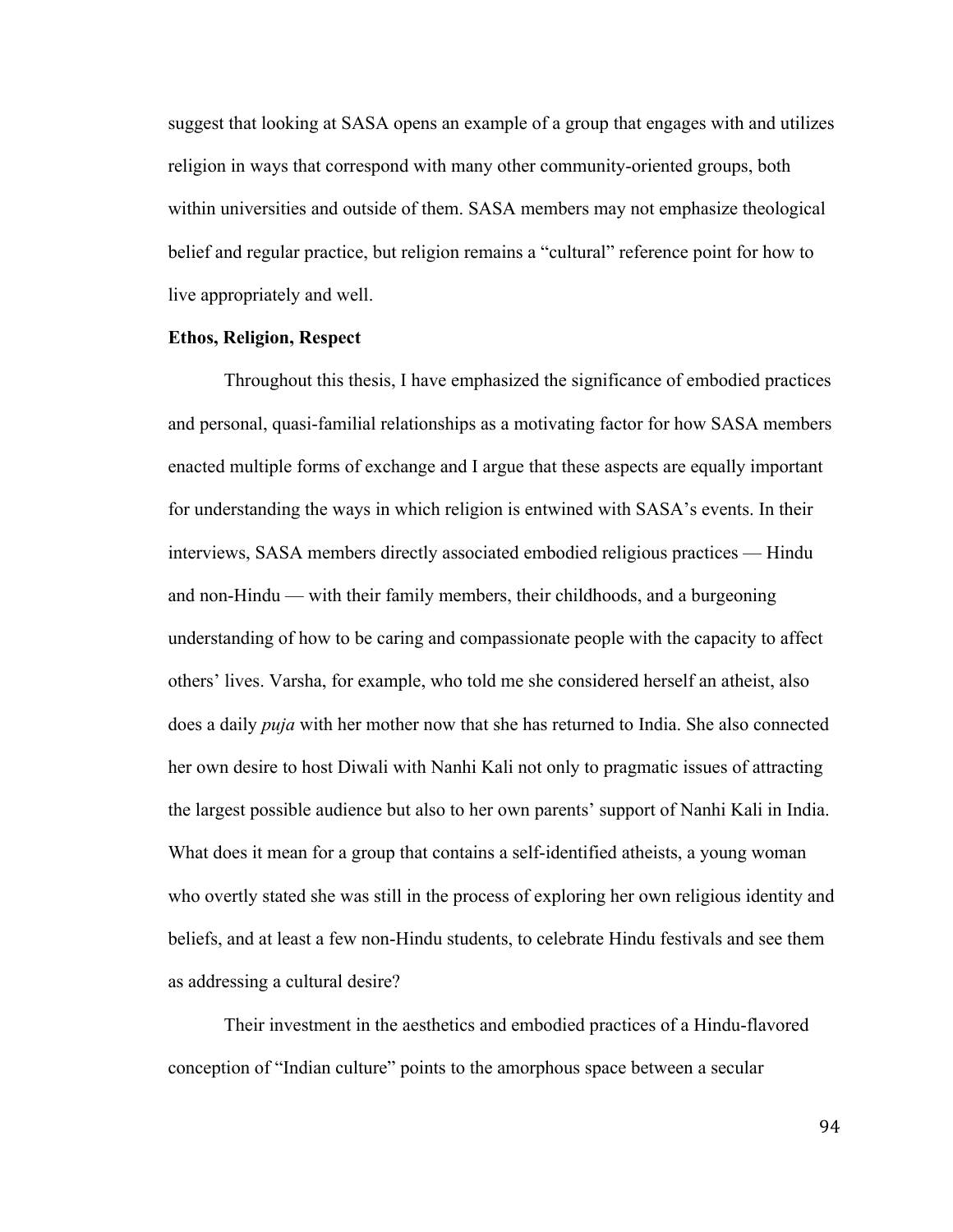conception of Indian identity and a Hindu nationalist one. Radhakrishnan observes that for the IT workers she interviewed,

a Hindu identification was not connected to political support for a Hindu nationalist party, since most informants declared no interest in politics. These articulations suggest that Hinduism remains an important source of identity and belonging for IT professionals, but that Hinduism as they understand it is largely decontextualized and depoliticized.<sup>76</sup>

A similar phenomenon appears to be occurring amongst SASA students. They equate Hindu festivals with a recognizable pan-Indian set of references, albeit one they recognize contains far more diversity under the surface than they can actually include in their own events. At the same time, however, my interviewees for the most part did not offer much political commentary on the issue of Hindu-Muslim relations in contemporary India when I asked.

Varsha and Vidhya, the exceptions to the rule, both explained that although there were ways in which they felt Hindus as a majority population or Hinduism as a religion had influenced Indian culture read broadly, this did not mean that other communities were therefore less Indian or belonged there less. Vidhya responded to a question about how, if at all, she saw Hinduism and Indian identity being related by saying, "Wow, that's a loaded question," which is certainly true in the current political climate and in light of the history of communal violence in India. Vidhya first pointed to the origins of the word "Hindu" originally being a geographical description, then pivoted to her understanding of the modern relationship between Hinduism and Indian identity. She explained, "But knowing that a majority of Indians are Hindus, I would say they have a strong connection. Although I don't feel like that weakens the relationship that Muslims, or Sikhs, or Christians have to their Indian identity." Vidhya's analysis was far more

<sup>76</sup> Radhakrishnan, 176.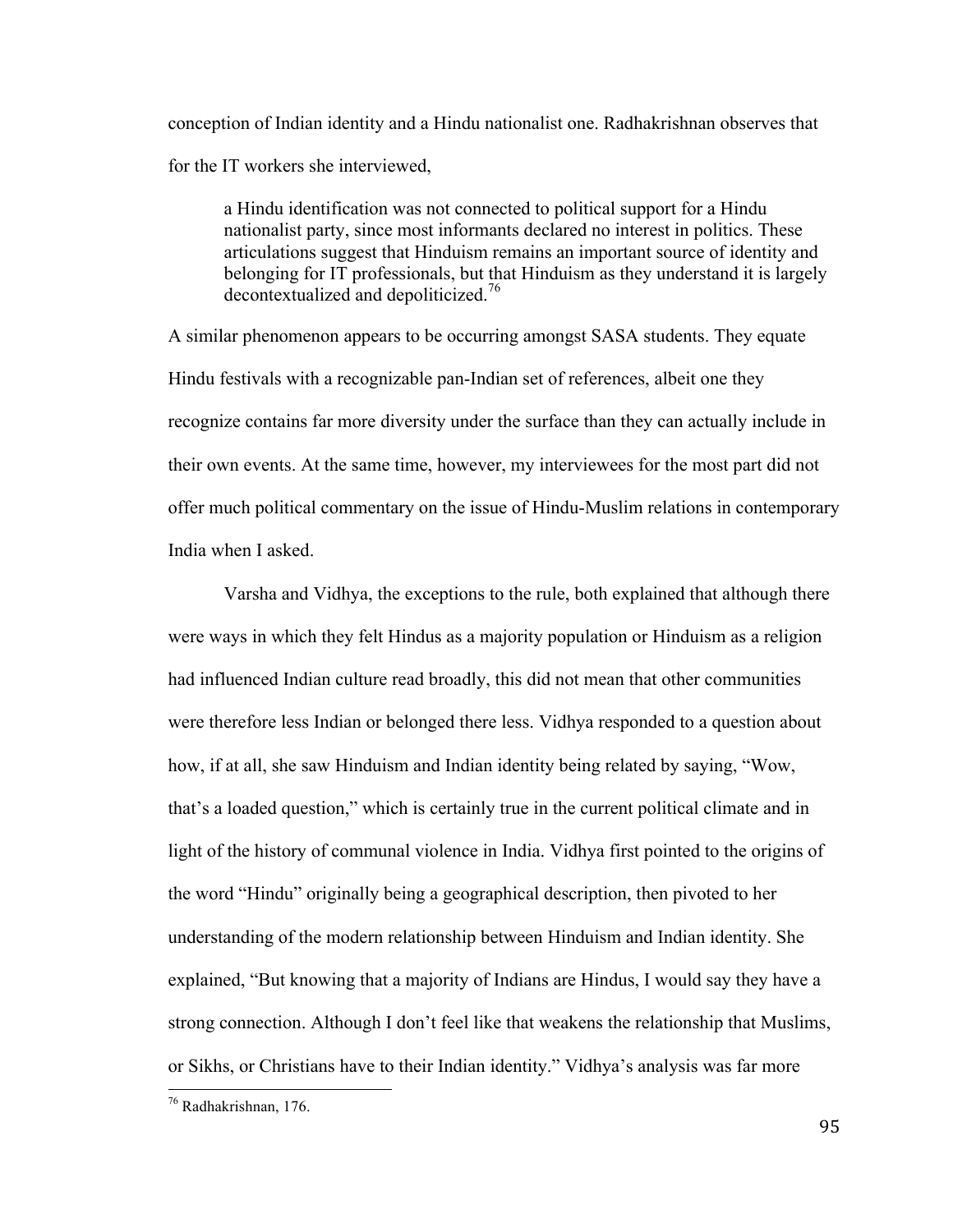explicitly political than most of the SASA members with whom I spoke, but nicely demonstrates SASA's members' ambiguous understanding of Hinduism's significance to Indian identity and culture. Hinduism contributes in important ways to Indianness but being non-Hindu simultaneously does not make one less Indian.

#### **Public Space as Domestic Space**

Related to SASA's attempts to create a comforting, caring, and welcoming environment within Syracuse, is their use, transformation, and translation of space. There is no denying that their festival events were fundamentally public, a fact that was only underlined by the space they selected: an auditorium. In this transnational context, the generally domestic celebrations and rituals of festivals like Navaratri and Diwali take place in a space more obviously welcoming to events like plays, performances, and film screenings. It would be impossible to recreate people's memories of celebrating such festivals in their own homes, but equally importantly, SASA members recognize that they could never recreate such situations because they would differ so much from person to person. Instead, SASA utilizes the opportunity and the physical locations available to them to translate these events into public spectacles.

The aesthetics of SASA's Navaratri and Diwali were essential to the way SASA constructed an atmosphere that combined familiarity with innovation. Vidhya told me that she knew that people specifically brought their best (South Asian) outfits from home just to wear at Diwali. The central element of this sensory experience was arguably focused on food. They might not be serving the special dishes people fondly remembered their mothers preparing, but they were attempting to fulfill a craving for home-like food that people did not need to buy or prepare themselves. In this understanding, food became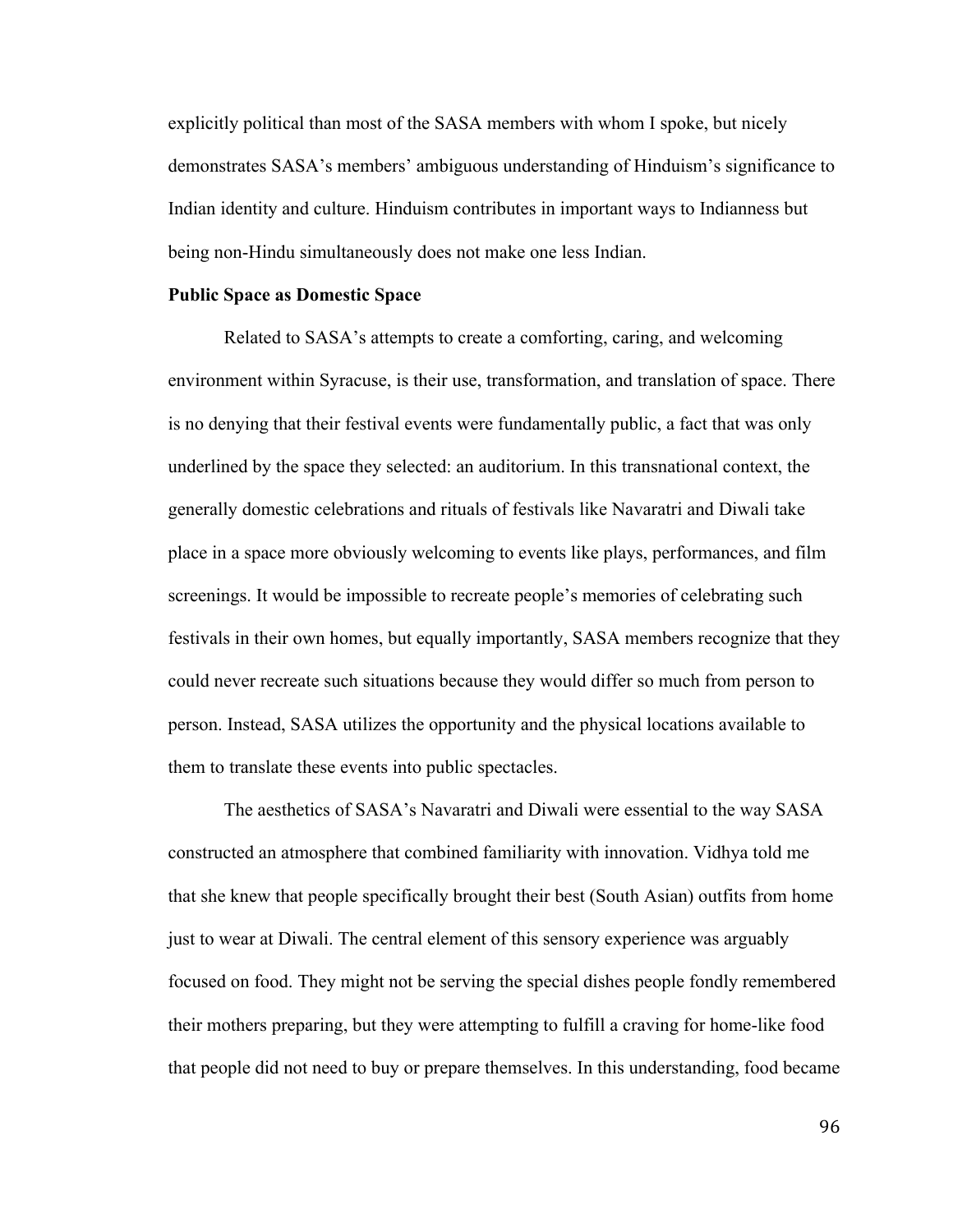not just an attraction but also evidence of a kind of generosity and care usually expected in domestic spaces and within familial relationships. The physical space of the auditorium was undeniably public and the celebrations had been adapted for this nolonger domestic setting. At the same time, however, aesthetic and sensory elements of the festivals were a clearly construction of a familiar, caring, and specifically Indian environment.

# **#FOMO as a Transnational Phenomenon**

SASA members' assessment that they fill an emotional and social need for students comes in part because of their own personal experiences dealing with the physical distance and intimate knowledge of things occurring "back home." Varsha in particular emphasized what she saw as the kind of unique experience of international students in the current day, in light of the advances in social media and communications technology. In Varsha's eyes, the ways in which social media and easier communication mitigated distance between students and their families outside the United States could also end up reinforcing their own sense of distance.

FOMO, or the "fear of missing out," entered the Oxford English Dictionary in 2013, an indication of the term's popularity, particularly among millennials. In a July 2016 article, a Forbes writer referred to FOMO as "the 21st century equivalent of keeping up with the Joneses."<sup>77</sup> More specifically, FOMO usually refers to the sense of "missing out" on something in comparison to one's peers, due to social media. Varsha's analysis suggests that FOMO can also create a specifically transnational phenomenon as well. As

<sup>&</sup>lt;sup>77</sup> Melody Wilding, "Career FOMO: How to Stop 'Fear of Missing Out' From Ruining Your Happiness," Forbes, July 6, 2016, accessed March 4, 2017, https://www.forbes.com/sites/melodywilding/2016/07/06/career-fomo-how-to-stop-fear-of-missing-outfrom-ruining-your-happiness/#153a75e22924.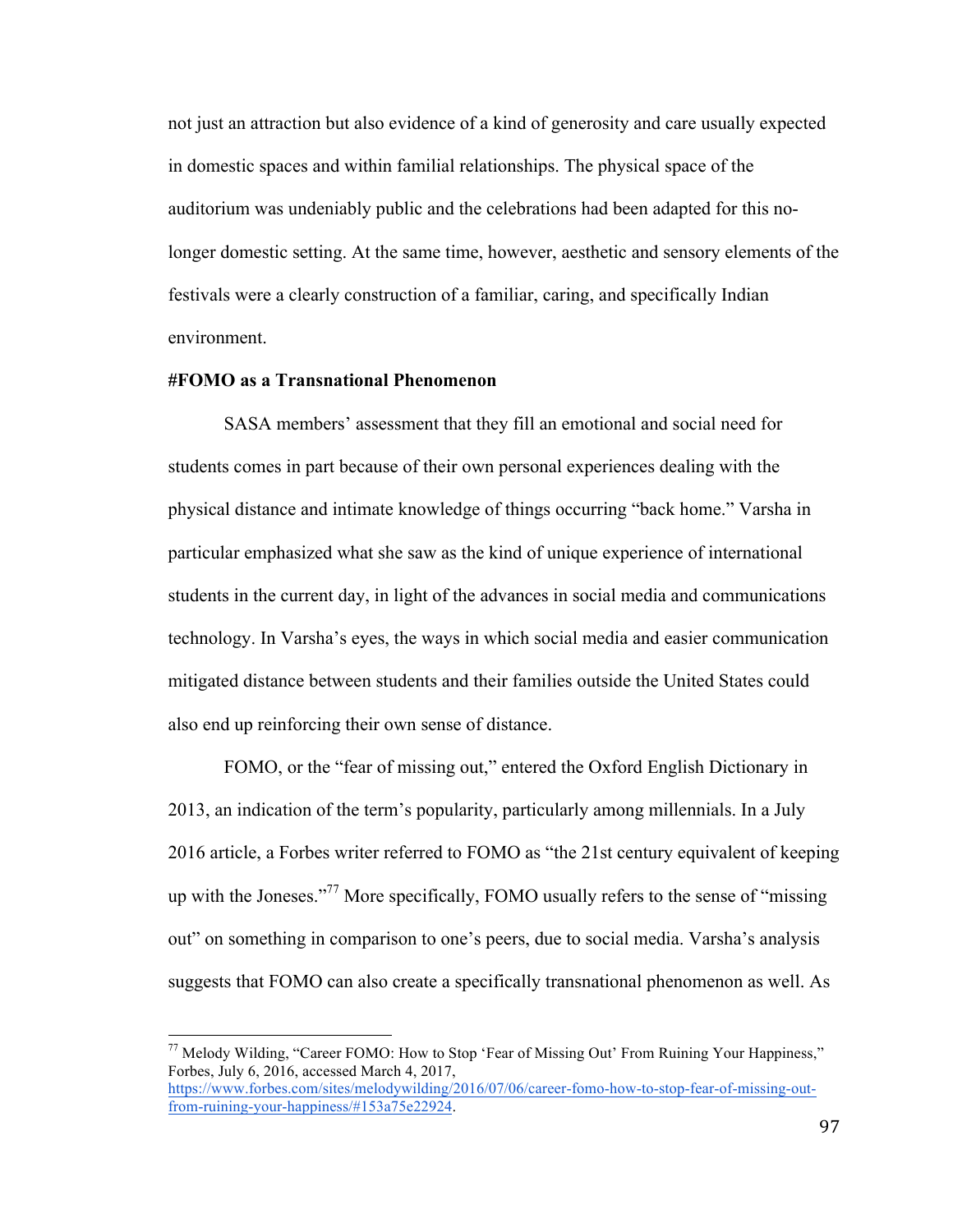I have previously emphasized, SASA members who are international students may or may not remain in the United States following their undergraduate or graduate schooling. They are, however, explicitly aware of their own current distance from their homelands and the surroundings of their childhoods. They spoke about their choice to come to Syracuse both in terms of the opportunities it afforded them and the sense that they were missing out. Even as they are more easily communicate with distant loved ones than previous generations of migrants and transnational individuals, they are also more consistently aware of what they have "missed out" on by choosing to go so far from home. SASA events, then, in some way attempts to mitigate the sense of missing out that might be particularly strong when seeing that distant friends and family are celebrating.

# **The Gift, Relational Empathy, and Religion as Exchange**

Looking at the forms of exchange that SASA members enact, which are shaped by their transnational desires and empathy, I propose we must also understand relational gifts. These are not classic gifts in the Maussian sense of establishing and maintaining personal relations between individuals or groups, but rather at least partially nonreciprocal gifts made out of a sense of shared emotional experience. Looking at two different kinds of giving explored in the earlier chapters, I argue that they demonstrate the multiple ways in which an ethics of care can be infused into systems of exchange. Although the exchange of food and the support (both financial and social) of non-profit groups may seem relatively unrelated, considering SASA events demonstrates that they can in fact be understood as on a continuum of actions based on relational empathy. I have paired these two forms of giving not only because they both happened to occur at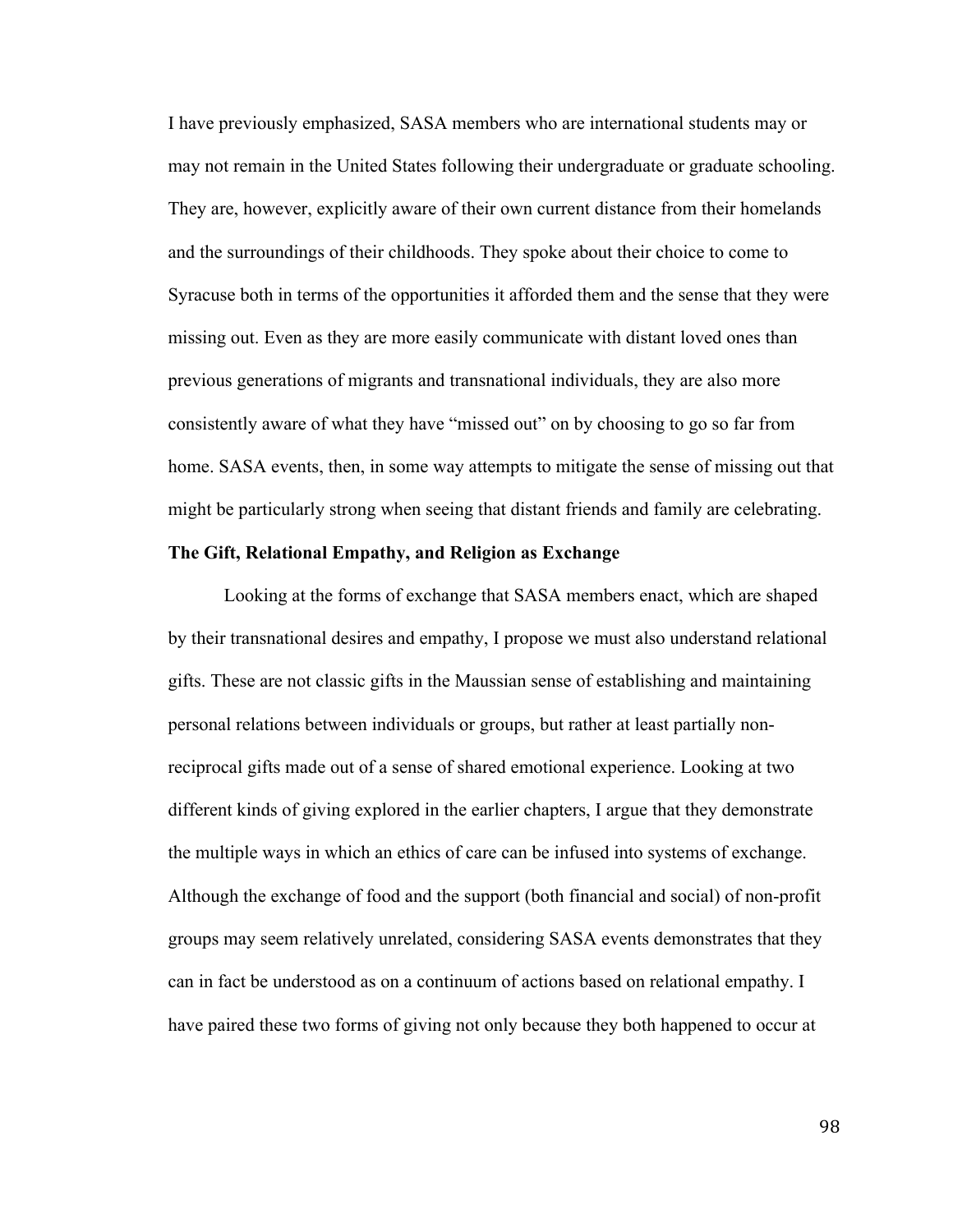SASA events but also because they stretch the concept of relational empathy in ways that demonstrate how the concept could be applied in other circumstances.

I consider SASA's forms of giving as ultimately rooted in a sense of shared experience and a desire to shield or comfort those with whom people share certain important and recognizable emotional and social characteristics. Unlike liberal altruism or rights-based arguments for development and charity, this kind of relational empathy does not dissolve into the universal and sometimes universalizing rhetoric of shared humanity. I argue that the relative specificity of relational empathy, which might initially seem to be a limiting factor, in fact offers a potentially powerful method of understanding people's emotional investment in charitable causes and community-based work.

The capacity of SASA members to see specific ways in which they can relate and care for not only their audience but also their friends involved in charitable and development-based organizations demonstrates that embodied and enacted relational empathy has the potential for wide-ranging results. The same relational empathy that caused SASA members to speculate about and attempt to address the desires of their audience members operates on the same personal and organizational-levels in their relationship with non-profit groups. Individually, it is the personal connections of specific SASA members with Thrive Projects and Oxfam that brought about SASA's interest in collaborating with both groups. On a broader level, the overlap in interests and audience members with Nanhi Kali meant that coordinating with one another for Diwali allowed both to better reach people. Individual members of SASA's executive board might have very little personal investment in the kinds of issues that Oxfam, for example, tackles.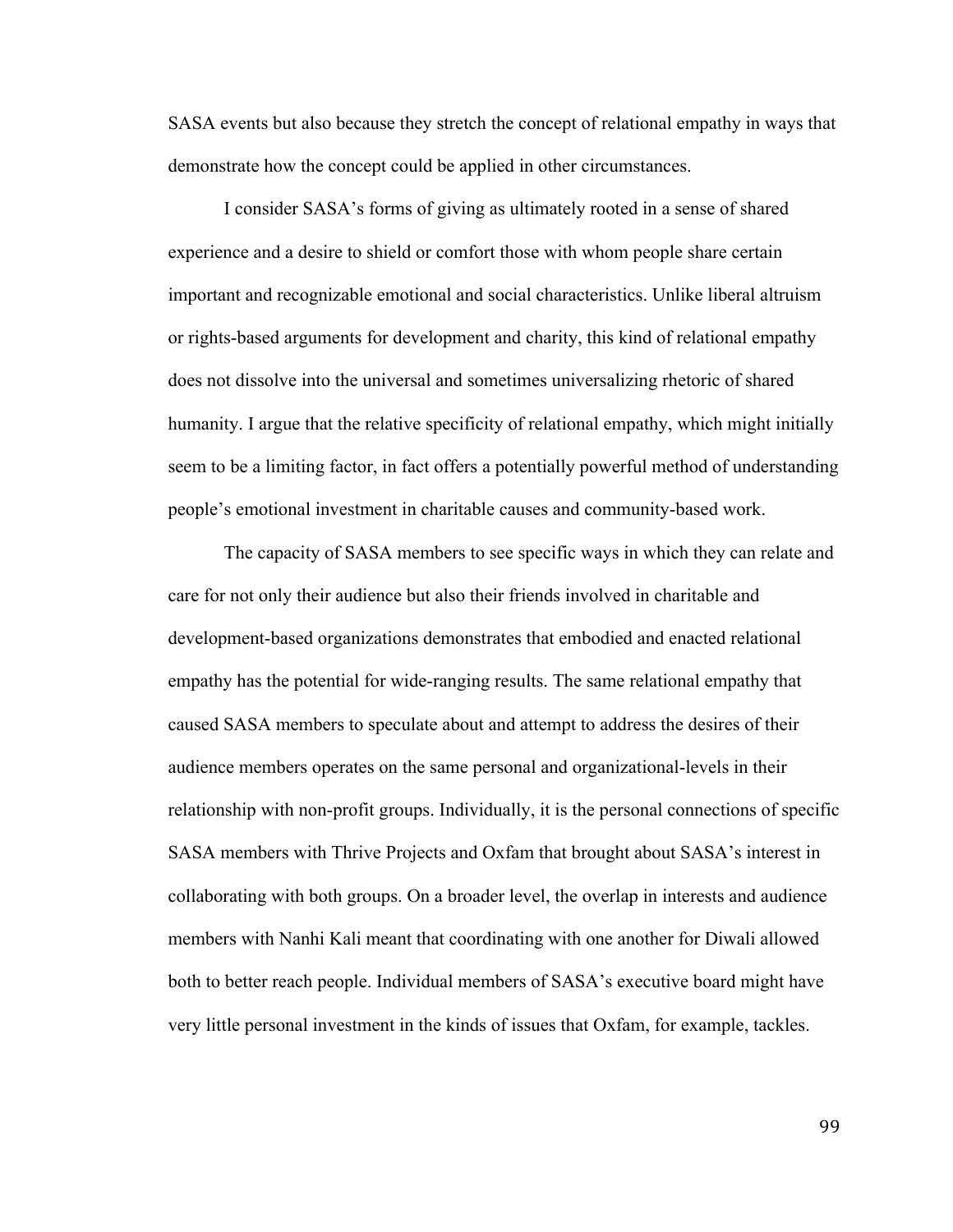Because of the overlap in the organizations' membership and the personal relationships that link the two groups, however, they felt a desire to assist.

SASA, as a relatively well-established student organization, had access to resources that their non-profit collaborators did not. SASA members' sense of their own organizational history, replete with difficult situations, made them particularly sympathetic to the problems faced by their friends. "Giving back" therefore became a multi-layered process. SASA members could not only help non-profits fundraise but also give their friends a platform to get greater recognition for their own organizations through inviting them to table at large SASA events.

In bringing together relational empathy and exchange I do not aim to stretch the meaning of "gift" to the point of uselessness, but instead to emphasize the ways in which we can understand social relations as exchange without falling into an assumption of utilitarianism. SASA certainly profits from successful events, but the level of work, time, and imagination that members invest is not a simple matter of expecting returns. They understand that they may not receive the thanks or appreciation they feel is commensurate with their efforts. Empathy and generosity, then, can still operate within commodity exchange and reciprocal exchange.

Finally, I want to suggest that exchange is also a method of understanding religious life. Mauss, after all, saw exchange extending beyond human-human interactions into human-supernatural relations, whether that was exchange with ancestors or deities. Phillip Arnold argues, "Exchange, as a religious phenomenon, is an essential feature of indigenous religions. It is also a central organizing feature of material life."<sup>78</sup>

<sup>78</sup> Phillip Arnold, *The Gift of Sports: Indigenous Ceremonial Dimensions of the Games We Love* (San Diego, CA: Cognella, 2012), 21.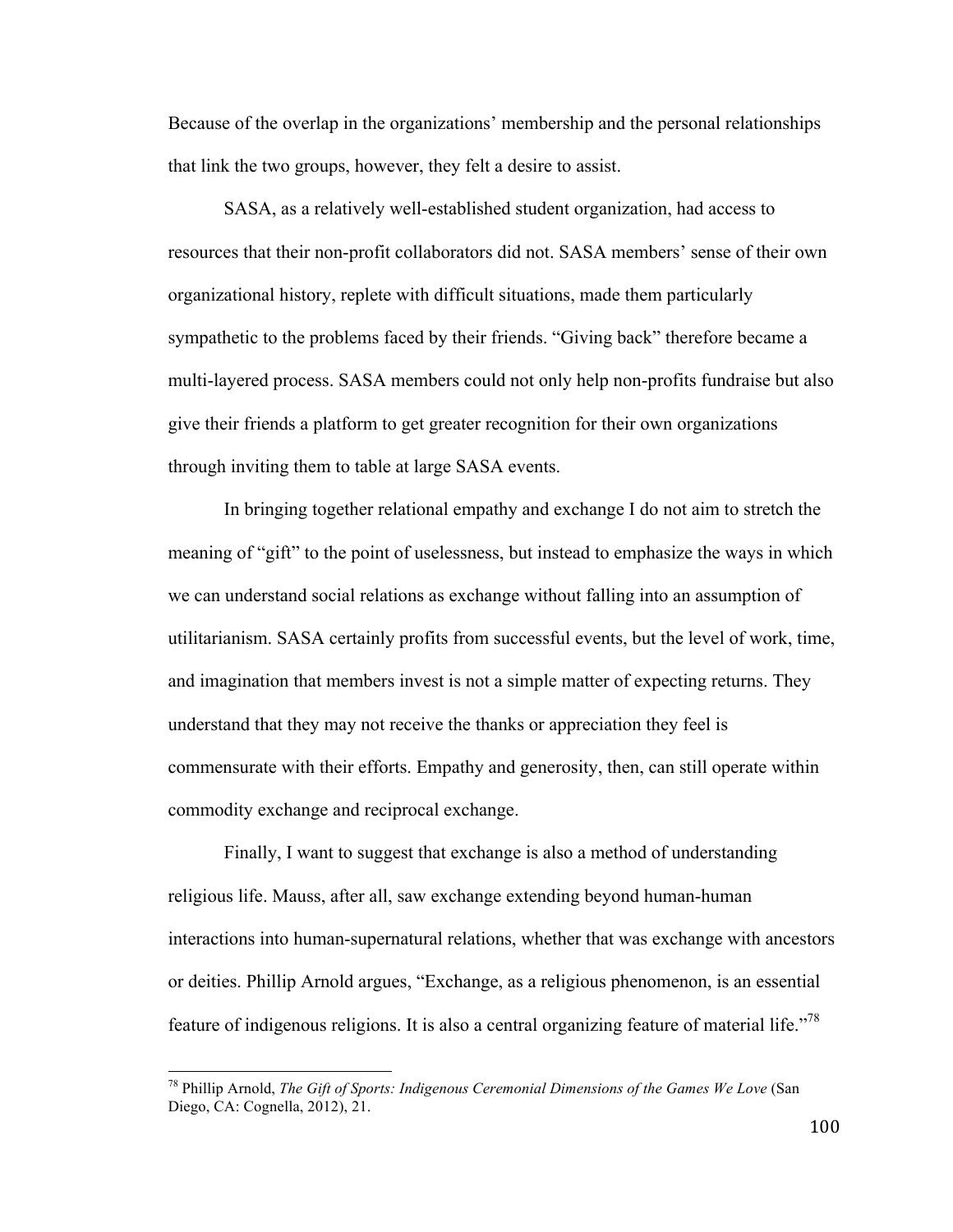Based on the work and experiences of SASA members, it seems Arnold's observation could be extended to other circumstances. Arnold analyzes indigenous religion as based on forms of ceremonial exchange, which also constitutes the most significant portion of the *pujas* performed at SASA's event. Through their insistence on performing *aarti*, SASA members continue to acknowledge the significance of ritual exchange between humans and deities, regardless of the issue of belief.

# **The Problem of Authority**

The particular context of SASA as a student group currently made up largely of and for Indian and South Asian international students, under the supervision of the university administration, demonstrates that systems of exchange may be very vulnerable to the whims of authority. Much scholarship on systems of exchange, including ones I have frequently referenced, such as Parry, Laidlaw, Raheja and Mauss, explore exchange systems in which both donors and recipients generally understand themselves to be operating with the same set of references. As these scholars demonstrate, donors and recipients may have competing understandings of what exchange is intended to accomplish. Interactions between donors and recipients may also illuminate the discrepancies and contradictions within particular systems of exchange. A similar issue arose in the disjuncture between SASA members and event attendees. Although SASA members emphasized the amount of work they put into creating the best, most successful event they could, attendees often had other unmet demands.

More significantly, however, the role of the university administration in dictating whether SASA's systems of exchange could take place at all demonstrates that the authority that allows for the existence of exchange may lie with neither donors nor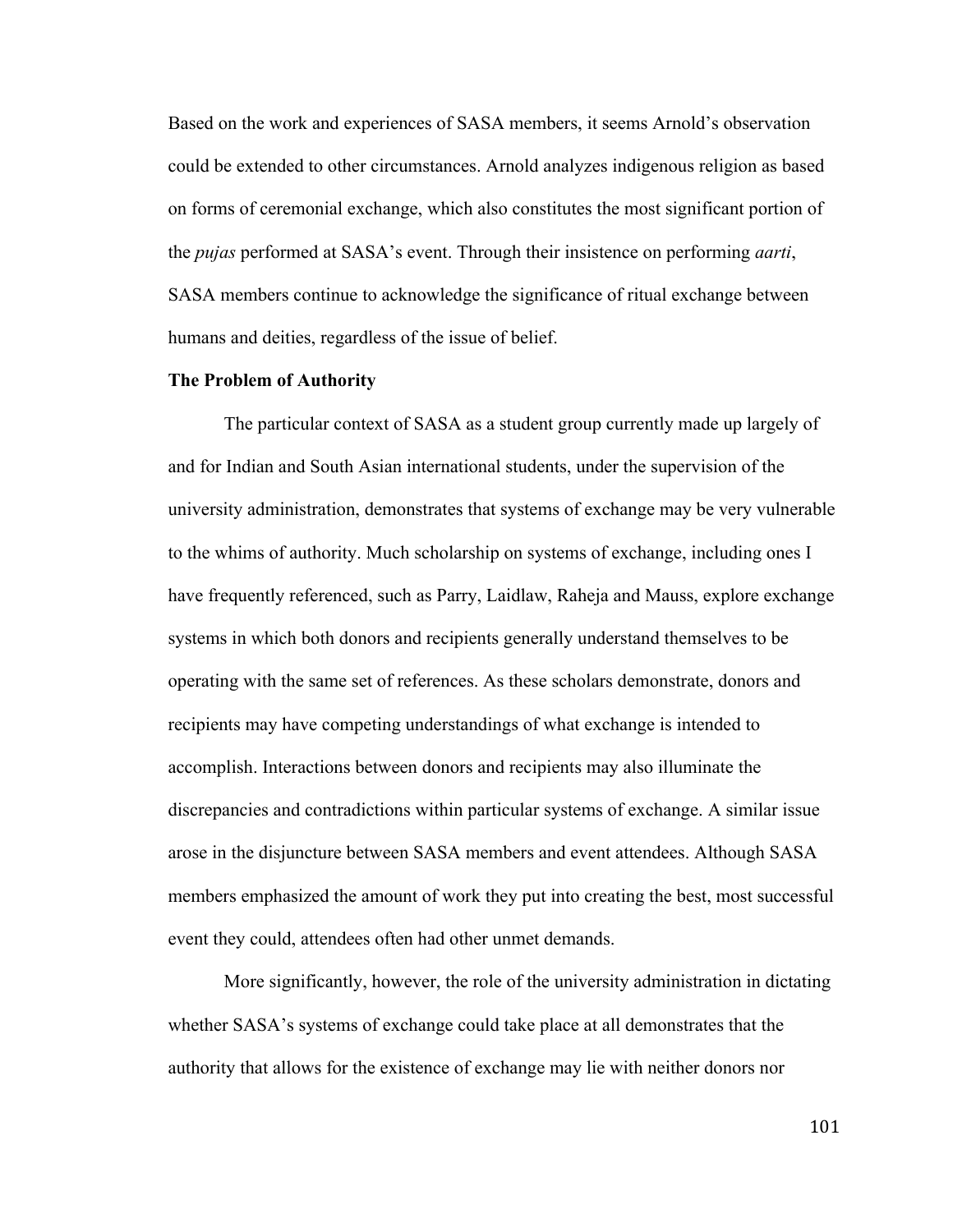recipients. When the overarching social authority is not literate in the significance of certain forms of exchange, as was the case for food, or simply opposed to its continuation, as with the Diwali collaboration, even established systems of exchange are no longer viable. SASA's reliance on the secular authority of the university makes it vulnerable. SASA relied on the university's capacity to comprehend unfamiliar demands and accommodate their needs or desires. More than once, however, the university administration did not decide in their favor.

In the translation of religiously affiliated forms of giving, such as *prasad*, *dana*, and *seva*, to the context of the university, the background of Hindu religious authority has fallen away. There is an absence of ritual specialists such as priests, and students themselves shy away from even identifying as "religious." Instead, the ultimate authority that allows or disallows the events and their constituent elements is the university administration, a secular entity that often has different priorities than SASA members do. For SASA members, their Navaratri and Diwali events are opportunities to make international students feel at home in Syracuse and on campus and to reinforce a sense of community and familiarity. Through food, they enact a form of embodied caring and welcome. The events are acts of generosity. For the university administration, however, these events are evidently a source of potentially complicated problems. University catering's lack of familiarity with Indian cuisine lead to a frustrating ruling against SASA's attempt to abide by rules on food safety and the complications of coordinating separate university offices have potentially ended SASA's collaboration with Nanhi Kali.

The inability of various university administrative offices to comprehend the significance of these exchange systems from the point of view of students means that the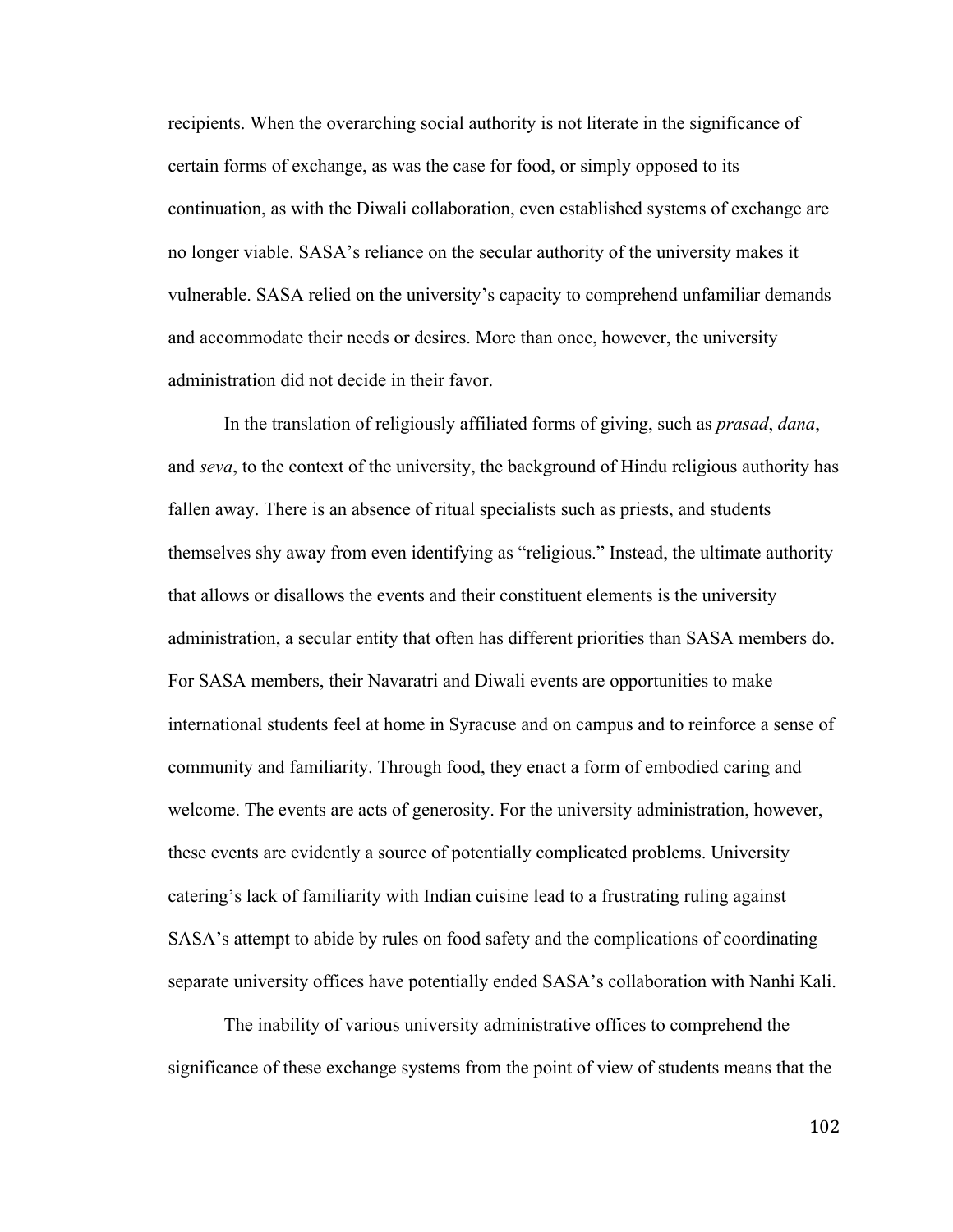best option is often to creatively circumvent the university. Even though SASA members are part of a group of well-educated, mobile transnational class, in the context of Syracuse University, they have had to utilize tactics that fulfill the university's demands in name while still allowing SASA to achieve their goals. Being at odds with the authority that legitimizes their existence as an organization is clearly a complicated and frustrating experience for SASA members.

When we understand exchange as embedded into the establishment and perpetuation of social relations, it becomes clear why this issue of authority and competing understandings of exchange is so significant. When university administrative office decided to limit or curtail SASA's capacity for exchange, it also by nature limited SASA's ability to actually act on its relational empathy. Without its embodied actions, through the giving of food and the sharing of events with charitable groups, SASA's mission would only be partially fulfilled. Clearly, the authorizing force of the university remained an influential and sometimes difficult to predict influence throughout the academic year.

Looking at SASA's events and the lives of SASA members gives us an intersection of how international students navigate within (and outside) American higher education institutions, negotiating with authority in order to address their own emotional, psychological and social needs and desires. Even universities that welcome or deliberately seek out international students such as Syracuse do not yet address such students' interests with the same kind of relational empathy that SASA members approach one another and those who attend their events. This, of course, may be something of an overly ambitious goal, but it is clear that the perspective the university

103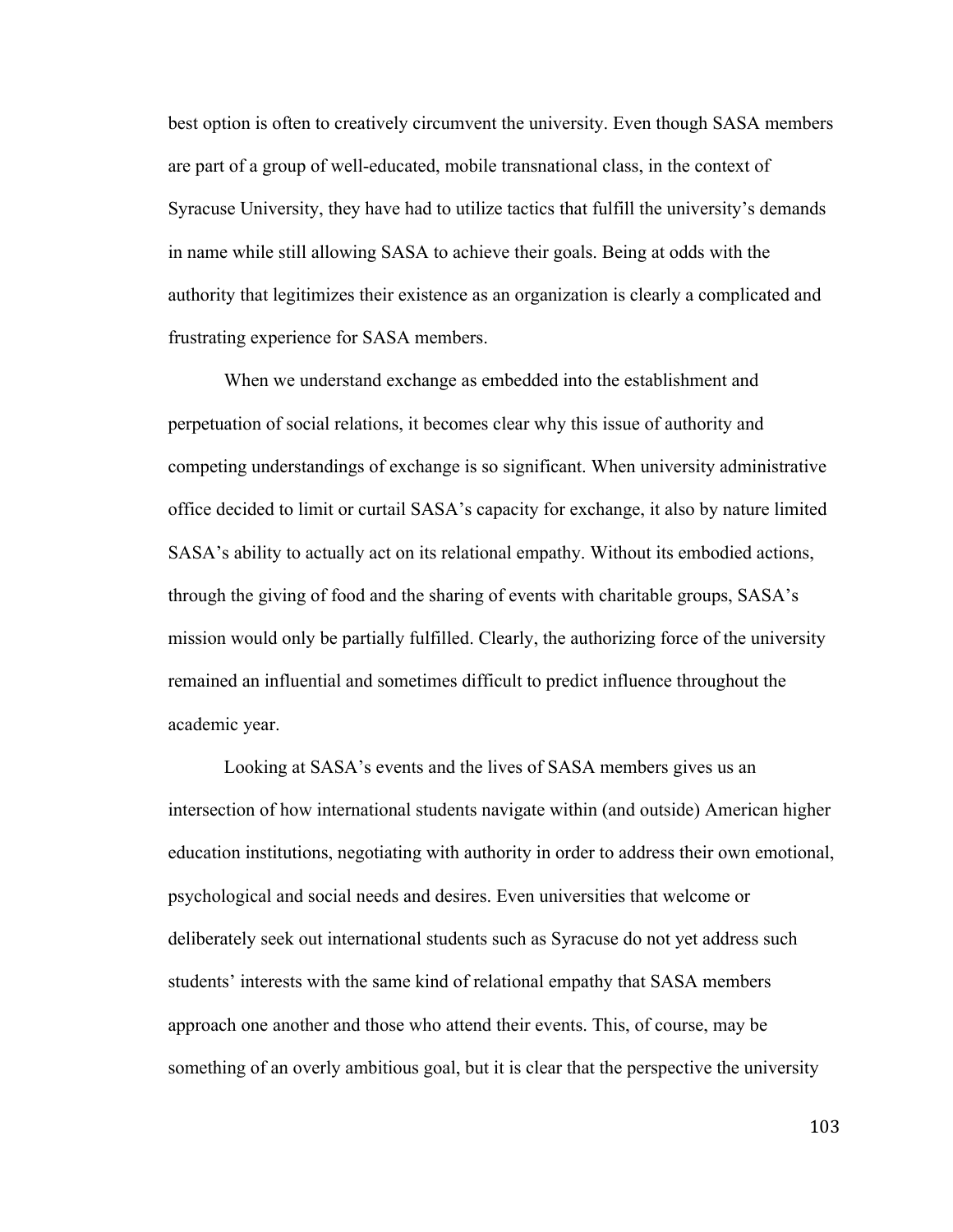administration took regarding SASA's proposed food choices and the desire of undergraduate and graduate student organizations to collaborate reveals a certain lack of imagination and cultural competency. The example of SASA students shows that students want to and are very much capable of constructing comforting environments and networks of mutual support for one another, provided the university allows them to do so.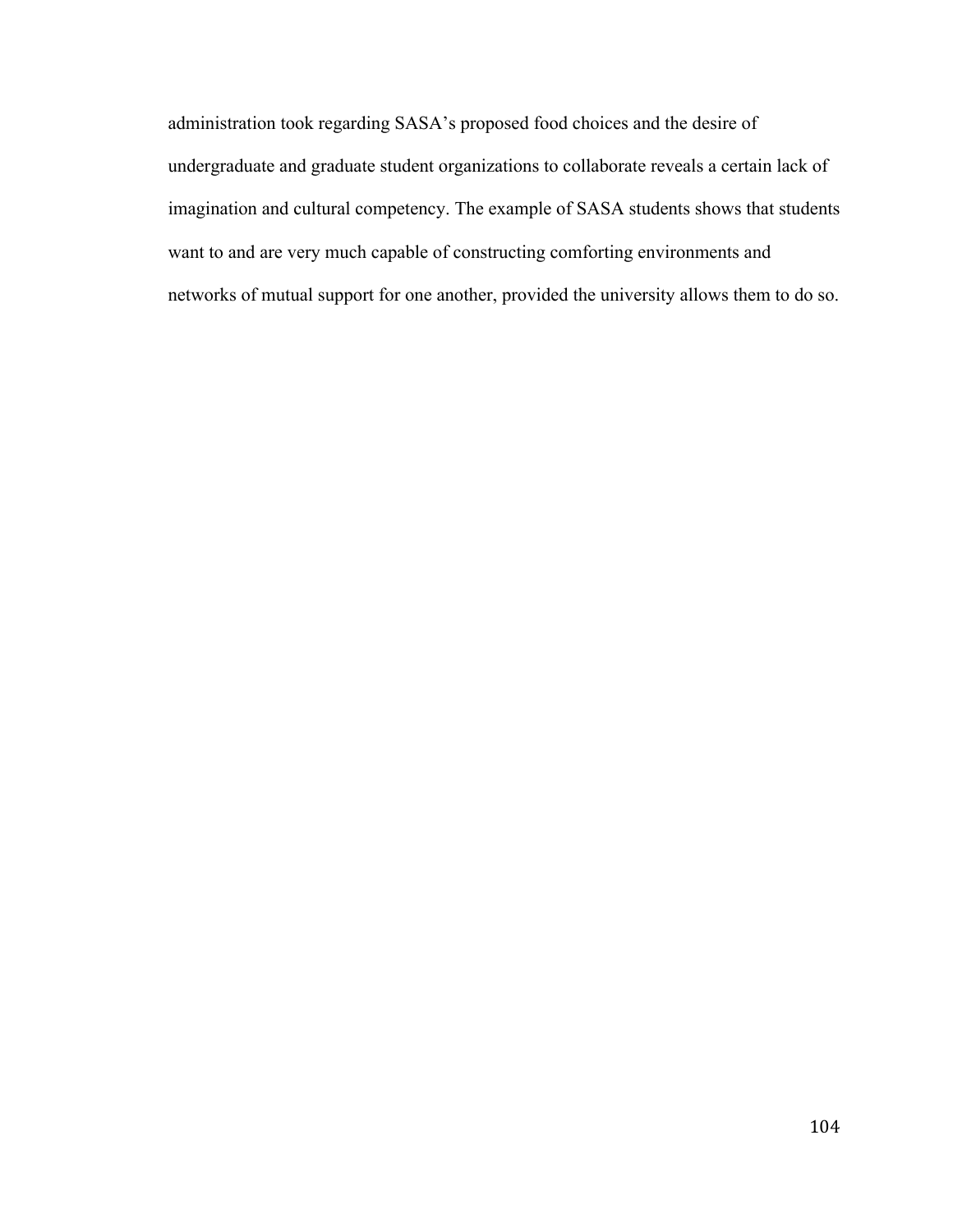#### **Works Cited**

- Appadurai, Arjun. "Gastro-Politics in Hindu South India," *American Ethnologist* 8.3 (1981): 494-511.
- Armojand, Said Amir. "Philanthropy, the Law, and Public Policy in the Islamic World before the Modern Era." In *Philanthropy in the World's Traditions*, edited by Warren Ilchman, Stanley Katz, and Edward Queen,109-132. Bloomington, IN: Indiana University Press, 1998.
- Arnold, Phillip. *The Gift of Sports: Indigenous Ceremonial Dimensions of the Games We Love.* San Diego, CA: Cognella, 2012.
- Bender, Courtney. *The New Metaphysicals: Spirituality and the American Religious Imagination*. Chicago: University of Chicago Press, 2010.
- Benjamin, Walter. "The Work of Art in the Age of Mechanical Reproduction." Trans. Harry Zohn, UCLA School of Theater, Film and Television. Accessed December 2, 2016,

https://www.marxists.org/reference/subject/philosophy/works/ge/benjamin.htm.

- Bornstein, Erica. *Disquieting Gifts: Humanitarianism in New Delhi.* Stanford, CA: Stanford University Press, 2012.
- ---. *The Spirit of Development: Protestant NGOs, Morality, and Economics in Zimbabwe*. Stanford, CA: Stanford University Press, 2005.
- Copeman, Jacob. *Veins of Devotion: Blood Donation and Religious Experience in North India*. New Brunswick, NJ: Rutgers University Press, 2009.
- Council on American-Islamic Relations. "Why CAIR qualifies for Zakat." Accessed February 7, 2017, https://www.cair.com/zakat.html.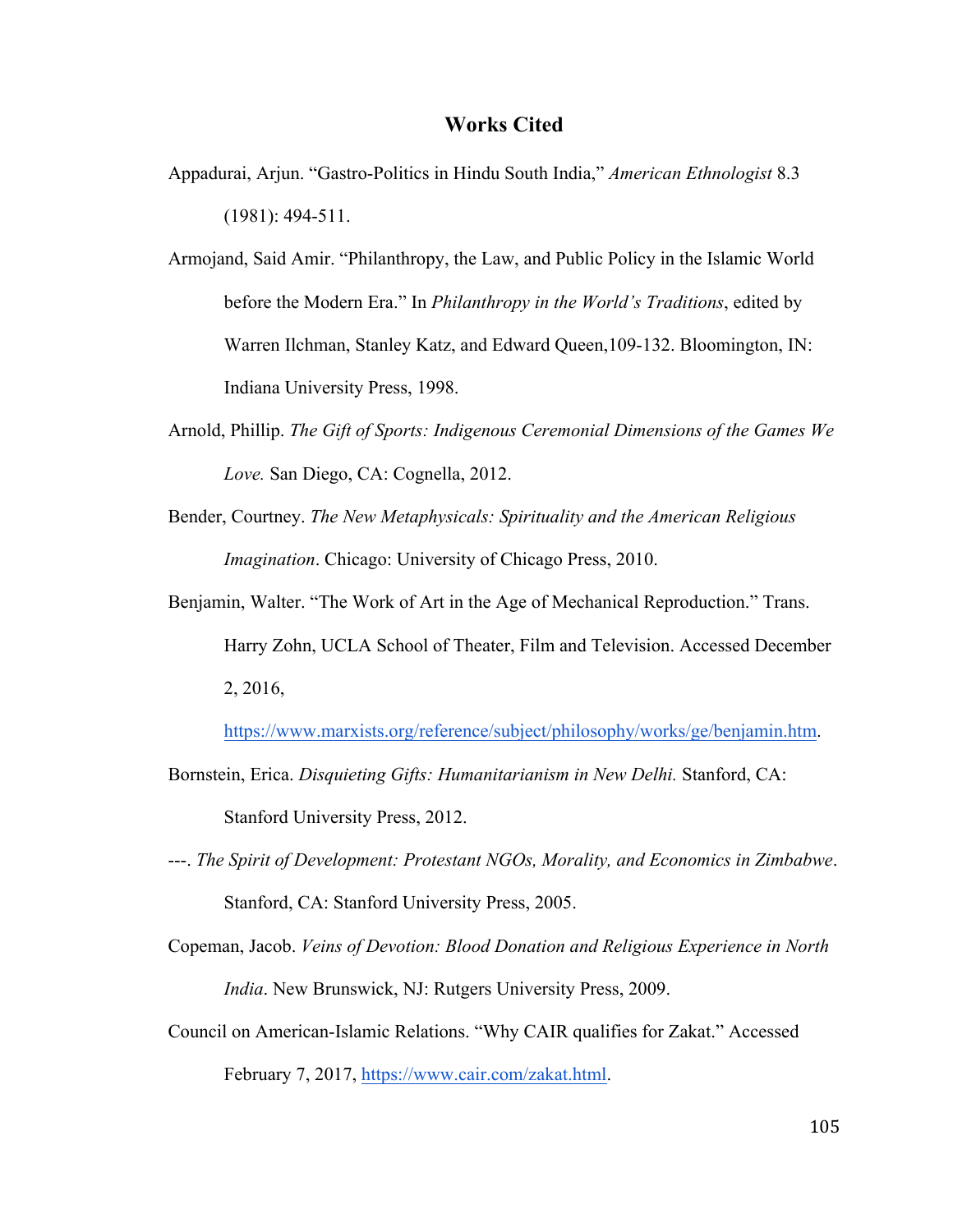- Douglas, Mary. *Purity and Danger: An analysis of concept of pollution and taboo.* 2<sup>nd</sup> ed. New York: Routledge, 2002.
- Fisher, Gareth. *From Comrades to Bodhisattvas*. Honolulu: University of Hawaii Press, 2014.
- Foltz, Franz and Frederick Foltz. "Charity in a Technological Age: From Alms to Corporation." *Bulletin of Science, Technology, & Society* 30.2 (2010): 96-102.
- Gaesser, Brendan. "Constructing memory, imagination, and empathy." *Frontiers in Psychology* 3 (2013): 1-6.
- Giving USA. "Giving USA: 2015 Was America's Most-Generous Year Ever." Accessed February 14, 2017, https://givingusa.org/giving-usa-2016/.
- Habito, Ruben and Keishin Inaba. Introduction to *The Practice of Altruism: Caring and Religion in Global Perspective*, edited by Ruben Habito and Keishin Inaba, 1-10. Newcastle, UK: Cambridge Scholars Press, 2006.
- Hall, Stuart. "Cultural Identity and Diaspora." In *Identity: Community, Culture, Difference*, edited by Jonathan Rutherford, 222-237. London: Lawrence and Wishart, 1990.
- Heim, Maria. *Theories of the Gift in South Asia: Hindu, Buddhist and Jain Reflections on Dana*. Routledge: New York, 2004.
- Ilchman, Warren, Stanley Katz, and Edward Queen. Introduction to *Philanthropy in the World's Traditions*, edited by Warren Ilchman, Stanley Katz and Edward Queen, ix-xv. Bloomington, IN: Indiana University Press, 1998.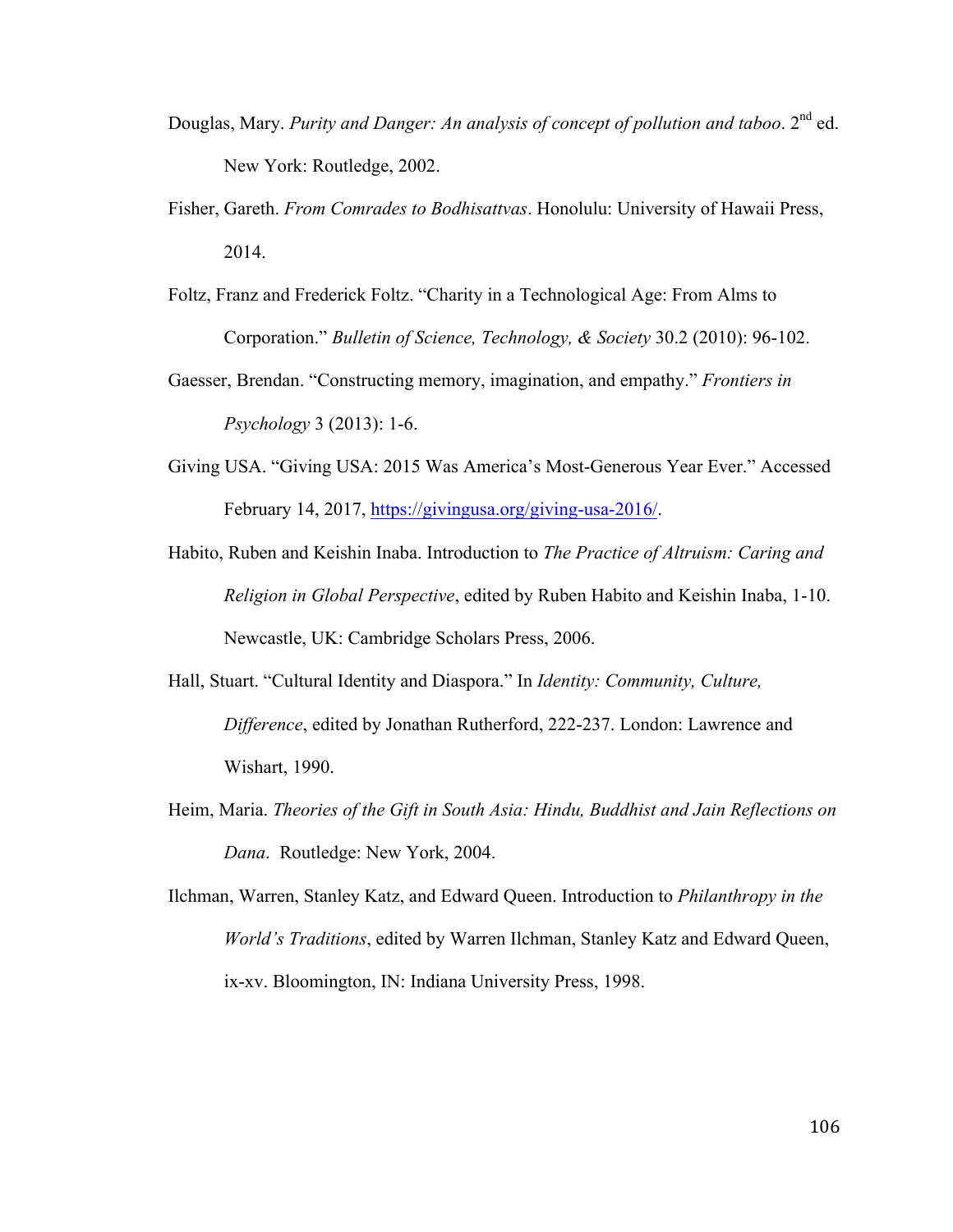- Inaba, Keishin. "Altruism in New Religions in Japan." In *The Practice of Altruism: Caring and Religion in Global Perspective*, edited by Ruben Habito and Keishin Inaba, 12-22. Newcastle, UK: Cambridge Scholars Press, 2006.
- Internal Revenue Service. "Tips from IRS For Year-End Gifts to Charity." Accessed March 9, 2017, https://www.irs.gov/uac/newsroom/tips-from-irs-for-year-endgifts-to-charity.
- Juergensmeyer and Darrin McMahon. "Hindu Philosophy and Civil Society." In *Philanthropy in the World's Traditions*, edited by Warren Ilchman, Stanley Katz, and Edward Queen, 263-278. Bloomington, IN: Indiana University Press, 1998.
- King, Anna S. "Krisna's prasadam: eating our way back to godhead," *Material Religion* 8.4 (2012): 440-465.
- Knott, Kim. *Hinduism: A Very Short Introduction.* 2nd edition. New York: Oxford University Press, 2000.
- Kurien, Prema. "To Be South Asian or Not: Contemporary Indian American Politics." *Journal of Asian American Studies* 6.3 (2003): 261-288.
- Laidlaw, James. "A Free Gift Makes No Friends." *Journal of the Royal Anthropological Institute* 6.4 (2000): 617-634.

Mankekar, Purnima. *Unsettling India*. Durham, NC: Duke University Press, 2015.

Nanhi Kali. "About Project Nanhi Kali." Accessed February 10, 2017.

http://www.nanhikali.org/who-we-are/index.aspx.

Narayanan, Vasudha. "Diglossic Hinduism: Liberation and Lentils." *Journal of the American Academy of Religion* 68.4 (2000): 761-779.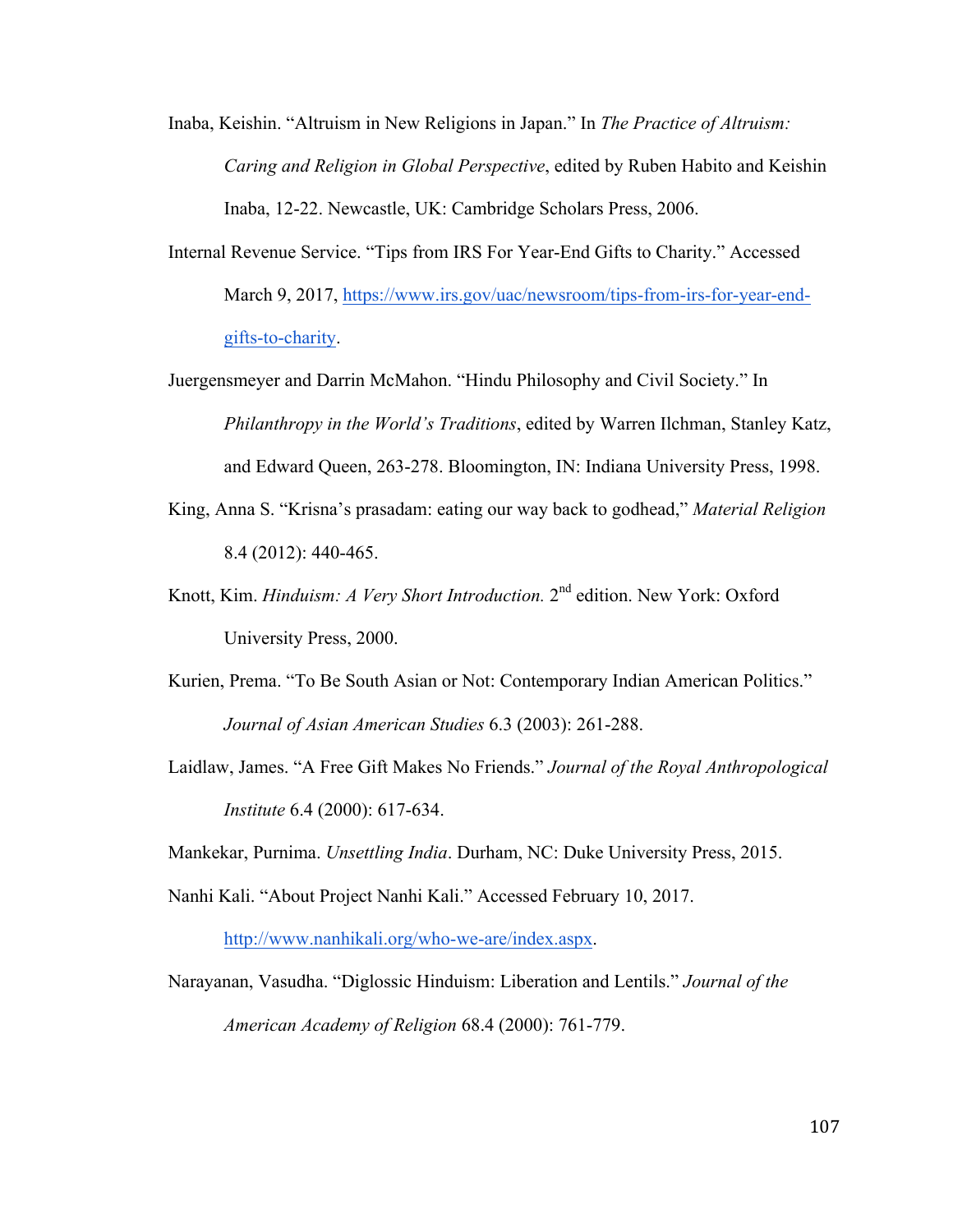- Nussbaum, Martha. *Upheavals of Thought: The Intelligence of Emotions*. Cambridge: Cambridge University Press, 2001.
- Ong, Aihwa. *Flexible Citizenship: The Cultural Logics of Transnationality*. Durham, NC: Duke University Press, 1999.
- Parry, Jonathan. "On the moral perils of exchange. In *Money and the Morality of Exchange*, edited by Jonathan Parry and Maurice Bloch, 64-93. Cambridge: University of Cambridge Press, 1989.
- ---. "The Gift, the Indian Gift and the 'Indian Gift.'" *Man* 21.3 (1986): 453-473.
- Poon, Linda and Maanvi Singh. "For Giving Tuesday: A Guide to Gifts That Give Back." Goats and Soda: Stories of Life in a Changing World, NPR. Accessed February 3, 2017, http://www.npr.org/sections/goatsandsoda/2014/12/02/367837081/forgiving-tuesday-a-guide-to-gifts-that-give-back.
- Radhakrishnan, Smitha. *Appropriately Indian: Gender and Culture in a New Transnational Class*. Durham, NC: Duke University, 2011.
- Raheja, Gloria Goodwin. *The Poison in the Gift: Ritual, Prestation, and the Dominant Caste in a North Indian Village*. Chicago: University of Chicago Press, 1988.
- Roy, Parama. "Reading Communities and Culinary Communities: The Gastropoetics of the South Asian Diaspora." *Positions: East Asia Cultures Critique* 10.2 (2002): 471-502.
- Schrift, Alan. "Should Philosophers Still Read Mauss? Thoughts on Contemporary American Politics." *Journal of Speculative Philosophy* 228.3 (2014): 389-400.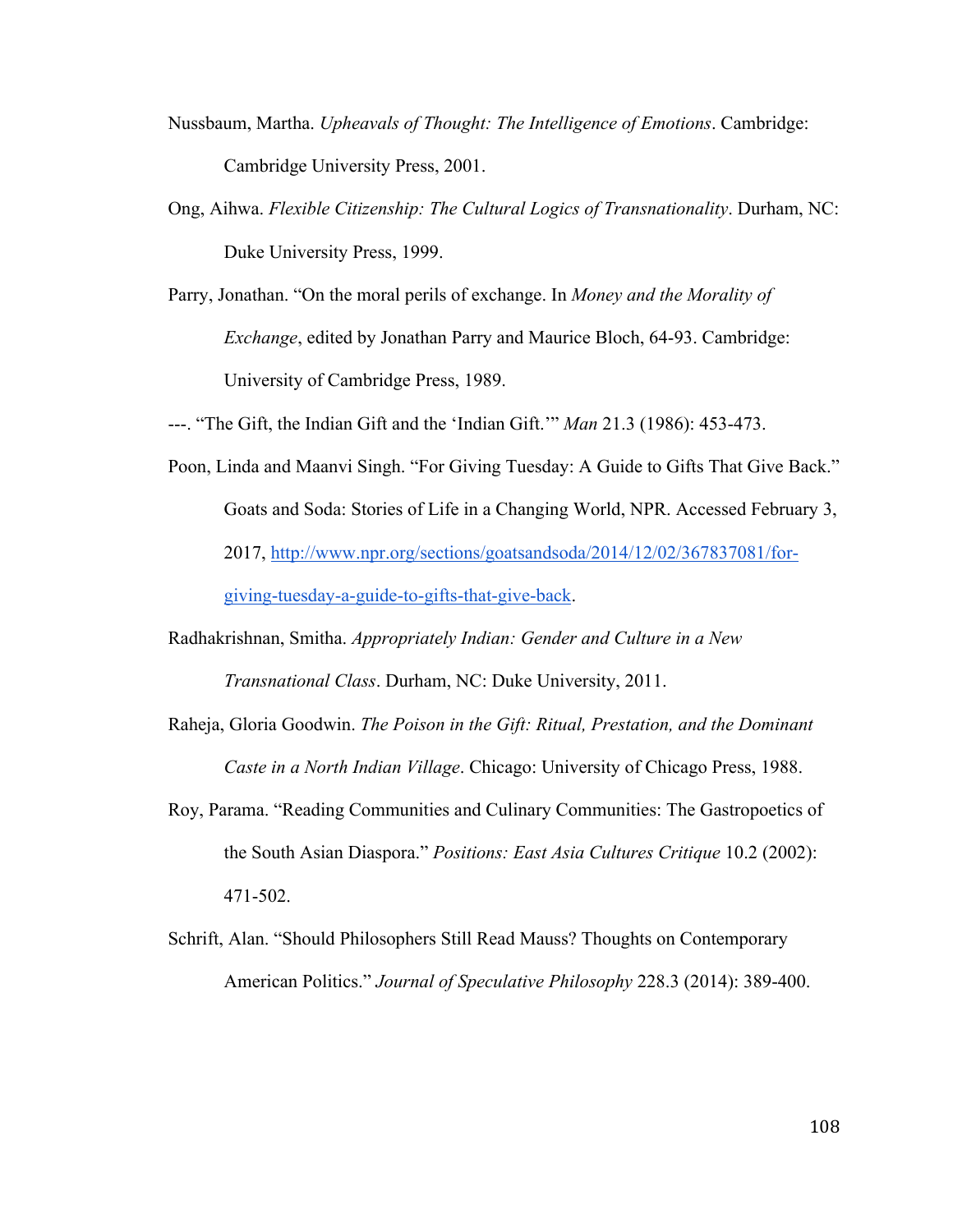- Singh, Gurharpal. Introduction to *Culture and Economy in the Indian Diaspora*, eds. Bhiku Parekh, Gurharpal Singh and Steven Vertovec, 1-12. New York: Routledge, 2003.
- Stern, Ken. "The Cynic's Guide to Holiday Donations. *Slate*. December 12, 2013. Accessed February 10, 2017,

http://www.slate.com/articles/life/holidays/2013/12/year\_end\_charitable\_giving\_ most people are terrible at it don t be one of html.

Sykes, Karen. *Arguing with Anthropology: An introduction to critical theories of the gift.* New York: Routledge, 2005.

Thrive Projects. "About." Accessed February 7, 2017, http://thriveproject.org/.

- Trawick, Margaret. "The Ideology of Love in a Tamil Family," in *Divine Passions: The Social Construction of Emotions in India*, edited Owen M. Lynch, 37-63. Berkeley: University of California Press, 1990, eBook.
- Tsing, Anna Lowenhaupt. *Friction: An Ethnography of Global Connection*. Princeton: Princeton University Press, 2005.
- Wilding, Melody. "Career FOMO: How to Stop 'Fear of Missing Out' From Ruining Your Happiness." *Forbes*. July 6, 2016. Accessed March 4, 2017, https://www.forbes.com/sites/melodywilding/2016/07/06/career-fomo-how-tostop-fear-of-missing-out-from-ruining-your-happiness/#153a75e22924.
- Will, Anne Blue. "Pilgrims and Progress: How Magazines Made Thanksgiving." *Church History* 72.1 (2003): 138-158.
- World Vision. "About Us." Accessed February 14, 2017,

https://www.worldvision.org/about-us.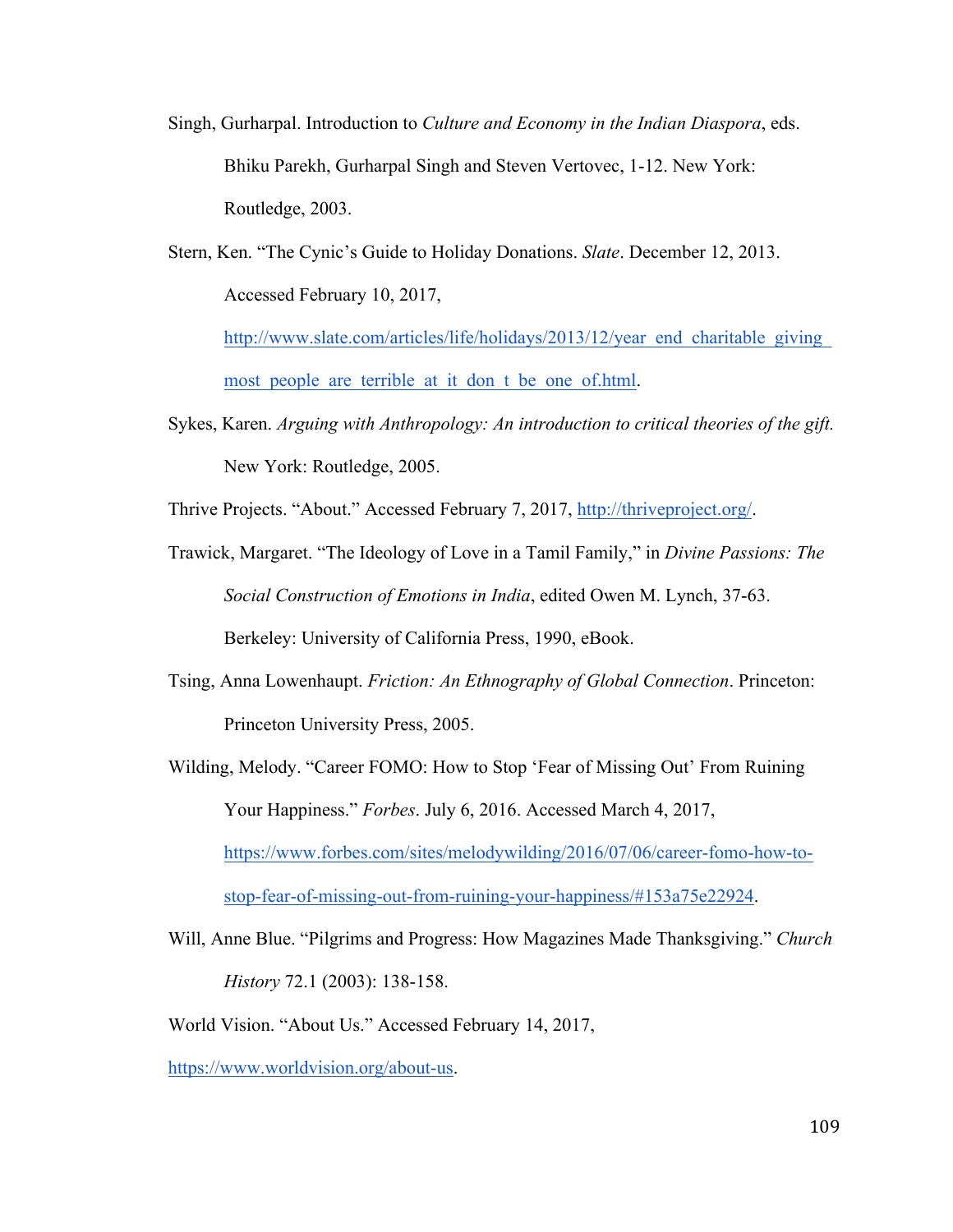- Ybarra, Josep-Antoni. "The Zaqat in Muslim society: an analysis of Islamic economic policy." *Social Science Information* 35.4 (1996): 643-656.
- Zhou, Min, and J.V. Gatewood, eds. *Contemporary Asian America: A Multidisciplinary Reader.* 2nd Edition. New York: New York University Press, 2007.